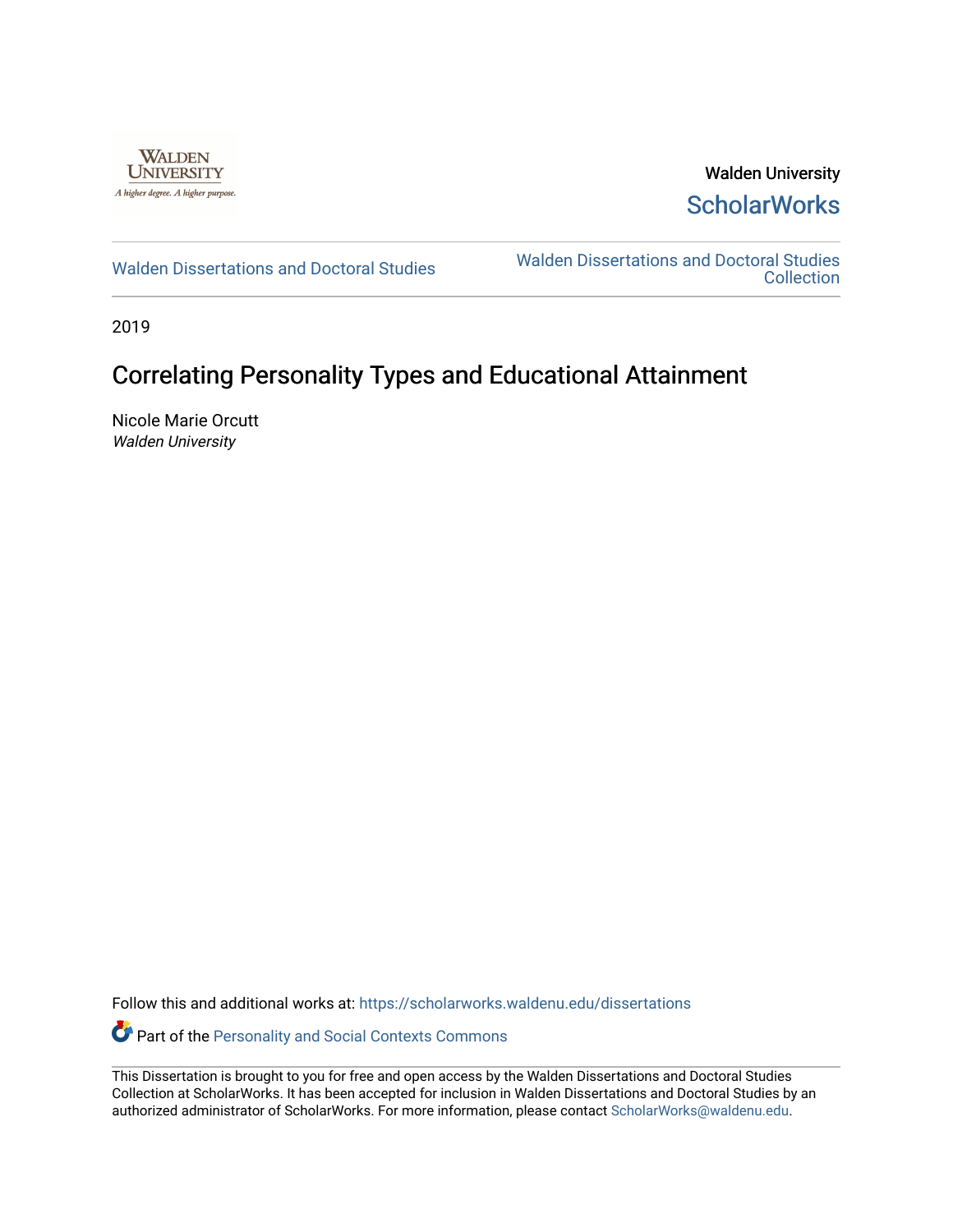# **Walden University**

College of Social and Behavioral Sciences

This is to certify that the doctoral dissertation by

Nicole M. Orcutt

has been found to be complete and satisfactory in all respects, and that any and all revisions required by the review committee have been made.

Review Committee

Dr. Brad Bell, Committee Chairperson, Psychology Faculty Dr. Barry Linden, Committee Member, Psychology Faculty Dr. Stephen Rice, University Reviewer, Psychology Faculty

> Chief Academic Officer and Provost Sue Subocz, Ph.D.

> > Walden University 2019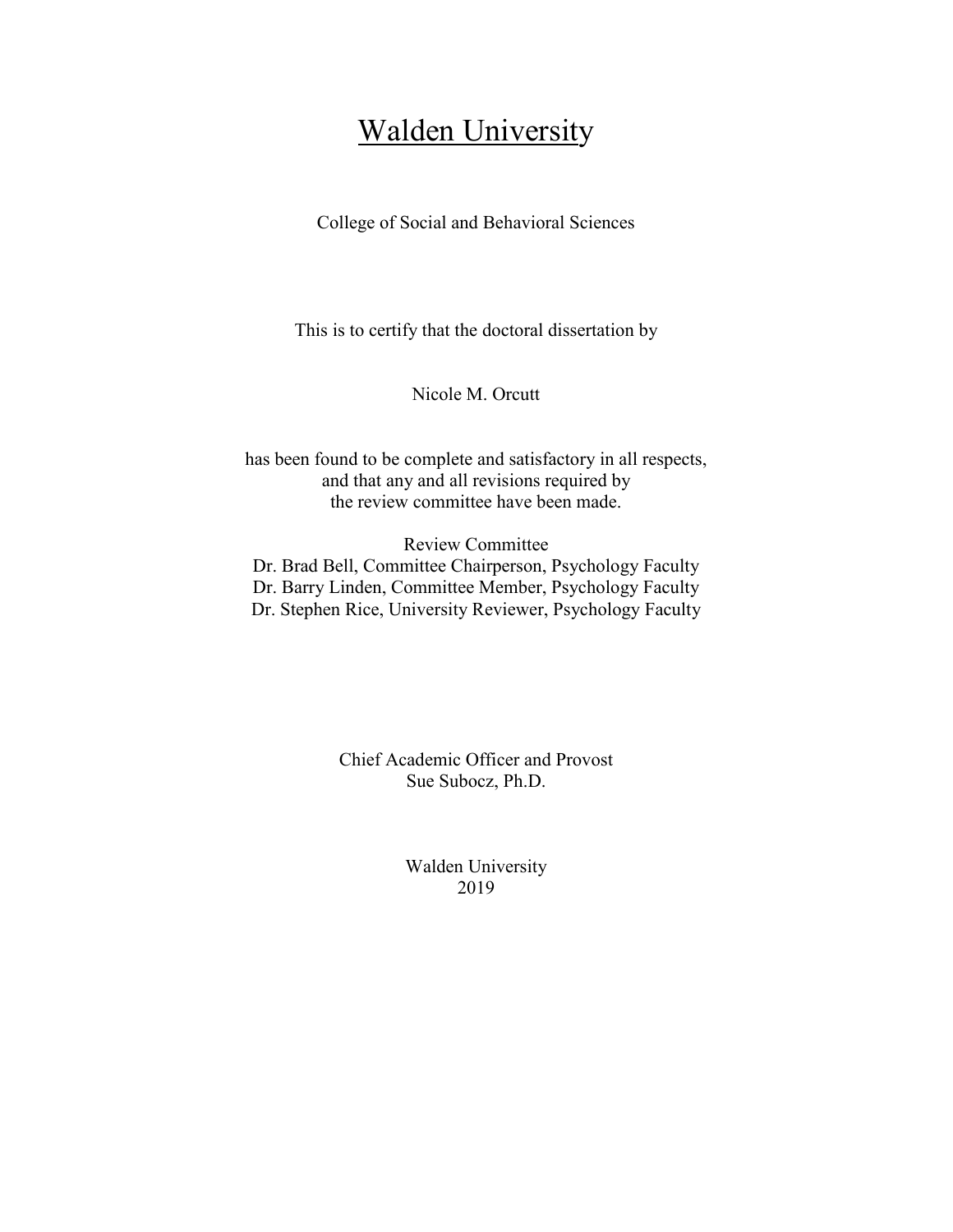# Abstract

Correlating Personality Types and Educational Attainment

by

Nicole M. Orcutt

MBA, New York Institute of Technology, 2008

BS, Kaplan University, 2006

AA, Erie Community College, 2003

Dissertation Submitted in Partial Fulfillment

of the Requirements for the Degree of

Doctor of Philosophy

Clinical Psychology

Walden University

February 2020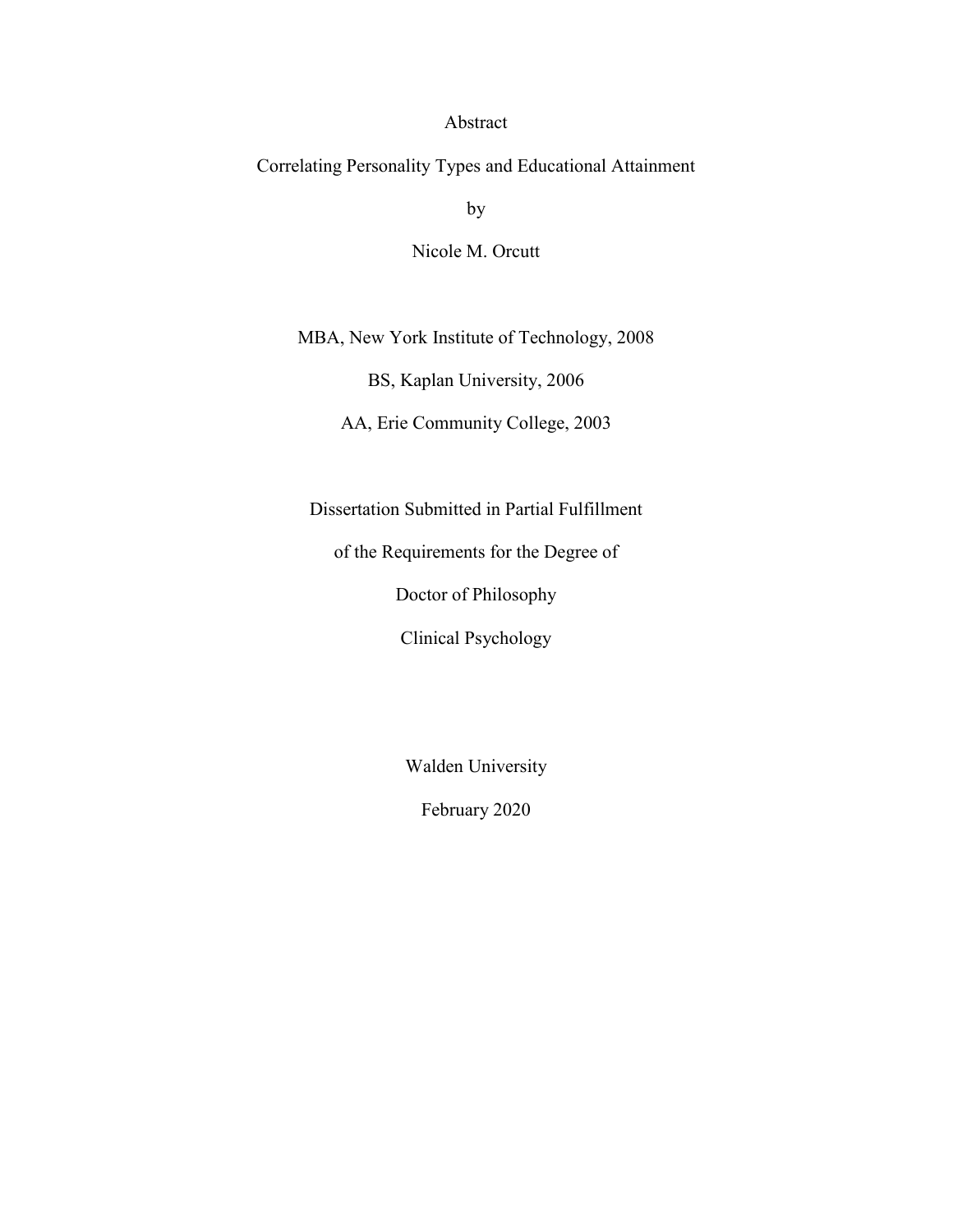#### Abstract

There was a gap in the current literature examining degree attainment, in that there was no research found on personality type and the highest degree level someone attains. The goal of this study was to understand if there was a correlation to an individual's personality classification as determined by their Myers Briggs Personality Inventory (MBTI) and the highest education level they achieve for the 225 people in the entire sample and 95 in the subsample (participants raised in poverty). The MBTI's theoretical foundation is based upon Dr. Carl Jung's personality typology and was later expounded upon by the tool's creators. Eight Mann-Whitney U tests were conducted to address each of the null hypotheses for each question. The 8 research questions asked if there were higher levels of degree attainment for those with a particular preference within the trait dichotomies as measured by the MBTI. The research questions asked if individuals classified as introverts  $(I)$ , intuitive  $(N)$ , judging  $(I)$  and thinking  $(T)$  within both groups would have higher levels of degree attainment than those classified as: extroverted (E), sensing  $(S)$ , perceiving  $(P)$  and feeling  $(F)$ . There was a statistically significant relationship between being extraverted (E) versus introverted (I) and the highest educational level achieved in the subsample. This result was opposite of the predicted relationship for this hypothesis. That is, individuals classified as extroverts (E) had higher degree attainment levels than those classified as introverts (I). None of the analysis for the other hypotheses were statistically significant. The social change implications may include strategies to develop marketing and recruitment programs that appeal to extraverts, to increase the likelihood that they will choose to attend their institutions.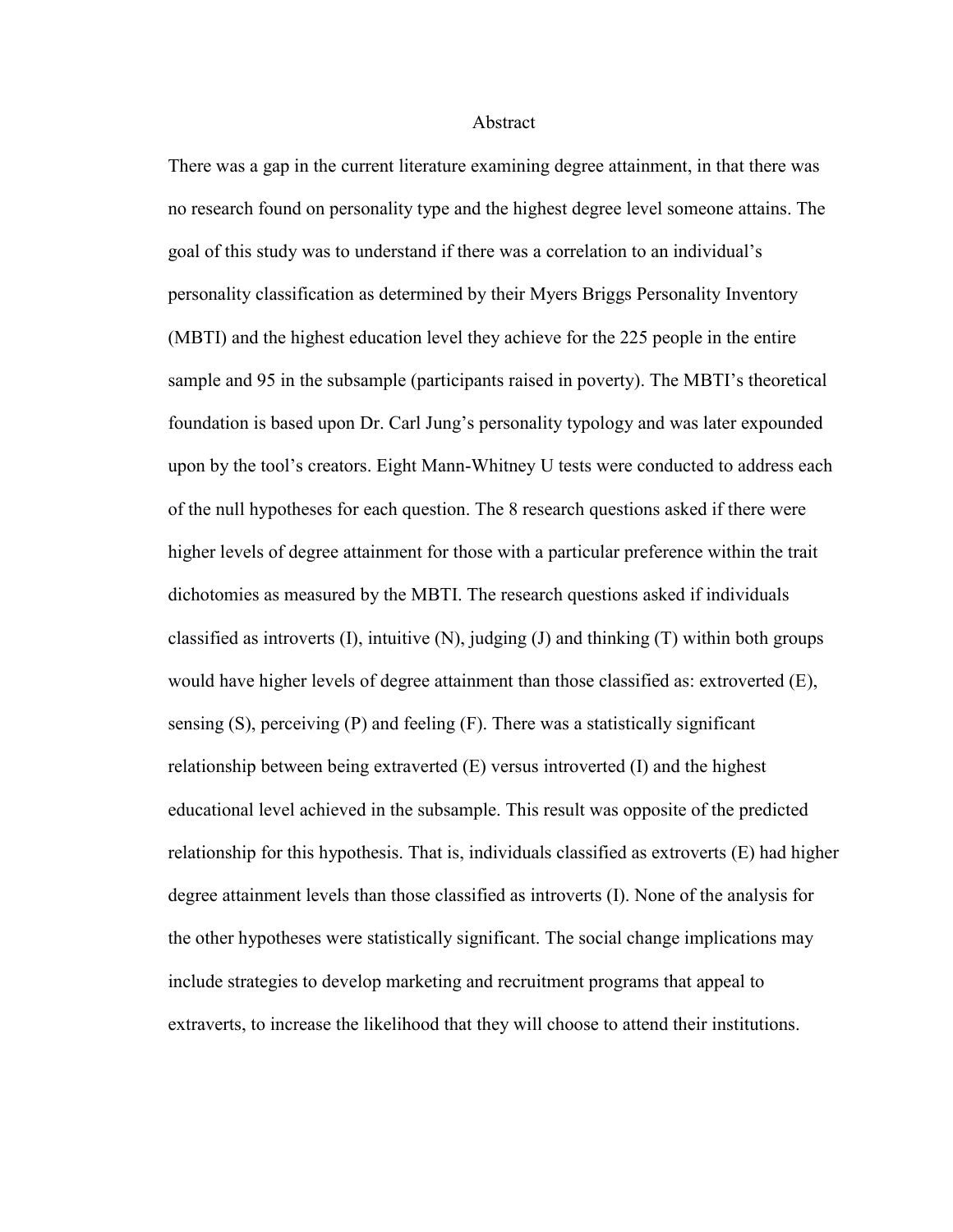Correlating Personality Types and Educational Attainment

by

Nicole M. Orcutt

MBA, New York Institute of Technology, 2008

BS, Kaplan University, 2006

AA, Erie Community College, 2003

Dissertation Submitted in Partial Fulfillment

of the Requirements for the Degree of

Doctor of Philosophy

Clinical Psychology

Walden University

February 2020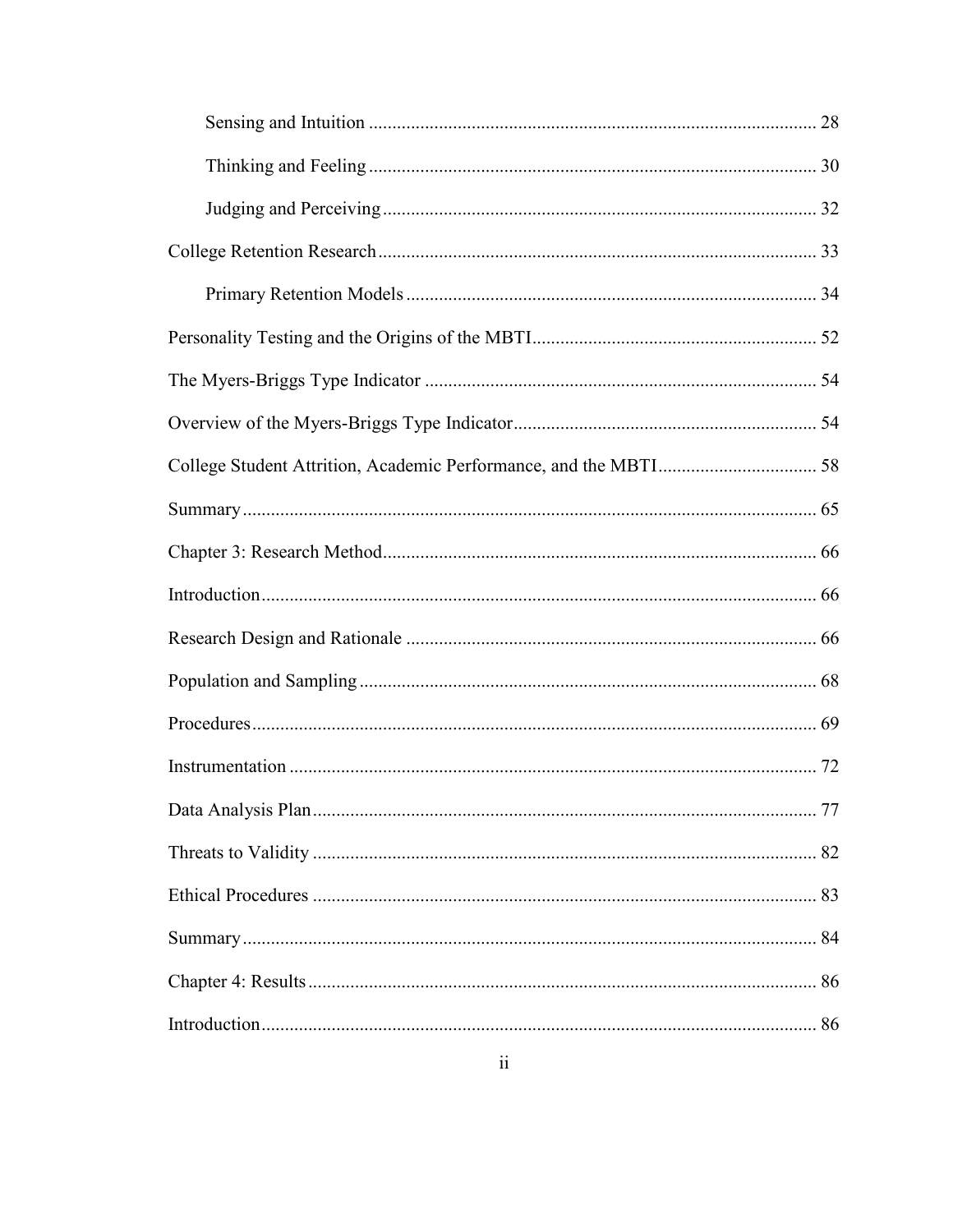| The following table represents the personality classification type and the frequency of            |
|----------------------------------------------------------------------------------------------------|
|                                                                                                    |
|                                                                                                    |
| The following table represents the personality classification type and the frequency of            |
| each degree level obtained for those survey participants who self-identified as having been raised |
|                                                                                                    |
| The practical question that was the basis for this study was the following: What are the           |
| most frequently seen MBTI personality types at each educational level (no college degree,          |
| certification, Associate degree, Bachelor's degree, Master's degree, or Doctoral or professional   |
|                                                                                                    |
|                                                                                                    |
|                                                                                                    |
|                                                                                                    |
|                                                                                                    |
|                                                                                                    |
|                                                                                                    |
| My study had several limitations. First the study was correlational, therefore no causal           |
| conclusions can be made, and there may be a number of explanations consistent with the             |
| findings. Another was the sources from which I recruited study participants. The study             |

participants were enlisted by posts featured on three groups on the LinkedIn® website who are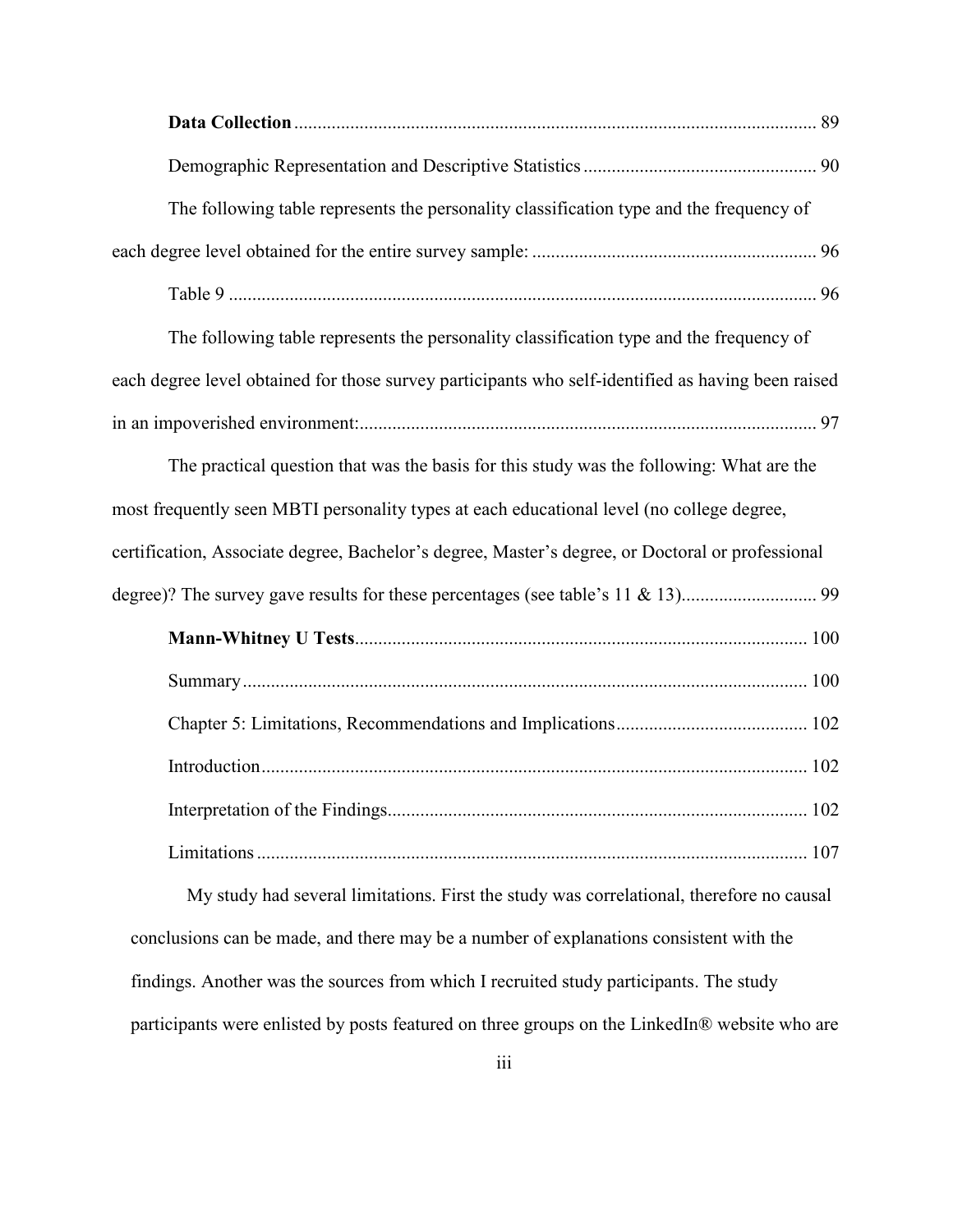associated with professional and academic networking. This may have limited access to the type of survey population who participated. If the survey population included those whose personal circumstances do not include activities such as professional networking, the results may have differed. For example, additional participants whose professions do not require or for which professional networking is not a regular activity, may have provided results starkly different from those of the study. ............................................................................................ 107

Next, there was only one question used to determine an individual's childhood economic background. I believe that participant's answers may have varied due to not remembering or incorrectly recalling their childhood household's participation in the SNAP program. Finally, the limited time period (three weeks) of open participation may have disqualified potential participants who visit the web sites less frequently or lack spare time to complete the survey within that period. .................................................................................. 108 Recommendations ........................................................................................................... 108 Implications..................................................................................................................... 109 Conclusion ...................................................................................................................... 112 References ....................................................................................................................... 113 Appendix A: Participation Invitation to The Walden University Job Seekers Group .... 151 Appendix B: Participation Invitation to Psychology Student Network Group ............... 152 Appendix C: Participation Invitation to Kaplan University (Student) Group ................ 153 Appendix D: Study Debriefing Statement ...................................................................... 154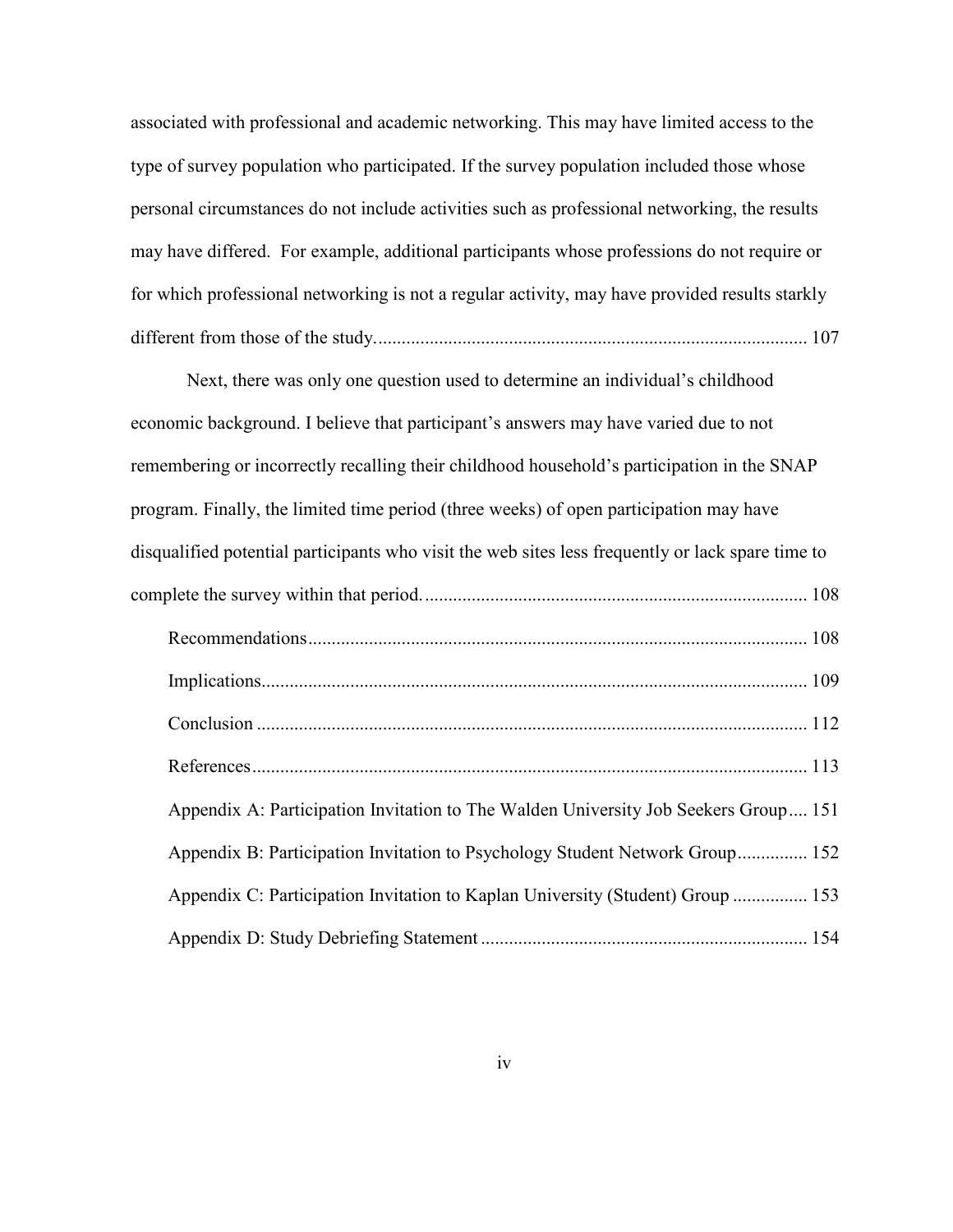# Chapter 1: Introduction to the Study

# **Introduction**

Researchers have hypothesized that higher education improves lives, makes the economy more efficient, and contributes to a more just society (Baum, Ma, & Payea, 2013). Postsecondary education is also correlated to individuals surpassing the socioeconomic status of their parents. Moreover, evidence suggests that without a college education, those born into poverty are more likely to remain there in adulthood (Ratcliffe, McKernan, & Urban, 2012).

With such potential benefits to obtaining a secondary education, much of the existing data on educational attainment indicates that despite greater access to higher education (National Center for Education Statistics [NCES], 2015) graduation rates among some groups in the United States have seen discouragingly slow growth rates, particularly at the level of master's or professional degrees. For example, according to the NCES (2015), between 1990 and 2014, the ratio of individuals ranging in age from 25 to 29 years old who received a bachelor's degree or beyond grew amongst Caucasians, African Americans, Hispanics and Asians/ Pacific Islanders. However, these growth ratios may be considered by some to be nominal. With the largest percentage of growth occurring amongst Asians and Pacific/Islanders at a rate of 18 %. This same marginal increase was also seen in the same age range and time period who were awarded masters or professional degrees. With Pacific Islanders also ranking highest in this category as having a growth rate of 7%.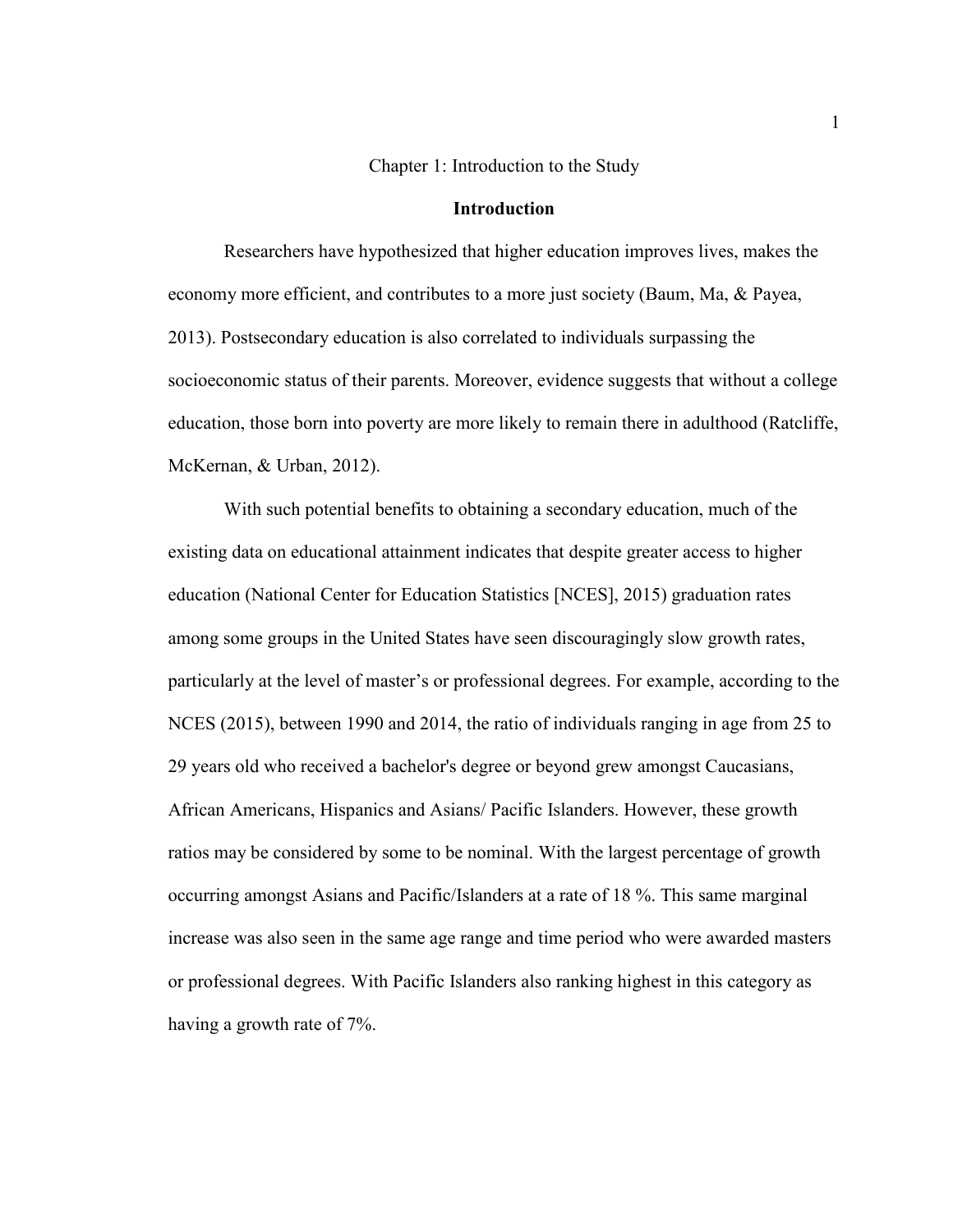Researchers across a range of disciplines have attempted to provide possible explanations for this sluggish growth in postsecondary educational attainment. Researchers have additionally revealed correlations between an individual's general educational success (and particularly college degree attainment) and factors such as socioeconomic background, first-generation student status, age, financial aid availability, major selection, sex, family dynamics, and personality type.

Although I performed a thorough examination of the existing body of psychological research it failed to reveal the existence of any studies that focus specifically on a possible correlation between personality classifications as measured by the Meyers-Briggs Type Inventory (MBTI) and the highest level of secondary education an individual achieves. This study attempted to contribute to closing this gap in psychological research.

It is my hope that this study contributes to the existing body of research regarding a hypothesized correlation between personality type as measured by the MBTI and the highest degree an individual achieves may also provide an opportunity for positive social change via the design of college recruiting marketing campaigns.

In this chapter I will provide an overview of the history and foundations of related research. Next, I explain the identified problem related to the study. In the subsequent sections of this chapter. I will also provide information regarding the overall nature of the study, study hypotheses, the research approach, possible limitations, and the study's purpose and implications for social change. Finally, I provided a summary of the ideas and discussion in this chapter.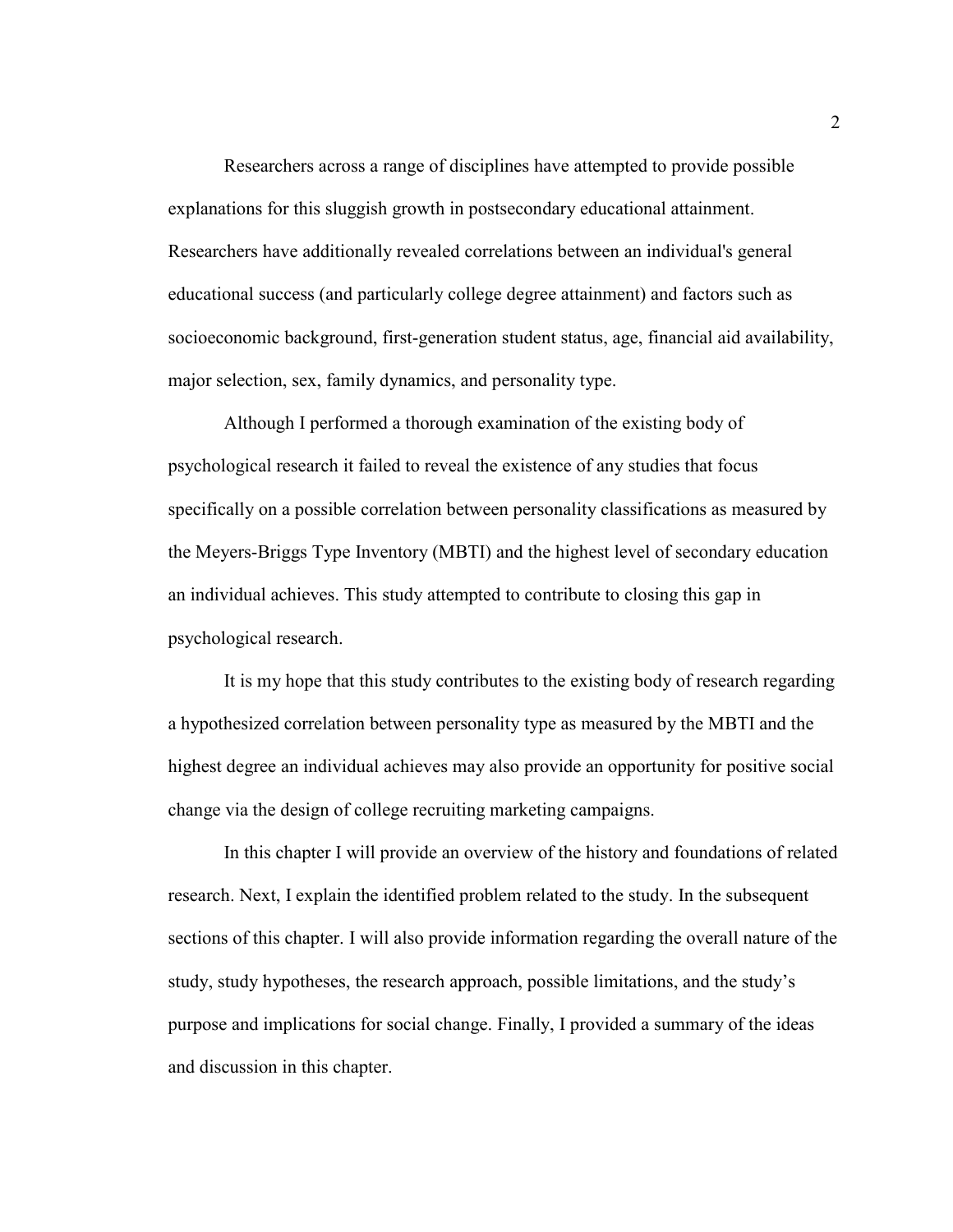# **Background of the Study**

Many high-paying jobs require a college degree (Mitra, 2011). Thus, access to college and college-student retention are important areas of focus when considering education and its impact on wellbeing. Numerous researchers have documented persistent gaps between educational attainment and education access in the United States (Mitra, 2011).

To increase college completion, specifically degree attainment, much of this research has been conducted by college and universities. As noted earlier; however, in a search of the literature I failed to find existing studies that focus on degree-level attainment. Therefore, it has been necessary to examine the most significantly related research: research on college student retention as well as retention research that included the MBTI in its methodology.

Many institutions of higher learning employ standardized tests to help predict academic success. However, some researchers in this area argue that these measurements are less accurate than claimed in predicting college degree completion. Kobrin, Patterson, Shaw, Mattern, and Barbuti, (2008) stated that regular measurements like the SAT and ACT are tests of a student's highest mark of performance and will not accurately portray a student's normal academic standards. In contrast, personality has been purported to accurately predict academic outcomes (Poropat, 2009). Conscientiousness has been repeatedly reported as the personality trait that has the most significant positive correlation to high GPA scores and high college completion rates (Noftle & Robins, 2007).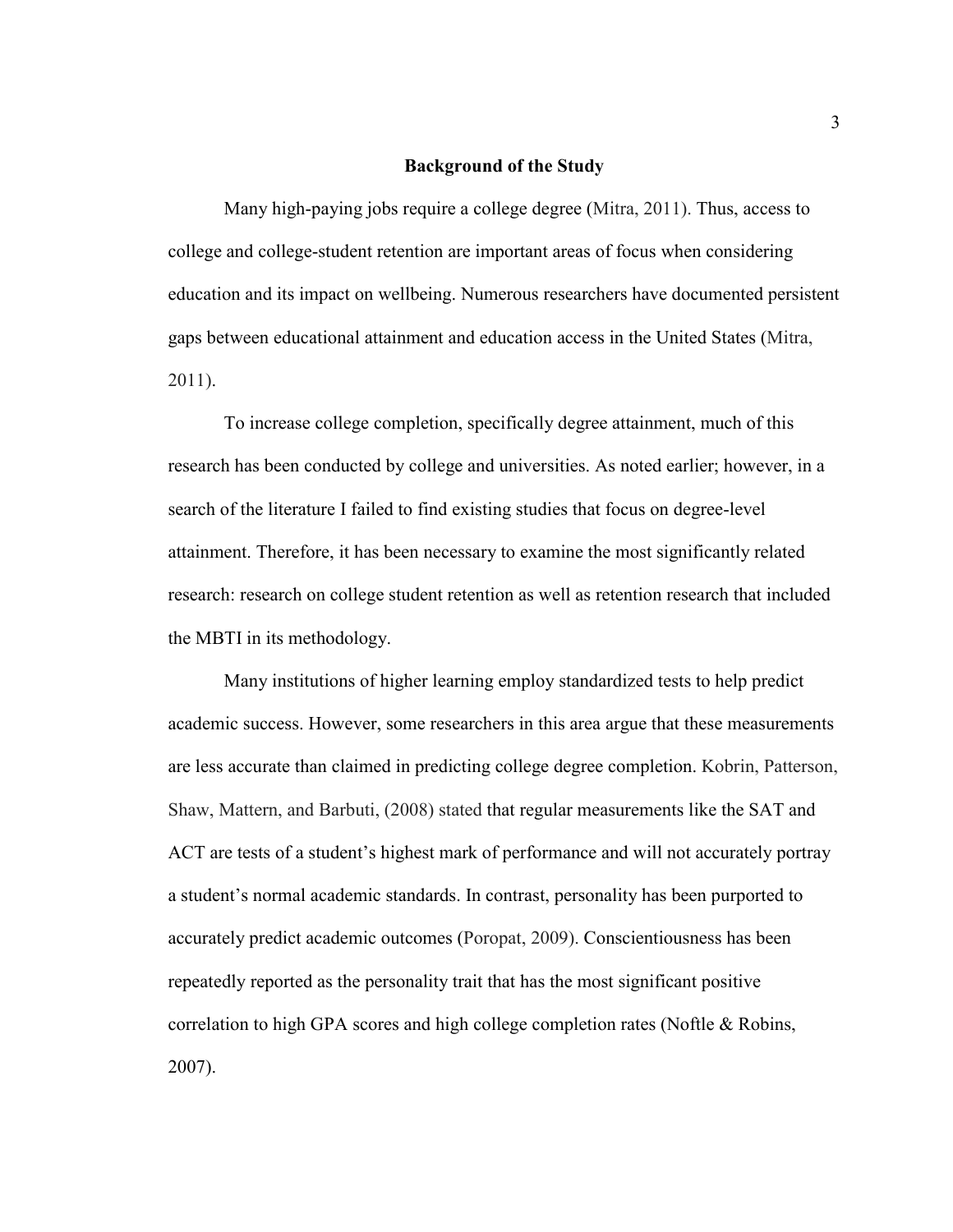A significant body of research examining possible correlations of personality types on college retention, degree completion, and major selection does exist. For example, Styron (2010) reported that students with sensing (S) personality types in his retention study were most likely to persist until graduation as compared to students with an intuitive (N) personality type.

DiRienzo, Das, Synn, Kitts, and McGrath (2010) examined the link between students' major selection and grade performance across all offered disciplines at a private university. The researchers found that participants with a judging (J) personality type tended to have a higher GPA than participants with a perceiving (P) classification.

Researchers have indicated significant data measuring personality types as well as family income level and their correlation with college success, more specifically college completion. The available data from previous studies documents several variables additional to the MBTI measurement, including gender, GPA, student type (traditional or nontraditional), ACT scores, race, and academic major. Researchers have not yet followed any population to the point of college completion in order to measure the highest level of education obtained. More specifically, the present research explores the personality classifications as measured by MBTI, specifically seeking to identify any correlation between personality classifications and the highest academic degree achieved by study participants. In this way it helps to address the gap in this area of research.

# **Problem Statement**

Researchers across disciplines have examined the reasons why an individual either drops out of an institution of higher learning or continues to degree completion.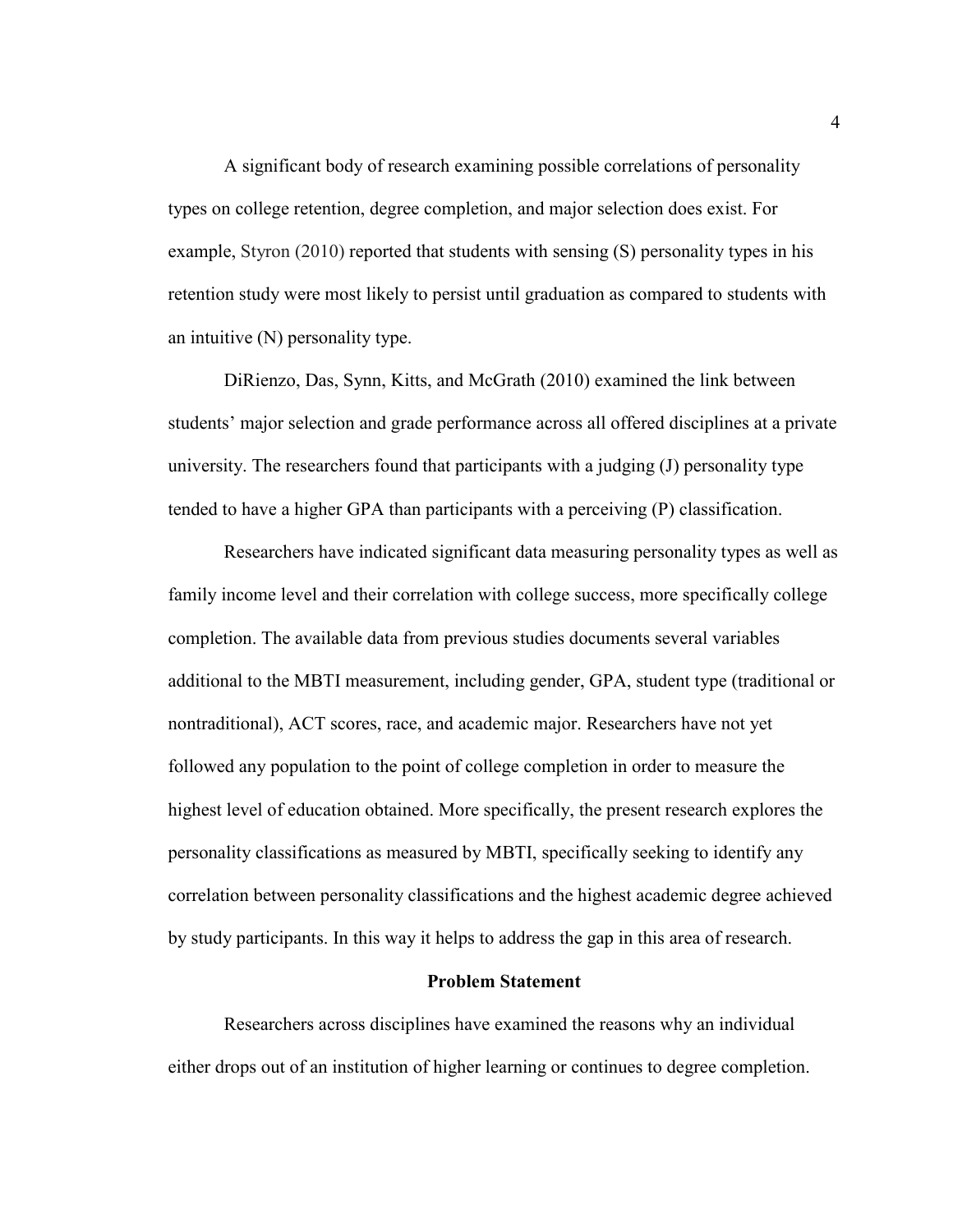Some of the most important findings from these efforts have been successfully employed by institutions to help increase graduation rates (Bailey & Danarski, 2011).

Though this research includes some studies that examine possible correlations between personality types as measured by the MBTI and completion or withdrawal, these do not specifically examine what the highest degree achieved is among these student persisters. Hence this study hopes to advance the body of current retention and persistence research.

Additionally, this area of study includes data on graduation rates among those raised in poverty as opposed to those who were not (Woosley & Shepler, 2011). Like the above-mentioned research, this work too fails to specifically examine the highest degree level obtained in the latter population. Therefore, a separate analysis of degree levels attained by participants raised in poverty was conducted to further contribute to retention rates among the economically disadvantaged (Ratcliffe, 2012).

# **Purpose of Study, Research Questions, and Hypotheses**

In this quantitative study I attempted to identify whether certain personality types are correlated with the highest education level an individual achieves, utilizing the MBTI (1998). An additional analysis was also conducted for the subset of participants from a generational poverty background, as available research results indicate that these individuals have lower graduation rates than those not from such a background (Woosley & Shepler, 2011). The design of the study involved one nominal-level variable with two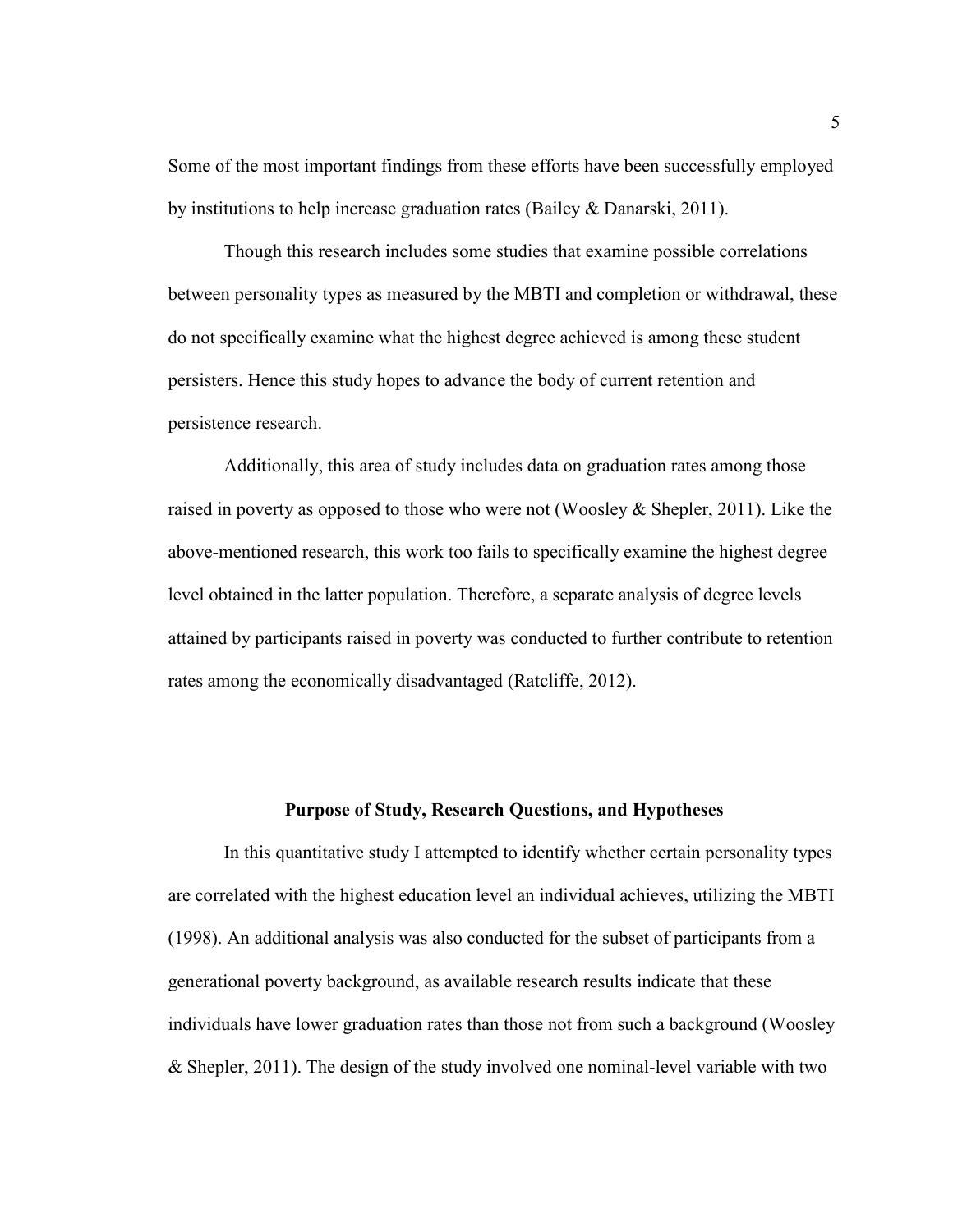groups and an ordinal-level variable. The research questions, hypotheses, and analysis were all consistent with the scale of measurement.

Additionally, I addressed the prevalence of personality types at each educational level. The MBTI as well as the degree level a participant achieves (no degree, certification, associate's degree, bachelor's degree, master's degree, or doctoral or professional degree) served as the variables.

The research questions in this study consisted of a single practical question and corresponding demographic information along with a series of theoretical questions; these theoretical questions focused on the entire sample as well as specifically on participants from an impoverished background. These questions are presented below:

# **Practical Question**

What are the most frequently seen personality types at each educational level (no college degree, certification, associate's degree, bachelor's degree, master's degree, or doctoral or professional degree)?

# **Research Questions, Research Hypotheses, and Null Hypothesis**

Research question #1) Do people classified as extraverts (E) have higher or lower educational levels than people who are classified as introverts (I)?

Research hypothesis #1) Individuals classified as introverts (I) will have higher levels of degree attainment than those classified as extraverts (E).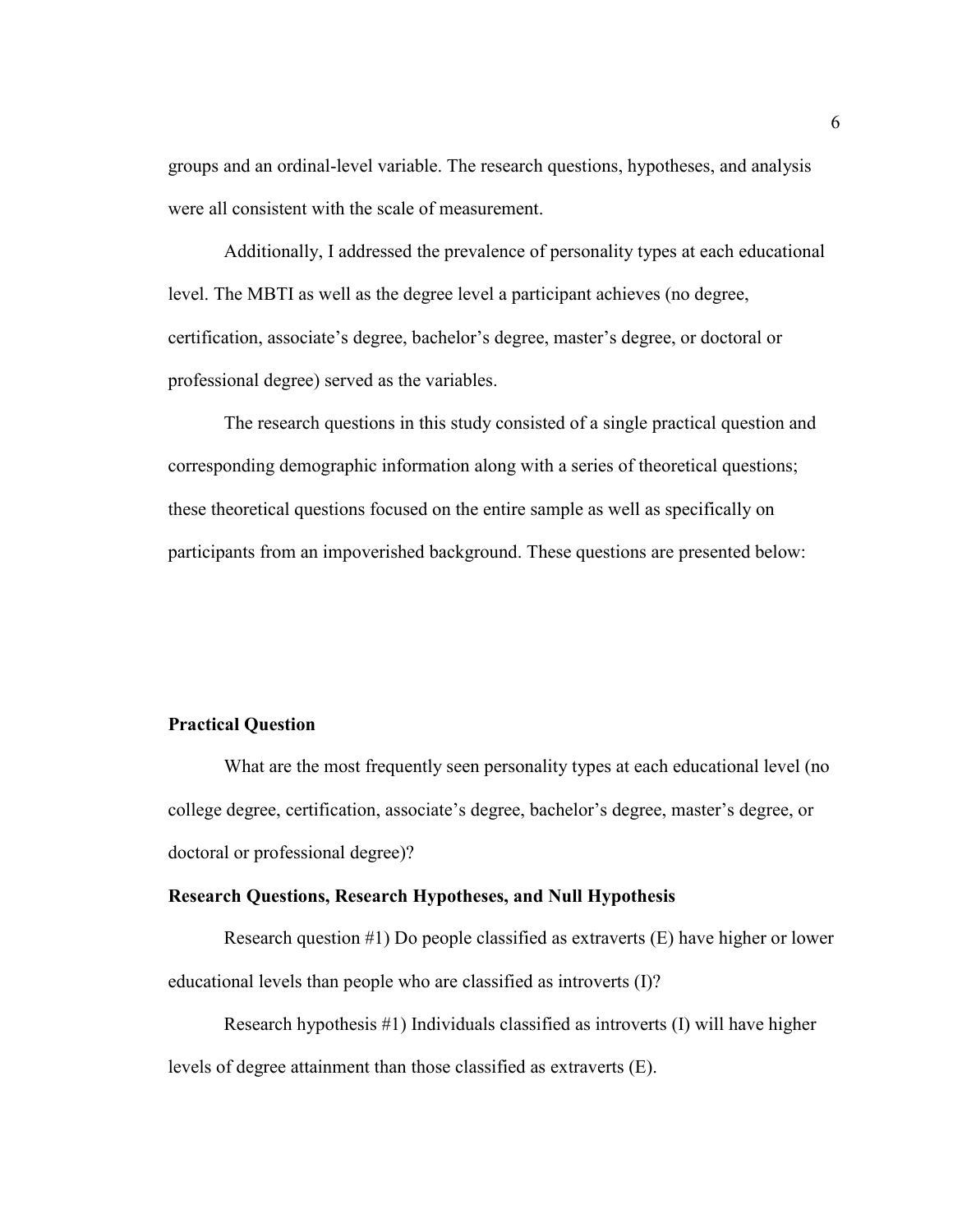Null hypothesis #1) There is no difference between degree levels attained by participants classified as introverts (I) and by those participants classified as extraverts (E).

Research question #2) Do people from impoverished backgrounds classified as extraverts (E) have higher or lower educational levels than people who are classified as introverts (I)?

Research hypothesis #2) Individuals from impoverished backgrounds classified as introverts (I) will have higher levels of degree attainment than those classified as extraverts (E).

Null hypothesis #2) There is no difference between degree levels attained by participants from impoverished backgrounds classified as extraverts (E) and by those classified as introverts (I).

Research question #3) Do people who are classified as sensing (S) have higher or lower educational levels than people who are classified as intuitive (N)?

Research hypothesis  $#3$ ) Individuals classified as intuitive  $(N)$  will have higher levels of degree attainment than those classified as sensing (S).

Null hypothesis # 3) There is no difference between degree levels attained by participants classified as intuitive (N) and by those classified as sensing (S).

Research question #4) Do people from impoverished backgrounds who are classified as sensing (S) have higher or lower educational levels than people who are classified as intuitive (N)?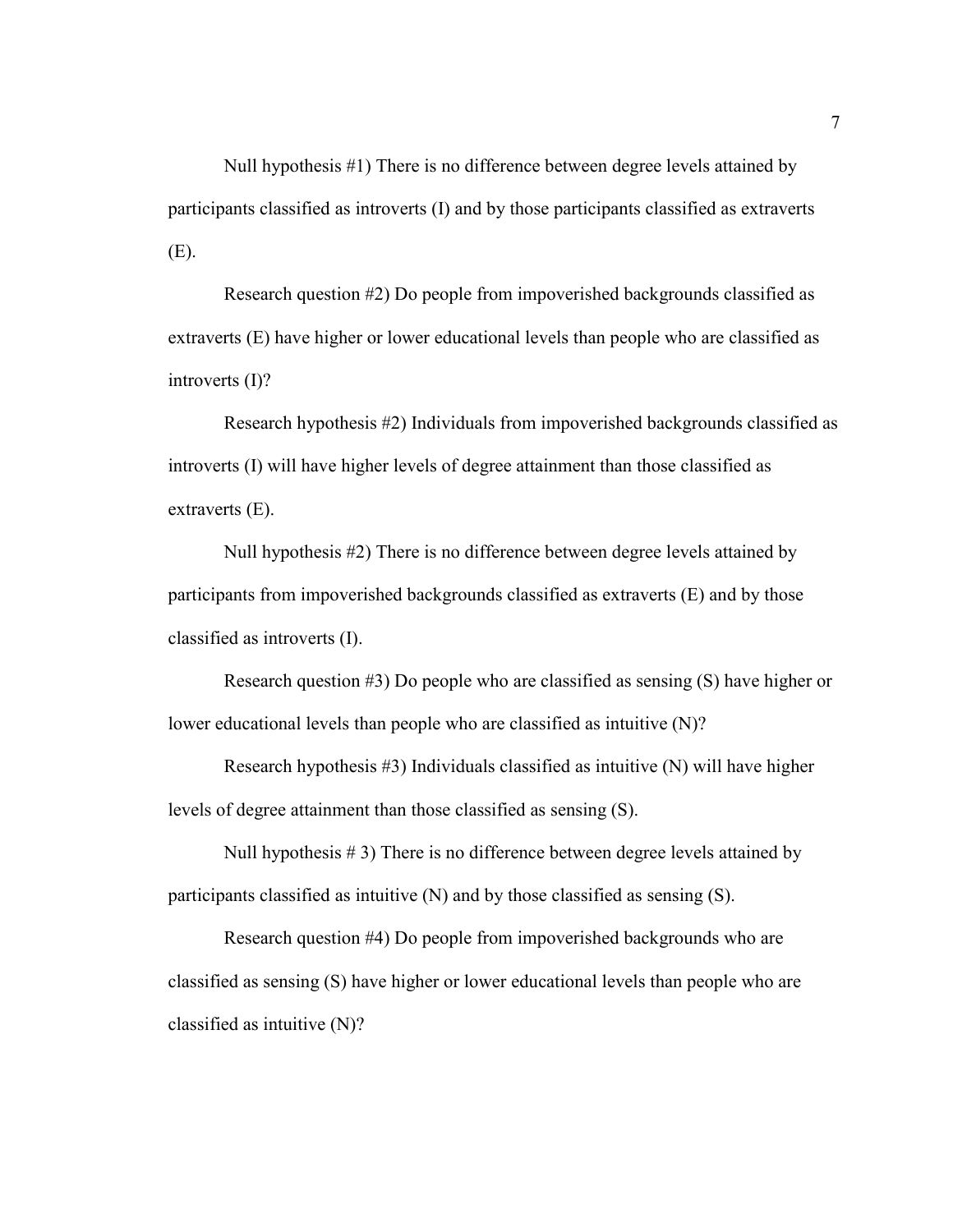Research hypothesis # 4) Individuals from impoverished backgrounds classified as intuitive (N) will have higher levels of degree attainment than those classified as sensing  $(S)$ .

Null hypothesis # 4) There is no difference between degree levels attained by participants from impoverished backgrounds classified as intuitive (N) and by those classified as sensing (S).

Research question #5) Do people who are classified as judging (J) have higher or lower educational levels than people who are classified as perceiving (P)?

Research hypothesis  $# 5$ ) Individuals classified as judging (J) will have higher levels of degree attainment than those classified as perceiving (P).

Null hypothesis # 5) There is no difference between degree levels attained by participants classified as judging (J) as compared to those attained by those classified as perceiving (P).

Research question #6) Do people from impoverished backgrounds who are classified as judging (J) have higher or lower educational levels than people who are classified as perceiving (P)?

Research hypothesis #6) Individuals from impoverished backgrounds classified as judging (J) will have higher levels of degree attainment than those classified as perceiving (P).

Null Hypothesis # 6) There is no difference between degree levels attained by participants from impoverished backgrounds classified as judging (J) and by those classified as perceiving (P).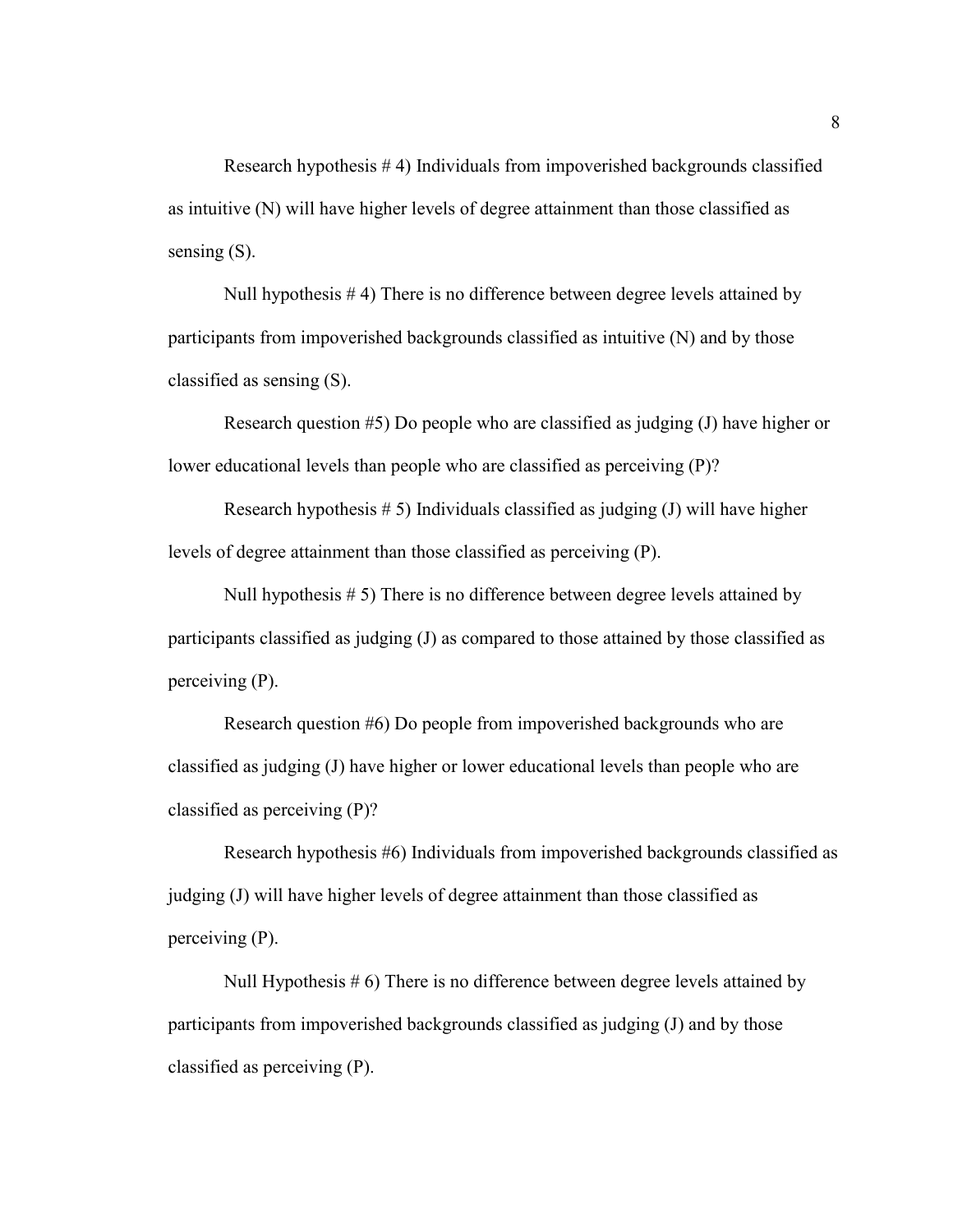Research question #7) Do people who are classified as feeling (F) have higher or lower educational levels than people who are classified as thinking (T)?

Research hypothesis  $# 7$ ) Individuals classified as thinking  $(T)$  will have higher levels of degree attainment than those classified as feeling (F).

Null hypothesis  $# 7$ ) There is no difference between degree levels attained by participants classified a thinking (T) and those classified as feeling (F).

Research question #8) Do people from impoverished backgrounds who are classified as feeling (F) have higher or lower educational levels than people who are classified as thinking (T)?

Research Hypothesis #8) Individuals from impoverished backgrounds classified as thinking (T) will have higher levels of degree attainment levels than those classified as feeling (F).

Null hypothesis # 8) There is no difference between degree levels attained by participants from impoverished backgrounds classified as thinking (T) and those classified as feeling (F).

# **Theoretical Framework**

The most prominent research in the field of personality typing was pioneered by Dr. Carl Jung. Jung's main premise divided personalities into two categories: introverted (I), meaning focused internally; or extraverted (E), defined as concentrated on external surroundings. From these categorizations, Jung further divided personality typing into functional divisions with four subsets. These additional four categorizations are as follows: sensing (S), in which an individual employs the five senses to learn, versus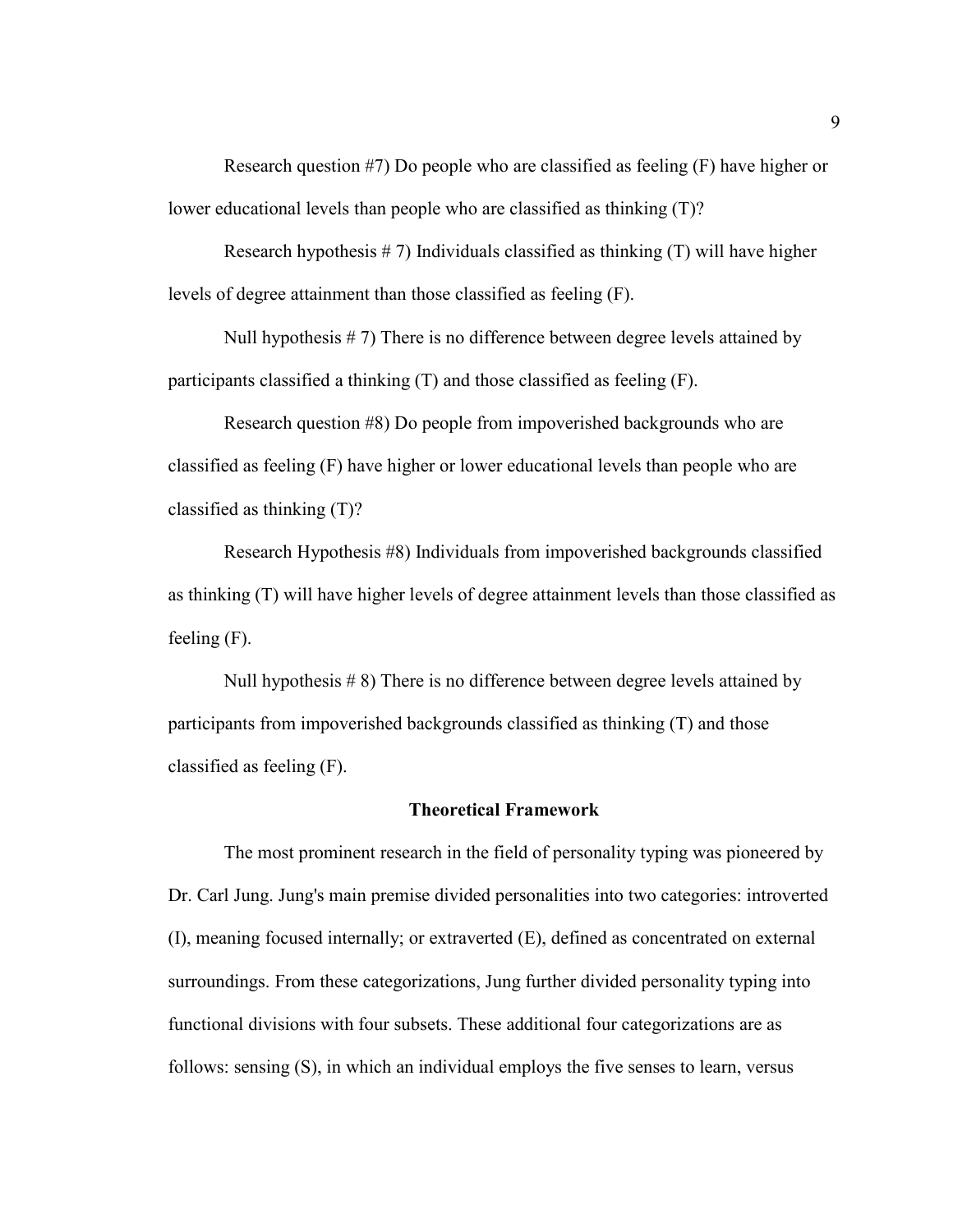intuition (N), in which a person learns through observation; and thinking (T), in which a person makes decisions using logic and adjusted values, versus feeling (F), in which emotionally driven spontaneity is an individuals decision-making tendency. Although Jung's work was considered controversial by many in the psychological community, it was the complicated nature of the assessment that many found difficult to duplicate in regular psychological practice (Briggs & Meyers, 1998). Katherine Briggs studied Carl Jung's initial theory and later introduced it to her daughter, Isabel Myers. Together the women developed what is known as the MBTI (Briggs & Meyers, 1998).

The system uses a four-letter code to label the functions most dominant in an individual. As with Jung's original classifications, the MBTI's primary division was whether an individual's dominant orientation was introverted or extraverted. Accordingly, the MBTI contains 16 personality combinations of classification in all (Briggs & Meyers, 1998). This theory, as well as the rationale for said hypotheses, which I explore in further detail in Chapter 2 of this dissertation.

The second prominent theory used as background for this study was Hans Eysenck's theory of arousal. Eysenck's (1990) theory is an explanation of personality preference based on biological foundations. According to Eysenck, extraverts (E) experience lower levels of arousal through the ascending reticular activating system (ARAS) than do introverts. It is this activity in the ARAS that results in higher levels of cortical arousal in the cerebral cortex for introverts (I). The PEN model is a personality theory containing three personality dimensions-based personality temperaments and emotion: psychoticism, extraversion, and neuroticism (Eysenck & Eysenck, 2013). The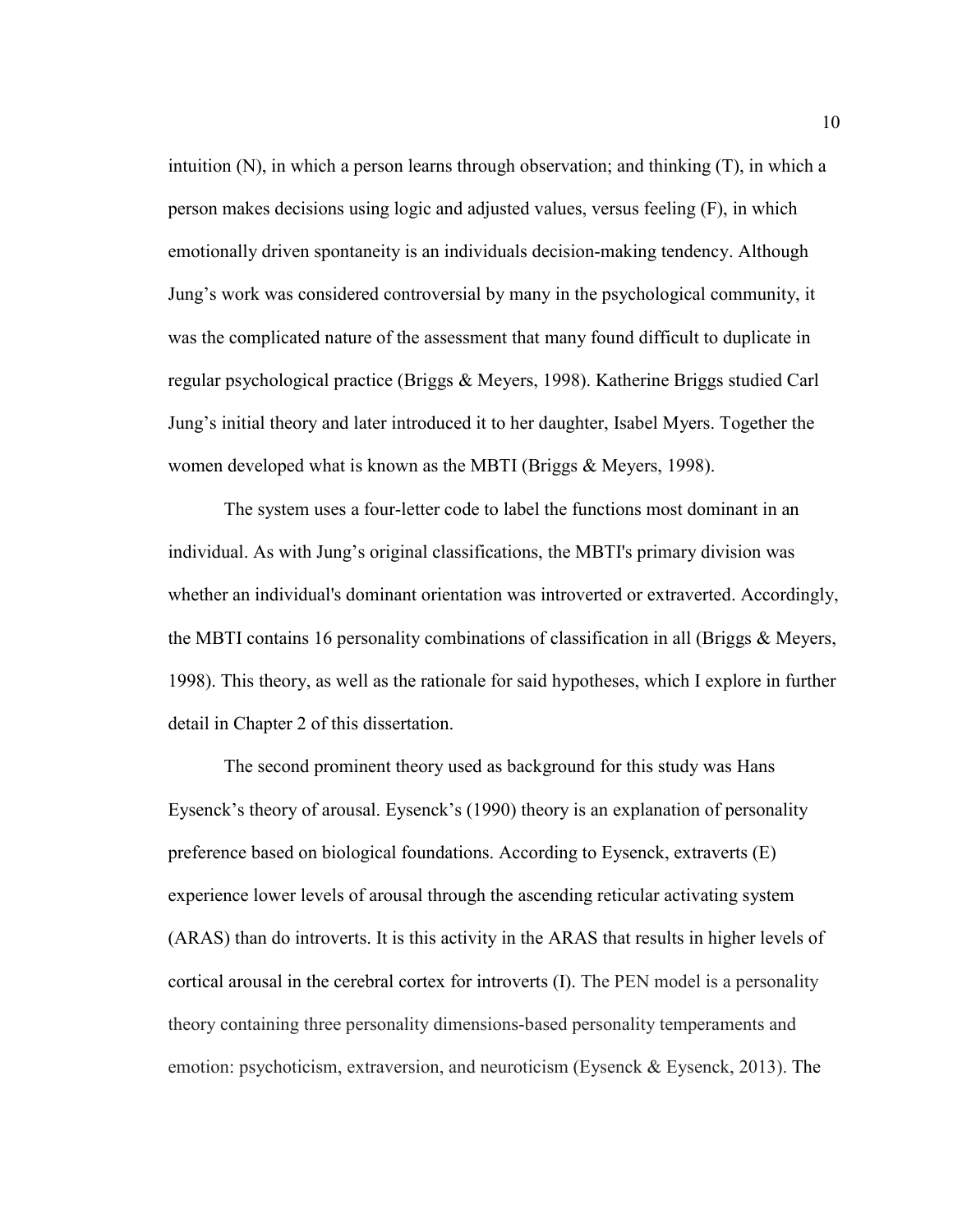Yerkes-Dodson law, which is defined as the concept in the PEN model, states that "some intermediate level of arousal is optimal for performance" (Eysenck  $\&$  Eysenck, 1985, p. 199). This cortical arousal increases some learning styles; for instance, introverts should learn elementary tasks with less difficulty than extraverts (E) (Rosander,2013). Many theorists have argued that academic task difficulty can be correlated to increased academic study level (Grimes, 1997). Hence, I concluded that it is reasonable to assume that extraverts (E) would be less likely to experience high levels of cortical arousal when engaged in the tasks necessary to complete an advanced degree, and thus may experience higher levels of boredom. As this type of disinterest or lack of stimulation has been correlated to greater rates of college attrition, I hypothesized that extraverts (E) may have a greater propensity to leave college before earning a degree or to fail to achieve a professional degree than introverts (I) (Tinto, 1993).

#### **Nature of the Study**

This quantitative study was completed using the MBTI and a supplementary socioeconomic background survey to explore the hypothesized correlation of personality type with the highest degree an individual achieves. In addition, in order to measure any hypothesized correlations between personality types and the highest degree achieved by individuals who have been raised in an impoverished environment, separate analysis for these participants was conducted. Participants were recruited via post announcement from three groups featured on the LinkedIn business networking service website. Kaplan University (student body) members at the time of posting, the Walden University Job Seekers group with 1,073 members at the time of posting, and the Psychology Student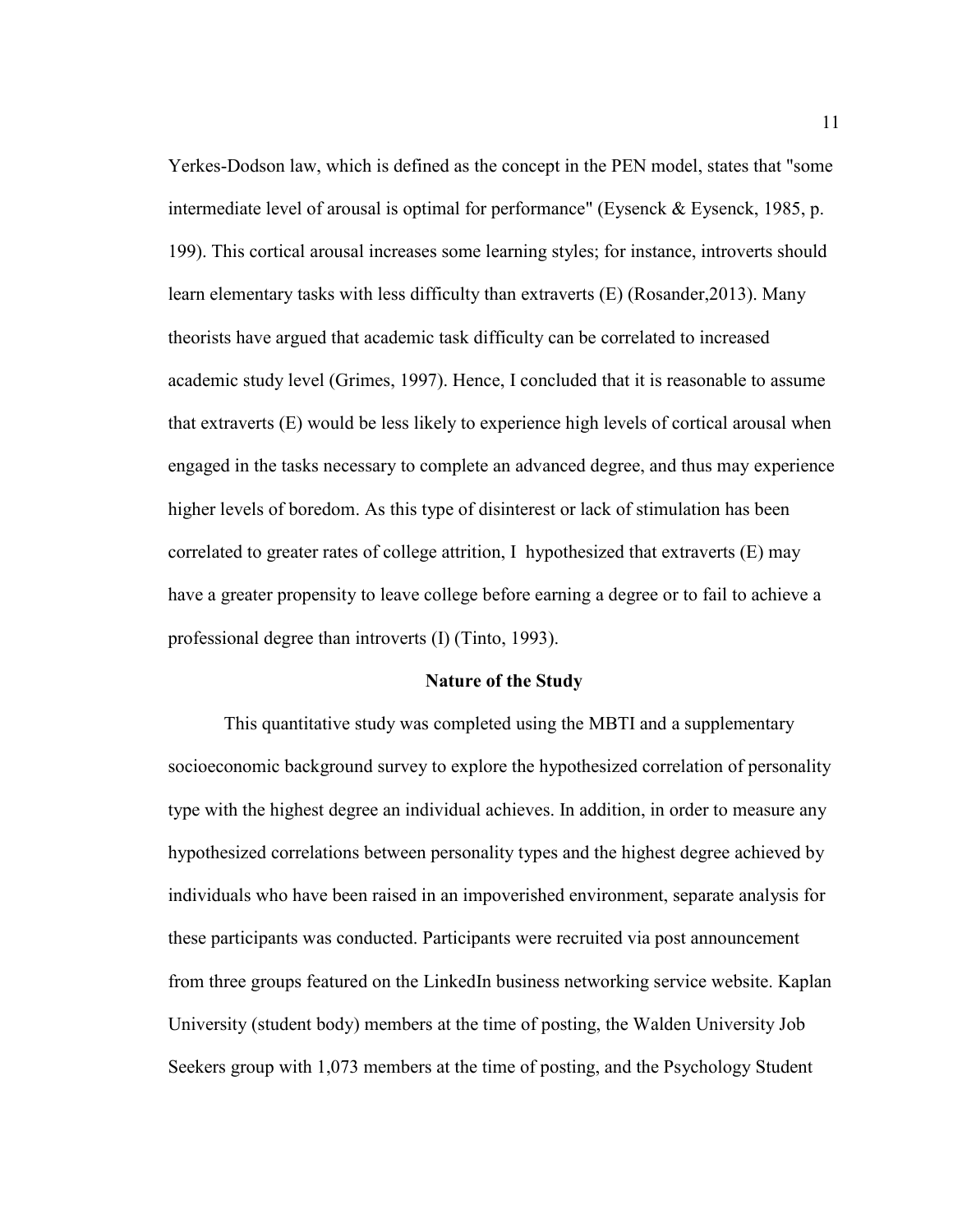network Group with 72,152 members at the time of posting. The author is a member of said groups as well as LinkedIn ®. As this organization allows for post and requests from group members if said requests are in accordance with the "group rules". Researching the group rules for the aforementioned groups I found her requests were in accordance with each set of group rules. Further I have also participated in similar requests for research participations from other group members. As you must be a member of LinkedIn to access said groups, copies of these recruitment announcements have been included at the end of Chapter 3 in the Appendix.

Analyses were conducted using SPSS software. A two-tailed Mann-Whitney *U* test, was used to address the hypotheses. Finally, the same analysis listed above was conducted using only the results from those participants from impoverished backgrounds.

#### **Definition of Terms**

The following definitions of terms provide a context for this study:

*Associate degree:* A degree bestowed upon completion of a prebaccalaureate educational program, normally requiring full-time study for a period of two years.

*Bachelor's degree:* A degree bestowed upon an individual after successfully satisfying the requirements of a baccalaureate program, typically calling for full-time study for a period of four years*.*

*Consumer Price Index for All Urban Consumers (CPI-U):* A gauge that attempts to measure fluctuations in the cost of merchandise and services bought by *consumers*  residing in an *urban* environment.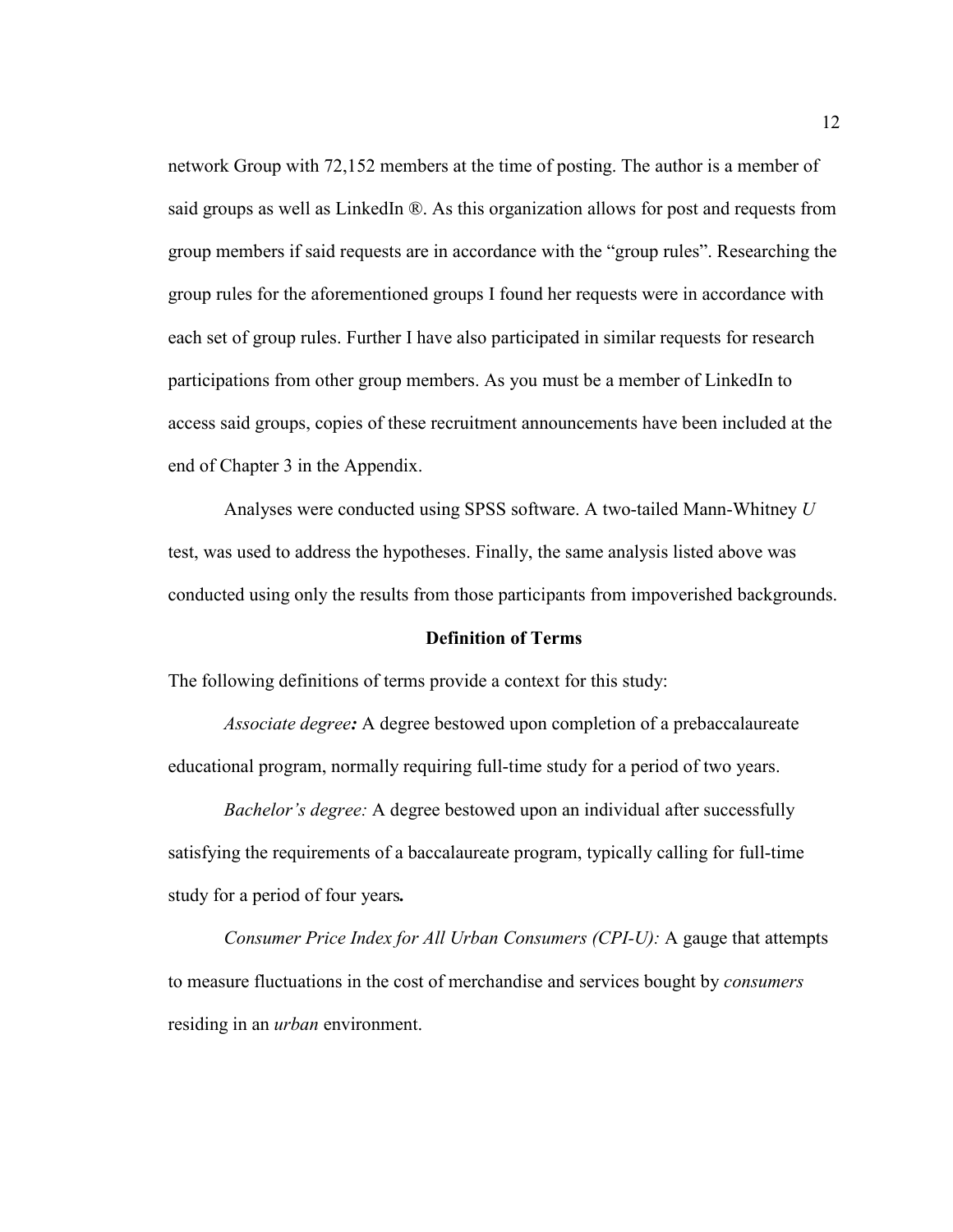*Doctoral degree:* A degree carrying the title of Doctor awarded for successful completion within a field of knowledge; this is the highest academic degree granted in any field of study.

*Food stamp:* A voucher issued by the government to those with low income, exchangeable in stores for food via the SNAP (Supplemental Nutritional Aid Program).

*Master's degree:* A degree bestowed to an individual upon completion of an educational sequence in most instances requiring one to two years of full-time higher education beyond a bachelor's degree.

*Meyer Briggs Type Indicator:* A reflective self-report questionnaire aimed at identifying psychological inclinations in how an individual perceives the world and makes judgments.

*Postsecondary education:* Formal education beyond the level of high school.

*Poverty thresholds*: The dollar amounts used to determine poverty status, based on both family size and combined incomes of all members living in the same household, and adjusted annually using the *Consumer Price Index for All Urban Consumers (CPI-U).*

*Socioeconomic status (SES):* A compound monetary and sociological gauge of an individual's employment experience as well as individual or family's economic and social position relative to the income, employment, and educational background of others.

*Undergraduate certificate:* A formal award that requires completion of an organized program of study. Coursework typically addresses new knowledge or practice within a particular skilled area of occupation.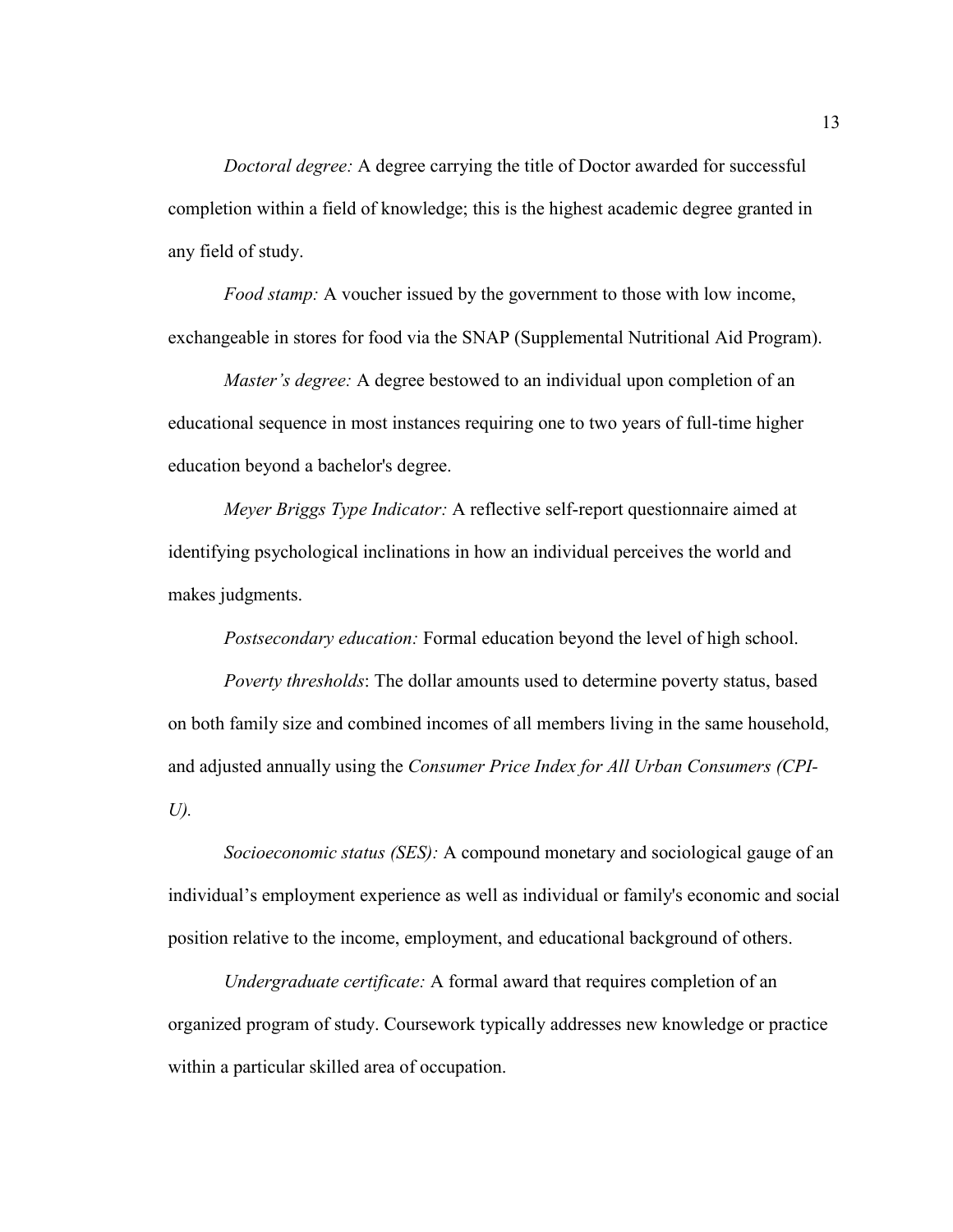# **Assumptions**

 Creswell (2003) stated that researchers may report information obtained from participants that want their information to be shared. In this study I assumed that the participants completed with integrity both the MBTI and the supplementary questions regarding their childhood household socioeconomic status and highest level of education. Respondents' claims regarding the level of educational attainment were not confirmed with any institution of higher education.

# **Scope and Delimitations**

As with any research, there were limitations when interpreting the study results. The following is a discussion of some of these issues. The findings of this study were limited to a specific population. As the population of this research was limited to participants recruited from three groups within the LinkedIn network though these groups have significant populations broad-scope generalizations may not be valid concerning other populations. In addition, multiple aspects of the demographics of the specific population examined within this study that may have exhibited a statistical bearing on the findings of this research. The number of participants in this study was a subgroup of larger groups consisting of individuals who are members of a professional network who voluntarily completed the MBTI. It is not clear whether members who chose not to complete the instrument are of a particular personality type, nor can any assumptions be made about those who chose not to complete the MBTI. The measurement of persistence was limited to degree level an individual may have completed. There are many legitimate reasons why a student might not complete a degree program, however, this study did not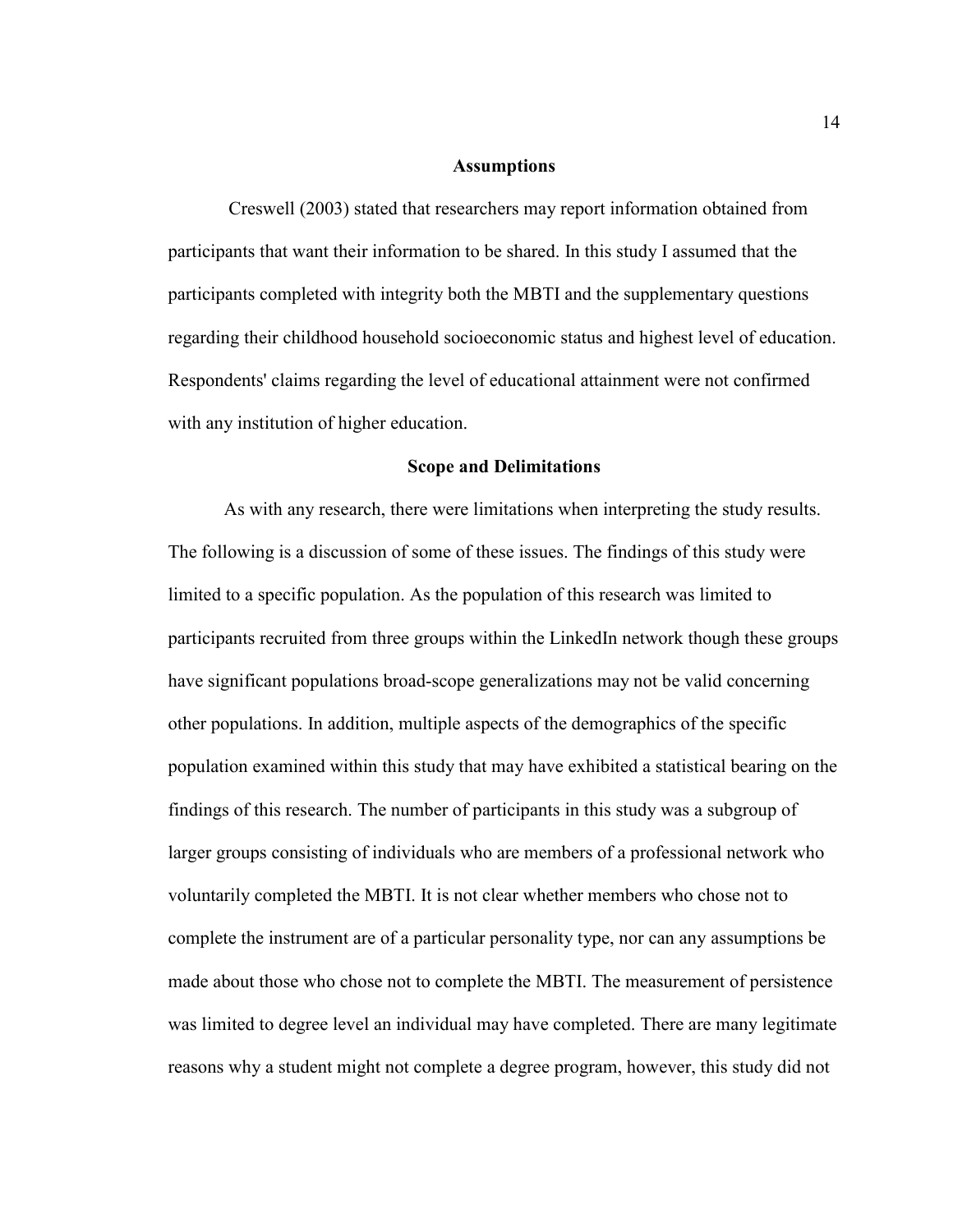address any of these possible additional factors. It is also not possible to decipher all variables that may have influenced student behavior related to attending college; this study did not attempt to identify them. Most significant when discussing the limitations and scope of this study is the fact that results from this study were limited in the generality of their findings.

# **Other Limitations**

 Participants were asked to recall if their childhood household was a recipient of the Food Stamps or SNAP program. The accuracy of this recollection was assumed to be correct. The participant's household SNAP participation was used as the sole indicator identifying those individuals who were raised in an impoverished household. Though this program is by no means the sole determinant of household income, it was necessary to select one definitive and easily recognizable measurement for the purposes of this study. Further, limitations were noted after the survey was completed, including participation volumes and other issues encountered after the data analysis. In addition, the correlations may be explained by other possible influences, and therefore causal conclusions were not be drawn from the results.

Finally, it is generally acknowledged that no personality remains fixed within a lifespan (VanRegenmorter,2004). Therefore, this study offers a limited view of personality and its ability to determine the highest degree an individual may have received.

# **Significance**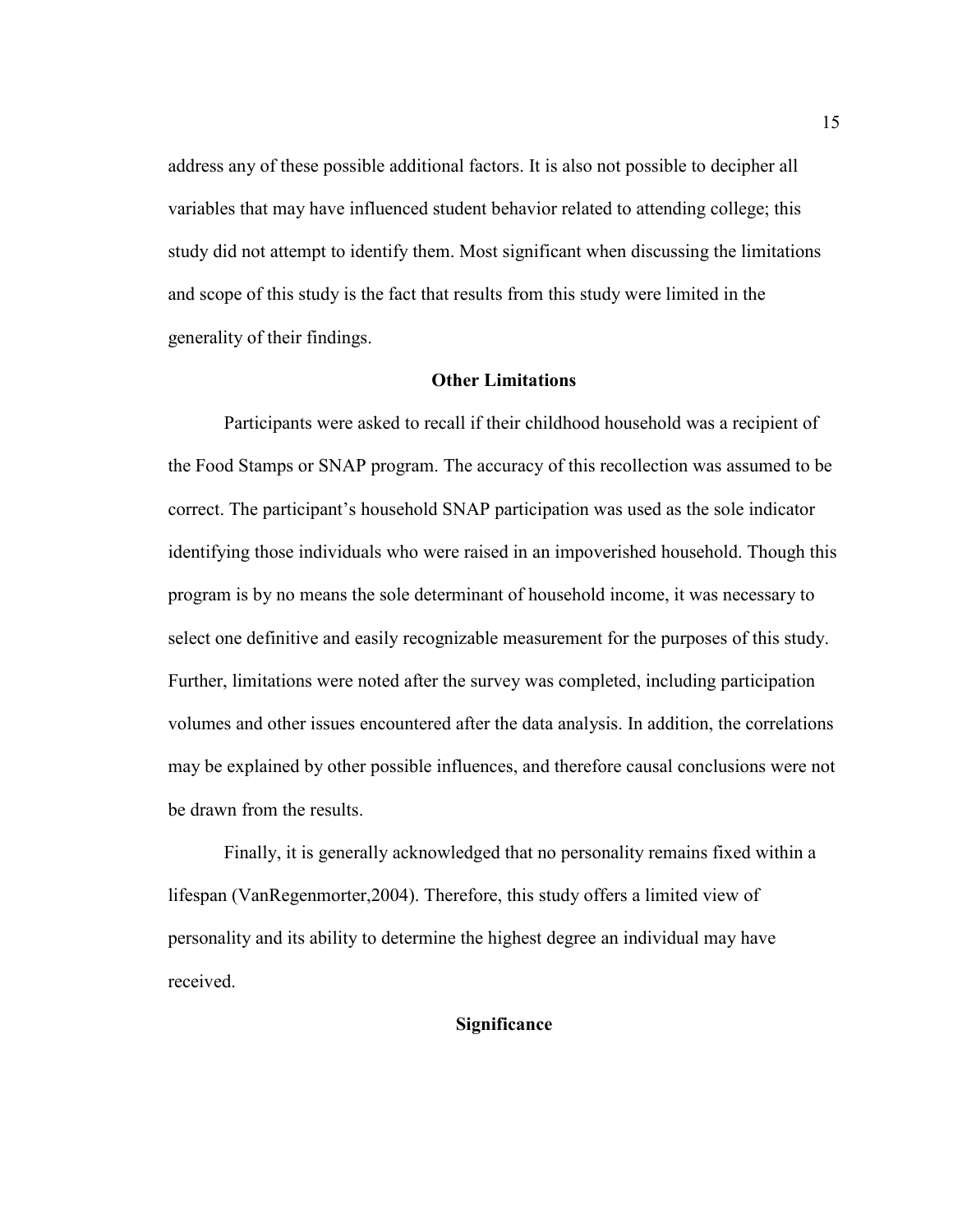There is an extensive body of research on personality and its correlation to college completion. This research has been used to develop programs, change college recruiting strategies, and develop new curricular approaches at some institutions of higher learning. However, a thorough examination of this current body of knowledge failed to reveal any existing studies that examine personality classifications as measured by the MBTI in relation the highest degree an individual achieves. Hence, I have attempted to help eliminate the gap in said research with this study.

It was the potential of this endeavor to help build on the existing knowledge base addressing educational attainment and may offer new insight into the personality type(s) of individuals who seem to achieve a degree level that inspired me to conduct this study. I further proposed that these results might offer information that may be useful in developing college recruiting and retention programs for institutions of higher learning. Moreover, researchers have identified correlations between major selection, learning style, personality, and college success. If this knowledge base is expanded and enriched, institutions of higher learning may be able to use the more complete information to design recruiting and academic degree programs that align with specific personality types.

For example, suppose the finding of the author's study and/or additional research in this area indicated that those with ISTJ classifications<sup>1</sup> are most likely to persevere until earning a bachelor's degree. In that case, colleges or universities wishing to attract

 $\overline{a}$ 

<sup>&</sup>lt;sup>1</sup> This classification and the other MBTI classifications are explained in Chapter 2.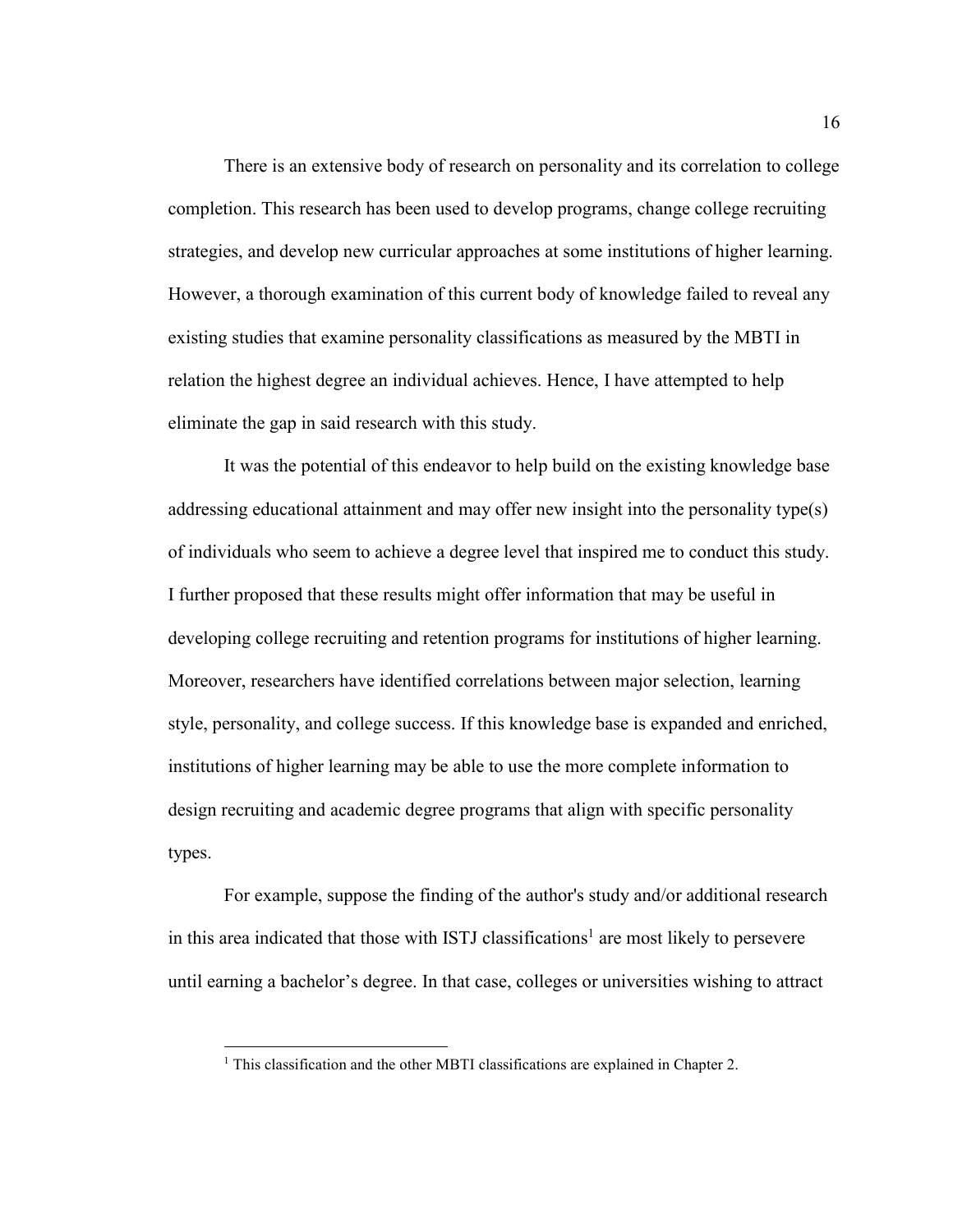students who will successfully complete their Bachelor's degree programs might develop a marketing campaign that would appeal to this population in hopes they would be more likely to attend their institution, as ISTJ individuals are described as thriving in environments that are highly structured, organized, and academically challenging (Briggs, & Myers, 1998 ) These institutions could employ a catchphrase such as " Smith University, helping turn your commitment into achievement."

# **Summary**

As discussed earlier in this chapter, there has been extensive research centering on the correlation of personality types as defined by the MBTI and college completion. However, the scope of this previous research does not include information about personality preferences and the highest-level college degree an individual earns. In addition, a considerable amount of this research does not include information on the socioeconomic background of the study participants. Therefore, I undertook this study that sought to discover if there is a correlation between personality type as measured by the MBTI and the highest degree level an individual achieves.

In the spirit of academic research that contributes to positive social change, by conducting this study it was my hope to examine the hypothesized notion that MBTI personality type can be correlated to academic success and that the results of the study can contribute to the current gap in this field of study. Further, by conducting a separate analysis of the trends within the sample population that has been raised in poverty attempted to illuminate the hypothesized correlation between MBTI personality type and the highest degree an individual from an impoverished background achieves, as this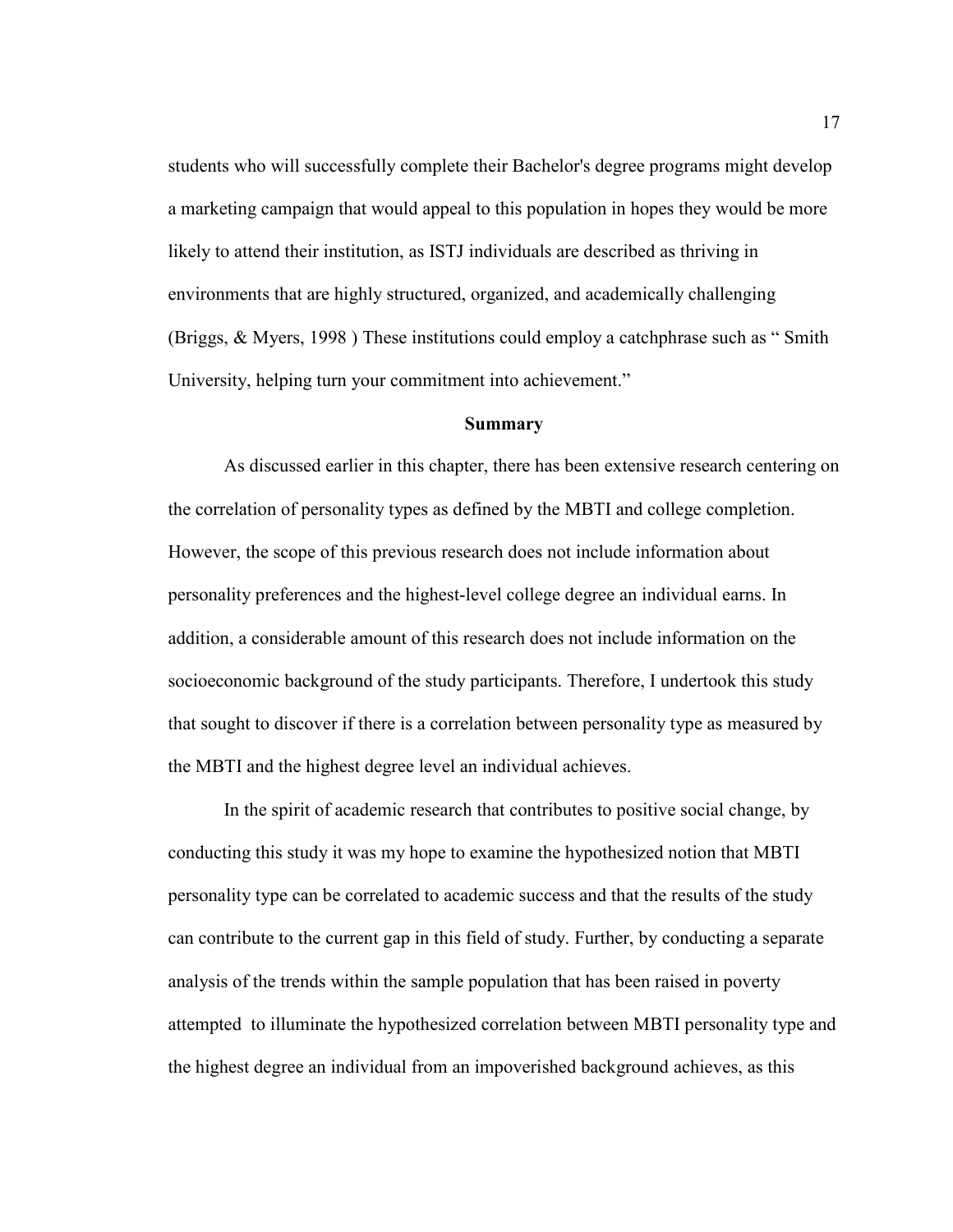group has been found to have lower graduation rates as compared to their peers not from such a background. In next chapter, I will explore the current body of research in the area of college completion and the highest degree level an individual achieves.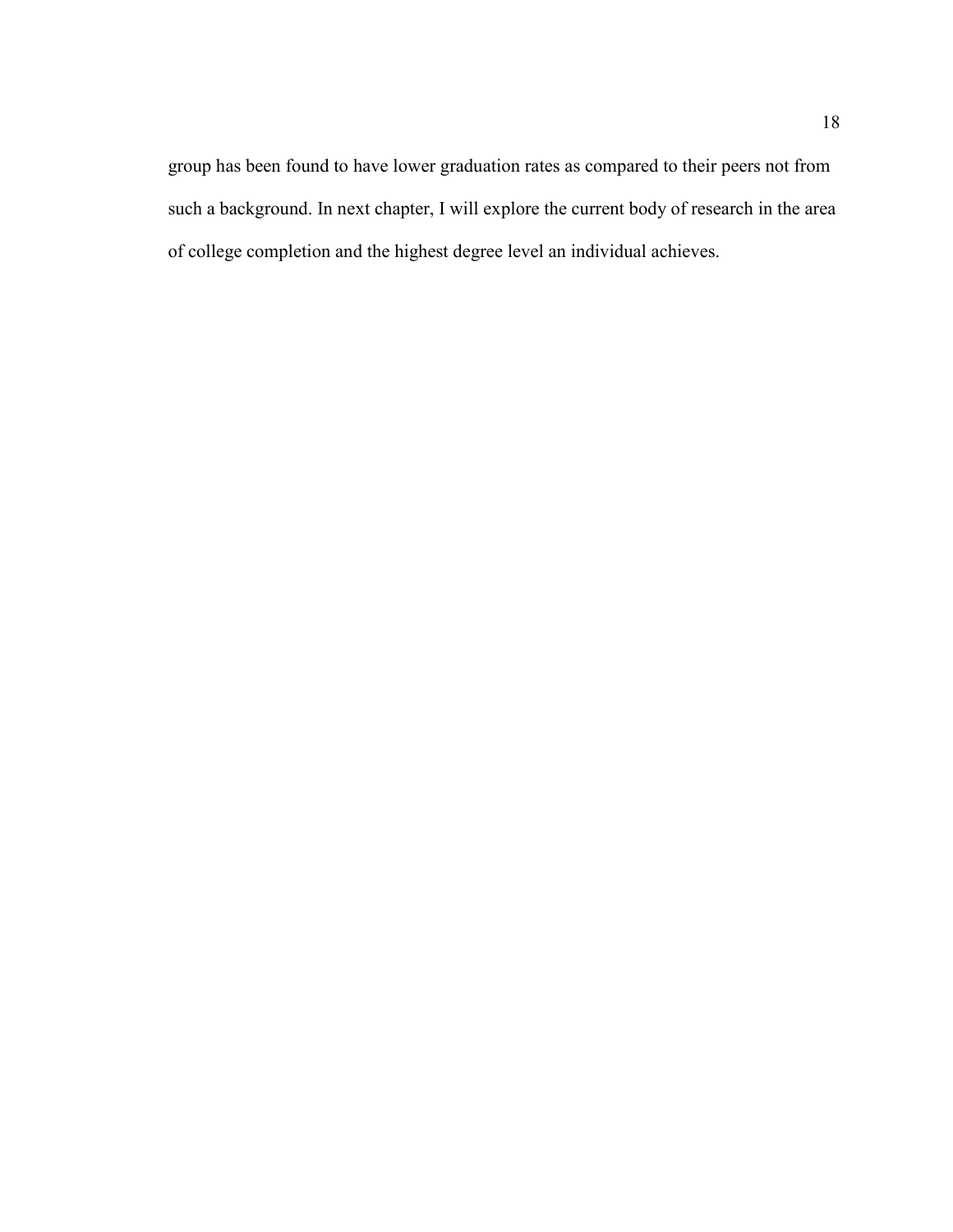# Chapter 2: Literature Review

# **Introduction**

Researchers have studied the prediction of college retention and the rate of degree completion within institutions of higher learning in the United States. This research spans over seventy years and contains several different models to explain why some students earn a college degree while others do not persist to graduation. Much of the research results were that college attrition has increased. Yet there seems to be no single socioeconomic factor or set of factors that could exclusively explain this phenomenon (Ishitani, 2003).

Habley and Clanahan (2004); Horn and Berger (2004) reported an increase in college enrollment; however, about a half a million of these students left college before earning a degree. An estimated two- thirds of these dropouts were enrolled in baccalaureate degree programs (Horn & Berger, 2004). Despite these figures, the number of first-generation students attempting to earn four-year degrees is likely to increase in the future (Soria & Stebleton, 2012). A mere 55.5% of college students entering in bachelor's programs in 2003 in United States graduated within six years (The National Center for Higher Education Management, 2004). Notably, some states within the United States reported graduation rates as low as 26.9% (see Figure 1., 2009 State ranking of graduation rates for the United States NCHEMS Information Center).

Many researchers have surmised that socioeconomic and cognitive factors are not the primary influence on college attrition. Rather, noncognitive and social factors such as personality type (as measured by the MBTI and other psychological tools) seem to be the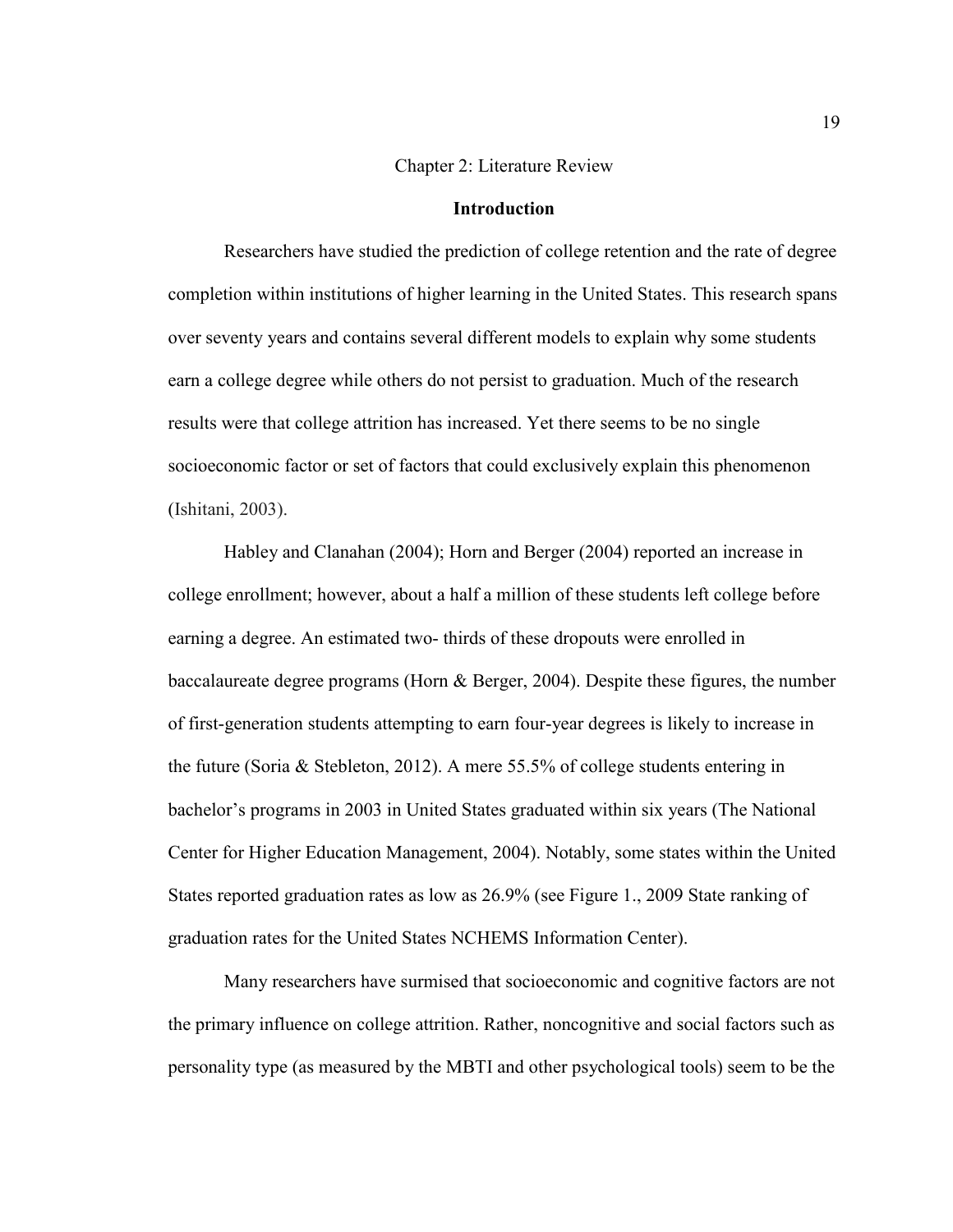greatest predictor of college degree completion (Horn & Berger, 2004). Regrettably, most of the scholars in this area do not follow graduates to record the highest level each one achieves. Instead, most researchers focus on understanding only students enrolled in bachelor's degree programs.

# **Search Strategies**

The research topic centered on the use of MBTI personality classifications to explore whether there was a correlation between an individual's MBTI classification and the highest degree level they achieve. Accordingly, multiple search phrases and individual words as well as several academic research databases were employed to find research from peer-reviewed scholarly articles. Through the Walden University library, the following databases were searched: Academic Search Complete, EBSCO, ERIC, Education Resource Complete, PsycINFO, PsycARTICLES, Sage journals, ProQuest Central, and Education Resource Complete 1973–present. The NCHEMS Information Center website was additionally very beneficial.

A full search using the following keywords and phrases and Boolean identifiers was performed in the above-mentioned databases: *College degree completion*, *Myers-Briggs Type Indicator and college degree*, *Myers-Briggs Type Indicator and college attrition*, *Myers-Briggs Type Indicator and college degree achieved*, *college completion*, *college attrition*, *college attrition and the MBTI*, *poverty and college degree*, *generational poverty and college*, *income and college degree earned*, *MBTI and highest degree achieved*, *personality and college degree*, *personality type and development of the MBTI*, *implications for MBTI and reliability* and *validity of the MBTI*.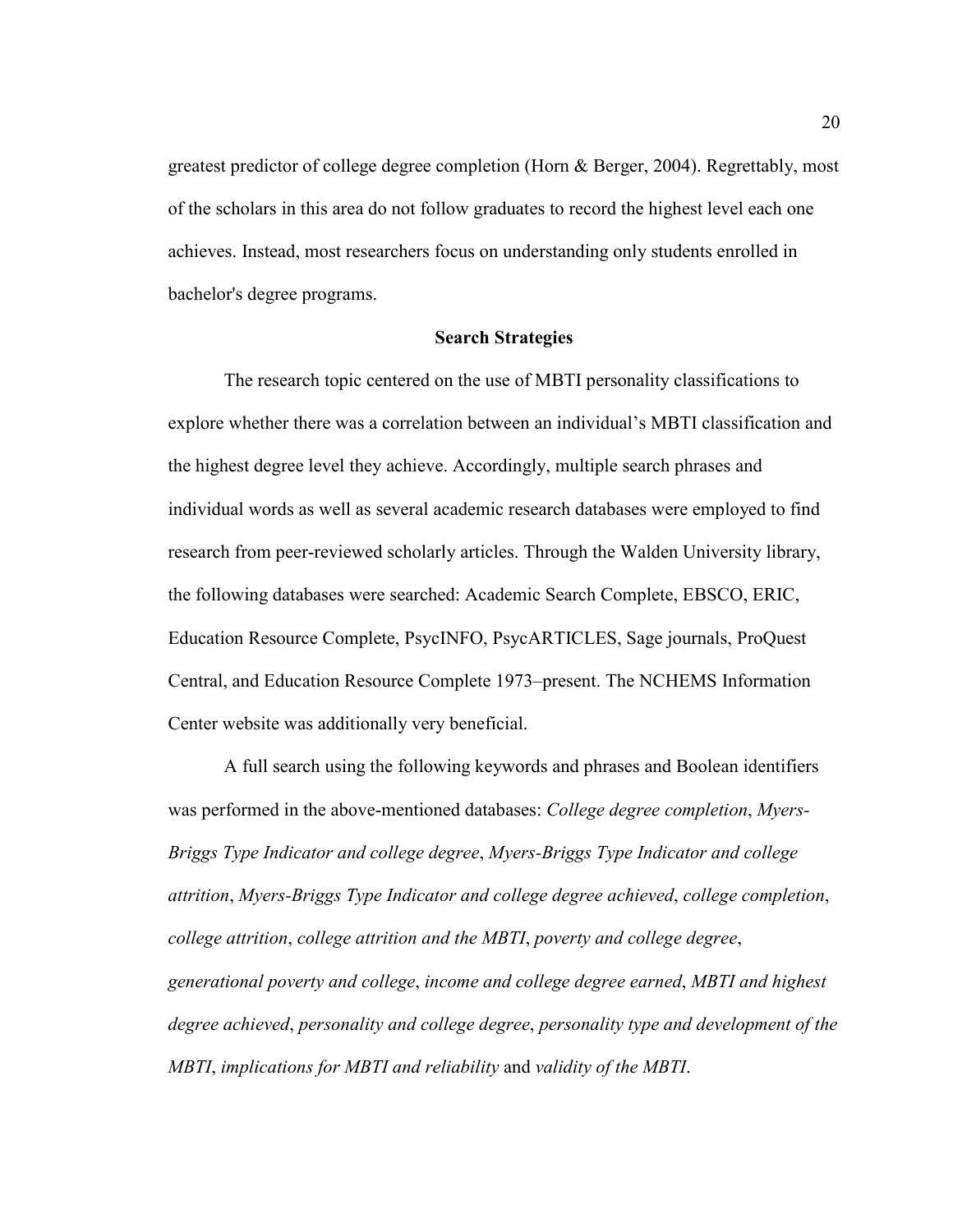# **Overview of the Chapter**

As mentioned above, a thorough search of the literature regarding the role of personality (specifically as measured by the MBTI) failed to disclose the existence any research that concentrated on personality and its correlation with the highest-level degree an individual achieves. Hence this chapter will discuss the literature most relevant to foundation of the study: that is, personality as it relates to academic achievement, college attrition, and college persistence.

In the first section of this chapter I will discuss the theoretical foundations of this study. In the subsequent section I will summarize literature on the development, use, and validity of the MBTI. In the third section I will explore previous studies that center on the role of the MBTI classifications and their correlations with college attrition or with persevering to earn a college degree. The final section will contain a summary of these findings as well as the conclusions drawn from this information.

# **Theoretical Foundations**

For almost a century, researchers have looked to personality variables in an effort to calculate academic achievement (O'Connor & Paunonen, 2007). Carl G. Jung's theory of personality typology has been one of the tools frequently employed in pursuit of understanding personality and motivation (Myer, 1985). Jung's major contribution to the study of psychology was in the area of adult development (Colarusso & Nemiroff, 2013). His principles emphasized that full personality development is completed in adulthood. Jung supported the idea that everyone has the capacity to make use of their entire personality.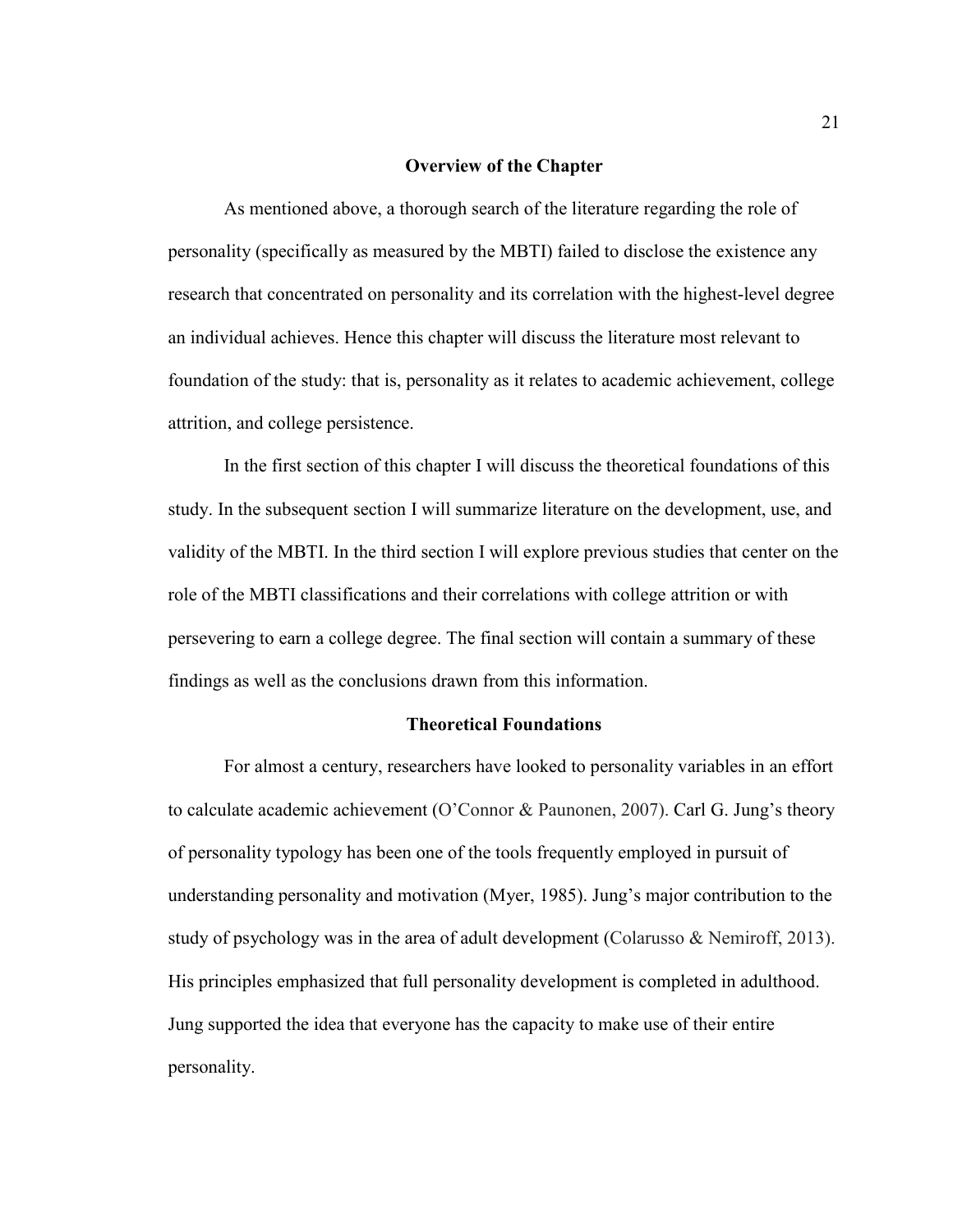It was this foundation created by Jung that was later expounded by Katharine Cook Briggs and her daughter Isabel Briggs Myers. The core of their theory is two types of mental functions, perception and judgment, the premise being that the perception and judgment functions signify an individual's mental preoccupations and consequently direct their behavior (Myers, 1980). These functions are also significant in understanding a persons preferred learning style and in turn level of academic achievement. Notably, Jung's theory correlates closely with studies that examine the characteristics of motivation and preferences in adult learning environments (Myers, 1980). As noted by Myers (1980) each combination creates a diverse type of personality, illustrated by the ethics, desires and external qualities that organically stem from the grouping.

As with Myers' as well as Jung's psychological types, Bargar and Hoover (2012) developed multiple associations between teaching and learning. They argued that type preference predicted students' partiality to instructional alternatives. For example, their findings indicated sensing types (S) prefer learning activities that include hands-on experience, defined goals, and practical implications. By contrast, they found that intuitive types (N) prefer an open instructional environment and loose abstract concepts. These scientists have concluded that there is a connection between type and academic interest. For example, thinking types (T) were found to have concentrated on science and technical areas; feeling types (F) are more likely to participate in the arts and humanities.

Jensen and DiTiberio (1984) proposed that Jung's work in *Psychological Types* (1923), in combination with Myers' *Gifts Differing* (1980), provided a theoretical framework that can be associated with learning styles. Their interpretations of college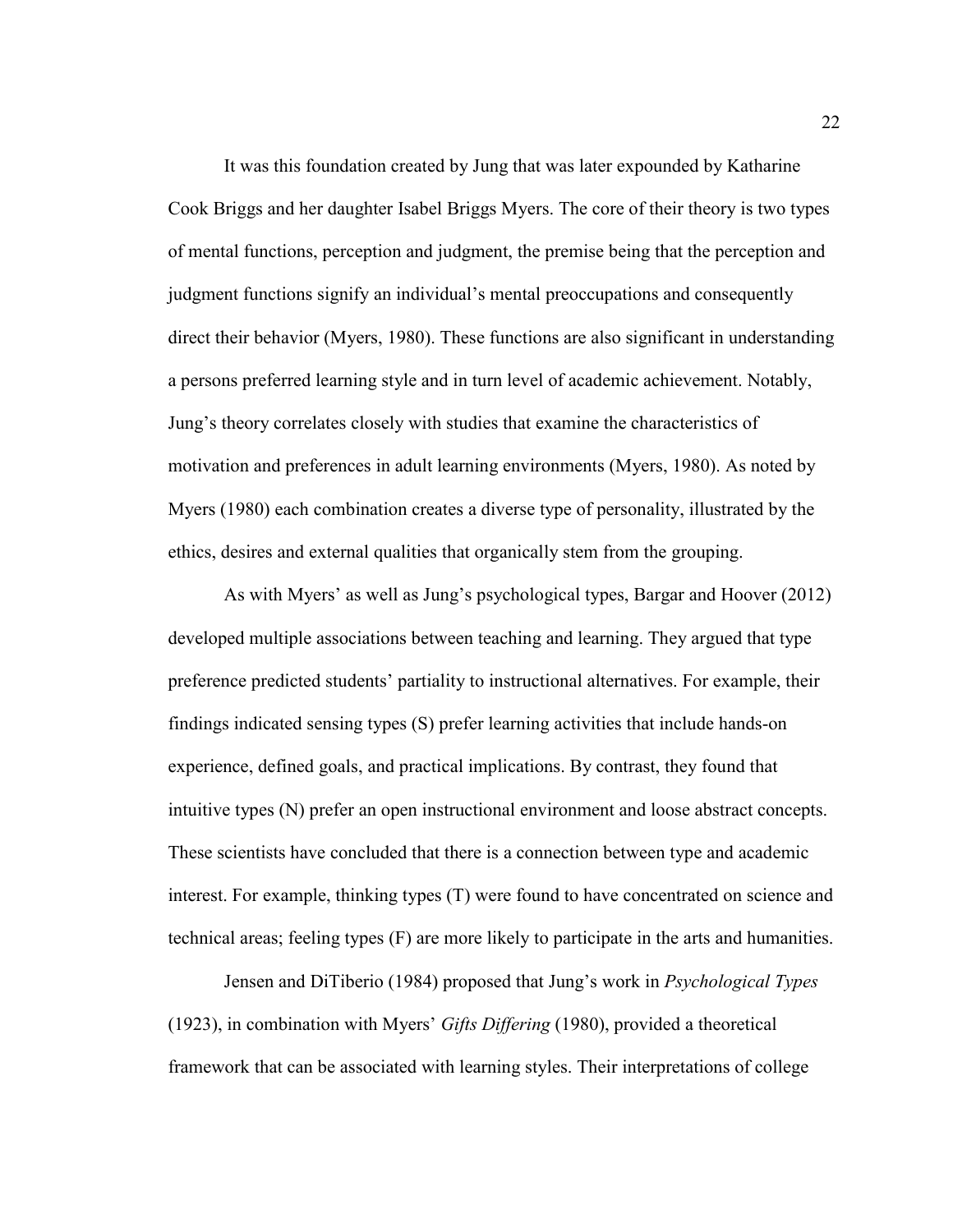students in learning situations using composition showed that sensing (S) types enjoy detailed and factual assignments that can be proven. Sensing types (S) frequently recheck figures and their work. They have a strong desire to comprehend.

The MBTI classifications has also proven to be associated with gender type and age (Cummings, 1995). For example, women were found to have greater numbers of extravert-classified types as they grow older. However, men and women alike were classified in greater numbers as sensing types when they were younger and also greater in age. This same phenomenon occurred for both men and women with thinking type classifications in middle age. Notably, men have a higher rate of being classified as thinking at any age as compared to women.

Kahn, Nauta, Gailbreath, Tipps, and Chartrand (2002) conducted a study utilizing the MBTI to examine the ability of personality inventories to forecast academic performance and retention among college freshman. The study contained three tools: the Strong Interest Inventory (SII), the Social Skills Inventory (SSI), and the Career Factors Inventory (CFI). The study population consisted of 677 freshmen. After adjusting for SAT and ACT scores, the SII, MBTI, and SSI were each found to autonomously predict the freshman year university GPA. Notable as well was the fact that the CFI and related scales of the three measurements were able to individually predict freshman–tosophomore retention (Kahn et al., 2002). As a result, Kahn et al. recommended that institutions of higher learning use these instruments to reach at-risk students in order to improve retention levels.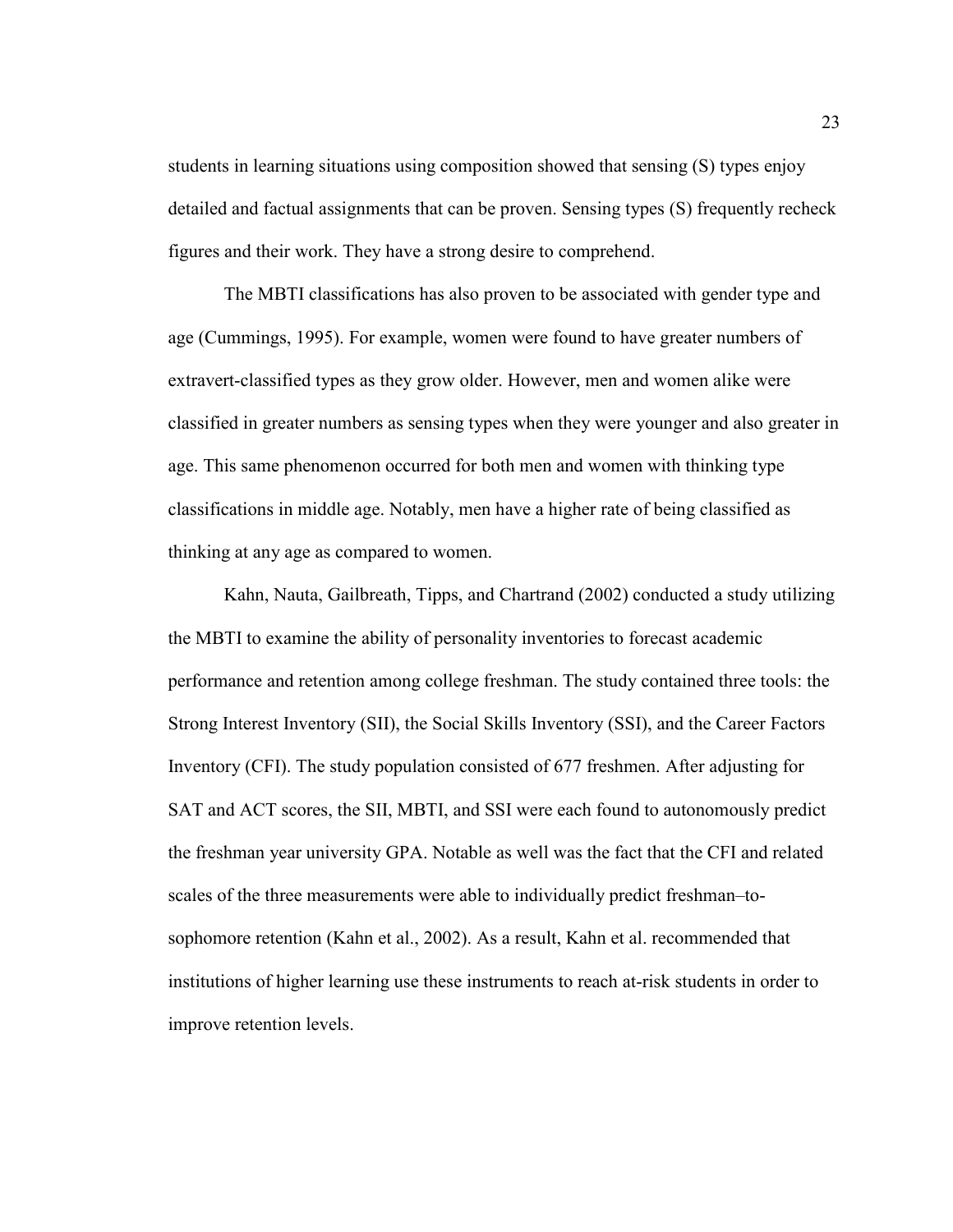McKenzie, Gow, and Schweitzer (2004) researched freshman academic success using structural equation modeling. Although they did not study retention, the researchers reported that those classified as Introverts outperformed extravert types scholastically. These findings are consistent with the theory that Introvert types are less distracted by external occurrences and have a tendency to be goal-oriented. However, Lidy and Kahn (2006) reported that new students who were more emotionally secure and outgoing assimilated better to the college environment.

When addressing the numbers of Introvert types in some professions in addition to the relationship between introversion and intelligence, Furnham et al. (2005) found that the correlation of the introvert/extravert relationship on retention varied between program types and institutions. Researchers also examined additional contrasts in regards to student retention. A preference for thinking over feeling was associated with higher levels of academic success, and individuals with a preference for thinking had a higher level of academic performance in a traditional first-year college curriculum (Kahn et al., 2002). Those with a preference for sensing (S) were also more likely to persist to graduation.

Extensive higher education research has focused on the administration of the MBTI to students with STEM (science, technology, engineering, and mathematics) majors that prepare them for future employment (Chang & Chang, 2000; Karn, Syed-Abdullah, Cowling, & Holcombe, 2007). MBTI applications have been useful particularly in the field of medicine, in that they may help students identify the personality traits they have that would be most beneficial in selecting medical specialty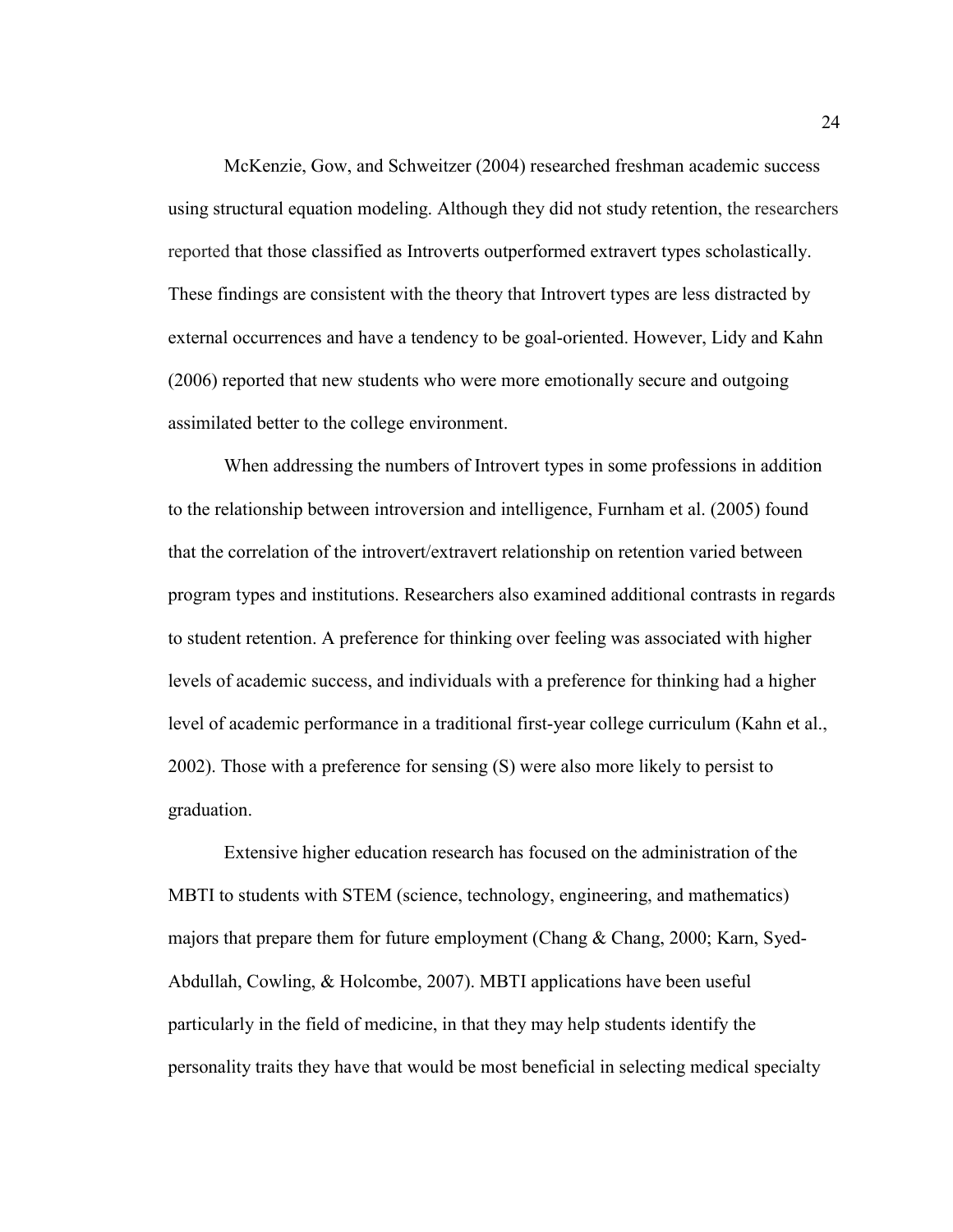or program (Clack et al., 2004; Thompson & Bing-You, 1998). More generally, employing personality typing has grown in popularity among healthcare workers. For example, the Maine Medical Center held a workshop for physicians and physician educators wherein attendees were asked to complete the MBTI, the Kolb Learning Style Inventory (LSI), and the Hemispheric Mode Indicator  $(HMI)^2$ . The attendees reported enjoying the workshop and stated that it helped them in 36 individual areas of their medical practice and education (Thompson & Bing-You, 1998).

Clack et al. (2004) used the MBTI with five groups of graduates at a London medical school. The researchers reported findings of differences in the MBTI categorizations between the general (UK) population and the student participants. Specifically, they found that the physicians had a propensity towards the personality trait of INTJ. Notably, judging types predominated among the physicians, comprising 68% of the participants.

# **Introversion-Extraversion**

 $\overline{a}$ 

Hans Eysenck (1990), considered by many to be one of the foremost authorities on personality and motivation, developed what he termed the *arousal theory*. This empirically based theory provides a possible an organic foundation for understanding academic performance according to behaviors most closely associated with certain personality types. According to the arousal theory, there is an organic justification of extraversion that is directly related to cortical arousal concentrated within the ascending

<sup>&</sup>lt;sup>2</sup> This test measures preferences for left-brain, right-brain, or whole-brain data processing.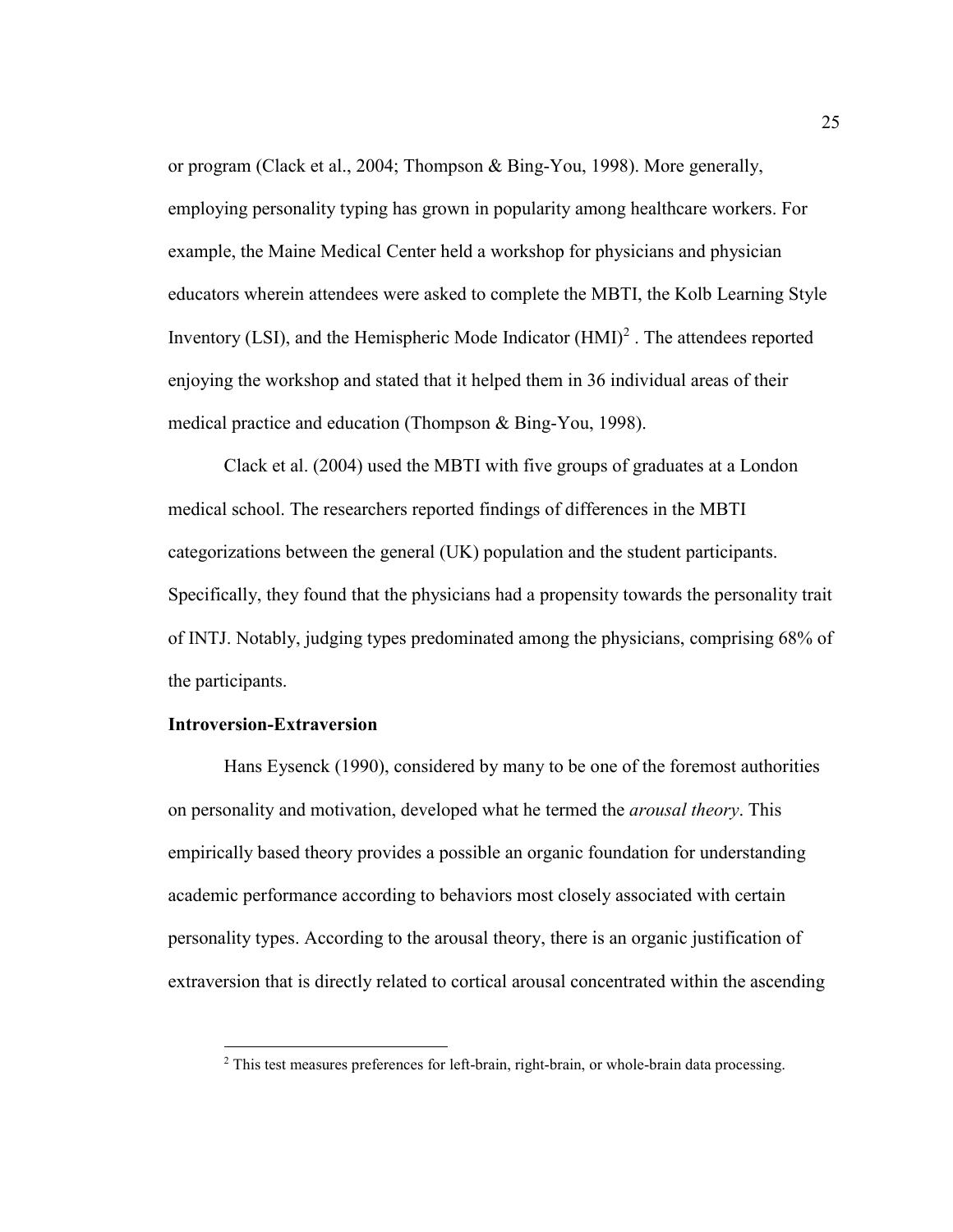reticular activating system or ARAS (Eysenck & Eysenck, 2013). Similarly, the researchers found that introverts (I) experience higher levels of activity in this system than do extraverts (E) and as a result have chronically higher levels of cortical arousal as compared to extraverts  $(E)$  (Eysenck & Eysenck, 2013).

Further, the Yerkes-Dodson law, which is the arousal theory within the PEN model, assumes that "some intermediate level of arousal is optimal for performance" (Eysenck & Eysenck, 2013). Consequently, researchers have argued that because arousal increases some forms of comprehension, introverts should master elementary tasks without difficulty as compared to extraverts (E) (Rosander, 2013). Therefore some scholars have indicated that academic task difficulty can be correlated to increased academic study level (Leppink, Paas, Van Gog, van Der Vleuten, & Van Merrienboer, 2014). Therefore, it would be reasonable to surmise that extraverts (E) would be less likely to experience high levels of cortical arousal when engaged in the tasks necessary to complete an advanced degree, and thus might experience higher levels of boredom. Since boredom and disengagement have been correlated to greater rates of college attrition (Leppink, et al., 2014), I hypothesized that extraverts (E) may be more likely to leave college before earning a degree or to fail to achieve a professional degree than introverts are (I) (Tinto, 2013).

The MBTI's functions of introversion–extraversion, thinking–feeling, and intuition–sensation have been included in the results of studies correlating personality and academic success. As stated earlier, academic success has been found to be a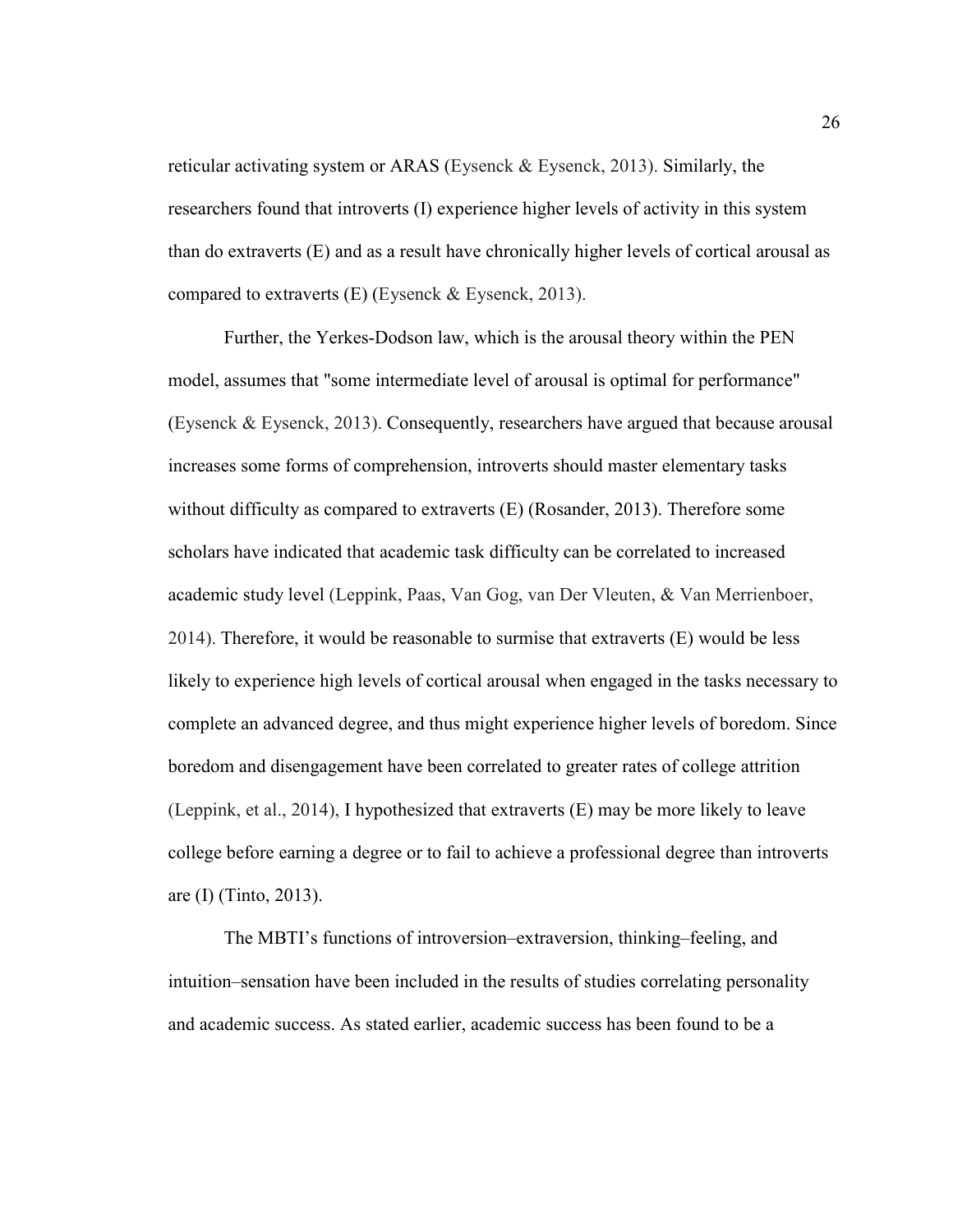quintessential element of academic achievement; including earning a college degree (Leppink, et al., 2014).

For example, researchers have reported that extraverts (E) tend to concentrate on their environment and to be most stimulated during social interactions. In contrast, researchers have also hypothesized that individuals classified as having an extraverted (E) orientation thrive on action in the social world and therefore have been seen as becoming bored with slow or tedious and complicated individual tasks (DeYoung, 2010). For example, De Fruyt, and Van Leeuwen, (2014) hypothesized that extraverts may find college tasks such as reading, research, and writing challenging as they are often solitary undertakings.

Conversely, the same researchers reported those with an introvert (I) orientation thrive on inner reflection, thought, and contemplation (De Fruyt, & Van Leeuwen, 2014). Surmising they are most energized by personal thoughts and feelings, De Fruyt, and Van Leeuwen, (2014), maintained that introverted types (I) are associated with a learning style that most enjoys reading, attending lectures, and completing written work, further indicating this trait is also closely correlated to the enjoyment of engaging in more complicated and intricate work that requires independent completion. Finally, said researchers purported introverts (I) enjoy and tend to engage in those tasks that have a higher level of difficulty and require independent motivation (De Fruyt, & Van Leeuwen, 2014).

Notably, research results were as such that these same types of tasks are often most closely associated with academic achievement and college success. Consequently,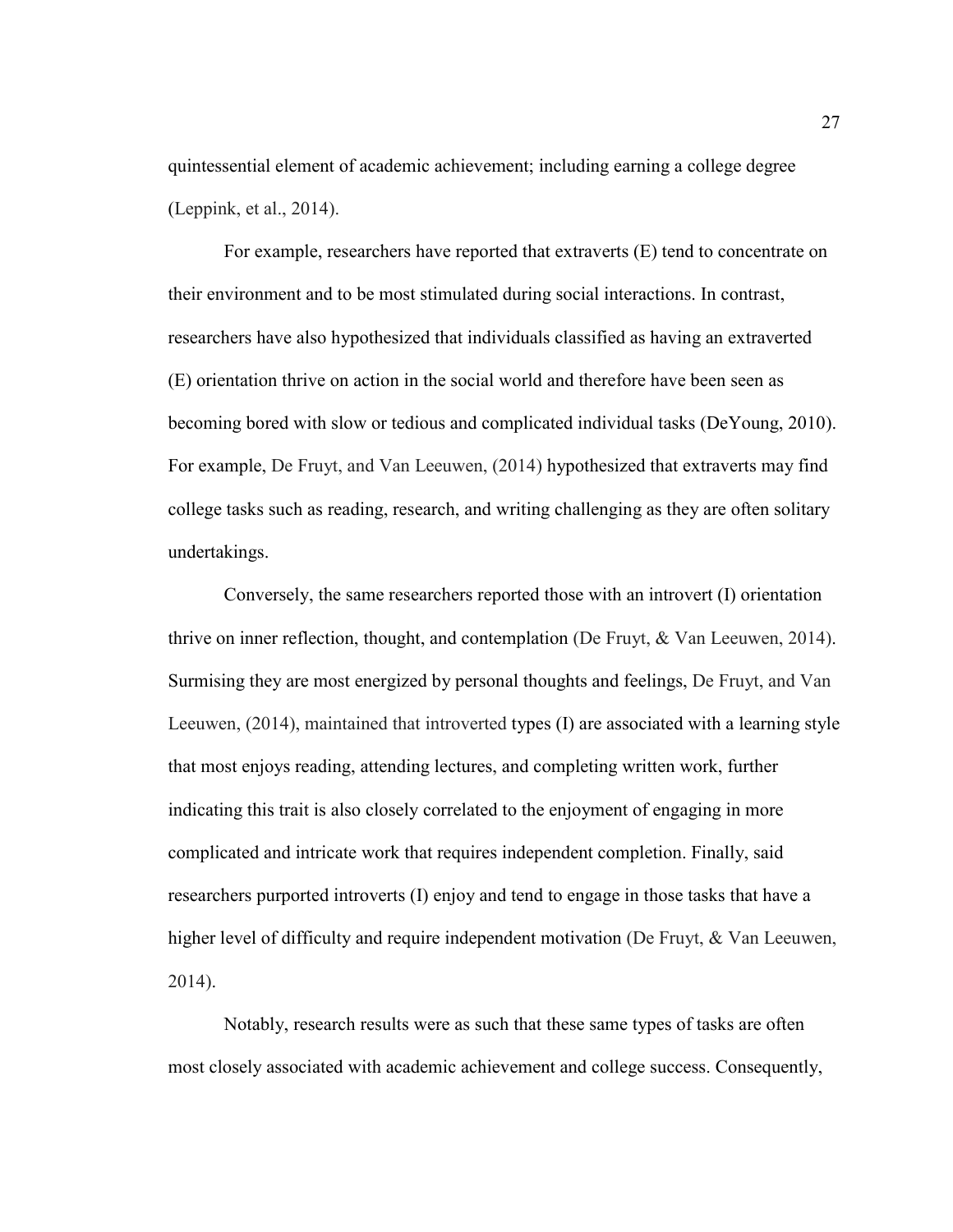as high academic achievement is associated with continuing education and degree achievement, it is reasonable to assume that said traits would be correlated to the highest degree level a student achieves (De Fruyt & Van Leeuwen, 2014).

Earlier scholars have recognized the contrast of extraversion (E) and associated lower educational performance with introverts' (I) greater ability to consolidate learning, greater concentration, and better maintenance of enhanced study behaviors (Entwistle & Entwistle, 1970). Current research, including that of Rosander and Bäckström (2014) have also surmised that extraverts (E) underperform in academic settings because of their lack of concentration, their charisma, and their impetuosity. Entwistle and Entwistle (2015) cited a negative correlation between academic achievement and extraversion (E), specifically due to a need for external stimulation and difficulty engaging in the solitary tasks required for academic success, which include reading, research, and writing. Conversely, introverts have been identified as being able to pursue long-term goals, an ability very strongly linked to academic achievement (John et al., 2008).

By contrast, extraversion (E) is associated with immediate reward and positive affect and therefore has been negatively correlated to academic achievement. (DeYoung, 2010; Rosander, 2013). Hence, I proposed that those classified as extraverted (E) would be likely to achieve lower-level college degrees than those who are classified as introverts (I).

# **Sensing and Intuition**

Individuals with a preference for sensing (S) have been defined as those who gain knowledge through their five senses. (Capraro & Capraro, 2002). These are defined as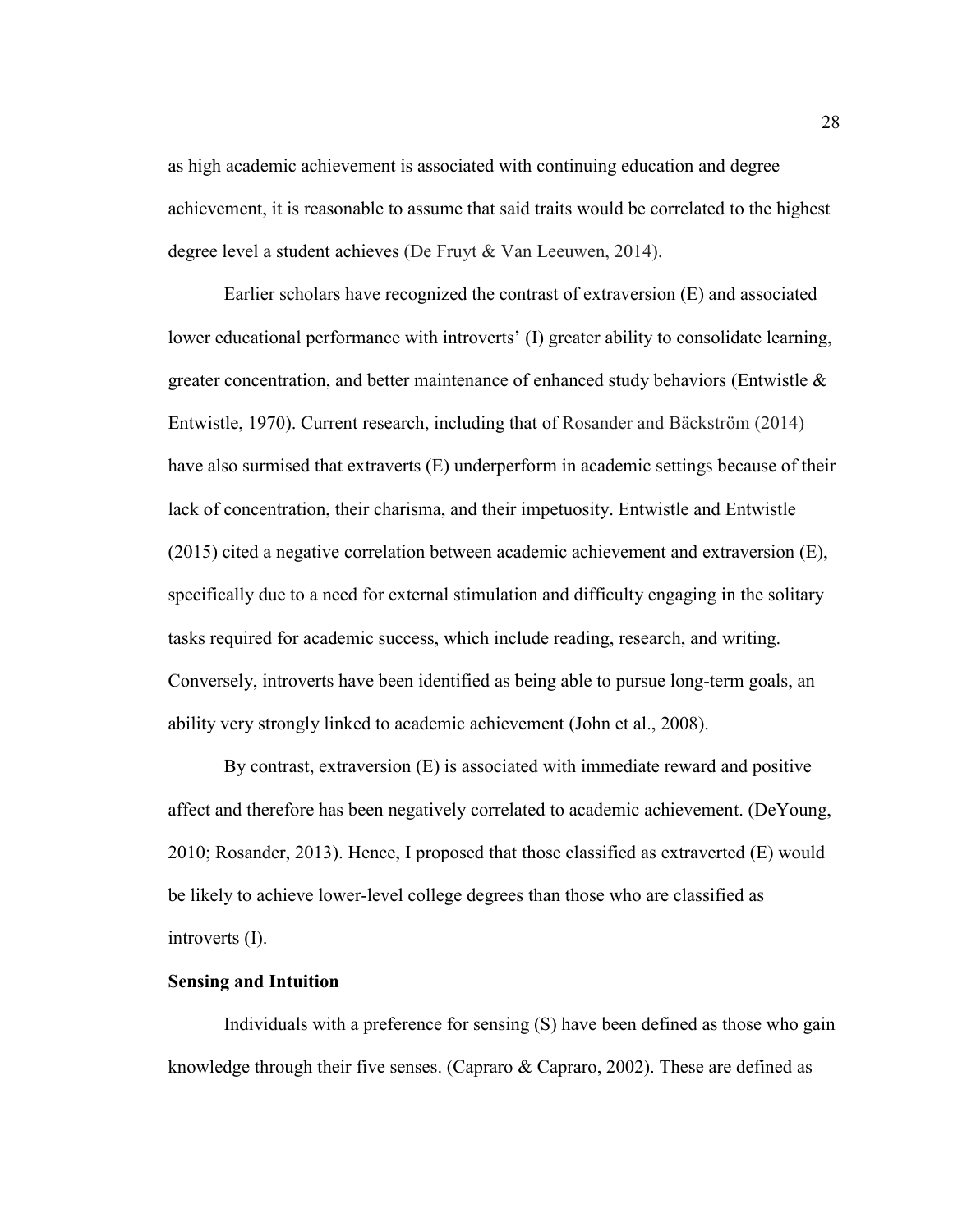seeing, hearing, tasting, smelling, and touching. Some researchers have also concluded that sensing (S) types are detail-oriented, fastidious, and practical, tending to be most comfortable in situations where they are confident of what will happen. (Capraro and Capraro 2002).

Conversely, said researchers also concluded those with a preference for intuition (I) utilize their personal discernment and unconscious or instinctual resources to make decisions, often relying on their judgment, intuition, and imagination (Capraro and Capraro 2002). Intuitive (N) types are energized by learning about the abstract and intangible. Creative and future-oriented, they are surmised to be most engaged in activities that require new ideas and unique solutions, are often dreamers, and believe in wider possibilities. This research information further indicated that intuitive (N) types tend to experience boredom when engaged in finite or concrete tasks that require little creativity or do not allow for deviation (Capraro and Capraro 2000).

Notably, Powers and Kaufman (2004) reported that Graduate Record Examination (GRE) test scores, commonly employed for post-graduate selection and a strong predictor of future academic performance, were substantially correlated with creativity. Based on the above listed research, I proposed that it may be reasonable to assume that those classified as intuitive (N) possess the creativity necessary to produce unique solutions to problems commonly encountered in graduate and professional-level study. Hence, I hypothesized that those classified as being intuitive (N) will be more likely to earn graduate and professional degrees than those having been classified as sensing (S).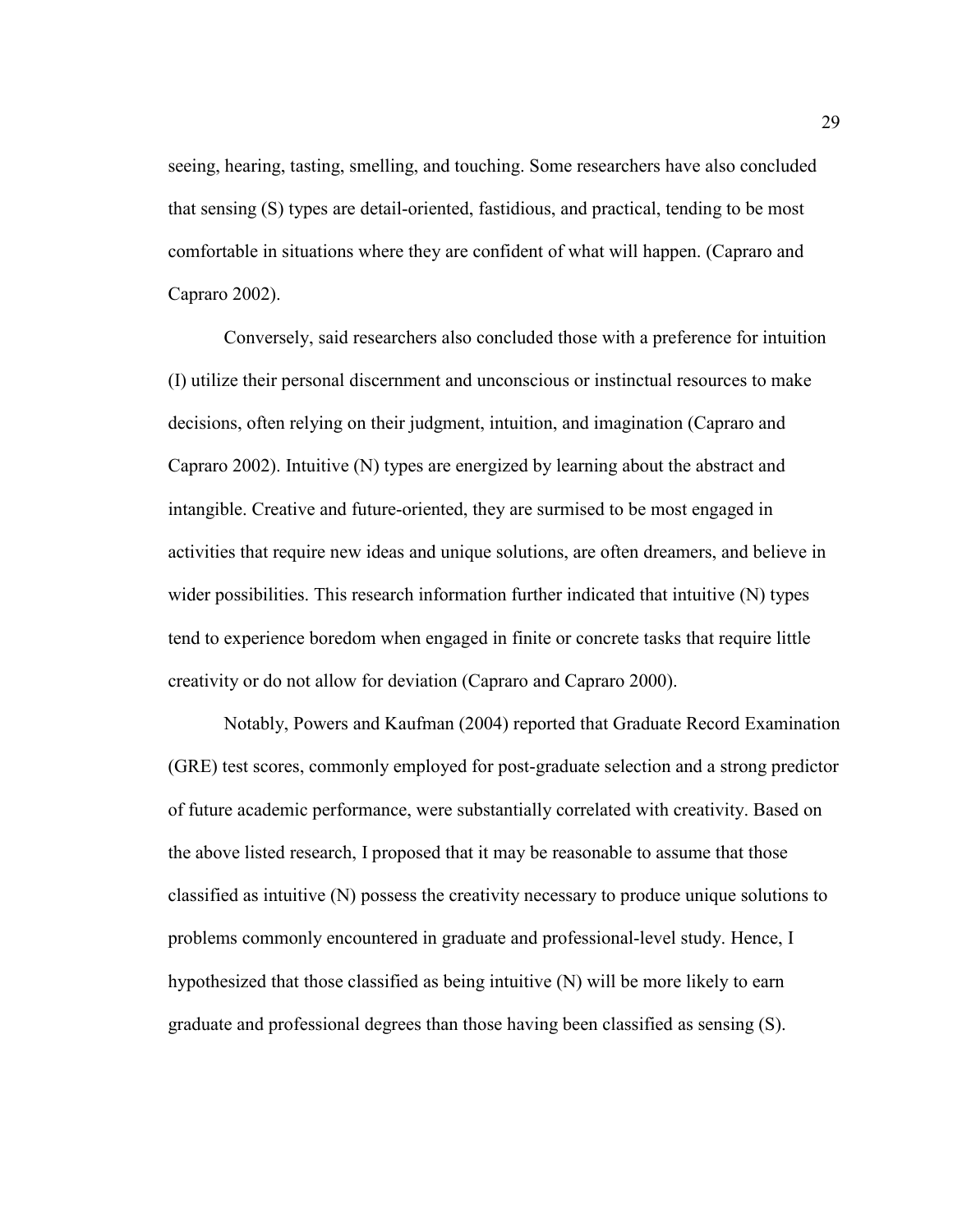The MBTI has been employed in studies regarding variables associated with successful educational participation and learning. For example, Johnson, Sample, and Jones (1988) used the MBTI and the Self-Directed Learning Readiness Scale (SDLRS) with 76 adult college students. The researchers reported results indicating a significant correlation between intuition (N) and self-directed learning. Holland (2013), employed the MBTI and the Strong Interest Inventory, which correlates interests and Holland personality types with optimum career choice and work environment. The researchers examined the relationship of academic comfort and participation to personality preference. They reported a positive correlation between academic comfort and the intuitive (N) type.

# **Thinking and Feeling**

The two orientations of thinking (T) and feeling (F) make up the MBTI subclassification of an individuals judgment. Individuals classified as having a preference for thinking (T) are purported to be logical and use analysis and reason to make decisions. They are most reportedly energized when searching for a custom or approach that will apply in similar circumstances (Brown, Bull, and Pendlebury, (2013). Purported by some researchers to value logic rather than intuition when making decisions and attempting to understand principles, and reportedly focusing on tasks and accomplishments, they prefer in-depth study to make sense out of confusion and gain understanding in a particular subject (Brown et al., 2013)

For example, Eysenck and Eysenck (2013) maintained that students who value learning tasks tend to have high learning performance. These types are purported to value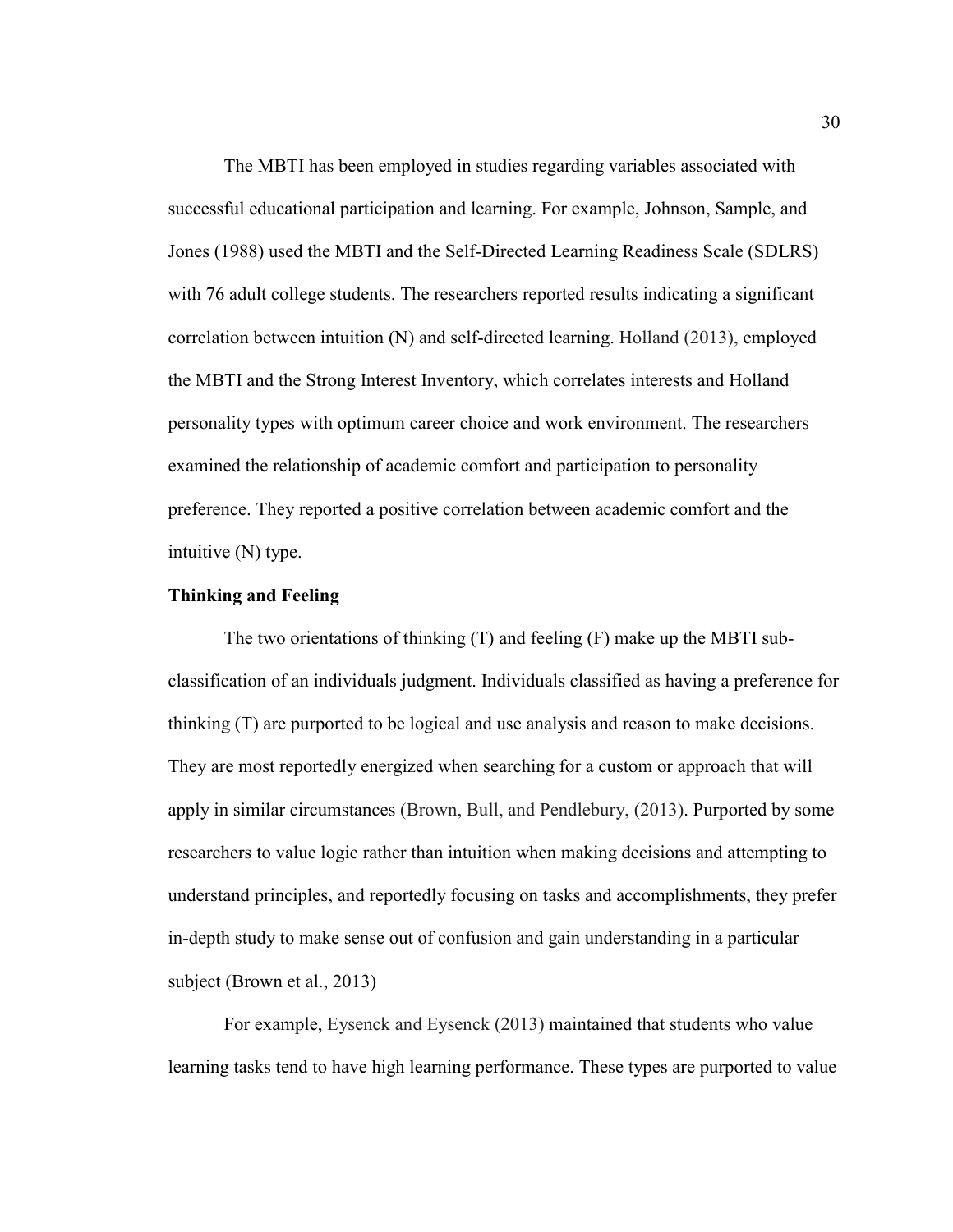accuracy and are action-oriented and precise (Eysenck & Eysenck, 2013). Notably, research in this area has provided correlations between the above-listed traits and academic success, including degree completion (Eysenck & Eysenck, 2013). Hence, it may be reasonable to assume that individuals with a preference for thinking (T) have the drive necessary to successfully complete the numerous complicated tasks associated with achieving a college degree. I therefore further hypothesized that individuals who are classified as having a preference for thinking (T) would be more likely to achieve higherlevel college degrees than individuals with a preference for feeling (F).

Researchers in this area have also argued that individuals with a preference for feeling (F) like to contemplate what is imperative to them and to others who show interest when making decisions (Munro, Chilimanzi, and O'Neill, 2012). They are thought to enjoy finding the good in others and are energized by encouraging them. Feeling (F) types may be considered easily manipulated, as it has been reported by researchers that they seek approval and may have difficulty saying no (Rosander, 2013). Feeling (F) individuals are supposed by some scholars to make decisions based on subjective emotions as well as according to what others they value prefer (Brown et al., 2013). These individuals are reported by some scientists to normally avoid controversy and thrive in harmony and comfort (Rosander, 2013). Feeling (F) types have been reported as having a learning style that seeks a personal connection to classroom material; they wish to relate ideas and concepts to personal experiences (Rosander, 2013). They may be energized while learning and completing tasks in a group but often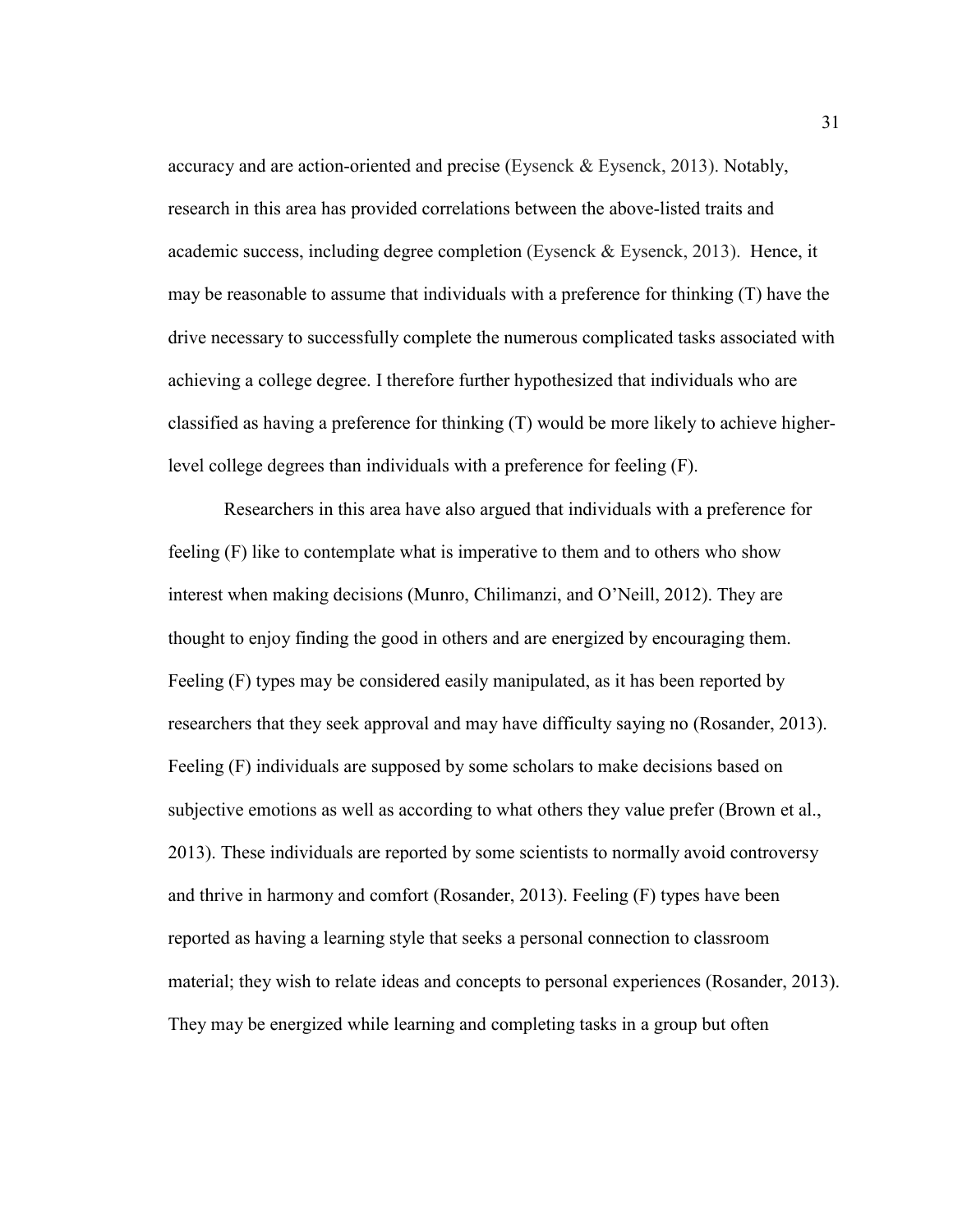experience difficulty with learning material that does not provide a personal connection to the subject (Rosander, 2013).

For instance, Ng et al. (2012) reported that those participating in educational pursuits they view as pleasurable, stimulating, or pertinent to meeting their essential psychological requirements (Tinto, 2013) are the individuals who most often pursue college degrees in subjects in which they are most interested (Tinto, 2013). Notably, logical thinking has been identified as an essential requirement to complete the oftencomplicated tasks associated with higher learning such as those seen in graduate and professional college study (Rosander, 2013). I therefore found it reasonable to hypothesize that individuals with a thinking (T) preference would have higher rates of college degree completion and be more likely to earn higher-level degrees than individuals with a preference for feeling (F).

## **Judging and Perceiving**

Researchers have found that individuals with a preference for judging (J) prefer planned, orderly activities and prefer regulation and scheduled activities. Judging (J) types have also been reported to enjoy planning, orderly ways, and seeking to regulate and manage their lives. Accomplishing tasks energizes them. In the academic environment they are task-oriented and want to complete work quickly (Rosander, 2013). This preference has been described by some scholars as efficient in deadline-based environments and keeps them serious about their workload (Powers & Kaufman, 2004). Researchers have claimed that many of these skills are correlated to academic success (Naumann &Soto, 2008; Rosander, 2013). As individuals with a preference for judging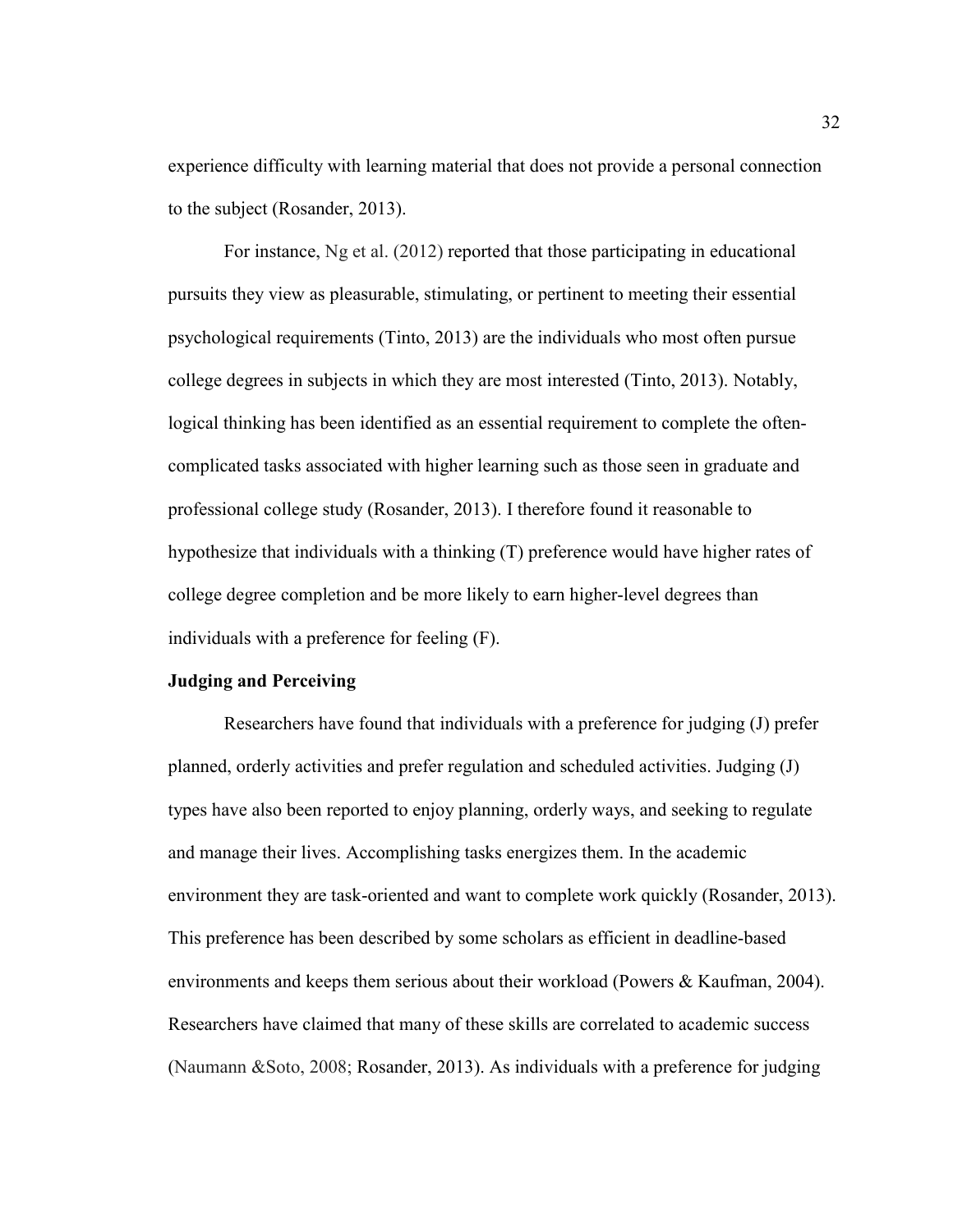(J) were found by researchers to often display these traits, it is reasonable to hypothesize that there is a correlation of this personality type to a high level of degree achievement and academic success. I therefore proposed that those who have been categorized as judging (J) are more apt to earn higher-level college degrees than those with a preference for perceiving (P).

Some researchers have surmised that individuals identified as perceiving (P) avoid being pressured by deadlines and prefer a loose, less structured environment (Rosander, 2013). Also, they reportedly delay decision-making and prefer to obtain all information before making a decision (Chamorro-Premuzic & Furnham, 2003). Some scholars in this research area have concluded it is this need to understand every aspect of a task often makes it impossible for them to complete work on time: they prefer spontaneity to predictability and are closely associated with procrastination (Rosander, 2013).

### **College Retention Research**

It was the intention of this study to explore previous research regarding successful college retention programs and to ascertain how the examination of personality types (as measured by the MBTI) may add to this current base of information. A search of the literature showed that the study of college attrition has spanned more than 70 years (Rubin & Wright, 2015). The largest body of research seems to have occurred prior to 1970 (Slanger, Berg, Fisk & Hanson, 2015).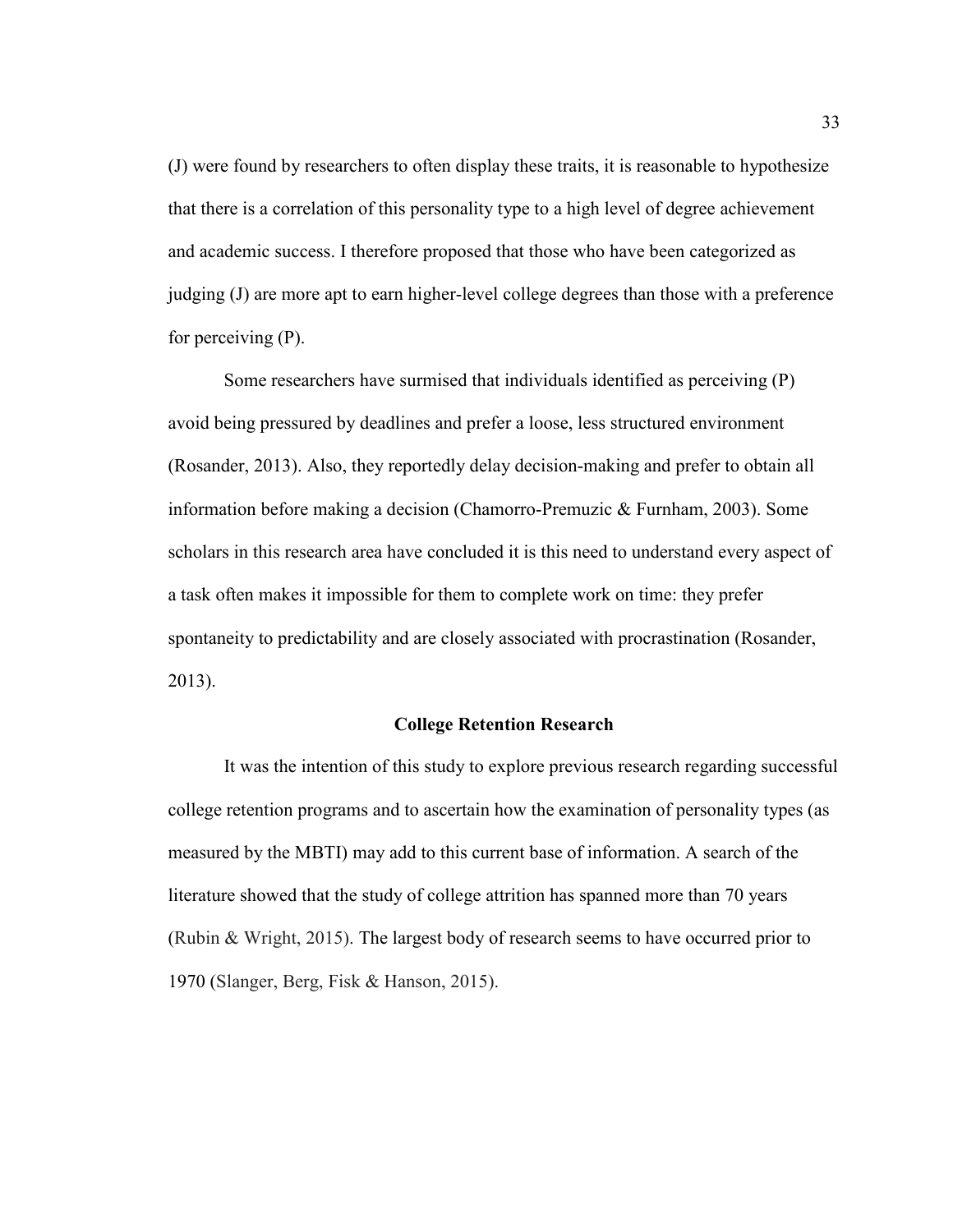### **Primary Retention Models**

Several models of student attrition have been created through years of research. Descriptive models are those that are founded in observation and generalize from observed facts to convey information. Bean and Metzner (1985), for example, have been credited with the most prominent descriptive models that attempted to expand the scope of prior research by examining traditional and nontraditional students. Their findings highlighted that nontraditional student's assimilation was correlated by the external (offcampus) environment rather than by social assimilation.

Rootman (1972) has been recognized for the person-role fit model, which argues that college completion or attrition depends on the individual student's ability to manage their personalities in accordance with the expectations of the institution. Notably, Pascarella's (1980) model of student-faculty interaction examines how a student's personality, assimilation, and contacts are associated with persistence. In this model, these characteristics are said to help predict the amount of casual interaction students have with faculty. In researching the various models and philosophies used to increase college persistence, Tinto's integration model (1975) and Bean's (1985) attrition model appear to be the most inclusive framework on attrition.

The academic and social assimilation model created by Vincent Tinto (1970) appears to be the foundation for the majority of the current research in this area. This model was in turn based on the earlier work of Spady (1970), who was a pioneer in researching the reasons behind students dropping out of college. Tinto (1975) revised this model, adding two additional variables: structural relations and friendship support. Prior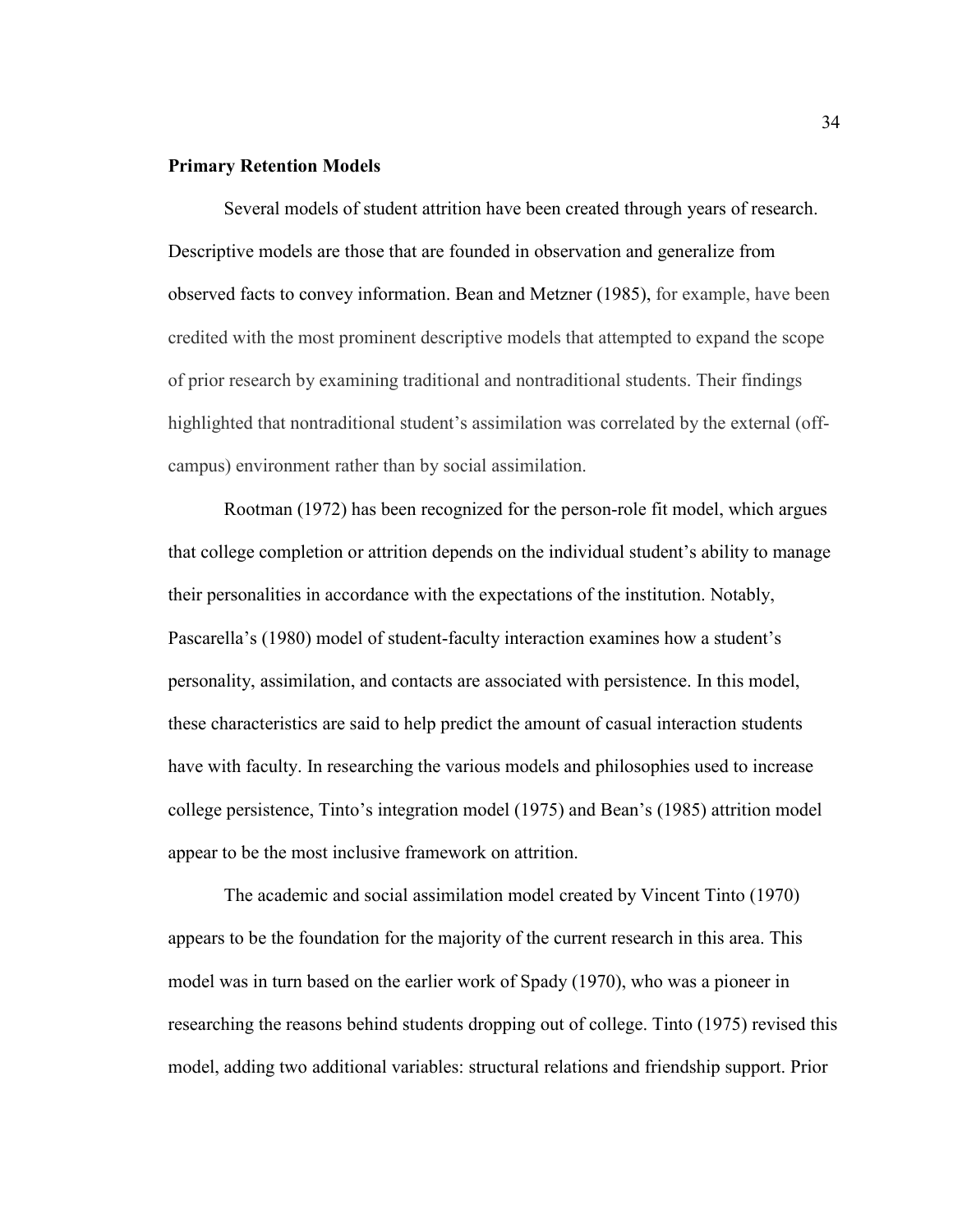to Spady, however, Durkheim (1961) had theorized that creating a supportive social network could decrease student suicides. Durkheim's efforts were considered revolutionary and in turn helped create applications that inspired the attrition research of Spady (1970), Tinto (1975), and Pascarella (1980).

Tinto's (1970) model was founded on four predictor variables. The first variable, "intellectual development," refers to the level of academic development of an individual at the time they enter college. The second variable, "grade performance," is the GPA or separate grades the individual received during their college career. Next, "normative congruence" refers to the individual's ability to both feel and respond to accepted social norms in the college environment. Lastly "friendship and support" refers to a supportive personal network on which a student can rely. (Tinto, 1975).

A fifth dependent variable, "social integration," also emerged based on the abovelisted predictor variables. This variable describes the level at which the individual adjusts to the social environment and forms relationships therein. Tinto (1993) further revised his model as he came to believe that the extent to which a student is integrated is related to the likelihood that this individual will persist to degree completion: that is, as an individual's assimilation into the culture increases so does the likelihood that they will stay in school. Later, Tinto's new (1993) model added factors such as a person's level of loneliness, environmental assimilation, economic status, effort, knowledge, adjustment, and inclusion as well as external obligations are associated with a student's commitment to completing a degree program. Underlying these additions to the model is the assumption that each student starts a college or educational journey with a mind-set of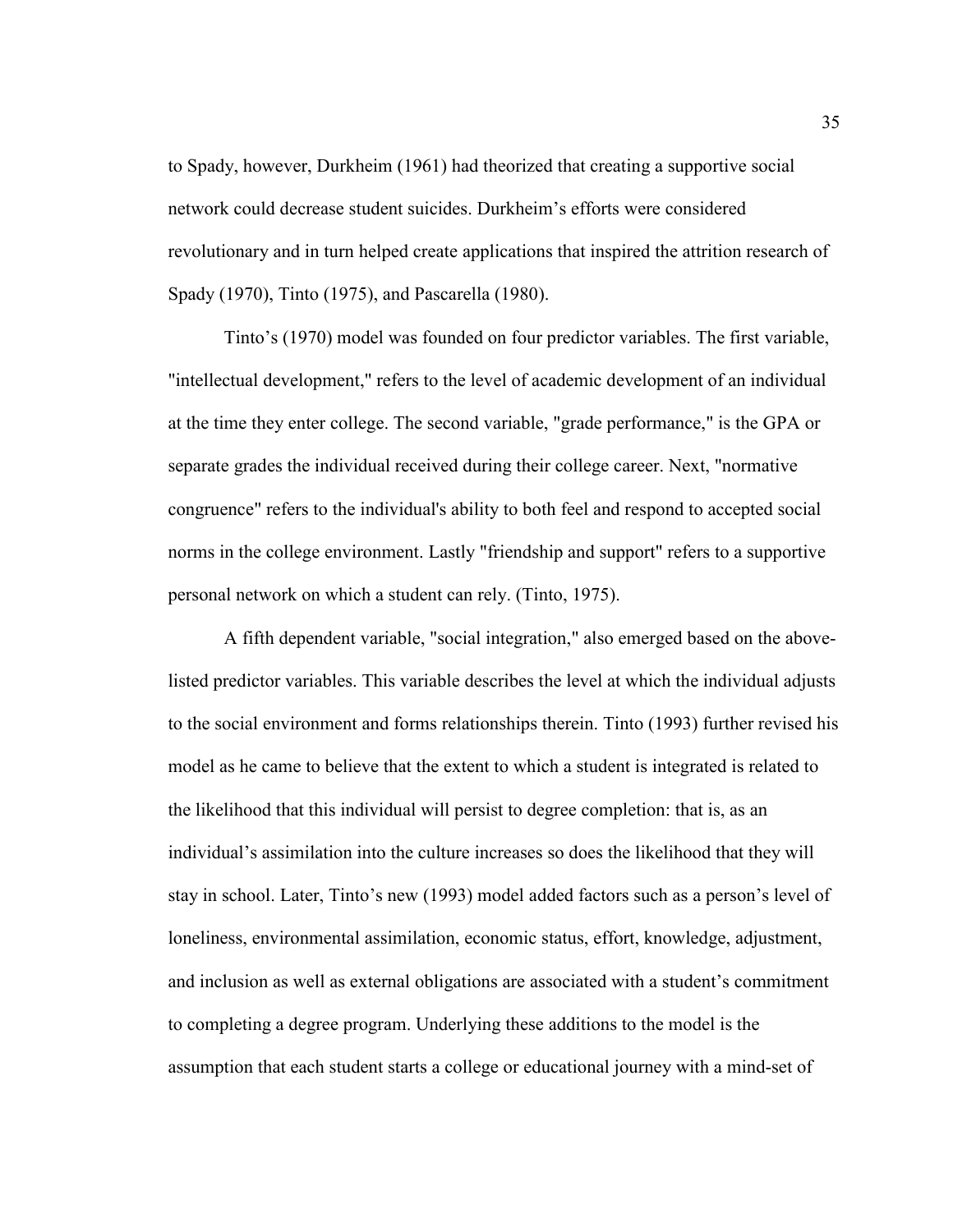commitment to the task at hand. However, any or all of these factors have been associated with success or attrition in higher education (Tinto, 1975). For example, lack of financial means and social isolation, which lead to adjustment difficulties, are among the variables most closely negatively correlated to a person's likelihood of earning a degree (Stuart, Rios-Aguilar & Deil-Amen, 2014; Ou & Reynolds, 2016).

Bean (1985) also developed a popular model of understanding student attrition. Bean believed that individual personality characteristics rather than cognitive factors play the greatest role in determining an individual's likelihood to persist to graduation. These characteristics included the ability to socialize and individual commitment to completing a degree. Specifically, Bean (1987) studied nontraditional-student attrition and found that those who were content with their experience as students were less likely to leave the university. Variables that had positive correlations with satisfaction were age, educational goals, course availability, outside encouragement, study skills, and advising. The variable of stress was not correlated with dropping out in this study, but Bean found that students who had jobs had higher levels of stress when compared to unemployed students.

Wladis, Conway, and Hachey, (2015) argued that many of the existing attrition models lack accuracy because they are based on what is considered the "traditional" student, noting that no specific attention is given to selecting first-generation, non-English speaking, or commuter learners. A significant amount of said retention research has been examined from the angle of the traditional student. This may explain "the ineffective methodologies and particularly questionable applications for predicting the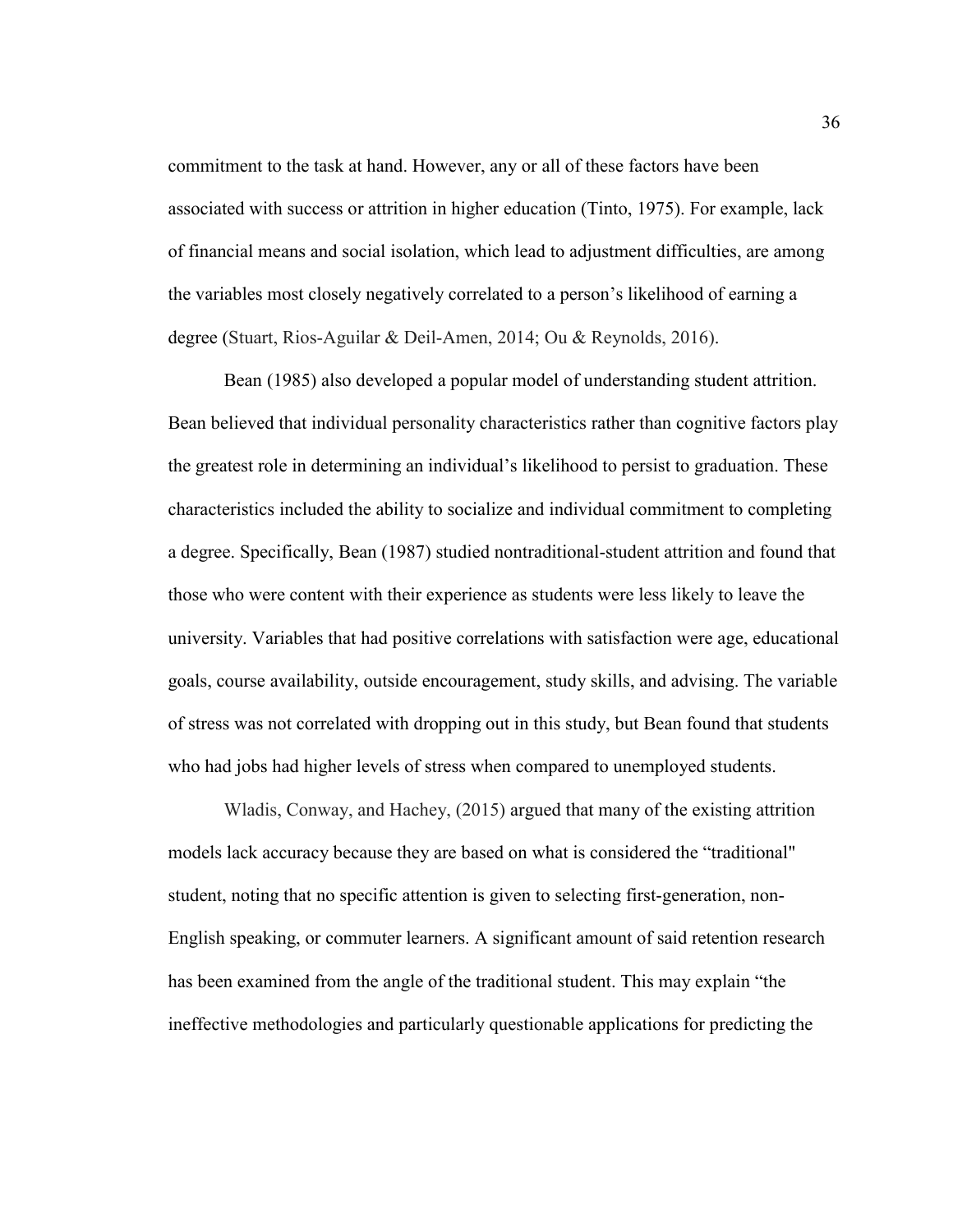performance of African American students" (Sherman, Giles, and Williams-Green 1994, 164).

Carr (1992) conducted a study of San Jose City Community College students that reviewed the persistence rates among African American men in order to understand the impact of athletic programs support on student persistence. Among the 1,053 African-American student participants, the researchers identified several causes on attrition. These included low levels of educational attainment among family members, low levels of student participation in an effort to improve poor grades, low admission test scores, the large percentage of part-time students, higher dropout rates among African American males, and single students.

 Coll and Von Seggern (1991) surmised that when students are organized according to their most significant motivation for attending college, significant follow-up and evaluation of students' goal attainment is more likely to occur. Additionally, program evaluation studies conducted by Coll and Von Seggern (1991) have confirmed that college orientation prior to attendance also positively correlated goal attainment. The researchers attributed this success to greater socialization and familiarity prior to beginning a program.

Beatty (1992) also created a typology of retention approaches as a foundation from which additional research can begin. This typology organizes retention approaches as follows: placing students into college programs which are best suited for their goals, attributes and needs; helping to minimize financial stressors and providing financial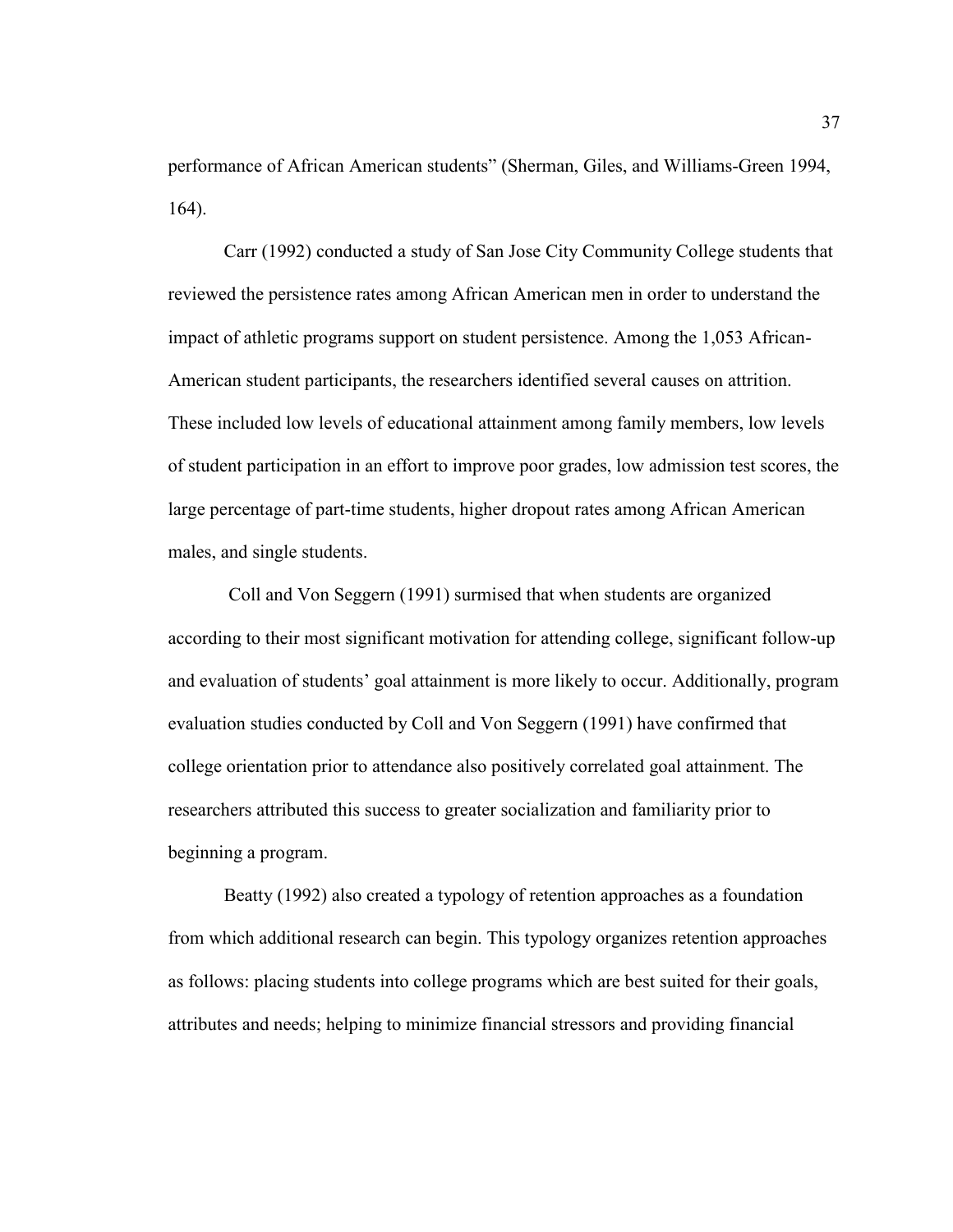assistance when needed; providing students with programs to increase social integration; providing remedial instruction in areas of deficient academic ability.

The Research Department of the Minnesota House of Representatives conducted a 1988 study that evaluated student retention and enrollment in Minnesota. Those conducting the study examined the advancement of freshmen entering school in the fall of 1998 through 1990. The study included student goals, background, college preparedness, and freshman-year experiences with a sample of persisters and dropouts of all entering students. The researchers highlighted several important findings: 55 % of all participants had dropped out in their freshman year; 16 % of participants transferred to other institutions prior to their fourth year of attendance; 35 % of participants had not selected a degree program; by spring 1991, 30 % of participants were still enrolled however only 13 % had graduated.

Terrell (2007) defined student retention as an individual's completion of a degree program. Tinto's (1998) definition differed from Terrell's theory in that it also included the accomplishment of educational goals such as course completion or GPA marks. Sutton and Sankar (2011) claimed that academic success encompasses social affinity and "fit" with the college community. Similarly, Wilson et al. (2011) described individual positive academic retention as occurring when an individual's motivation matches their academic aptitude and ability to socialize. The model of institutional exodus is reinforced by additional studies reviewed in this chapter, which contain discoveries pertaining to institutional practices and existing methods of retaining students. Tinto's (2007) theory argued that institutional recruitment practices need to ensure diversity in their student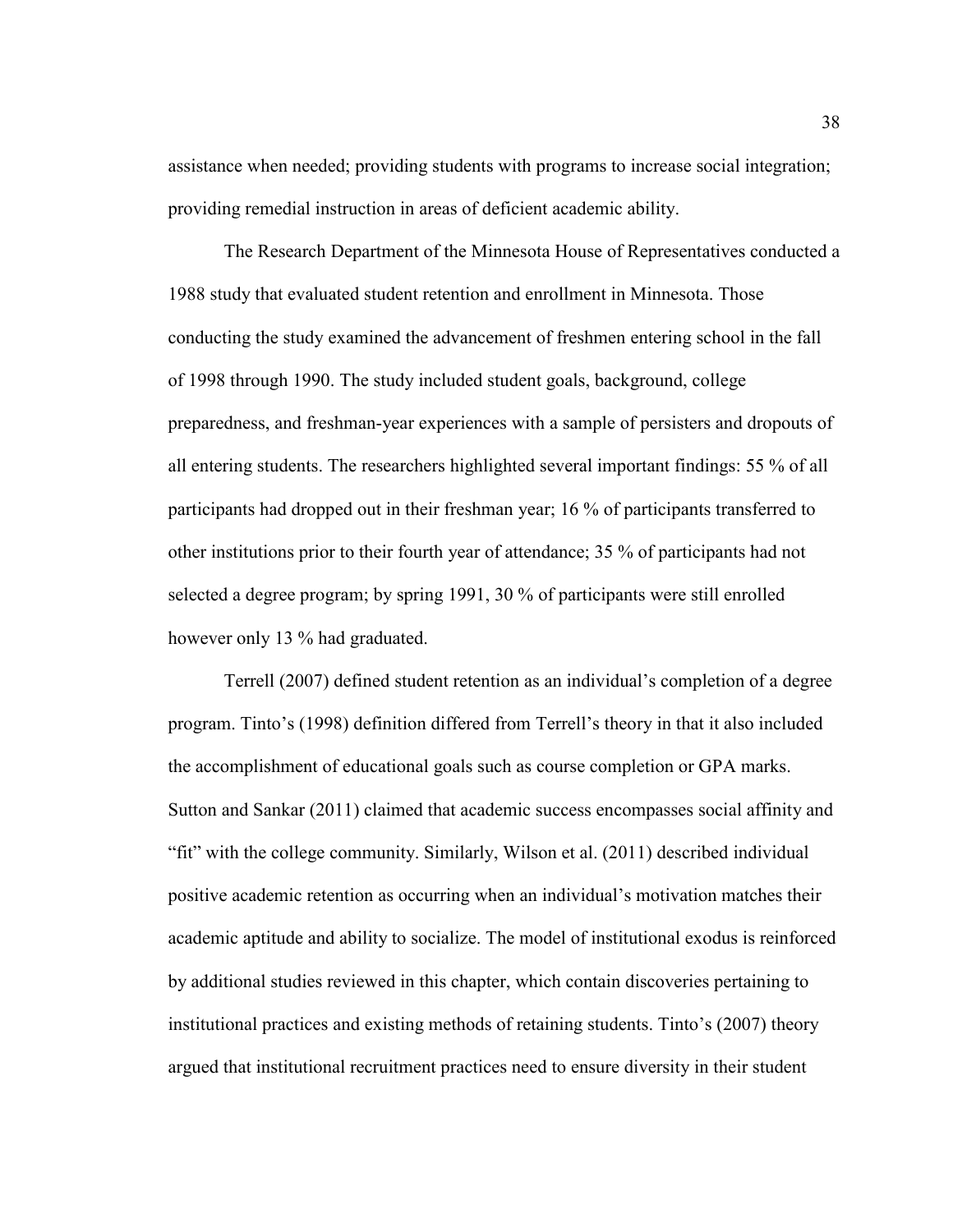body and inspire positive learning experience, academic success and career planning (Tinto, 2007).

 Ohland, Brawner, Camacho, Layton, Long, Lord, and Washburn, (2011) explored four past phases of retention research. First, they noted that researchers have concentrated on retention as a component of matriculation management that allowed researchers to develop forecast models for attrition. Second, they found that researchers changed their area of concentration to approaches that decreased student attrition, particularly students with an increased dropout risk, and searched for novel strategies to achieve predictable outcomes. Third, academic research was extended to comprise institutional contributions for success and centered on bettering student retention by generating successful tactics that include a campus-wide effort. The fourth stage signified an institutional method that measured faculty and staff aptitudes and its association with kindness and their role in student retention.

Min, Zhang, Long, Anderson, and Ohland (2011) argued that there are models of student retention that mix background variables and distinct characteristics. Said variables include high-school involvement, educational aspirations, and family support and are gauges of students' academic condition, their social comfort level in a college atmosphere, and the degree to which they can navigate and interrelate within organizational structures. Astin and Sax (1997) suggested that student retention efforts should concentrate on student engagement and create opportunities for student participation. They argued that student involvement in academic and social activities is crucial to retaining them. This type of participation is commonly calculated as the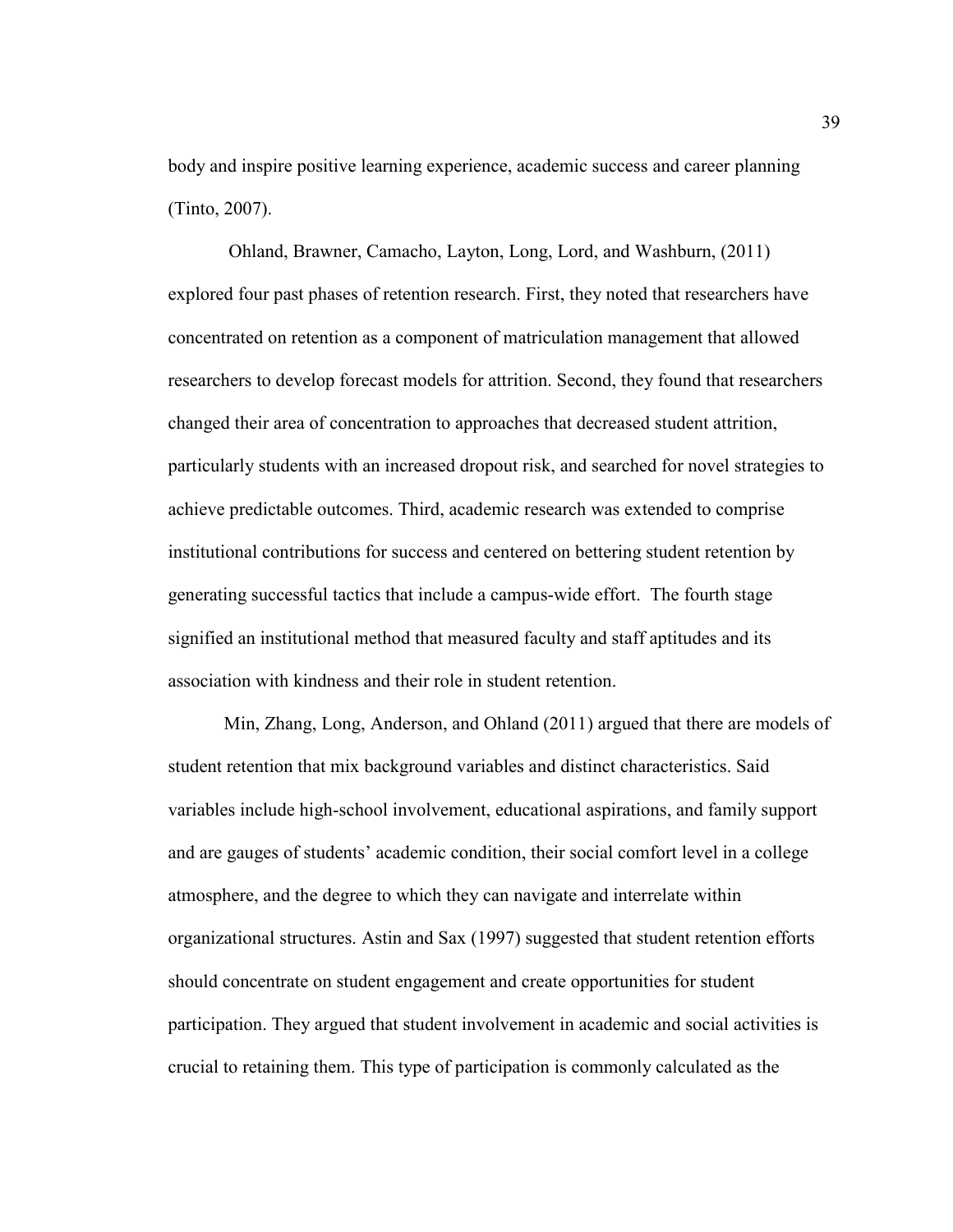quantity of time used for academic tasks. Improvement of higher cognitive abilities such as conception, examination, application, function, and assessment may regulate student achievement. Also, participation in extracurricular activities involves students in academic or precareer memberships and campus organizations that align with organizational educational aspirations. Similarly, Kuh (2007) suggested that scholar interaction has a notable impact on student success by producing events that trigger knowledge while upholding scholarly attentiveness and inspiration. Kuh also claimed when scholars are continually involved in events, they utilize school resources and are determined to do well; however, this participation in events may differ due to institutional availability.

 For some time, teachers and scholars have recognized a relationship among pupil academic advancement and retaining enrollment in institutions of higher learning (Amelink & Creamer, 2010). As student bodies become more varied, there is also increased concern about the decreased retention levels among marginal and financially underprivileged students.

Tseng, Chen, and Sheppard (2011) reported that the intricacies of student continuation have caused several institutions to concentrate greater effort on students categorized as being at greater risk of dropping out. A program review, ACT (2014), contained suggestions based upon long term data on student retention efforts and counseling in institutions of higher learning, mentioning that a multi-dimensional method is critical to improving student persistence until they earn a degree. The report content stated that secondary educational institutions should discover student aptitudes and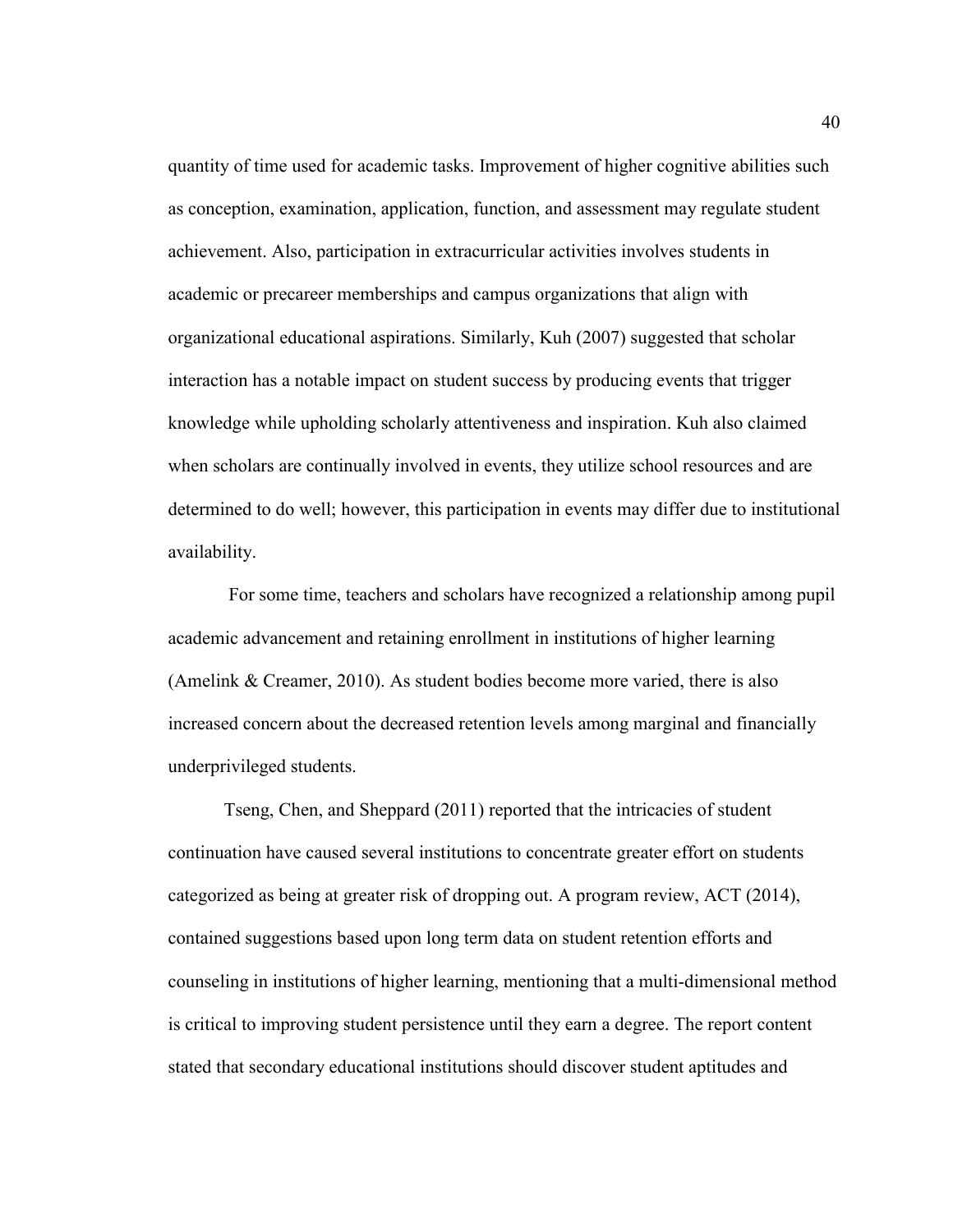requirements and prioritize these as a method to measure the importance of various efforts used to improve enrollment. The report authors argued that academic support encounters must be all encompassing. Lastly, the report confirmed a need for institutional systems that identify, measure, continually observe, and react to the requirements of students identified as high risk.

Marshall and Berland (2012) in their review of retention literature recognized reasons for student departure that could be identified with systems that could identify factors such as educational stagnation and indecision, adjustment problems, and impractical college expectations caused by inadequate secondary schooling.

Gershenfeld, Hood, and Zhan (2014) studied the significance of individuals grade point average during their first semester of attendance as a way to predict underrepresented student degree attainment. Degree attainment levels and the grade point averages of over 1,900 undergraduate students enrolled in college or universities during 2005 and 2006 were examined; utilizing a logistic regression model to interpret the data. The researchers reported that participants with a GPA below 2.0 on a 4.0 scale and their graduation rates correlated to one another.

Singer and Smith (2013) reported that an individual's involvement in their attending institution before entering college, along with their experiences of college life, had a significant impact on academic accomplishment and educational management skills. Said study researchers "quality of effort" as a predictor of student participation and success, in situations in which the interaction between the student's engagement and their educational involvement results in retention. The survey instrument was a questionnaire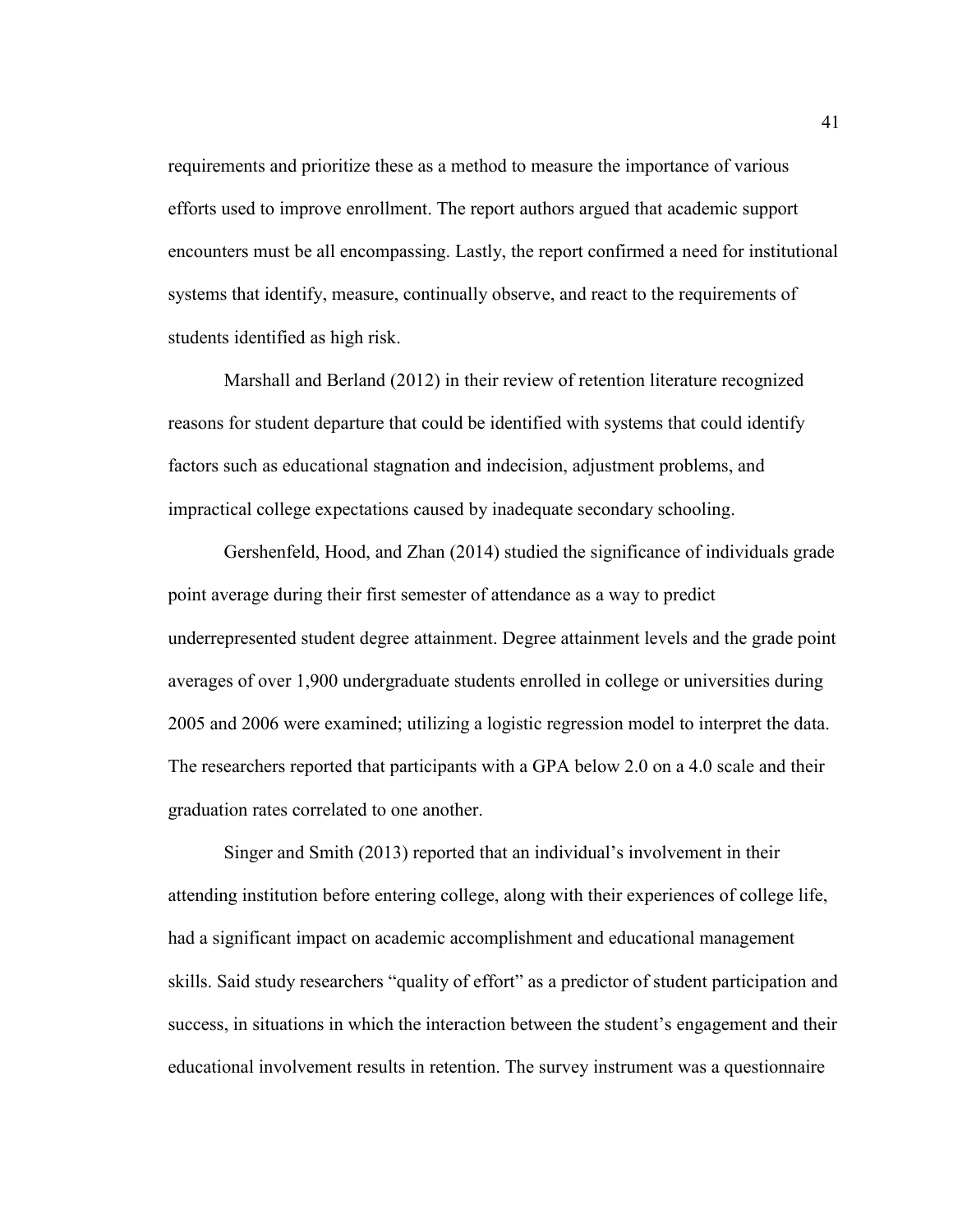asking students about their personal experiences. The results were used to measure the amount of a student put forth towards their academic pursuits, as well as how the institution used policies and financial resources to get students to participate in the college experience. Several students cited the desire for academic accomplishment as their reason to finish their degree program.

 Previous research efforts have indicated that judgment of an individual's scholastic product is a strong predictor of overall gratification during a degree program and motivation to complete it (Sampson, Leonard, Ballenger, & Coleman, 2010). Bean and Eaton (2008) suggested that student advisement can be a successful way to create academically beneficial student and faculty interactions. In this same vein, Billups (2008) stressed the crucial role of instructors as social ambassadors for assisting pupils in adapting to the institutional setting. Scholars view of the ranking systems in all courses help to define student educational fulfillment and advancement (Parayitam, Desai, & Phelps, 2007). When individuals view the academic scoring system as just, they gain a sense of fulfillment in their educational.

Additionally, scholars have utilized attrition models in an attempt to discover the reason why students leave undergraduate academic programs. These examples are also related to social-cognitive professional model through self-efficacy, which illuminates a relationship between an individual and an institution in an individual's career planning journey (Schmidt, Hardinge, & Rokutani, 2012). Self-efficacy characteristics are essential to improving an individual's understanding of the consequence of completing school (Friedlander, Reid, Shupak, & Cribbie, 2007; Raelin, Bailey, Hamann, Pendleton,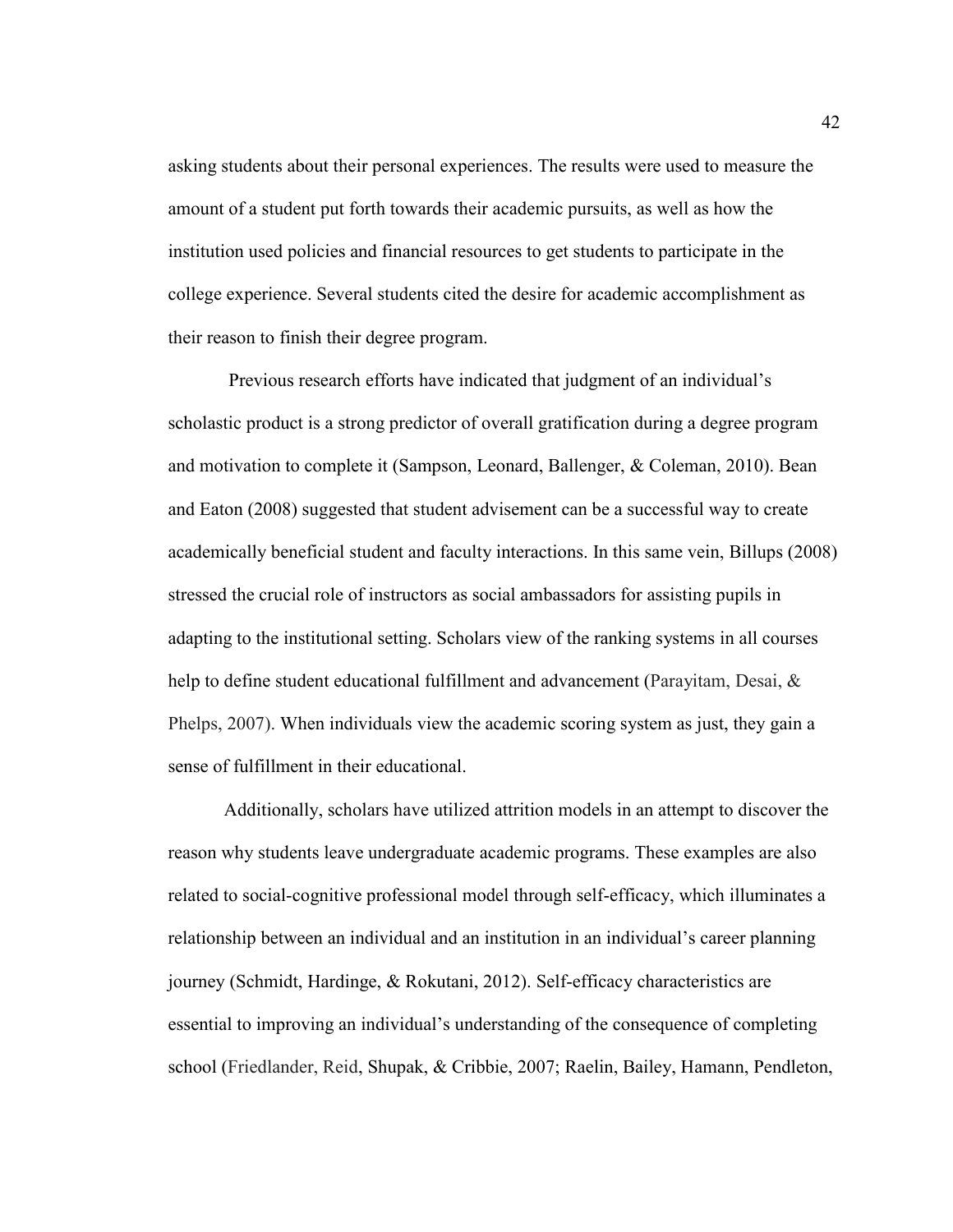Reisberg, & Whitman, 2014). Koenig, Schen, Edwards, and Bao (2012), conducted a quantitative analysis of undergraduate students during their first year. The researchers found that nonacademic as well as academic factors were strong indicator of a student's decision to drop out or persist until degree completion. They surmised that gathering information about a student's background, academic needs, and personal requirements can be significant in increasing the odds of their achievement in college.

Jamelske (2009) noted that institutions of higher learning attempt to employ comprehensive retention programs but argued that they also struggle to understand the intricate and powerful interactions amongst nonacademic and academic factors. As a result, some colleges and universities have developed retention programs that combine these elements. Jamelske showed that the socioeconomic status of a student's parents is a strong nonacademic power in determining student retention and/or successful degree completion. The researchers confirmed that the financial status of a student is important for financial and personal support; individuals with low financial support have an increased likelihood of leaving college before earning a degree. Many administrators from institutions of higher learning assert the significance of financial aid in allowing students to maintain enrollment in their academic programs. These individuals also attest to the notion that a student with financial challenges is more likely to look for additional funds, typically by getting a job. In turn this type of student is at a higher risk of leaving their institution as compared to students who are identified as financially stable (Ishitani & DesJardins, 2002). Previous conventional research on student retention and persistence has centered on full-time students who attend four-year colleges. However, researchers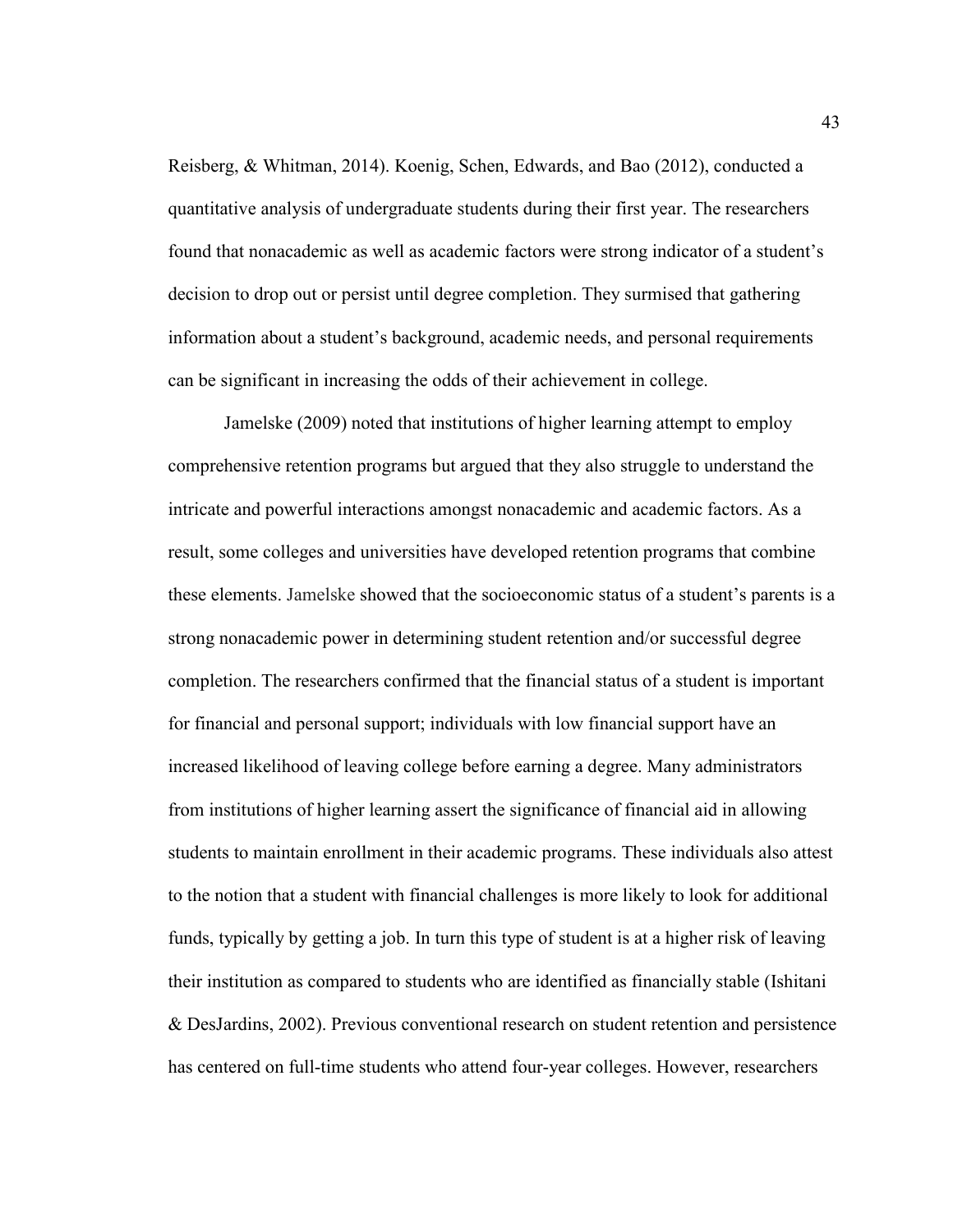have begun to focus on nontraditional students. Nora (1987) claimed that retention rates are not significantly correlated to academic or social integration; among underprivileged students. Indirect and direct factors have been noted for academic success, conversely not for social assimilation, with two-year college students (Mulligan & Hennessy, 1990). Nora, Attinasi, and Matonak (1990), examined retention, they found that academic assimilation had a substantial direct correlation on retention, but no such correlation was found for social assimilation for academic assimilation, but nothing was discovered for social assimilation. Kubala (2000) reported no connection between academic and social assimilation and drop-out levels in community college students. Nora and Cabrera (1993) have reported the significance of institutional commitment on the resolve and persistence of commuter college students. Kubala surmised that weak College Placement Test (CPT) scores were prognostic in determining student withdrawal from courses. Taylor and Whetstone (1983) reported that if a student's goals, attitude and values mirrored those of the institution he or she was attending, the individual was more apt to persist at that institution.

Lewis, Leach, and Lutz (1983) created a marketing plan centered on the match between student and educational institution. The authors argued that colleges and universities have a duty to provide programs and services based on the needs of their students. Demitroff (1974) made a comparable inference: specifically, attrition rates grow when students are dissatisfied with either their major field of study or the institution as an organization. However, for a student to switch majors or even change institutions is not universally indicative of educational uncertainty or predictive of attrition. A study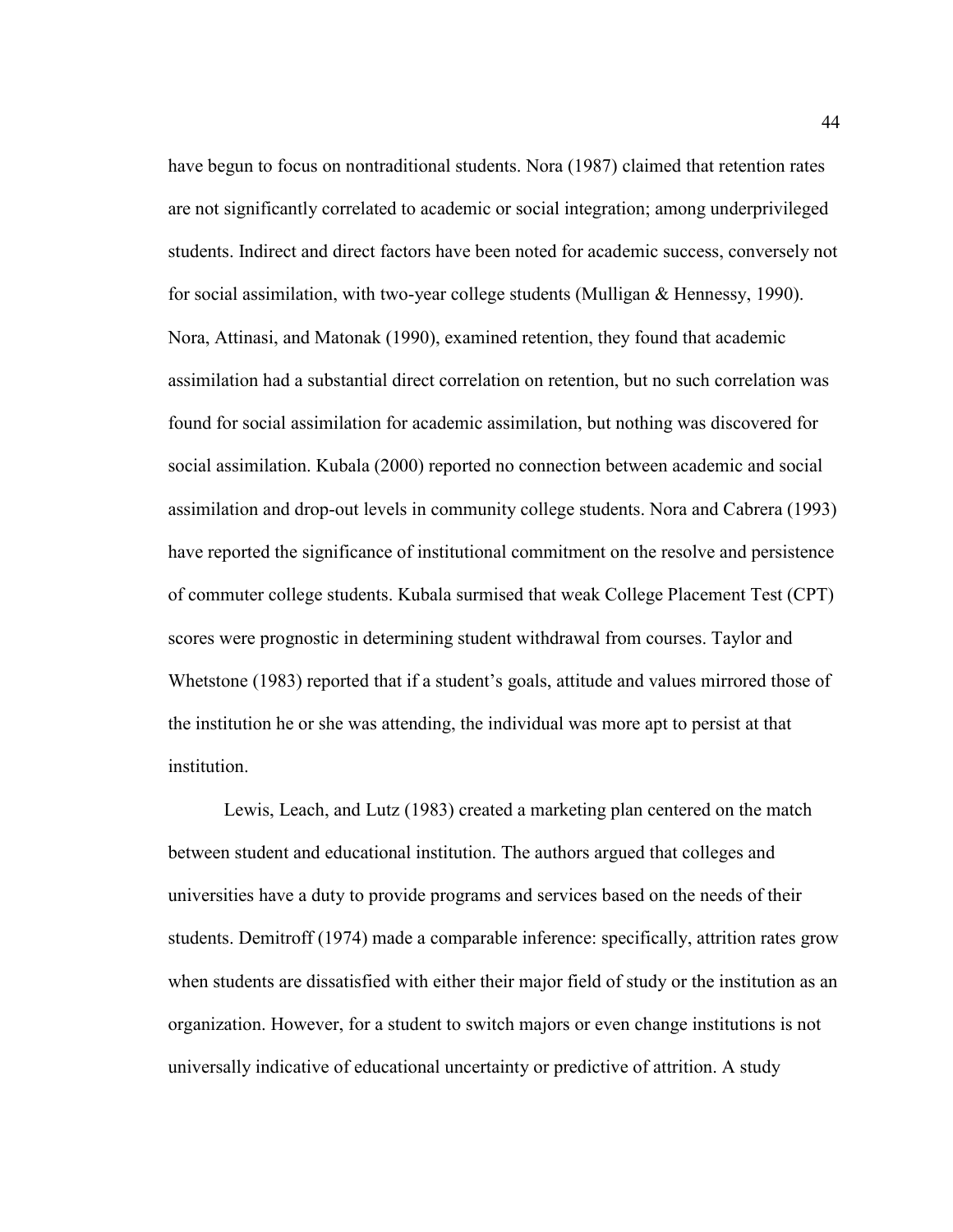conducted by Fullmer (1956) reported that students who change majors are essentially less apt drop out as compared to those who do not. A good majority of retention researchers point to a positive correlation between increased vocational goals and increased retention rates (Astin, 1972; Hanson & Taylor, 1970; Naylor & Sanford, 1982). Previous attrition research has been directed at an individual's gender as a predictor of attrition or retention. Avakian, MacKinney, and Allen (1982) concluded that among transfer and full-time freshman, women had lower rates of attrition; they dropped out at lower, but consistently steadier rate than did males. In addition, when their gender was correlated with high-school GPA, women appeared to have greater attrition rates than did men (Pascarella, 1983; Trent & Ruyle, 1965).

Stoner and DeRidder (1982) conducted a research study examining 7,653 female college students and 9,652 male college students at the University of Tennessee, Knoxville across five years. The researchers found that a greater number of males enrolled in and graduated from five-year programs as compared to females. However, a greater number of females enrolled in and graduated from four-year programs.

Conflicting results have been reported in attrition research in regard to student age and attrition rates. In early research some scientists had concluded that older students attending college as freshmen had lower graduation rates (Smith & Sugarman, 1984; Tambe, 1984). Newer research in this area has changed to a multivariable design with respect to the nontraditional and traditional student. Smith and Sugarman (1984) found that the majority of nontraditional students were more content with their educational experience. Hook (1981) and Tambe (1984) reported similar results based on their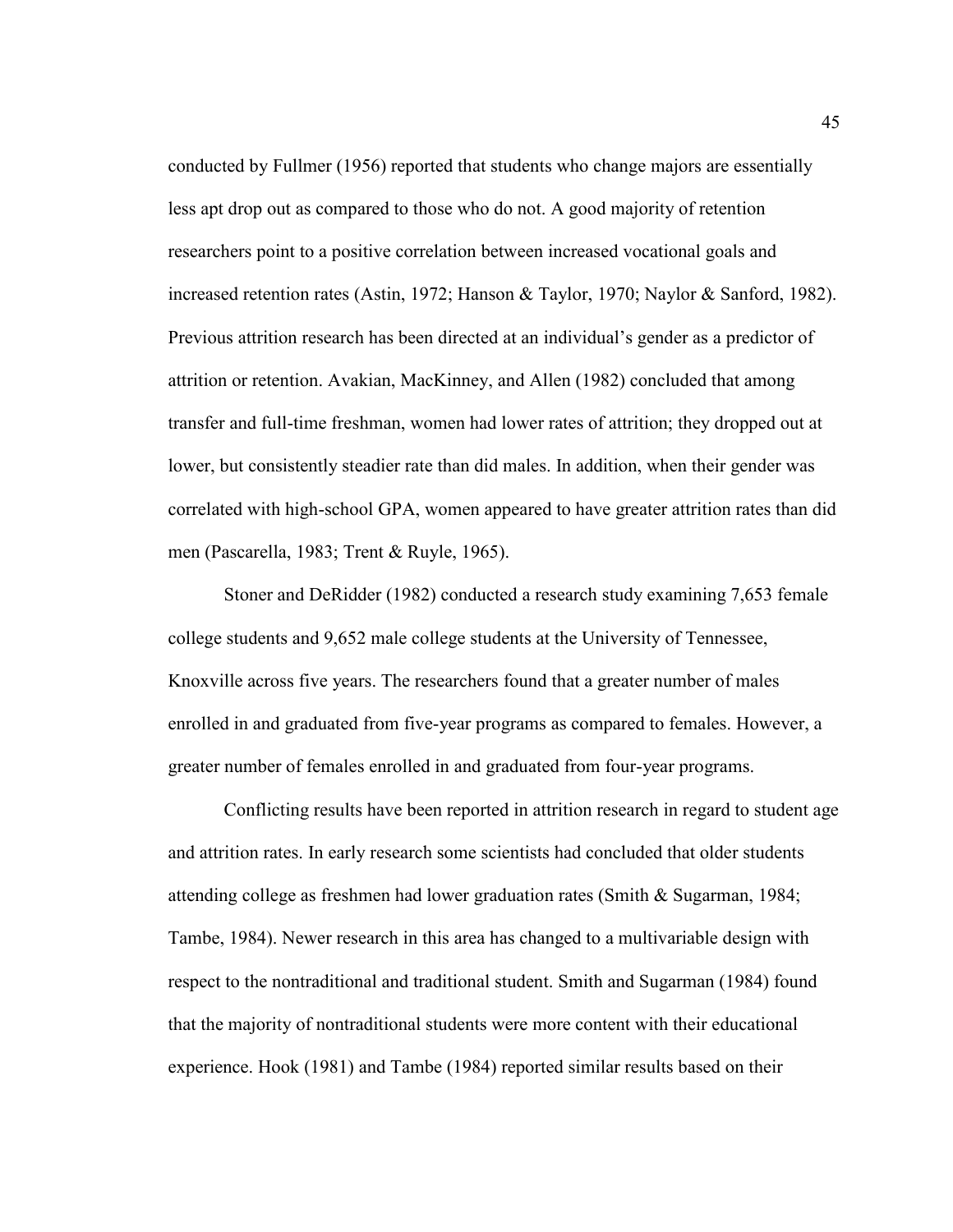research, particularly when they included age with other factors such as race, peer interactions, and social characteristics.

The measure of academic ability has been defined as the combined results of the student grade point average (GPA), the Scholastic Aptitude Test (SAT), the American College Testing (ACT) program, and the American Council on Education Exam (ACE) (Hook, 1981). Carney and Geis (1981) conducted a study which consisted of 490 firstsemester freshmen at the University of Oklahoma. This study used participants' ACT scores and found them to be the greatest correlation with attrition rates among all of the variables in the study. Bell (1984) found that among four variables that separated persisters from dropouts, the participants' high-school class standing, their SAT scores, and their higher education GPAs were most important. Similarly, Dallam and Dawes (1981), Whittmeyer, and Camiscioni, and Purdy (1971), and Miller and Eddy (1983) all found that those attending college or university with higher GPAs and higher ACT and SAT scores were significantly more likely to persevere in their course of study. Conversely, a study conducted at the University of Arkansas by Rownd, Boulton, and Marr (1982) examined variables associated the probability of a student withdrawing from a course but remaining in school; the researchers reported that the results showed no clear pattern, offering little credence to the hypothesis that individuals with higher GPAs are less likely to drop classes than are students with lower GPAs. Additional studies have also reported similar results: that is, an individual's GPA alone cannot accurately predict student attrition at institutions of higher learning (Blanchfield, 1971; Huch, Cormier  $\&$ Bonds, 1974; Johanson & Rossmann, 1970; Rownd, Bolton & Marr, 1981).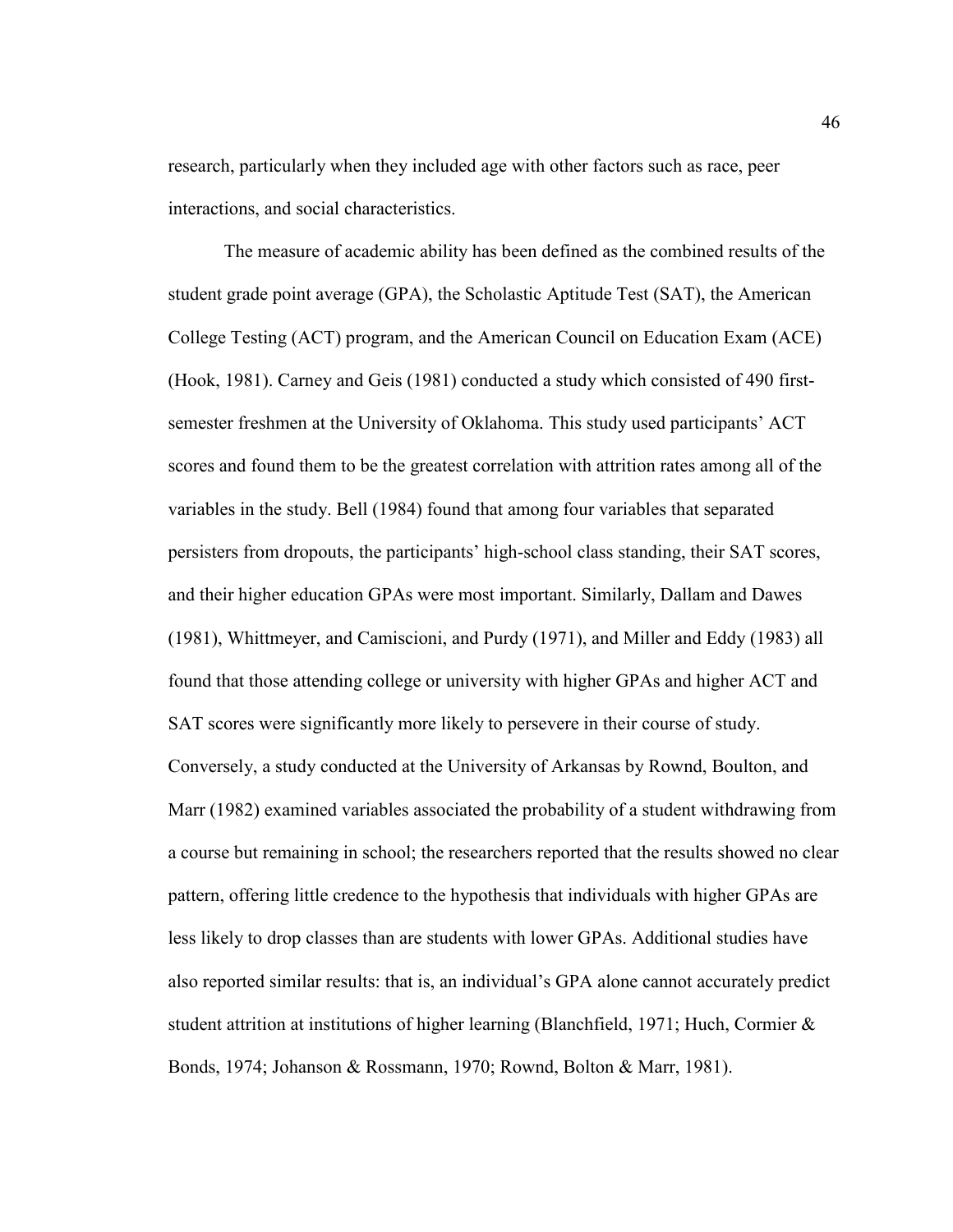Notwithstanding the varied results of the aforementioned studies, an individual's academic propensity, in addition to other characteristics, continues to be one of the more reliable forecasters of attrition (Maudal, Butcher & Mauger, 1974).

Pascarella (1982) reported some personality characteristics he saw as related to attrition and retention. Assertiveness, moderate autonomy, self-confidence, a positive self-concept, maturity, and a definitive awareness of responsibility are advantageous to college persistence. An individual's personal value system and intellectual propensity are important only to persistence to the degree that they correspond with the values and intellectual propensity of the institution (Pascarella, 1982). By the same token, a number of negative personality traits have been found among students who drop out before achieving a degree. Many researchers characterized individuals who drop out as having personality characteristics such as aloofness, disagreeableness, hypercriticality, immaturity, impulsivity, rebelliousness, self-centeredness, inability to assimilate, and uncooperativeness (Blanchfield, 1971; Kamens, 1971; Miller & Eddy, 1983). Opposition towards their institution and elevated levels of anxiety increase the likelihood that a student will drop out before earning a degree (Perrine, 1998).

Race and ethnicity have also been researched in regard to their possible association to student attrition or retention. This has become particularly relevant after the significant increases in minority enrollments during the 1960s and 1970s, especially African-Americans (Astin, 1973). Prior to the mid-1970s, there were narrow efforts to examine ethnicity and race, more frequently than not producing ambiguous results. Astin (1973) researched students from a wide range of ethnic backgrounds, including American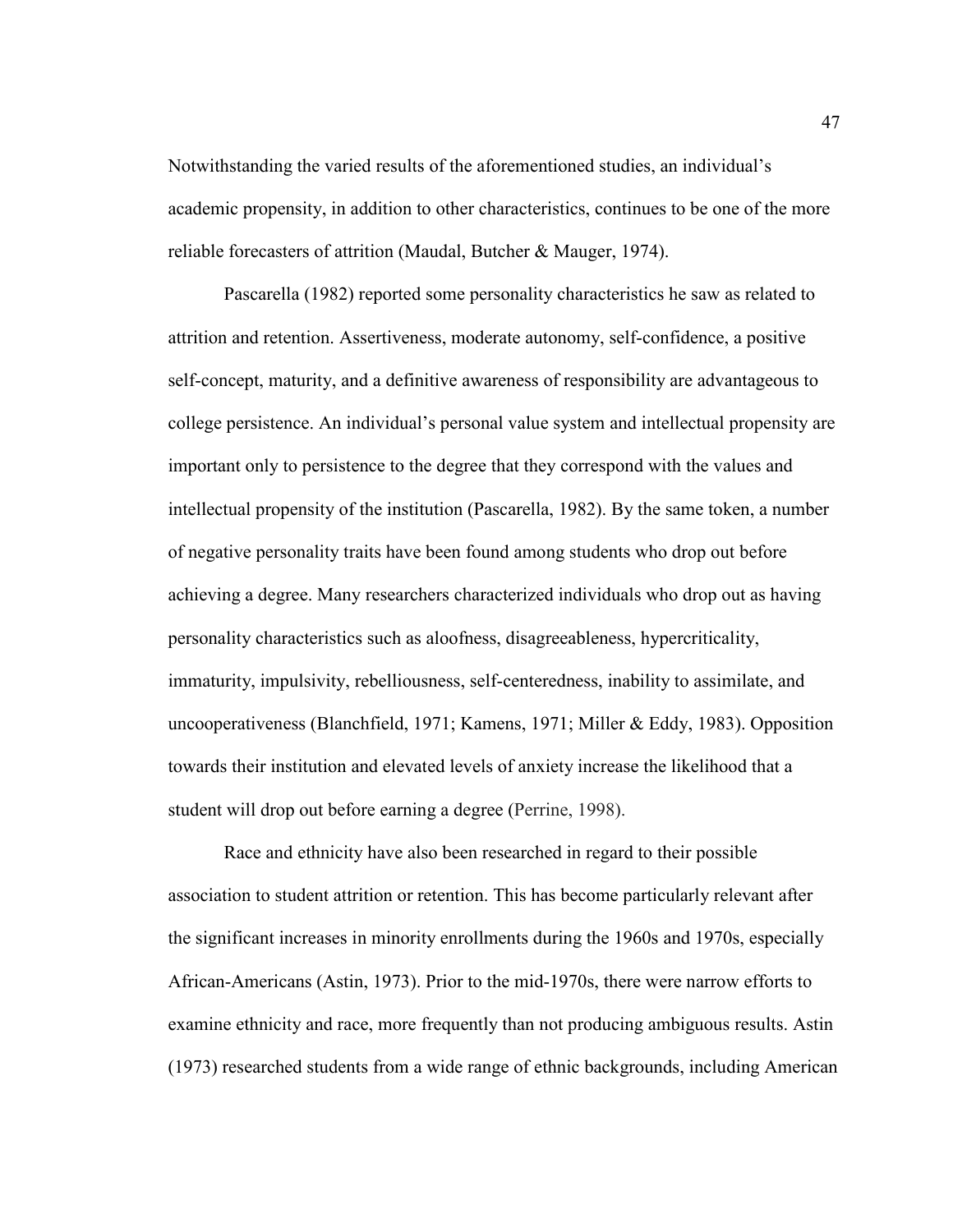Indian, African-American, Asian, and Jewish. His work seems to show that in absence of other variables, specifically those associated with academic ability, the racial factors were not exceptionally valuable in forecasting whether a student would persist to graduation (Astin, 1973). Avakian, MacKinney, and Allen (1982), however, reported somewhat different results: individuals most apt to drop out were predominantly black men, then black women, followed by white men and lastly white women. Bynum and Thompson (1983) too concluded from their results that minority students of any race (white, black, Hispanic, and American Indian) were more apt to drop out than members of the racial majority of the institution in which they are enrolled. Notably, the authors also reported their findings showed that students of the majority sex (male or female) were more likely to drop out (Bynum & Thompson, 1983). Faulk and Aitken, (1984) reported that American Indian college students had significantly high rates of attrition, with rates from 75-93%. However, they also showed that American Indian ethnicity alone might not have a correlation to attrition rates. That is because American Indians who received quality school preparation, sufficient financial support, and high personal incentive showed persistence rates that mirrored those of white students (Faulk & Aitken, 1984). McCool (1984) examined the factors which would be apt to improve Hispanic student retention. Notwithstanding the considerably greater rates of attrition among Hispanic students in community colleges, this research indicated that the attrition rate can be lowered if colleges and universities could develop combined approaches that connect several aspects of student experience (McCool, 1984).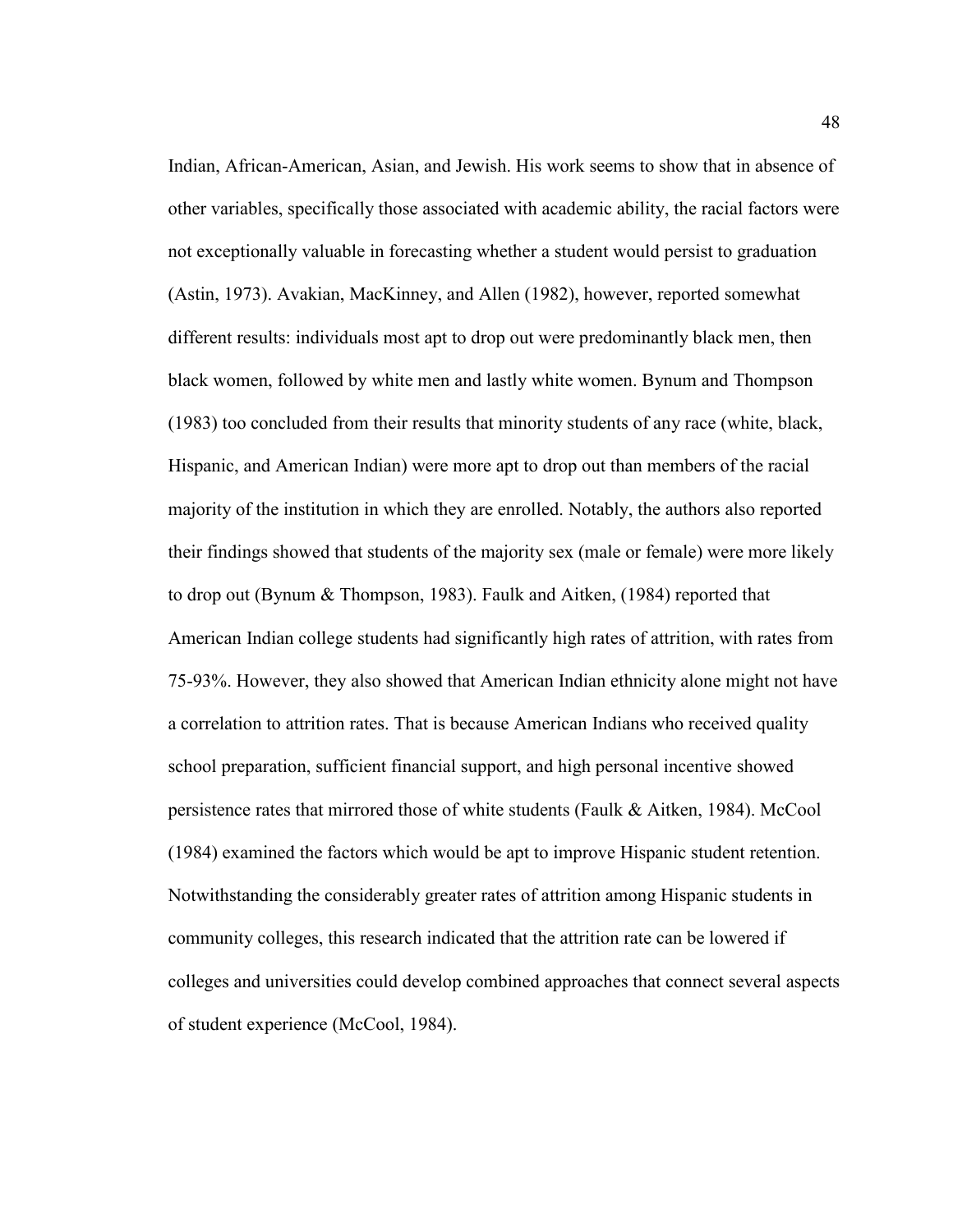For various reasons, institutions of higher learning in the United States have attempted to increase minority enrollment. Attrition rates are higher in professional degree programs across all ethnicities, but minority students appear to have an even greater propensity to leave these programs (Pascarella, 1979). Brown (1979) reported that the growing attrition rates among minority nursing students were associated with inadequate academic training, emotions such as loneliness and isolation, frustration, and disenchantment. Also implicated were at-risk students being unaware of their need for assistance and available support systems, and a poorly prepared faculty who could not properly navigate minority student problems.

Rugg's (1982) study of some 3,000 college students at the University of Mississippi over a four-year period produced results that directly contradicted the results of some research on minority students. Using a longitudinal tracking method, Rugg found that minority students actually had a higher voluntary retention rate than non-minority (Caucasian) students (Rugg, 1982). Similarly, Gates and Creamer (1984) found that the minority status of students (race and socioeconomic class) was at the bottom of a ninefactor ranking of causes for student attrition.

In contrast, Cochran, Campbell, Baker and Leeds, (2014) noted that gender, race and ethnicity, socioeconomic status, high-school GPA, and overall college GPA must be considered when examining variables that may be associated college persistence. They note that nontraditional students (commuters, older adults, and returning students) face greater obstacles, such as having to worry about their ability to pay for college and often needing to have a job while enrolled.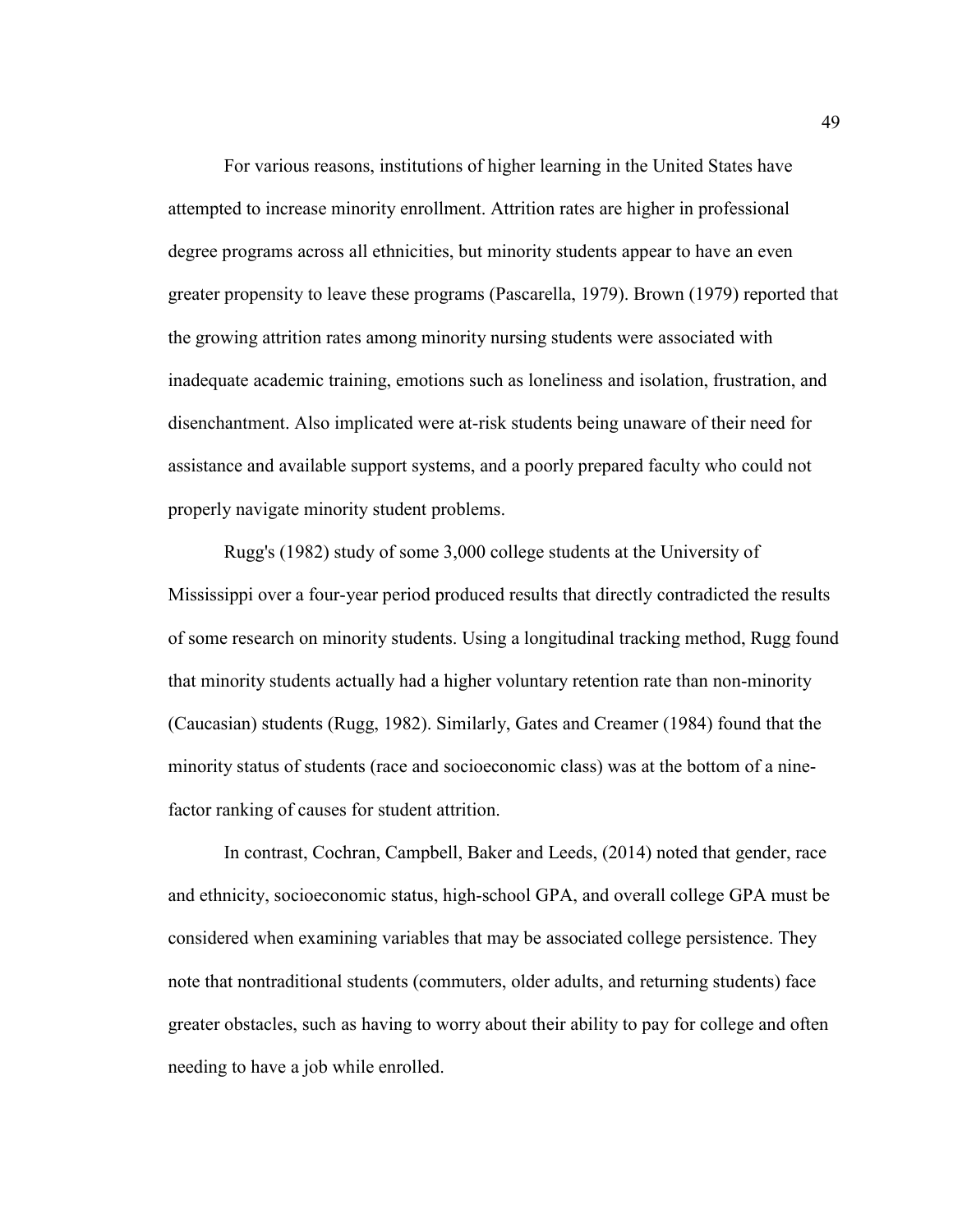Chamorro-Premuzic, and Furnham, (2003) also noted that gender, GPA, and persistence in the first two years are essential in helping determine the likelihood of attrition or achievement of a degree. Some researchers surmise that student attrition in higher education is more apt to occur during the first two years of attendance (Davidson & Muse, 1994; Murtaugh et al., 1999). For example, the American College Testing Program (ACT) also reported that the national average of freshmen returning to the same institution for the sophomore year in 2007-2008 was 66%. Tinto (1996) estimated that 57% of college students who leave before earning a degree do so before the end of their freshman year.

Tross, Harper, Osher, and Kneidinger, (2000) conducted a study of 844 freshmen at a university in the southeastern US. The researchers examined the rates of student retention using participants' self-reported GPA and SAT/ACT scores as well as noncognitive achievement, resiliency, and conscientiousness. Notably, conscientiousness, GPA and SAT/ACT were found to be important in predicting a student's ability to persist to sophomore year. The results were reported as GPA 25% of variance, SAT/ACT 4%, and conscientiousness 7%.

Some of the most notable recent work in college retention research has come from Monaco and Martin (2007). They contended that the newest generation entering higher education, whom they dub "millennial college students," tend to possess personality characteristics, learning styles, and socialization attributes unknown in the generations that preceded them (Monaco & Martin, 2007). The characteristics most associated with the millennial student are as follows: *sheltered*, *team player*, *conventional behavior*,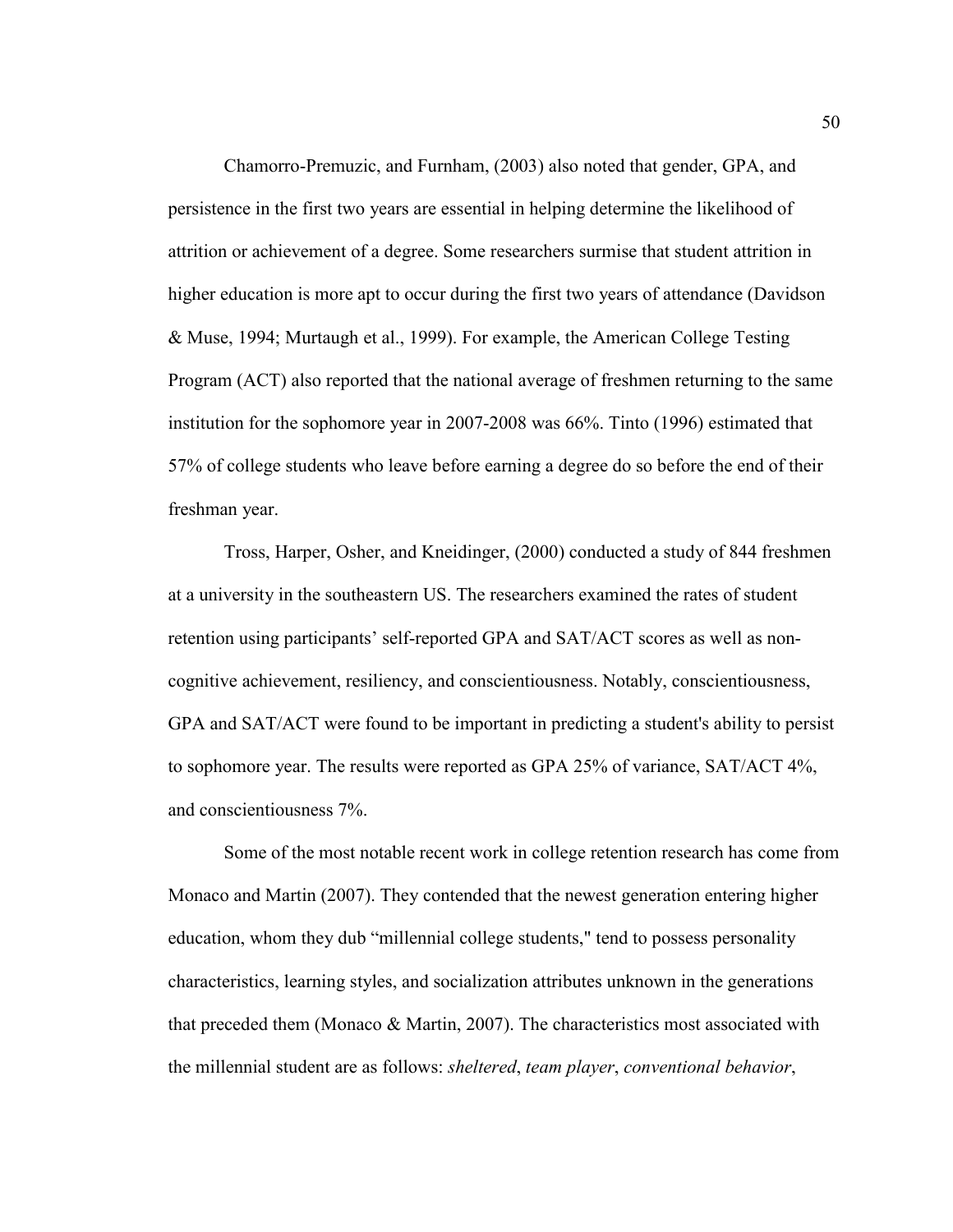*confident attitude*, *achiever*, *special*, and *pressured* (Monaco & Marti, 2007; Rickes, 2009). The result of these characteristics combined may be a lack of critical reasoning skills essential for college success. This generation has been described as lacking independent skills because of parents who have tended to become overly involved in their children's lives and have thereby impeded their ability to perform successfully on their own (Elam, Stratton, & Gibson, 2007).

Ou, and Reynolds, (2016) also discussed what he observed as being noncognitive correlations to college attrition or persistence, citing three differing types of involvement: with institutions, with instructors, and with fellow students, arguing that the latter is the most influential on student attrition.

In contrast, Chen, (2012) proposed models of college attrition in which social integration was not a strong indicator and did not have a significant correlation to attrition. Instead, Chen argued that factors such as background, intent to leave, GPA, and environment are associated with a student's choice to leave college prior to earning a degree (Rubin, & Wright, 2015).

Like the current study, many of these research projects have employed a Mann-U test to analyze their findings, which has further inspired the writer to employ said methodology, As cited above, the existing data and proposed models of attrition explored many non-academic correlations with whether an individual leaves college before earning a degree or persists to degree completion. The most significant factor uncovered in my search proved to be the student's sense of belonging. Specifically, many of the attrition models summarized above emphasize a sense of social integration and personal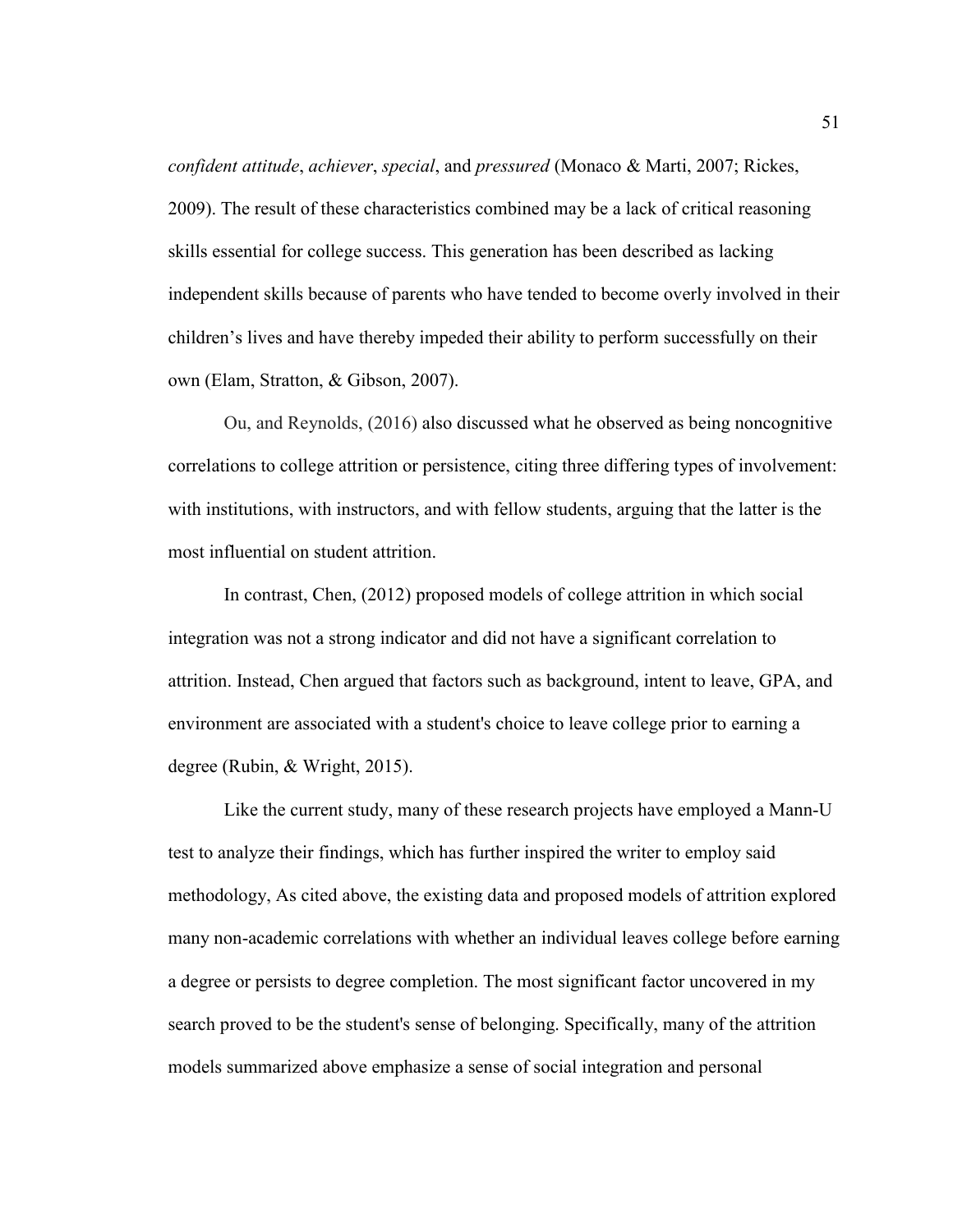satisfaction through personal relationships as a correlate of academic achievement. This further underlines the need to understand the set of characteristics or "personality" most seen in those who leave college before earning a degree.

## **Personality Testing and the Origins of the MBTI**

This study attempts to discover whether there is any link between personality types as defined by the MBTI and the highest degree an individual achieves. As this psychological test is the primary tool used to identify personality type for the study, the following is an extensive overview of the MBTI.

As noted in Chapter 1, Carl Jung developed the foundation of the personality classification that eventually became the Meyers-Briggs Type Indicator. Jung's theory was based on the idea of psychic energy or libido. His early work was highly focused on introversion and extraversion (Myers, McCaulley, Quenk, & Hammer, 1998). If an individual's libido is oriented toward the social and material world, Jung labels this individual extraverted (E). By contrast, introversion is caused by an inward turning of the libido, causing the individual to be motivated by the inner world of thoughts and feelings (Jung, 1974). Jung argued that variations in the conduct of individuals are not random but are in actuality significantly determined by these factors.

The next stage of Jung's personality classifications added distinct cognitive orientations that he referred to as the rational functions: thinking  $(T)$  versus feeling  $(F)$ . These summarize the role of cognitive processes in our decision making. Researchers in this area describe those with a preference for thinking (T) as likely to employ logic, order, and their knowledge of best practices in their decision making. Conversely, those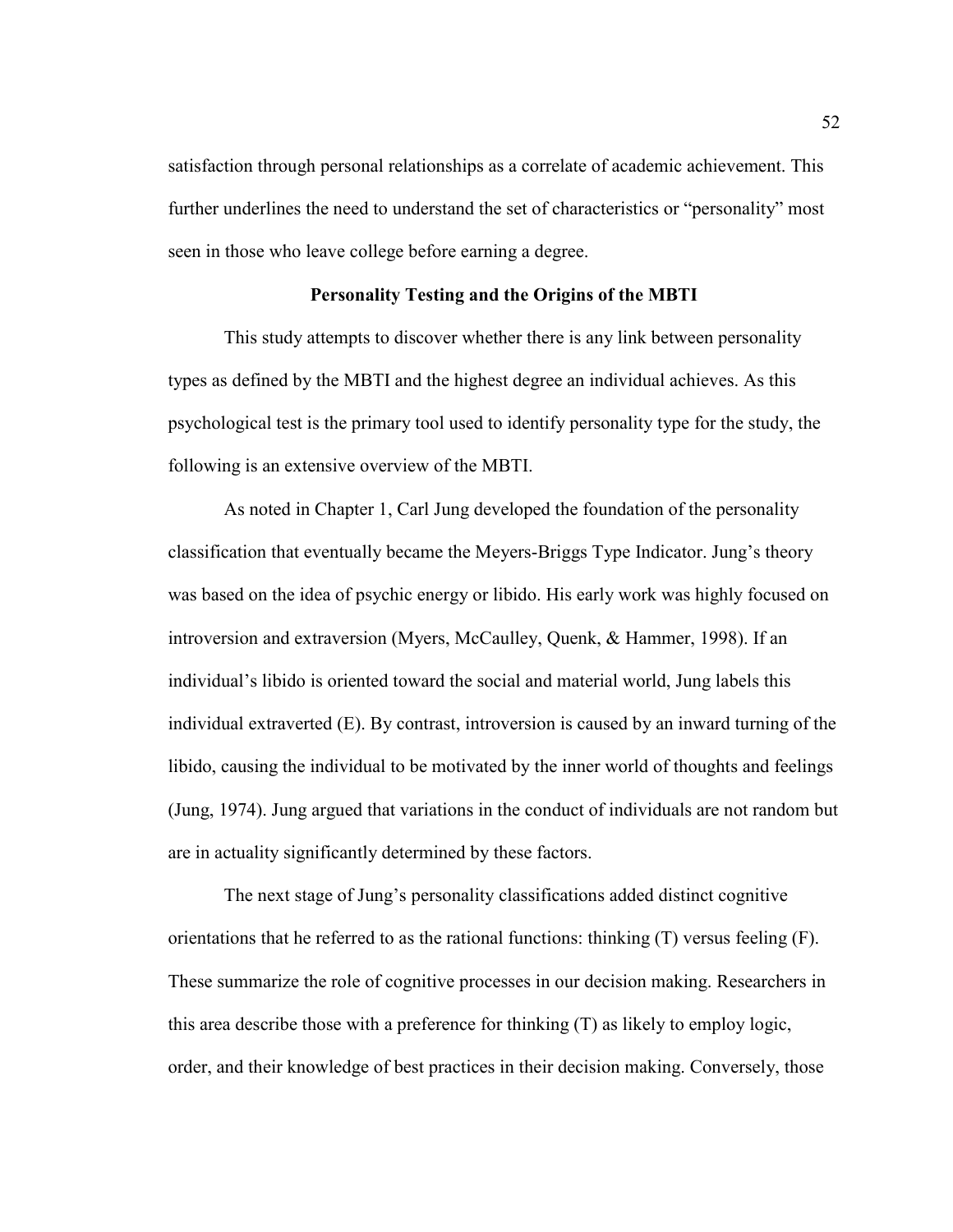with a feeling (F) preference are inclined to use emotions rather than logic and may consider others' well-being as well as their own so as to maintain harmony (Gehring, 2007).

The final two dimensions Jung proposed were what he referred to as the irrational functions: sensation (S) versus intuition (N). Those with a sensing partiality favor the specifics of their current reality as perceived by their senses rather than patterns that connect the present to the past and future. Those who prefer intuition have a preference for patterns and impressions, while enjoying thinking about possibilities and abstract theories (Jung, 1971).

Jung (1974) believed that these classification functions were intermingled and differed in their psychic origin: conscious or unconscious. He also argued that one of the six functions would dominate the other five.

Jung then combined the attitudes of introversion and extraversion with the abovelisted four functions. In this way eight dominant personality types were established: extraverts with thinking dominance; extraverts with feeling dominance; extraverts with sensing dominance; extraverts with intuition dominance; introverts with thinking dominance; introverts with feeling dominance; introverts with sensing dominance; and introverts with intuition dominance (Jung,1971).

Later, these eight personality types served as the basis for the Myers-Briggs Type Indicator, which was developed by Isabel Myers and Katharine Briggs. The Myers-Briggs Type Indicator will be the psychological test used to define personality profiles in this study, so the tool will be examined in greater detail.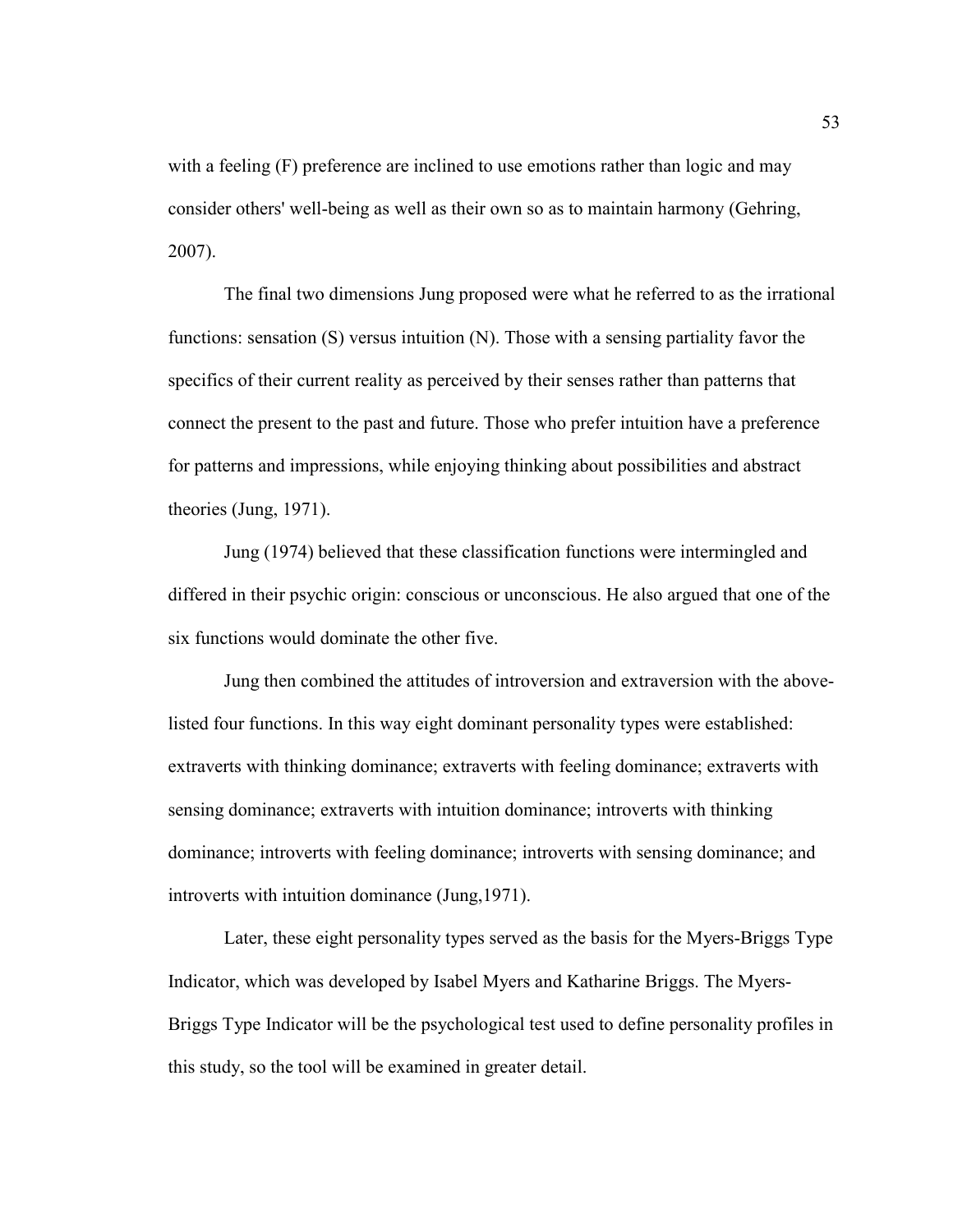#### **The Myers-Briggs Type Indicator**

Isabel Myers and her mother Katherine Briggs built on the basis of the personality classifications Jung had first identified, adding a third dimension to his scales (Myers & McCauley, 1985). This was the judging (J)–perceiving (P) dichotomy, which aids in the identification of dominant and auxiliary functions among Jung's eight personality types (Myers, McCaulley, Quenk, & Hammer, 1998). The additional dimension assists in determining whether rational or irrational judgments prevail in an individual's interaction with society (Myers & McCauley, 1985).

Isabel Myers and her mother Katherine Briggs eventually refined their system further, developing the self-assessment tool known as the Myers-Briggs Type Instrument or MBTI. This tool consists of questions that require an individual to make a selection in a series of psychologically opposite choices. It is these choices that determine the individual's preferences among the four functions. The first version of the test was published in 1962 by the Educational Testing Service. However, when it was subsequently published by Consulting Psychologists Press in 1975, the instrument's use increased dramatically (Denham, 2002).

#### **Overview of the Myers-Briggs Type Indicator**

The MBTI consists of 16 distinct personality types. Each of these types is represented by a four-character sequence of letters. Each is a combination of the MBTI personality dichotomies: introvert (I) vs. extravert (E), sensing (S) vs. intuitive (N), thinking  $(T)$  vs. feeling  $(F)$ , and judging  $(J)$  vs. perceiving  $(P)$ . Each type represents an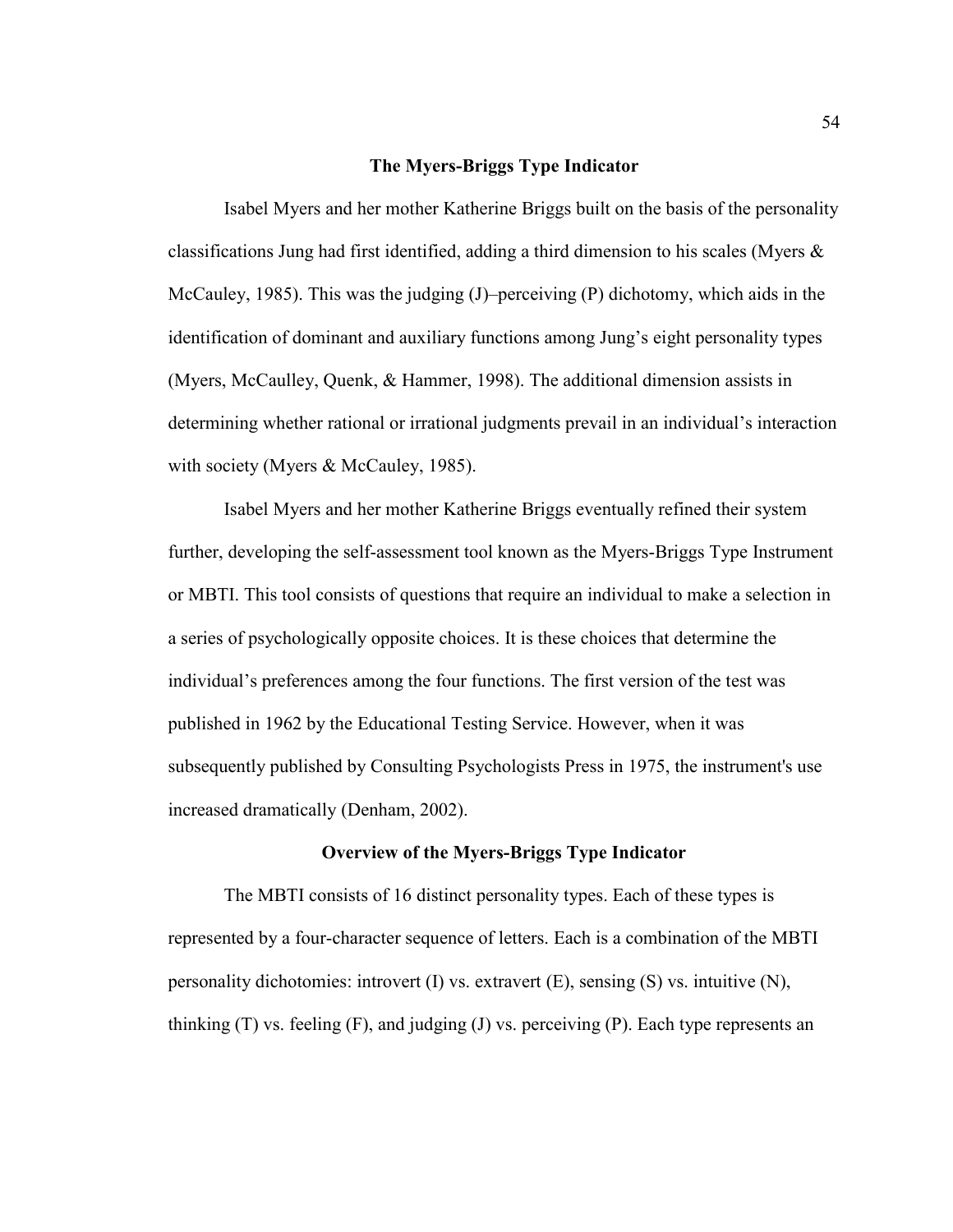individual's personality classification or preference amongst the four dichotomies (Myers et. al, 1998).

The first letter of each code of classification signifies an individual's preference for extraversion (E) or introversion (I), (Myers, 1995). For example, those with an extraverted (E) preference are normally sociable and outgoing. In contrast, introverts (I) are normally quiet and less likely to engage with others in social situations.

The second letter denotes an individual's preference for either sensation (S) or intuition (N). (McCaulley, 1990). Individuals with a sensing (S) preference process information through their five senses, experience the world in detail, and are less rigid in their approach to life (Myers, 1995, p.2). Intuitive (N) individuals search for meaningful patterns when processing information and tend to prefer order and stability in their lives (Roberts, Kuncel, Shiner, Caspi, & Goldberg, 2007). The way an individual makes decisions is referred to as the *rational dichotomy* (Raju, & Venugopal, 2014).). This dichotomy is represented in the typology acronym of the MBTI as  $(T)$  and feeling  $(F)$ (Myers, 1995). Meyers (1995), proposed that those with a preference for thinking (T) seek to make sense of information presented before reaching a conclusion: they carefully examine all of the information and prefer order in making choices. They use logic rather than emotion in their decision making and behaviors (Myers, 1995). Feeling (F) individuals use emotions in decision-making and are less likely to enjoy structure (Brownfield, 1993; McCaulley, 1990). Finally, the fourth letter of the MBTI classification acronym represents a preference for judging (J) or perceiving (P) respectively. Those with a judging preference (J) are logical, prefer structure, and are not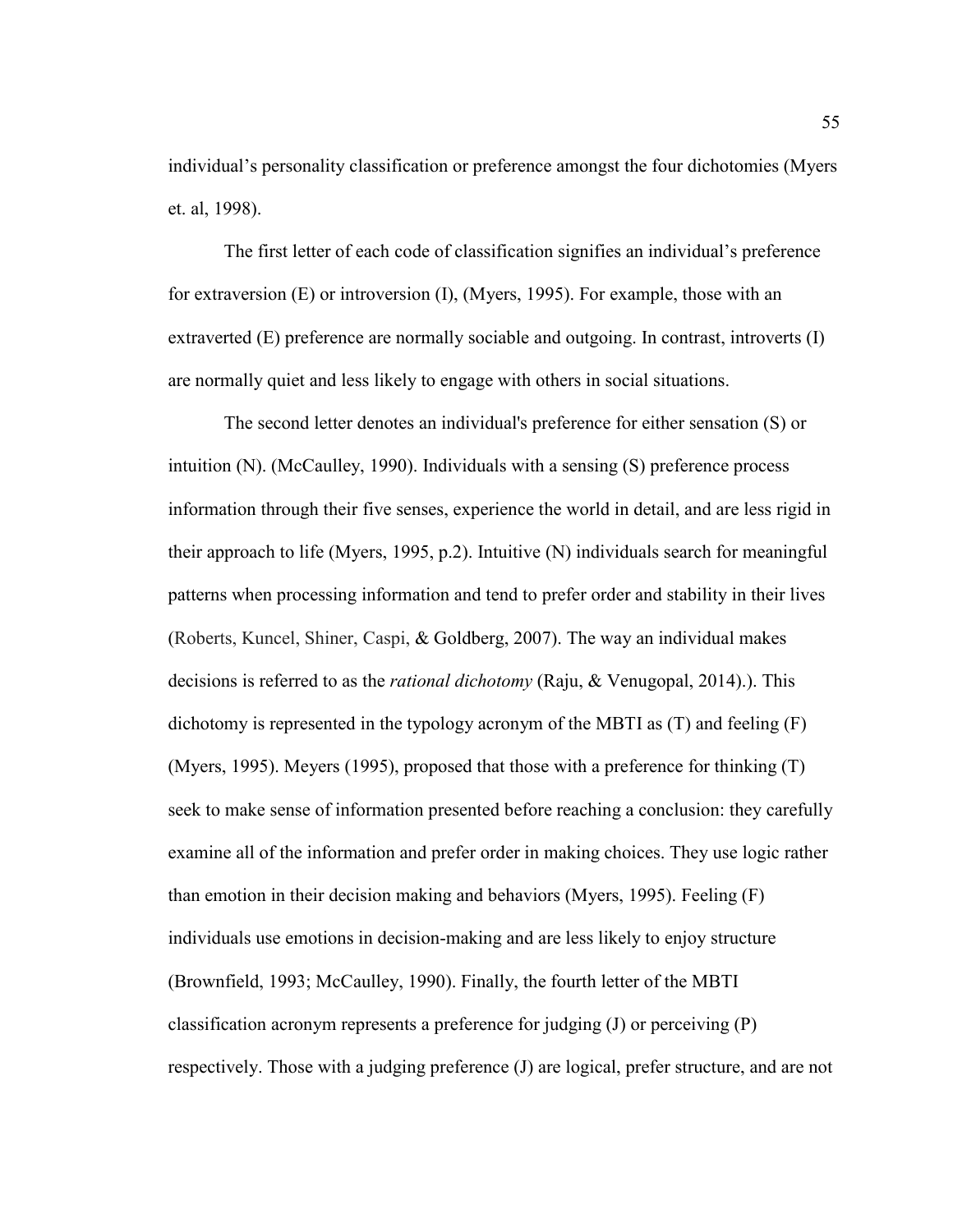likely to engage in spontaneity. In contrast, those with a dominant perceiving (P) function tend to be less structured and more spontaneous. (Myers et al., 1998). However, the degree to which an individual of a given type manifests any one preference in their personality can vary greatly (Myers & McCaulley, 1985).

### **MBTI applications**

The MBTI has since its inception been used in a variety of settings, including but not limited to education, counseling, arts, health, science, technology, government, public safety, religion, and student populations (McCaulley, 1990). The results from tests administered using a licensed MBTI test are stored and analyzed to track changes and trends within the results (Stilwell, Wallick, Thai, & Burleson, 2000).The 1960s and 1970s were a period of great popularity for the MBTI, which was approved as appropriate for applied counseling and psychology (Myers, & McCaulley, 1985).

### **MBTI Reliability and Validity**

Like any psychological tool, the MBTI has been much scrutinized and both criticized and credited as an effective means of understanding and classifying individual personalities. The MBTI has been a focus of numerous debates; however, studies indicate that this instrument is not only widely administered but also has high levels of internal consistency as well as test–re-test reliability.

The Myers and Briggs Institute (1998) described the overall findings for their research as moderately improved when referring to the PCIs from their original fi-om analysis of the categorical scores. Of note are their test-re-test results, in which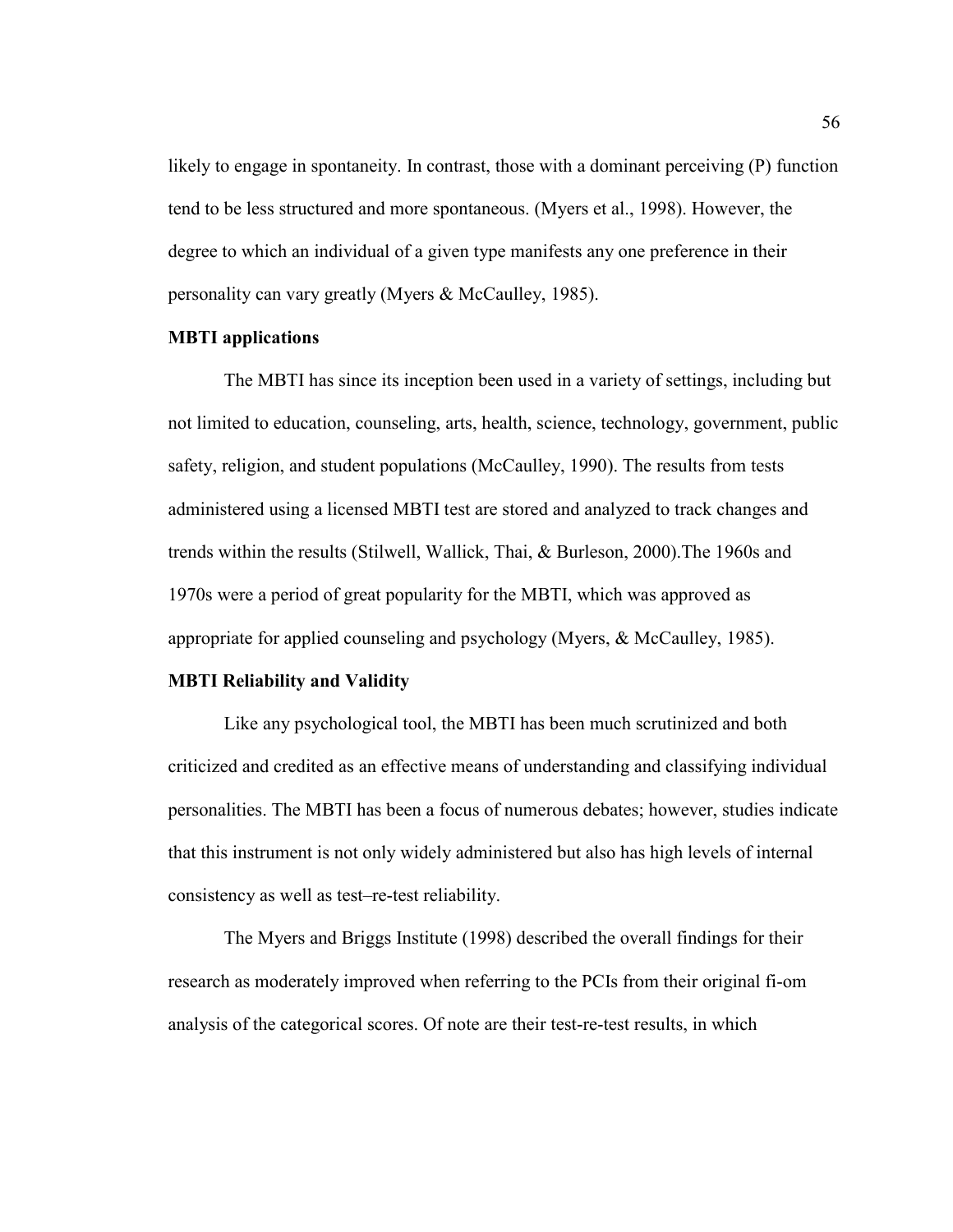participants came out with three to four type preferences the same for 75% to 90% of the time.

Myers and McCaulley (1995) discussed the scope of existing data regarding the validity of the MBTI, noting that much of it focused on the instrument's construct validity. In particular, they examined the correlations between the MBTI and other personality instruments specifically related to construct validity. For example, when comparing the MBTI with the Jungian Type Survey (JTS), the correlations between the MBTI and JTS were: E: 0.68 ( $p < 0.01$ ), I: 0.66 ( $p < 0.01$ ) S: 0.54 ( $p < 0.01$ ), N: 0.47 ( $p <$ 0.01), and F: 0.23 ( $p < 0.05$ ). (The findings for the thinking variable in the results of this study have been omitted, as the authors have not clearly defined whether the value listed refers to a P value or a correlation coefficient.) It would appear, therefore, that the MBTI and JTS are drawing from like constructs. Although there are many perspectives regarding the validity of the MBTI, it is considered by many in the psychological research community to have high levels of "face validity" (McCrae and Costa, 1988; Higgs, 2001).

Edwards, Lanning, and Hooker (2002) examined correlations between the scales of the MBTI and NEO–PI–R. Some notable results of these correlations included JP displaying high correlations with Conscientiousness at -.59. As well as openness to experience at .33, SN associated with openness at 0.60, EI with extraversion at -0.64, and TF with agreeableness at 0.47. The MBTI and NEO indexes presented similar correlations in their domains, as also reported by McCrae and Costa (1989).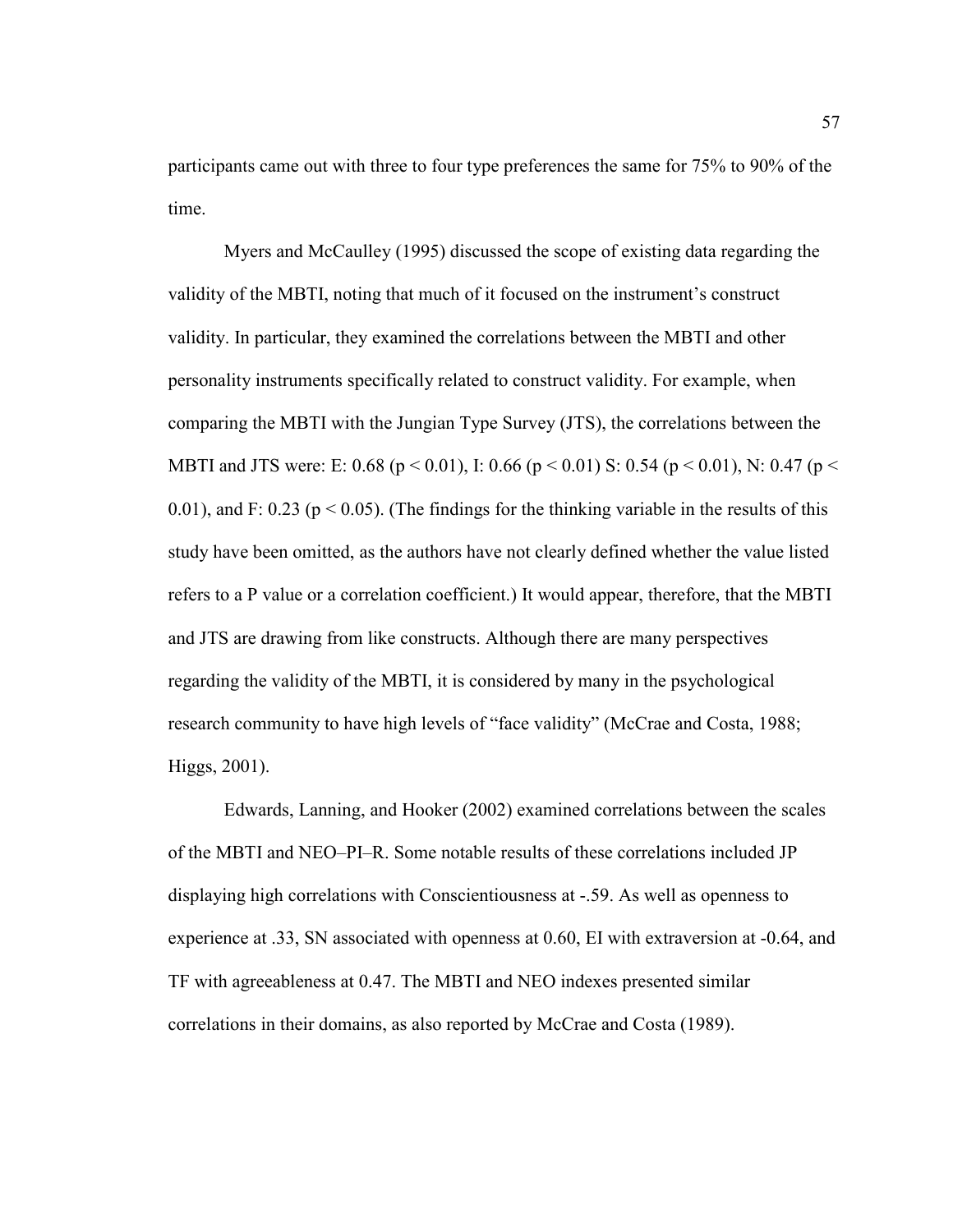Further research also saw similar results in specific index categories when examining scores of the MBTI and other measurements. For example, Bradway (1964) found similar personality traits when examining the scores from individuals who were given both the MBTI and the Gray-Wheelwright Questionnaire (1946), an instrument that employs continuous scores to measure Jungian personality types. The study was conducted using 28 Jungian analysts, who administered both tests. The test results revealed that 96 % of the study participants scored the same on the E-I classifications for both tools, and 75 % had the same S-N classification. In addition, the results showed that 72% of the study participants had the same T-F classification. Finally, the results indicated that 54 % of the participants scored identically on all three of the above listed categories.

Additional research conducted by Strickter and Ross (1964) also examined the scores of the MBTI and the Gray-Wheelwright Questionnaire (1946) using a sample consisting of 47 male college students. The researchers reported the scores of the participants as a .79 correlation in the S-N categories, a .60 correlation in the T-F category, and a .58 for the S-N scale. All three of these correlations were considerable at the .01 level of significance.

#### **College Student Attrition, Academic Performance, and the MBTI**

This section will explore the literature regarding MBTI and those who leave college versus those who persist to earn a degree, as this is related to the subject at hand. Several studies have focused exclusively on attrition based on the type of institution. Provost (1982) conducted a study at a private four-year liberal arts college, examining an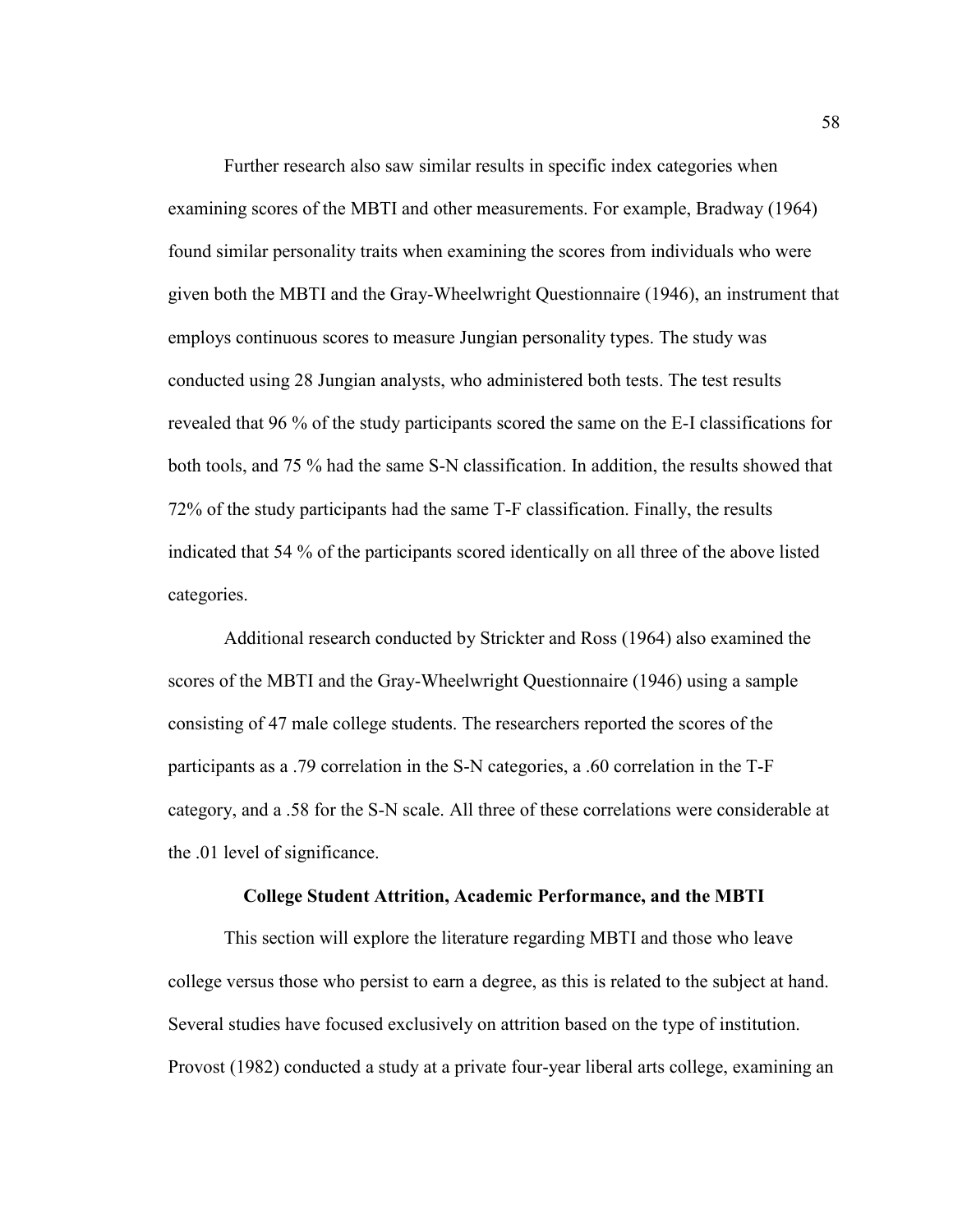individual's personality type as measured by the MBTI, their leisure satisfaction, their grade point average, and any correlation these three variables might have to college attrition. Using a stepwise regression analysis to examine trends in the MBTI survey results, Provost (1982) found that students who withdrew from college before earning a degree had dominant introversion (I) and perception (P) preferences. In contrast, those who completed their degree had dominant judging (J) preferences. This may be because those with a preference for judging (J) tend to use logic and prefer order. This tendency may contribute to better study and organizational habits, resulting in a better academic performance, making these students less likely to drop out (Provost, 1991).

Additional studies conducted by Provost (1991) examined freshmen at a small liberal arts college in the southeast United States. The author concluded that among the 245 freshmen participants, those with preferences for extraversion (E) and perceiving (P) were more likely to withdraw from the institution than those who showed a preference for introversion (I) and judging (J).

A doctoral research study conducted by T.J. Cody (1995) used the MTBI traits together with ACT scores in an effort to predict persisters and dropouts at Southern Illinois University at Carbondale. The results of the study found that students with S (sensing) personality types were more likely to persist until graduation than those with a dominant N (intuitive) preference. Of the 437 students surveyed as incoming freshman, 188 dropped out before earning a degree. It was within this dropout population that the greatest concentration of students with ENFP and INTP personality traits was seen: 48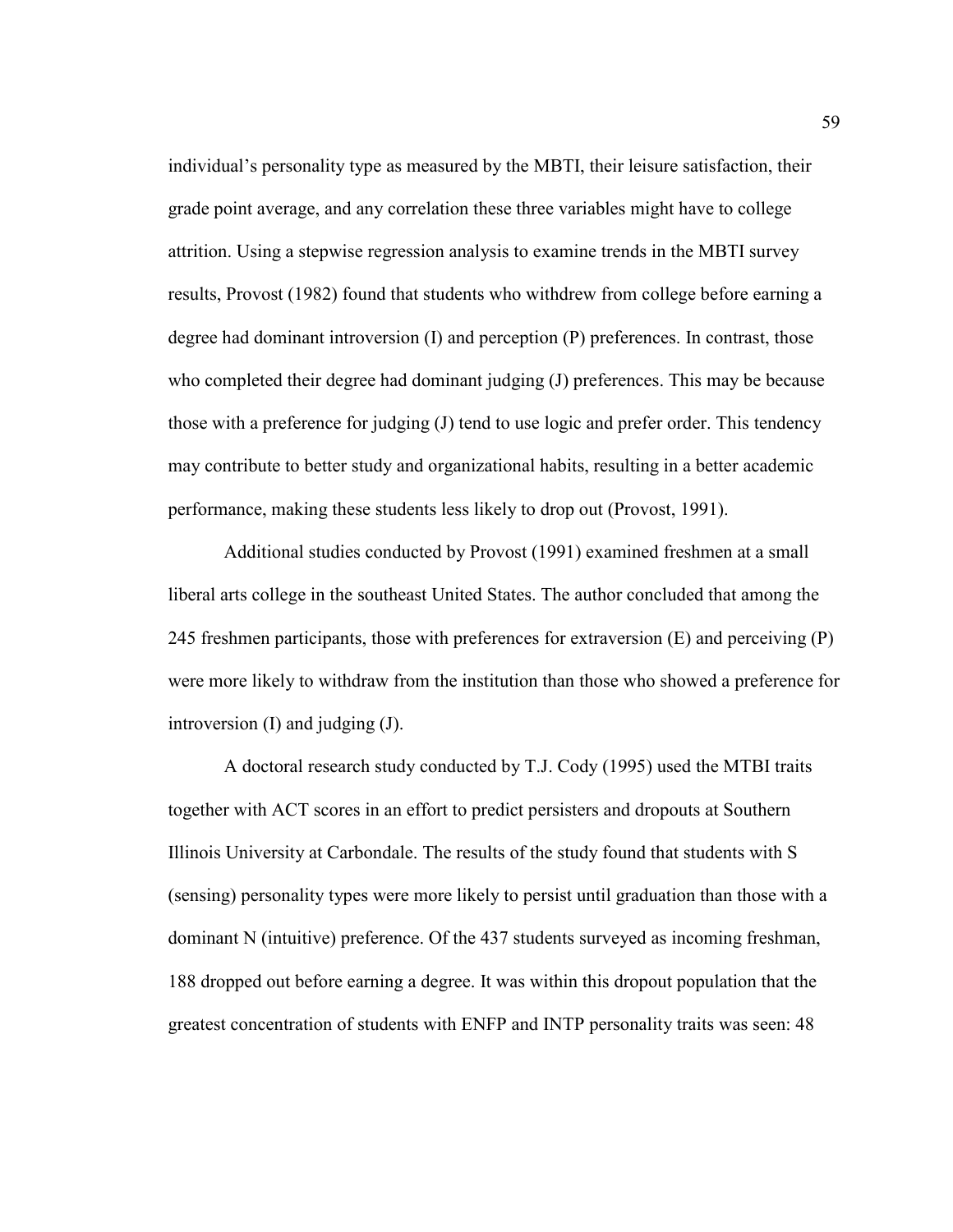ENFP-classified students made up 12.4 % of the total sample, and 27 INTP students represented 7 % (Cody, 1995).

Kalsbeek (1987) examined the results of data extracted from MBTI assessments completed by incoming freshmen as part of housing applications or during the freshmen orientation process at St. Louis University. The goal of the study, entitled "Tracking Retention and Academic Integration by Learning Style" or TRAILS, was to understand the correlation of learning styles and student retention rates. Kalsbeek (1987) found significant trends in the IN (introversion-intuition) learners who also performed better academically and had higher rates of college retention when compared with the overall sample population. Kalsbeek (1987) hypothesized that this might be due to the fact that individuals with this personality classification (as defined by the MBTI) tend to be conscientious; this contributes to higher academic performance, which in turn has also been correlated to lower rates of student attrition (Tinto, 1975). Using a stepwise regression analysis, the author also found that participants who displayed preferences for introversion and intuition (IN) had higher GPAs than the rest of the sample population (Kalsbeek, 1987). Subsequent research on Tinto's model of student retention was used to compare the results of the survey to the theory that a student's GPA are correlated with overall persistence and therefore directly contributes to graduation rates (Kalsbeek, 1987). (As mentioned earlier, Tinto's model of attrition examines factors related to student attrition such as GPA.)

Schurr, Ruble, Palomba, Pickerill, and Moore (1997) also utilized Tinto's model (1975) in their research. As stated above, this model includes a student's academic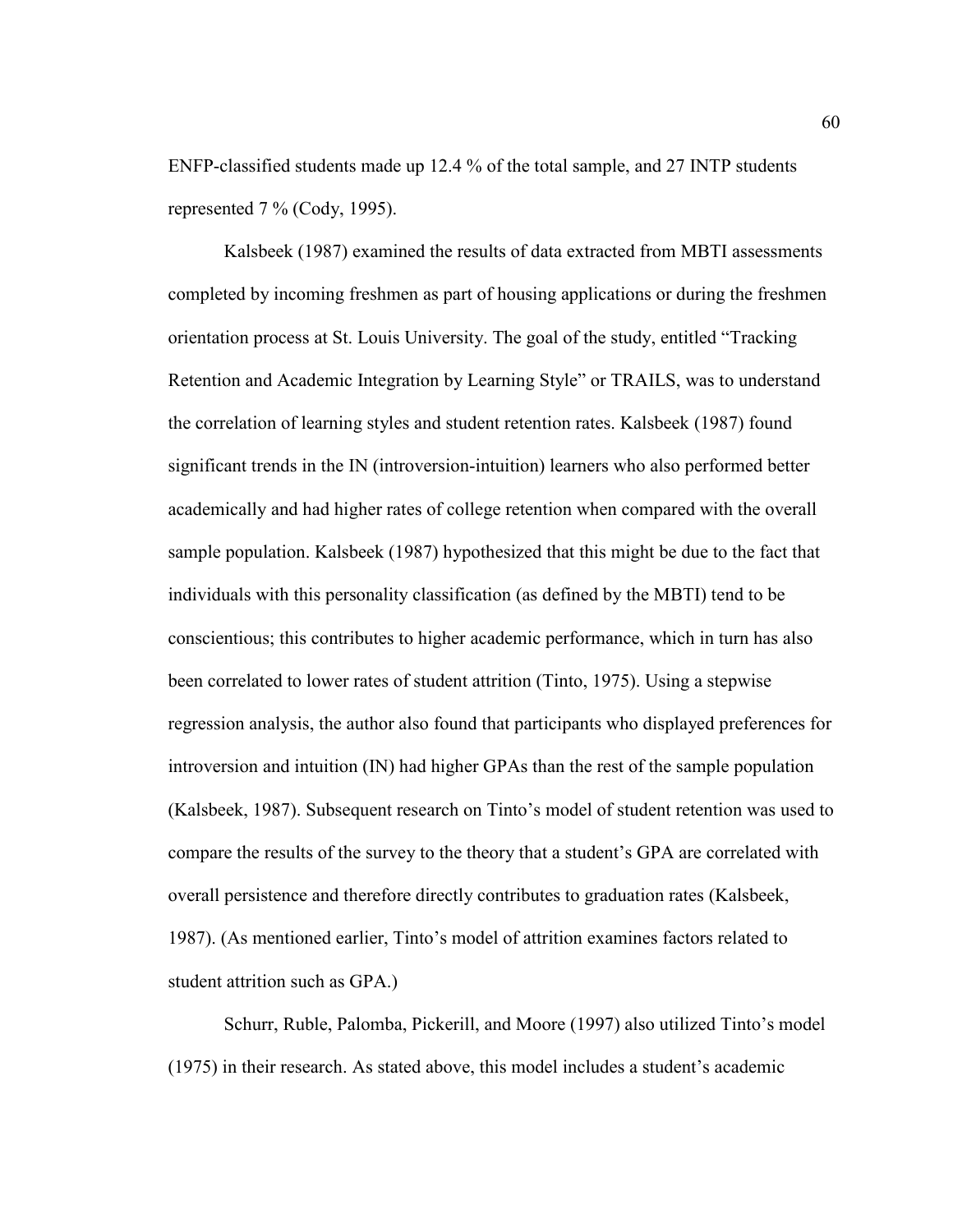difficulties, their failure to undertake their academic and professional goals, and their inability to become or remain incorporated in the intellectual and social life of the institution. Tinto's "Model of Institutional Departure" argues that to be successful, an individual needs to assimilate into academic and social academic interactions in addition to community environments. The authors carried out a study of freshmen at a Midwestern university. They studied possible correlations of personality (as measured by the MBTI) to various academic variables, campus activities, attitudes, and degree completion. As with Tinto's (1975) research, Schurr et al. (1997), found higher graduation rates among participants with preferences for sensing (S) over intuition (N). O'Connell (1991), Jones (1991), Nash (1999), Stauning-Santiago (2003), Gomez (2005), and Sheaffer (2005) found differing dominant personality types in studies examining both those who drop out of college and those who persist to earning a degree; however, the profiles for each type were not consistent between the studies.

In this regard, the review of literature examining the link between of the Myers-Briggs and college student attrition literature has proven challenging, in that although much of the information indicates there is evidence to suggest some MBTI personality classification types are more likely to complete or drop out of college, the classification itself has varied across students. There have been several college retention initiatives to help both understand the students who earn college degrees and increase their number. Among these, two programs stand out: the Tracking Retention and Academic Integration by Learning Styles (TRAILS) developed by Saint Louis University (Kalsbeek, 1986) and a for-credit course developed by Ball State University (Morrison & Brown, 2006).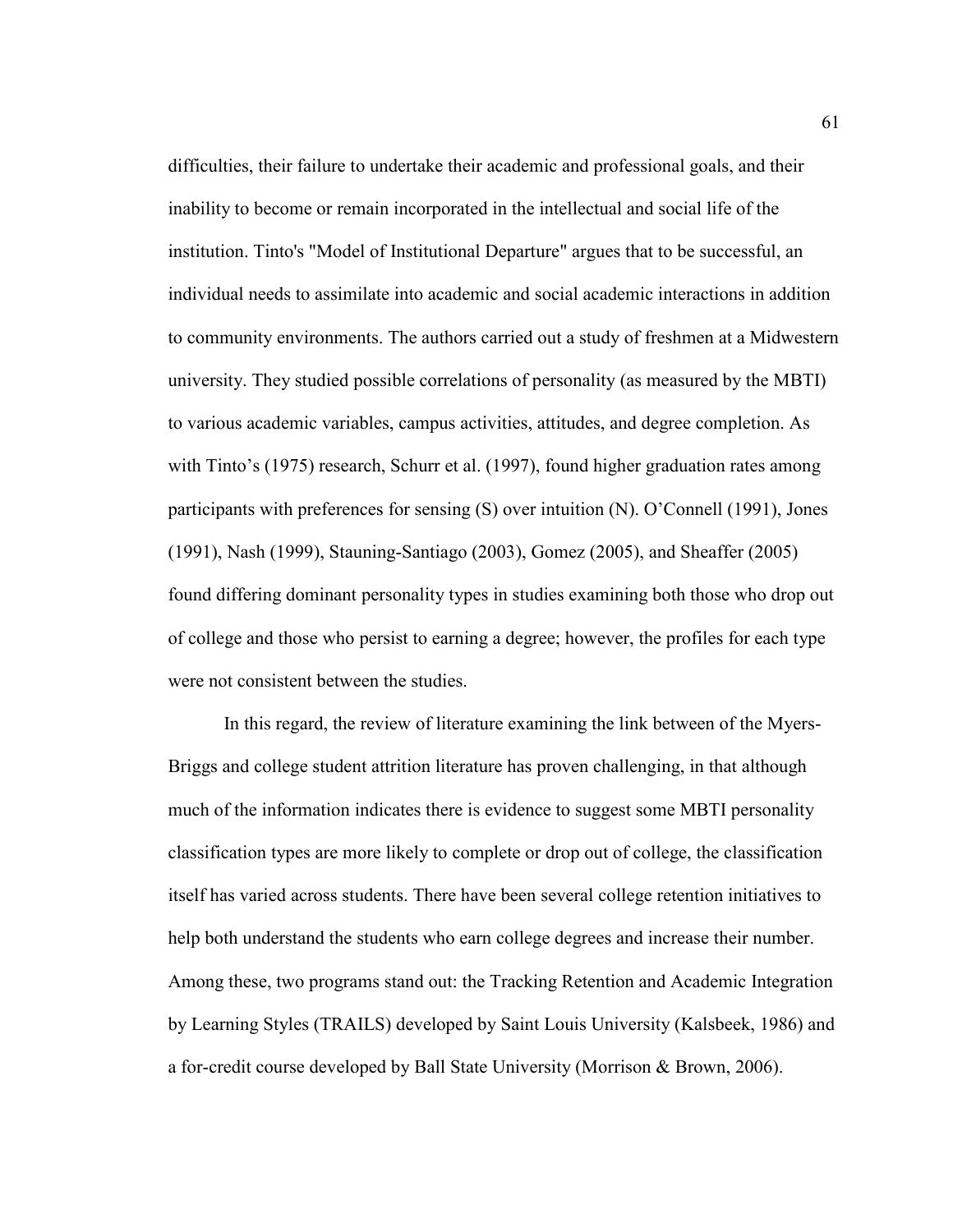The Ball State program used Tinto's theory as a foundation. This theory states that educational problems, the failure of individuals to clearly determine their educational and professional objectives, and their lack of success in remaining assimilated in the academic and community life of the organization are the primary causes of an individual deciding to leave before program completion. As summarized above, Tinto's "Model of Institutional Departure" states that, in order to be successful and persist to graduation, students need to be integrated into official academic systems and social systems.

The three-credit course at Ball State University focused on a population of criminal justice sophomores who suffered from low GPAs and were at high risk for attrition (Morrison & Brown, 2006). Both programs utilized individual and group remedial classes and tutoring to improve overall grade point averages and students' confidence levels about their ability to complete coursework. Participants were paired with other students who had higher levels of integration and were further along in degree completion. In addition, support groups and campus activities were used to create a greater sense of belonging in the participants. Although a correlation between these programs and increased retention cannot be definitively made, retention rates during the years that the programs have been in effect have been higher than during the years before the programs existed (Morrison & Brown, 2006).

The TRAILS program spawned other retention programs, including one that utilizes MBTI assessment (Bushnell, 1990). The administrators of this project viewed the MBTI classification of students as a means to understand their preferences and thus develop program models that most suited their comfort levels (Morrison & Brown, 2006).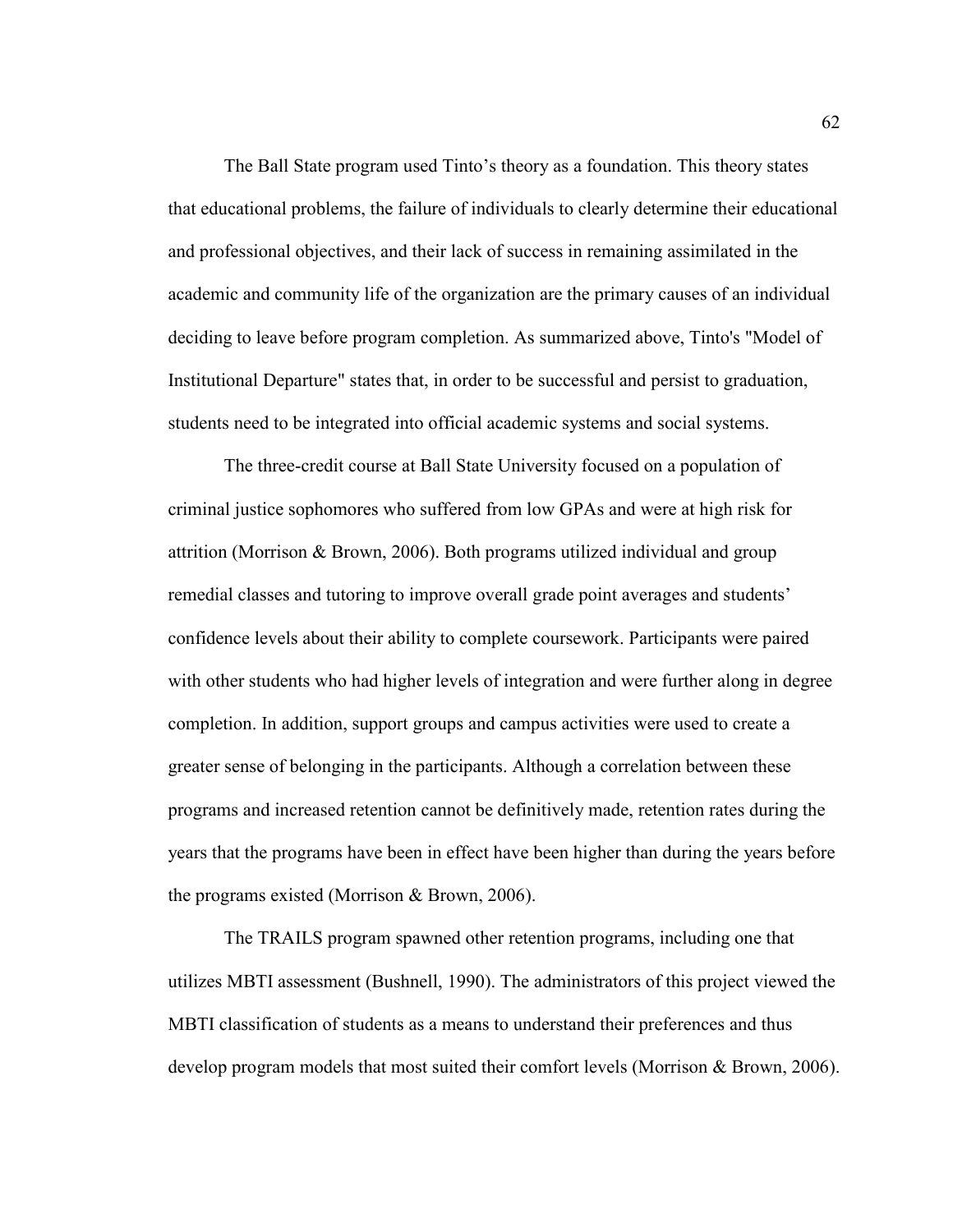Tinto (1997) had already encouraged institutions to integrate social support and belonging as well as tools for academic success into their retention programs (Engstrom & Tinto, 2008; Tinto, 1997, 2000; Tinto & Russo, 1994). Daytona Beach Community College, Florida, attempted to emulate the factors selected by Tinto into their retention program, which was named "Quanta." (The name was derived from Niels Bohr's notion of the "quantum jump," whereby an electron (negatively charged) that gains energy from a photon that strikes it "jumps" to an orbit or shell closer to the positively charged nucleus.

Evergreen State University in Olympia, Washington utilized MBTI scores for both students and faculty as a way to understand the needs (both academic and social) of their students as well as to assist the faculty in adjusting their teaching styles to best accommodate their students' individual preferences (Engstrom & Tinto, 2008; Tinto, 1997, 2000; Tinto & Russo, 1994). Evergreen then developed a Quanta program utilizing the MBTI (Bushnell,1990). The Quanta program is a team-taught, two-semester coordinated studies program. It encourages individual social integration though active, collective peer-team learning. Bushnell (1990) then studied the results from the first six years of the Quanta program. Bushnell found that sensing (S) types fared better than intuitive types in every year except for 1990. Further, the study results saw an average 62% retention rate, up from 42 % in the year before the beginning of the program (Bushnell, 1990).

Varvel, Adams, Pridle, and Ulloa, (2004); Shi et al. (200) surmised that there is a strong relationship between an individual's learning preference as defined by the MBTI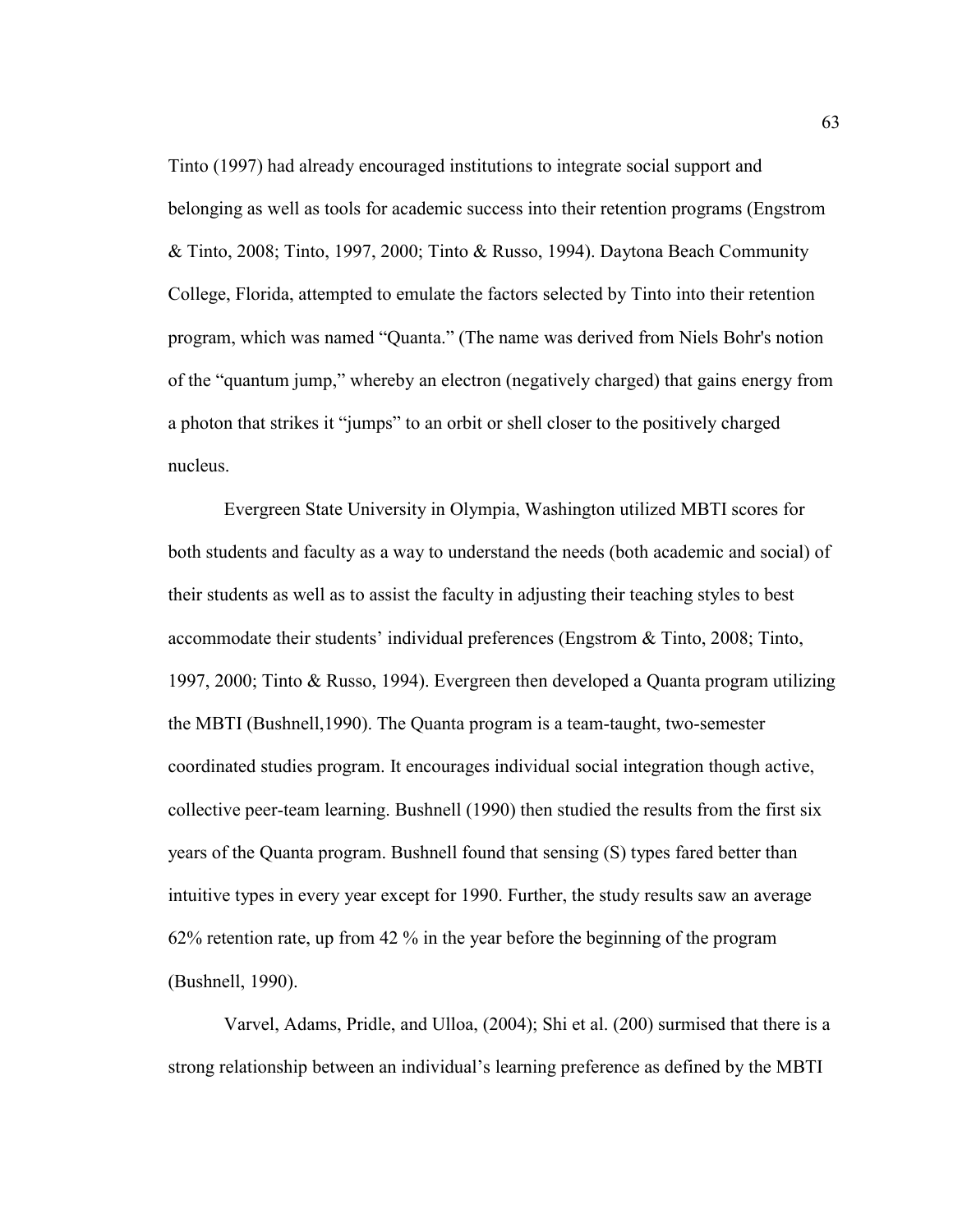and academic success. Specifically, those classified as introvert/judging had significantly higher GPA scores than students classified as Extravert/Perceiving and were much more likely to persist in course completion.

Shi, Shan, and Tian (2007) and Chang and Chang (2000) noted that based on previous research results, the MBTI may be useful in selecting those most suited for science education. Riley (1999) examined the link between personality classifications and academic performance among students in a physical science class and two chemistry classes. Riley found that students classified as INTJ outperformed all other types by an average of 5.6 to 12.6 points.

Varvel et al. (2004) studied senior engineering students and found that the majority had high academic achievement as compared to the general student population, with 40% having a GPA that hovered between 3.0 and 3.5, and 35% having a GPA higher than 3.5. The great majority of the participants were also classified as having an ISTJ preference.

Barrineau (2005) conducted a study employing the MBTI of freshman students at a liberal arts college for a period of ten years. Based on the results of this study, Barrineau (2005) concluded that participants who were classified as having a preference for extraverted, intuitive, feeling, and perceiving (ENFP) were more apt to leave an institution prior to earning a degree; 69% of participants failing to graduate were classified as having a perceiving preference.

Roush (1993) conducted a study of students at the United States Naval Academy. The participant sample consisted of 105 male and female freshmen in the class of 1991.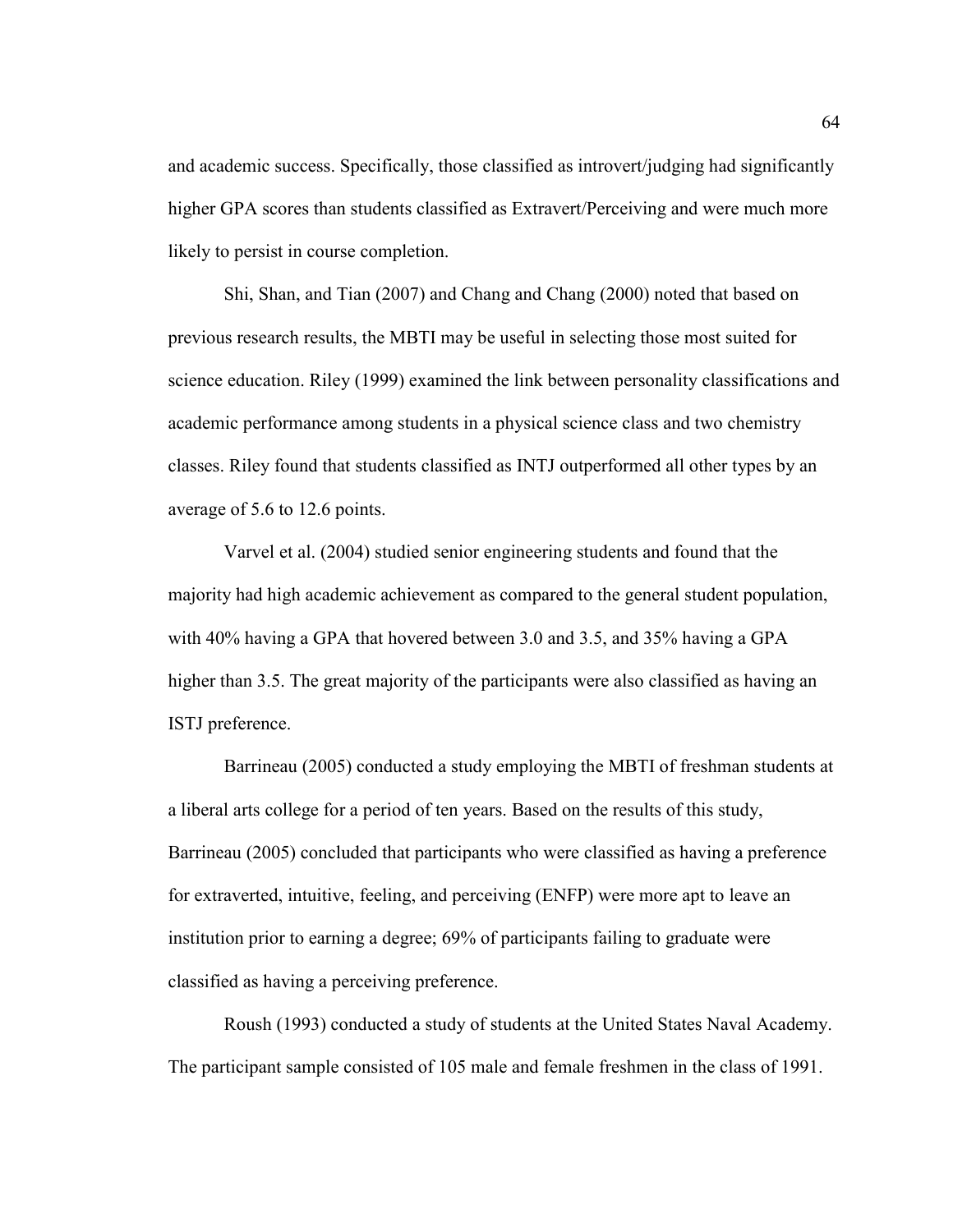In addition, he included 134 individuals who were previously enrolled but withdrew from the class of 1992. Using a SRTT analysis, Roush (1993) reported that students with feeling preferences were nearly twice as likely to withdraw from the program in the 1991 class and still significantly but not as strongly likely to withdraw from the class of 1993.

#### **Summary**

A search of related literature found significant theories and research on personality and its correlation to motivation, neurobiology, academic performance, college attrition, and finally persistence. This research was conducted using a variety of techniques to both gather and analyze the data. As with this study many also employed a Mann-U test to analyze their results. In exploring the research, I also discovered a number of correlational studies involving the use of the MBTI. Notably, however, this search failed to locate any research that focused on personality type (as defined by the MBTI) as correlated to the highest degree level achieved. I therefore explored the knowledge base concerning how personality typing has been correlated to those factors found to have the most significant contribution to earning a college degree. As noted by McCollum and Kajs (2007), this lack of information concerning the MTBI and highestlevel degree earned underlines the point that research still has much to explore.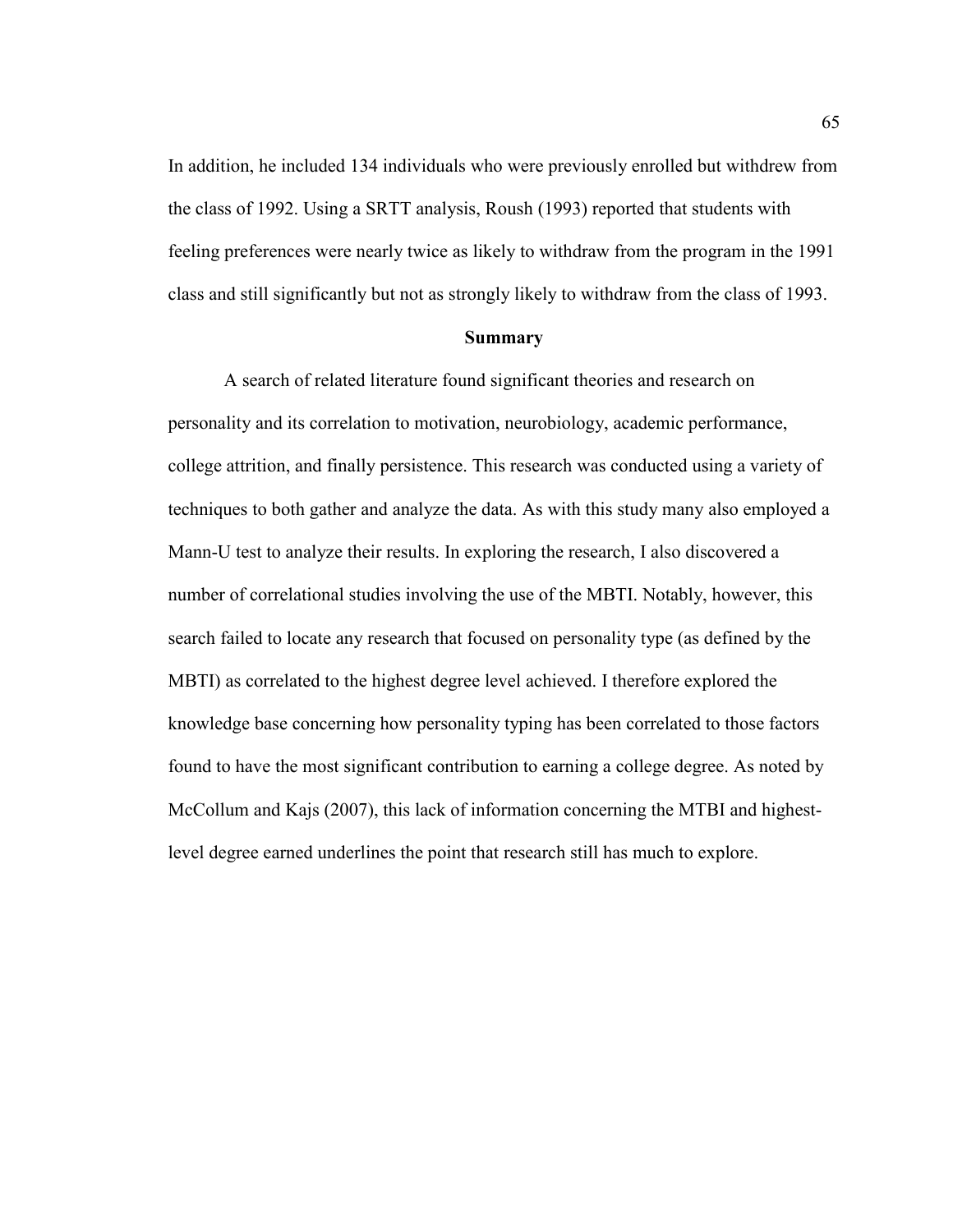#### Chapter 3: Research Method

#### **Introduction**

This correlational quantitative study attempted to identify whether certain personality types are correlated with the highest education level an individual achieves, utilizing the MBTI (MBTI, 1998). This chapter will include the research methods that were employed in this study: specifically, the overall research design and the rational for its use, the sample population used, recruitment procedures, participation requirements, instrumentation, data analysis, possible threats to validity, and the ethical procedures followed. Finally, the last section of this chapter summarizes the above listed components in their entirety.

As discussed in the previous chapter, the Myers-Briggs Type Indicator (MBTI) has four dimensions: extraversion (E) or introversion (I), sensing (S) or intuition (N), thinking  $(T)$  or feeling  $(F)$ , judging  $(J)$  or perceiving  $(P)$ , which were the independent variables of this study. The degree level each participant achieved served as the dependent variable: (no college degree, certification, associate degree, bachelor's degree, master's degree, or doctoral or professional degree).

#### **Research Design and Rationale**

As stated in Chapter 1, the goal of this study was to gather data to help determine whether a correlation exists between the MBTI and the highest degree level an individual attains. Also, in the study I investigated whether there are correlations between these variables among individuals raised in an impoverished environment. Like the present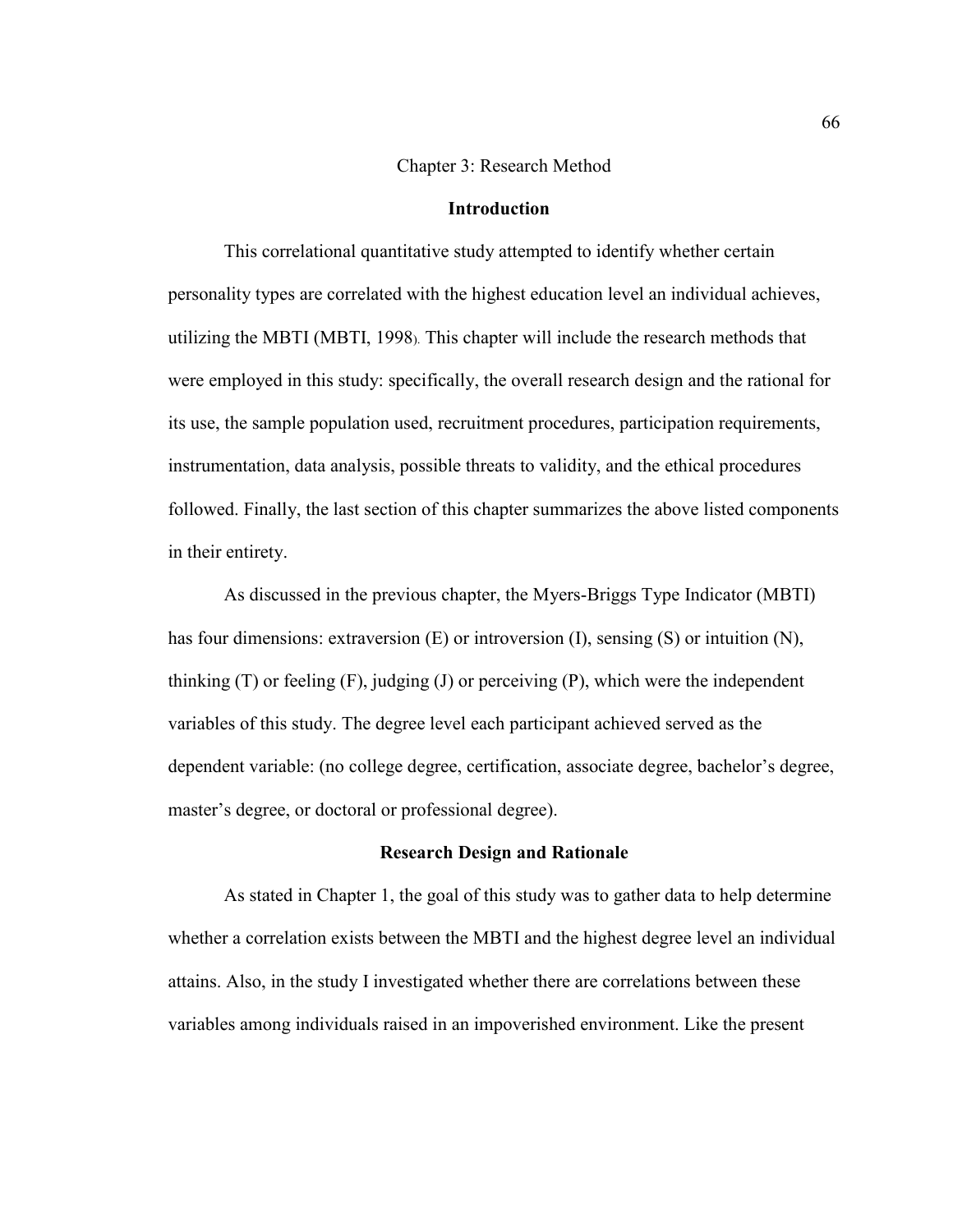study, many of these research projects have employed a Mann-U test to analyze their results and thus confirmed the writer's decision to also employ said methodology.

Participants in the study took the MBTI Test. This instrument was chosen primarily for its reliability and validity established in previous research studies as reported in the *MBTI Manual* (The Myers-Briggs Foundation, 1998) The Myers-Briggs Foundation (1998) showed that individuals who were administered the test at varying intervals had the same preferences 75% to 90% of the time, reflecting a high level of reliability. According to Drummond (1992) the MBTI is one of the top 10 personality classification tools. Notably, Cronbach's coefficient alpha reliabilities for the MBTI were also in the span of 80– 90% in their internal consistency.

Based on the scope of the study, therefore, the Myers-Briggs Type Instrument was selected because of its empirically supported reliability as well as ease of administration and scoring. Previous research in this area has examined several correlational relationships between personality classifications as measured by the MBTI and college success in various areas including degree completion, GPA, and major selection. However, a search of the existing literature has not produced any studies that specifically focus on the MBTI classification and its possible correlational relationship to the degree level an individual achieves.

A quantitative approach was selected for this study, as a qualitative study might provide a vast array of notable findings; however, these would only provide a glimpse of the study's desired information as they would not include the additional socioeconomic data the writer also wished to incorporate. This quantitative study was completed using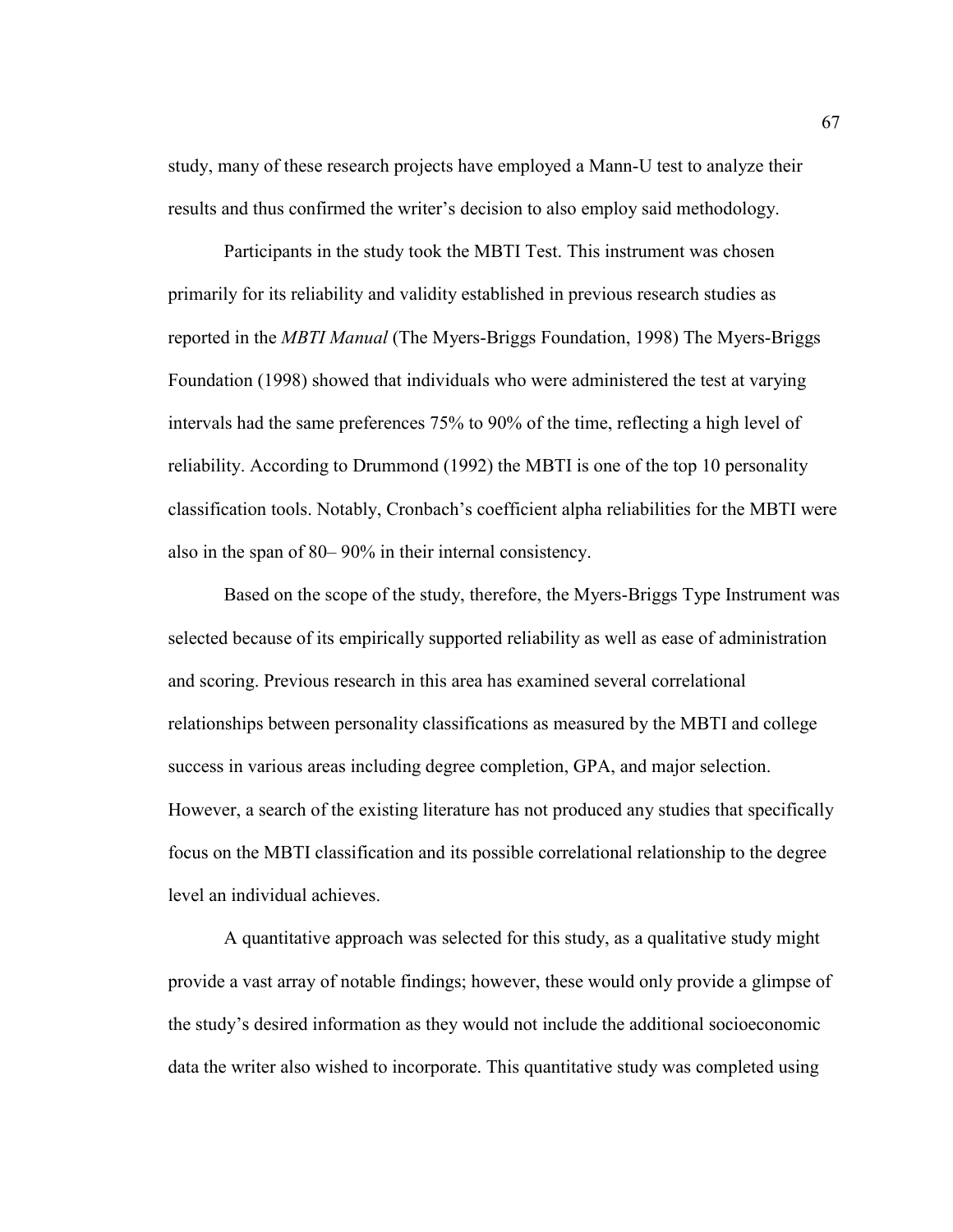the Meyer Briggs Type Indicator and supplementary socioeconomic background question to explore the hypothesized correlation between personality type and the highest degree an individual achieves. In addition, in order to address correlations between personality types and the highest degree an individual achieves amongst participants who have been raised in an impoverished environment, a separate analysis for these participants was conducted.

#### **Population and Sampling**

Convenience sampling, which is one of several non-probability sampling techniques, was implemented for this study. This technique was selected for its ease of use and lower cost as it was not felt that a probability sampling method would be feasible in the context of the study. With respect to the sampling frame, a number of potential types and sources of data were used by the researcher. First, I am a member of several LinkedIn® business network groups. These groups have a combined membership of over 80,000. Outside of membership in one of these groups, no additional exclusion or inclusion criteria was used other than requiring participants to be 18 years of age or older.

An analysis was conducted in order to determine the minimum sample size required in order to achieve a statistical power of .80 using an alpha of .05. An alpha of .05 as the standard indicating statistical significance and a statistical power of .80 as a minimum acceptable level of statistical power are considered standard within the field of statistics. A priori power analysis was conducted using G\*Power 3.1.9.2 (Faul, Erdfelder, Lang & Buchner, 2007), with a moderate-effect size being a statistical minimum based on previous research conducted in this area. This test, which specified a two-tailed Mann-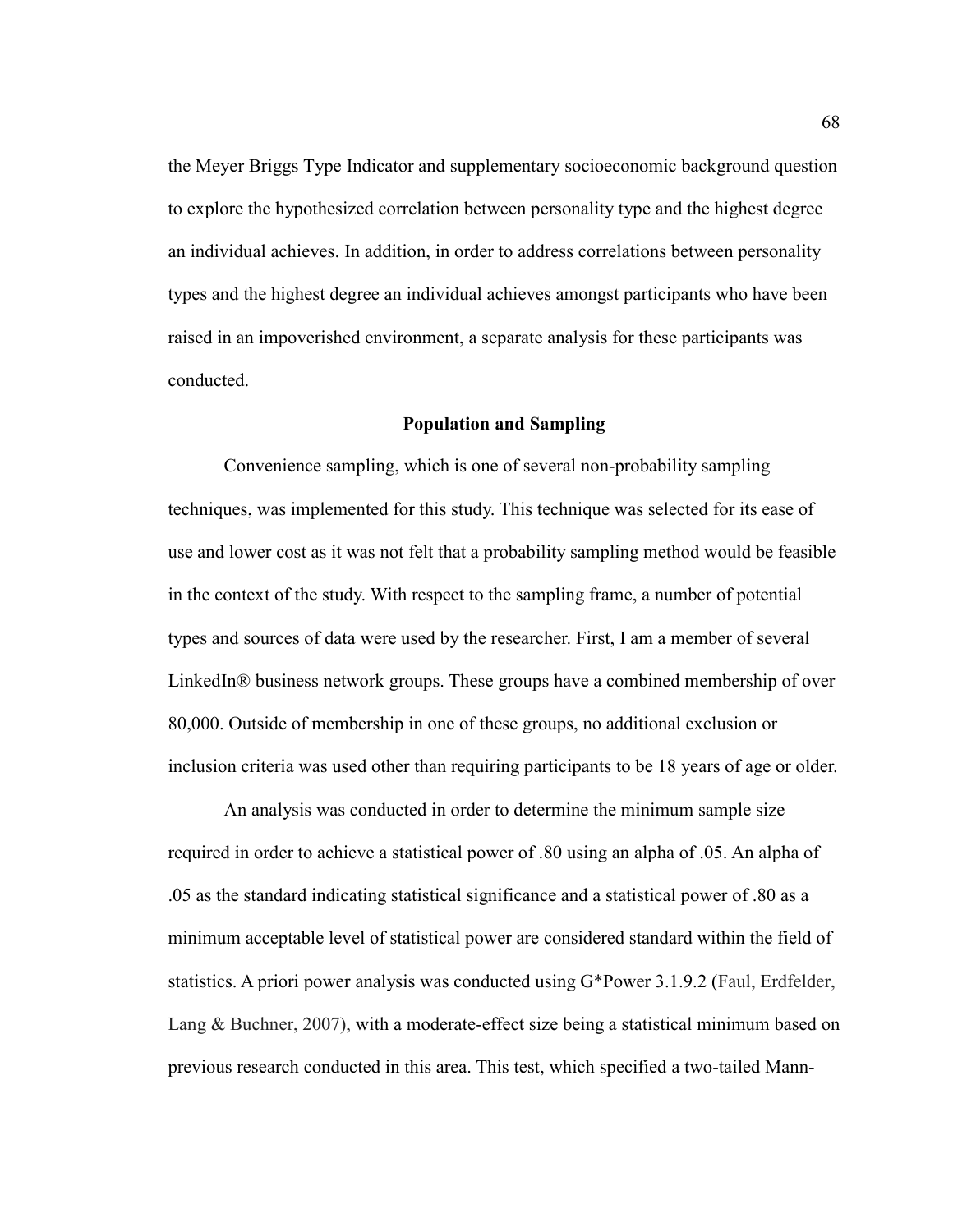Whitney *U* test, a moderate effect size of  $d = 0.5$  (derived from previous literature conduced in this area), an alpha of .05, and a minimum statistical power level of .80, found a minimum total sample size of 134 for participants from an impoverished environment (Faul, Erdfelder, Lang, & Buchner, 2007). The full sample size of 843 was estimated by dividing the subsample size by .159, which this assumed that about 15.9% of the participants will answer yes to question about poverty.

#### **Procedures**

The study participants were recruited from three groups featured on the LinkedIn® website. I am a member of said groups as well as the LinkedIn® service. The groups included the Kaplan University (Student Body) group with 2,974 members at the time of posting, the Walden University Job Seekers Group with 1,035 members at the time of posting, and the Psychology Student Network Group with 72,152 members at the time of posting.

Data collection began immediately following approval from Walden University's Institutional Review Board under approval study # 10-19-17-0049801. It was estimated that about one week would be required for initial preparation after the approval of said review. I included surveys completed within a period of three weeks after all announcements had been listed in the three sources.

The study recruitment announcements (contained in Appendix A, Appendix B, and Appendix C) specified that participation required completion of three tasks. First, the participant had to read the Informed Consent, which could be accessed by clicking on the link provided in the recruitment posts. Second, if the participant was in agreement with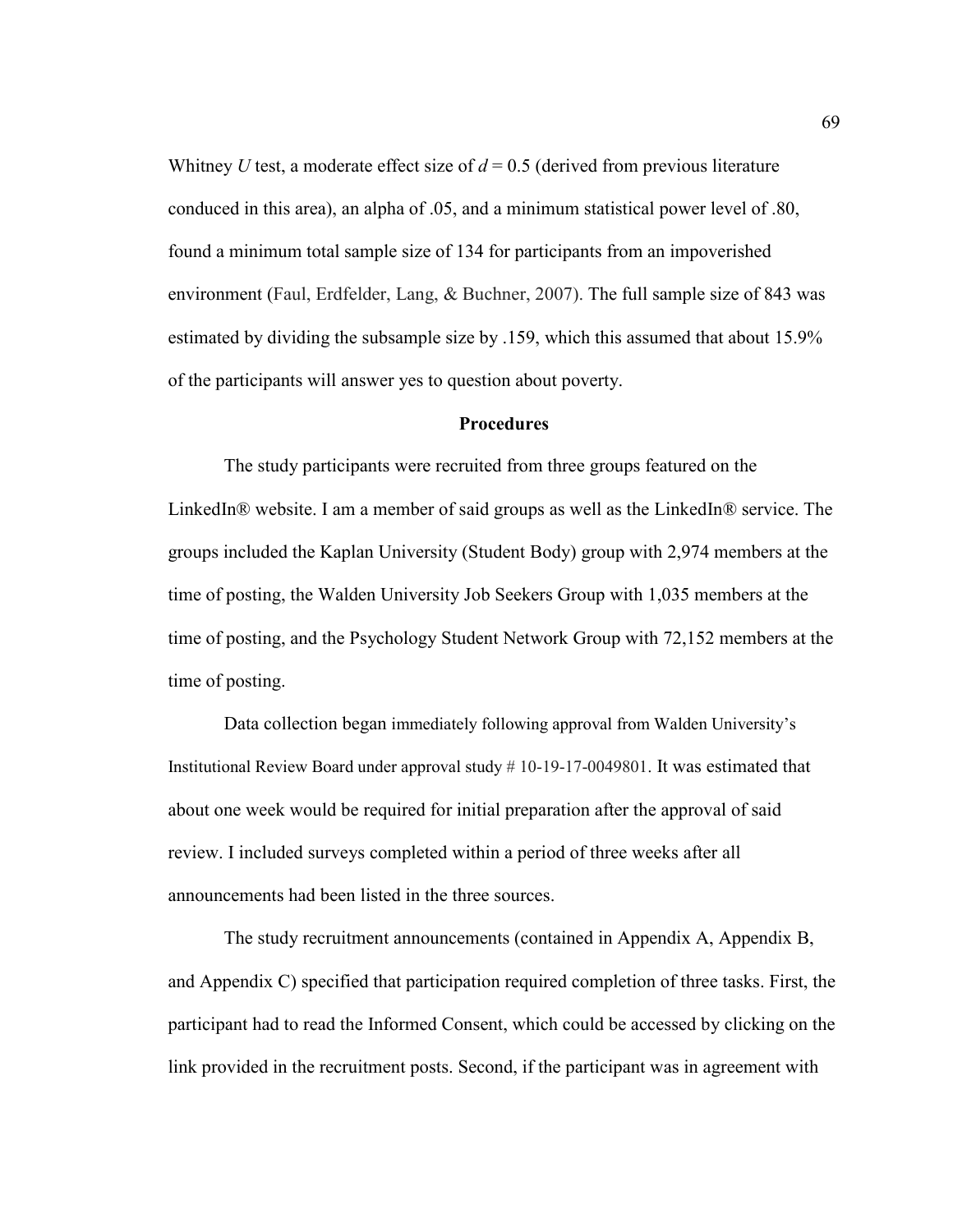the details outlined via the Informed Consent, they were asked to continue by clicking the "Continue" button directly below the Informed Consent.

The Informed Consent and Supplementary Demographic Information link were hosted by the web service Survey Monkey. The first step to completing the survey was to select a five-digit PIN on the same page as the five survey questions and to save this number, since the participants were asked to provide it again when completing the last step of study participation. The demographic survey questions are below. For all questions, respondents were asked to check the box that corresponded to their answer:

- 1. What is the highest degree you have earned: no college degree, certification, Associate's degree, Bachelor's degree, Master's degree, or doctoral or professional degree?
- 2. To the best of your knowledge, did your childhood household participate or receive benefits for a year or more from the SNAP program formerly known as Food Stamps? (Yes, no or not sure)
- 3. What is your gender? (male, female, transgender).
- 4. Please check your ethnicity (American Indian or Alaskan Native, Black or African American, Hispanic or Latino, White/ Caucasian, prefer to not answer, Other).
- 5. Age: What is your age? a. 18-24 years old
	- b. 25-34 years old
	- c. 35-44 years old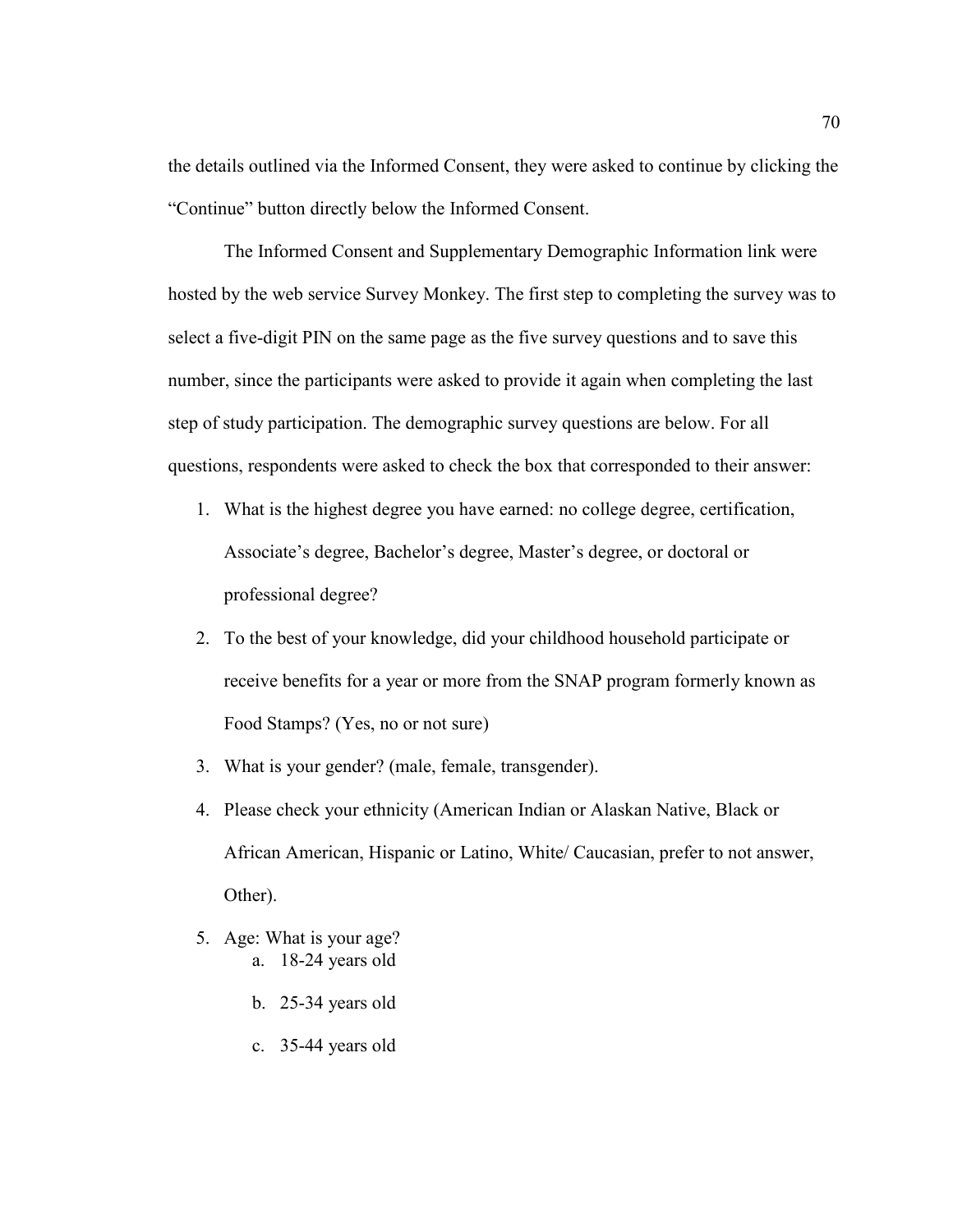- d. 45-54 years old
- e. 55-64 years old
- f. 65-74 years old
- g. 75 years or older

A hyperlink to the third step in study participation was also included on the Survey Monkey web page. Once participants completed both the Personal Information Survey and the Informed Consent, they were directed to click on the hyperlink, which brought them to the Elevate web site®, hosted by CPP Publishing the only licensed distributor of the MBTI. The survey participants were asked to provide their name and email address on the landing page to the MBTI, however they were instructed in the informed consent to enter their five-digit ID number in the first and last name space in place of this. In order to ensure they remained anonymous but allowing for their response's to be linked with the demographic survey. Their email address was used in the event that they need to log in more than once to complete the study, however the author of the study did not have access to this information and it was not used by the survey site for solicitations.

I chose the website provided by SkillsOne (an approved administer of CPP publishing) site for administration, scoring, and report generation for the MBTI. There was no debriefing required by the test administrator. However, for those who wished to learn more about the study, a hyperlink to a separate Survey Monkey page was provided at the end of the MBTI test (see appendix D).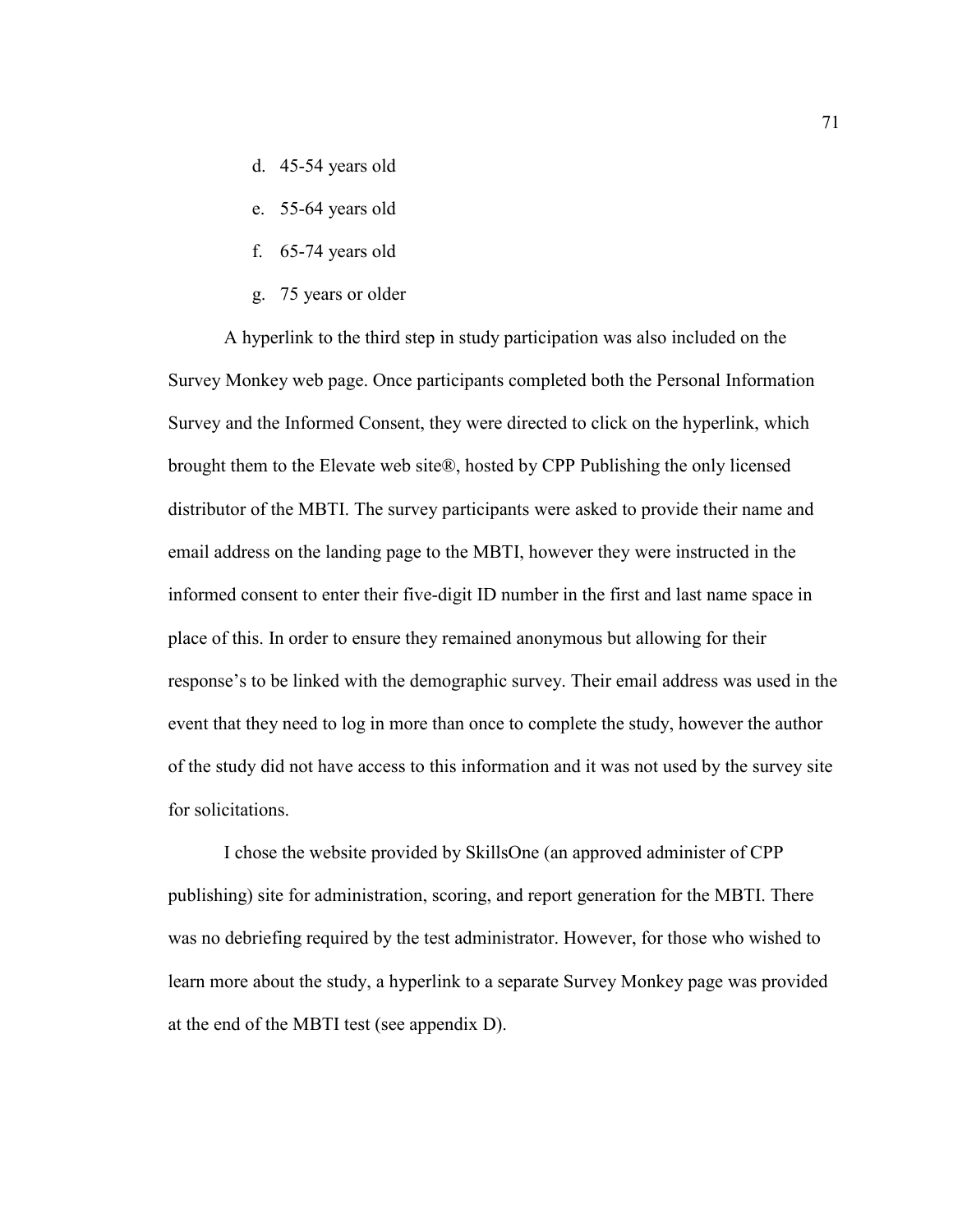The participants' five-digit PIN numbers were used to match the results of each individual's demographic survey with their MBTI results.

#### **Instrumentation**

Isabel Myers and her mother Katharine Cook Briggs developed the Myers-Briggs Type Indicator® instrument based on the foundation built by psychologist Carl G. Jung in his book *Psychological Types* first published in 1921. The MBTI questionnaire was initially published by the Educational Testing Service in 1943 and later republished by the current publisher Consulting Psychologists Press (CPP).

The MBTI® Step II<sup>™</sup> (Form Q) contains 144 items, all of which use the item response theory (IRT) to assure the most accurate prediction of the personality-type categories. The form can be used by individuals age 14 or over and takes approximately fifteen to twenty minutes to complete. The test is also designed to be at a seventh-grade reading level (Myers, McCaulley, et al., 2003). The online version of MBTI Form M was used in this study. Zeisset (2000) states that a good psychological test is reliable, valid, and has appropriate norms. In considering the most appropriate tool to implement in this study, the writer considered two of what may arguably be considered most frequently employed psychological personality measurement tools; the MBTI and the Five-Factor Model (FFM), known as the Big Five. The FFM uses five categories of measurement of personality extraversion, neuroticism, conscientiousness, agreeableness and openness. The focus of said traits are their correlation to behavior. In determining the most effective tool to use in this study, I considered several aspects of the MBTI versus the FFM. The MBTI's implementation of a cognition-based theory that examines how individuals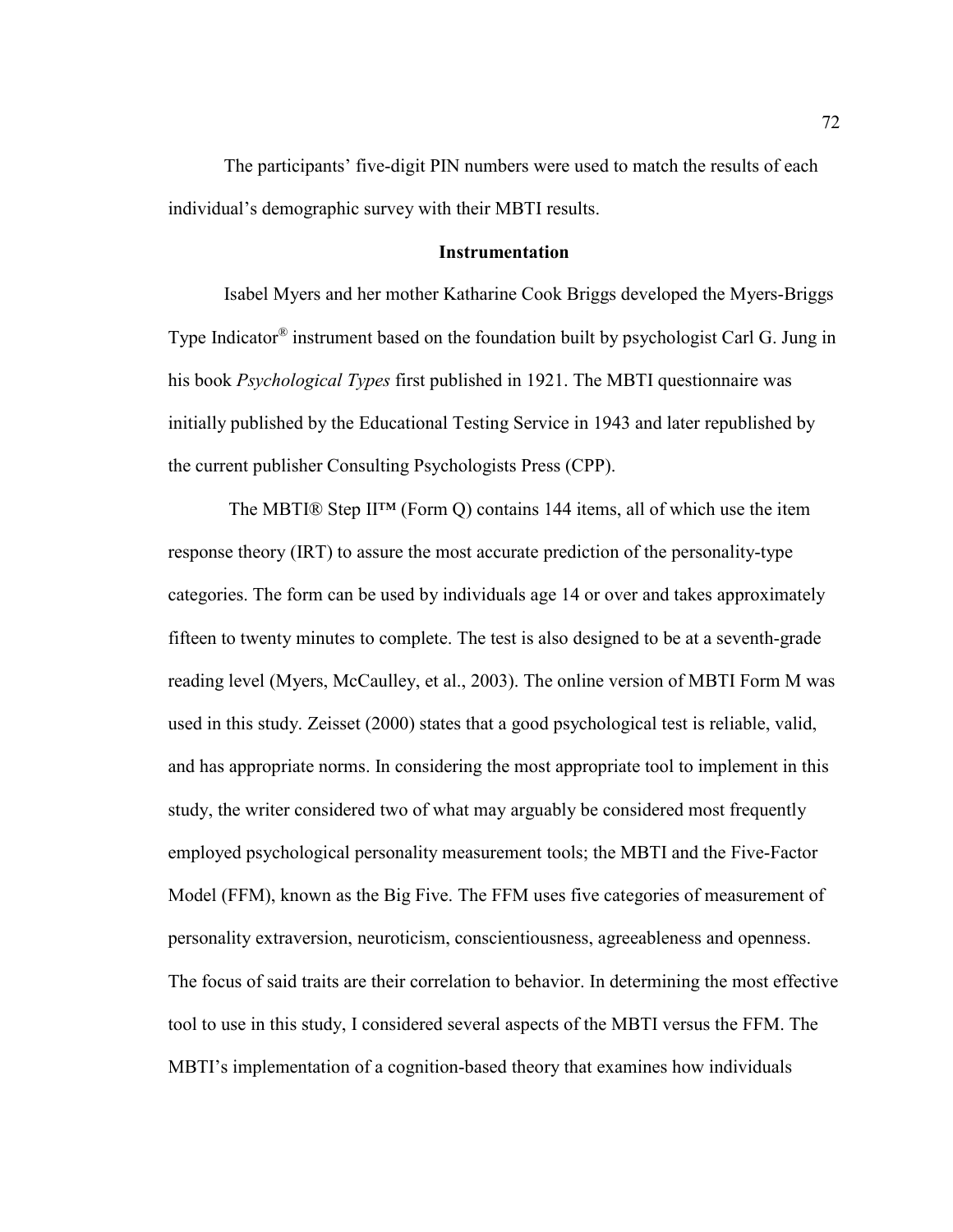intake and process information and experiences, proved a better fit than the FFM Lexical Hypothesis approach, as this hypothesis is loosely defined as the individual differences that are most notable when examining an individual's encoded information present in language. Given that both approaches have been widely acclaimed, implemented, and also criticized, I selected the MBTI for its length of use and further cited reliability.

Test-retest reliability estimates are often used to measure stability or replication over time. The MBTI manual published by the Myers Briggs Foundation (1998) consolidates test-retest reliability with figures that span various time periods, with the longest interval being over fifty years between administrations for the same participant. The results indicated that even with changing social circumstances and life-altering events, 54% of the classifications or scores had not changed at all or had changed on just one scale. In tests conducted during shorter time periods, 75% did not change on individual scales, and about 90% stability was found in some samples that used the newer Form M version of the indicator (Zeisset, 2000). The test-retest reliability approach also shows consistency over time, with agreement levels that are significant beyond coincidence. Notably, Cronbach's coefficient alpha reliabilities for the MBTI were in the span of 80-90% in their internal consistency.

Myers and McCaulley (1995) discussed the scope of existing data regarding the validity of the MBTI, noting that much of it focused on the instrument's construct validity. In particular, they examined the correlations between other personality instruments specifically related to construct validity. For example, when comparing the MBTI with the Jungian Type Survey (JTS), the correlations between the MBTI and the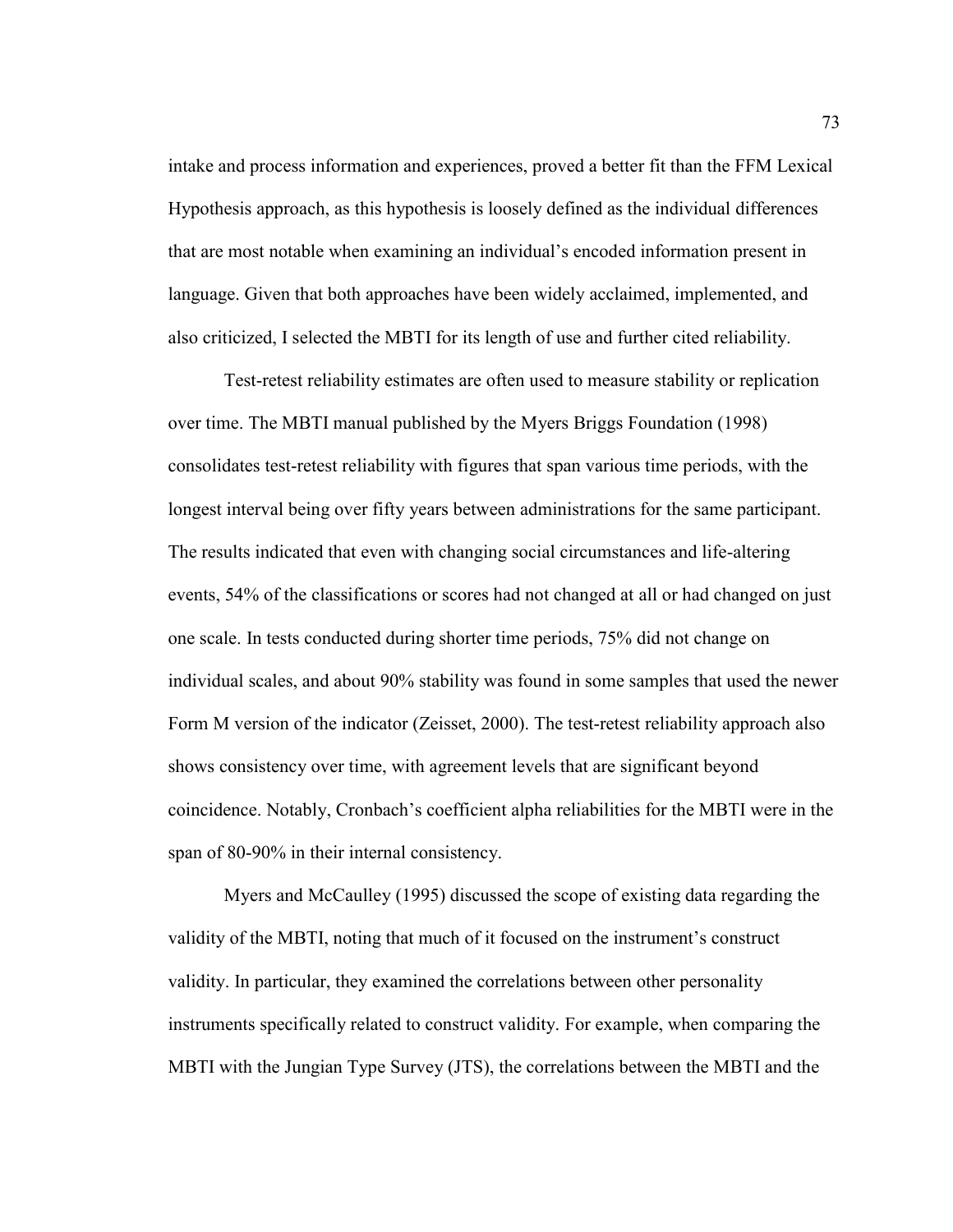JTS were: E: 0.68 (*p* < 0.01), I: 0.66 (*p* < 0.01) S: 0.54(*p* < 0.01), N: 0.47 (*p* < 0.01), and F: 0.23 ( $p < 0.05$ ). (The findings for the Thinking variable for the results of this study have been omitted, as the authors have not clearly defined whether the value listed refers to a P value or a correlation coefficient.) It would appear, therefore, that the MBTI and the JTS are drawing from like constructs. Although there are a variety of perspectives regarding the validity of the MBTI, it is considered by many in the psychological research community to have high levels of "face validity" (McCrae and Costa, 1988; Higgs, 2001).

Edwards, Lanning, and Hooker (2002) examined correlations between the scales of the MBTI and the NEO–PI–R. Some notable results of these correlations included JP displaying high correlations with conscientiousness at -.59, as well as openness to experience at .33, SN associated with openness at 0.60, EI with extraversion at -0.64, and TF with agreeableness at 0.47. The MBTI and the NEO indexes presented similar correlations in their domains, as also reported by McCrae and Costa (1989).

As earlier noted, the four-letter MBTItype serves as a formula to identify an individual's preferred mental functions of personality. These have also been labeled "type dynamics" and are defined as follows: The *dominant function* is the function that has the most influence on an individual's personality. The *auxiliary function* is the function that often helps balance the dominant function. The third function, the *tertiary function*, is less dominant and stands in contrast to the auxiliary function. The fourth and least strong preference is referred to as the *inferior function*.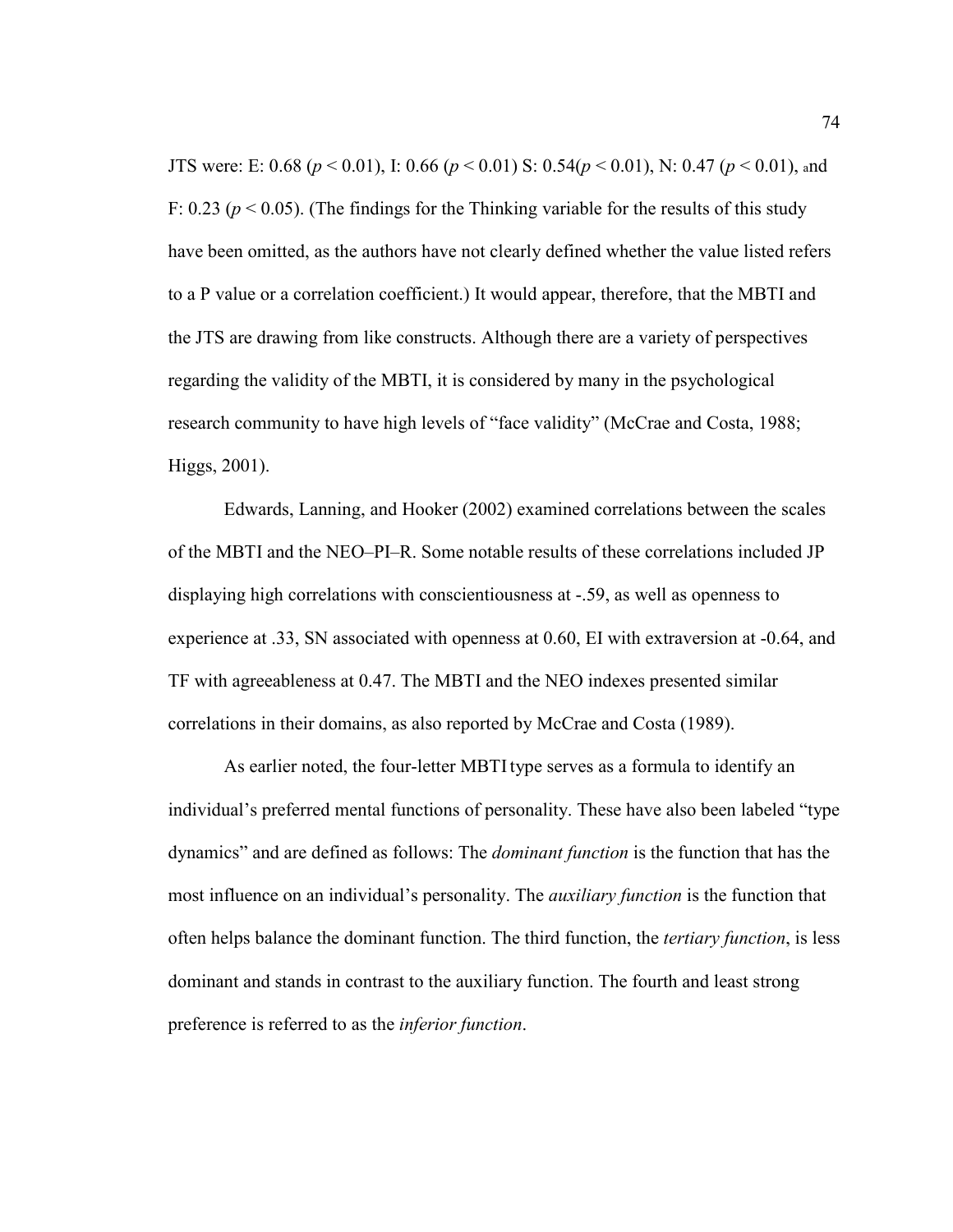The MBTI employs a self-reporting system to determine an individual's dominant preference in each of its four dimensions: extraversion–introversion (E-I), sensation– intuition (S-N), thinking–feeling (T-F), and judgment–perception (J-P). The connections between these preferences create 16 distinctive personality types that are identified by the tool. The overall MBTI score also designates the strength of the preference in each dimension. Higher scores in any given preference identify a strong likelihood that the individual possesses the characteristics associated with those preferences (Varvel, Adams, Pridie, & Ruiz Ulloa, 2004). Using items with high midpoint discrimination exclusively permits the MBTI to have fewer items while still providing comparable statistical information to that provided by other instruments with many more items and inferior midpoint discernment.

The combination of the answers from all of the ninety- three forced-choice questions determines an individual's score in each preference category (Myers, 1998): that is, each question response is given a value within a preference type. The total scores are then combined and the preference that contains the highest numerical score is selected as the participant's personality preference. For example, question # 51 on form Q of the MBTI® Step II<sup>TM</sup> : "Are you more likely to trust your: a. experience b. hunch?" This response is then recorded as a point on the axis to identify the individual's preference for introversion  $(I)$  or extraversion  $(E)$ . The significance of the placement of this response along with all the others determines one's *dominant*, *auxiliary*, *tertiary* and *inferior* traits among the 16 possible MBTI personality classifications.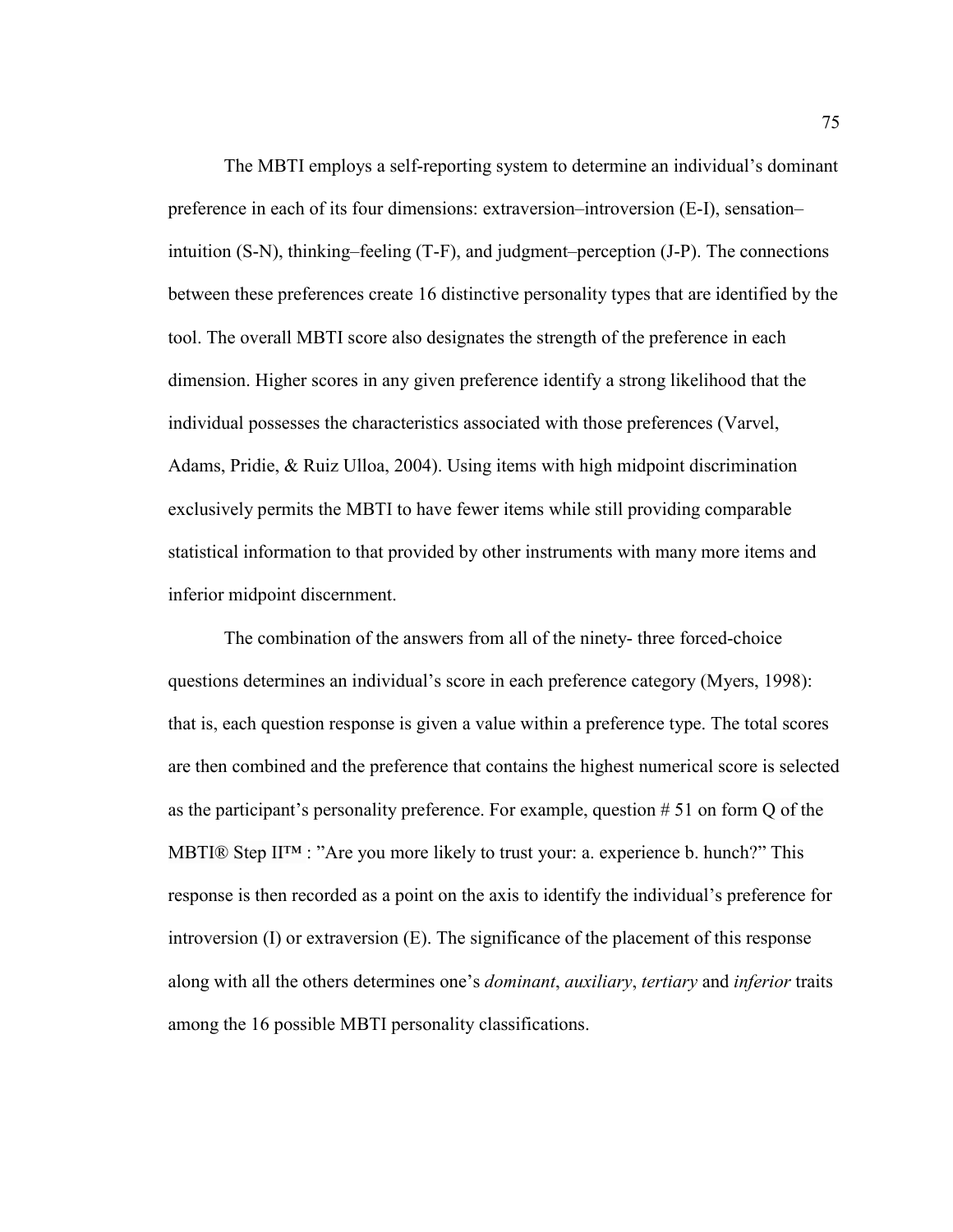In 1975, Consulting Psychologists Press, Inc. (CPP Inc.) began publishing the MBTI as a tool for additional purposes other than research. Also in 1975, the Center for Applications of Psychological Type  $(CAPT^{\mathcal{B}})$  was co-founded by Isabel Myers and Mary McCaulley, Ph.D. This organization's mission is to offer assistance to individuals who want to use the MBTI in research. The MBTI instrument can only be obtained through CPP and their approved distributors. I selected the website provided by SkillsOne (an approved administrator of CPP Publishing) because I was accepted by SkillsOne as a student researcher for site administration, scoring, and report generation.

The overall cost for using the MBTI is significant; I chose the online administration option offered to research students by SkillsOne. This included scoring at \$13.50 each for counts of 100-499 instruments, with a onetime set-up fee of \$190. The supplementary survey contains one question about the participant's knowledge of their family's receipt of Food Stamps or the SNAP program during their upbringing. The participants were asked to check Yes or No to knowledge of said participation; this was used to determine whether their household income levels were likely to be classified as low, which the researcher used as an indicator of an impoverished background. (This determination is discussed in more detail in previous chapters.) Three other questions regarding the participant's highest degree level achieved as well as their gender, ethnicity, and age were also be included.

According to the United States Census Bureau (2014), an estimated 15.9 % of Americans live in poverty. The income guidelines are based on poverty thresholds set by the United States Census Bureau and the United States Department of Health and Human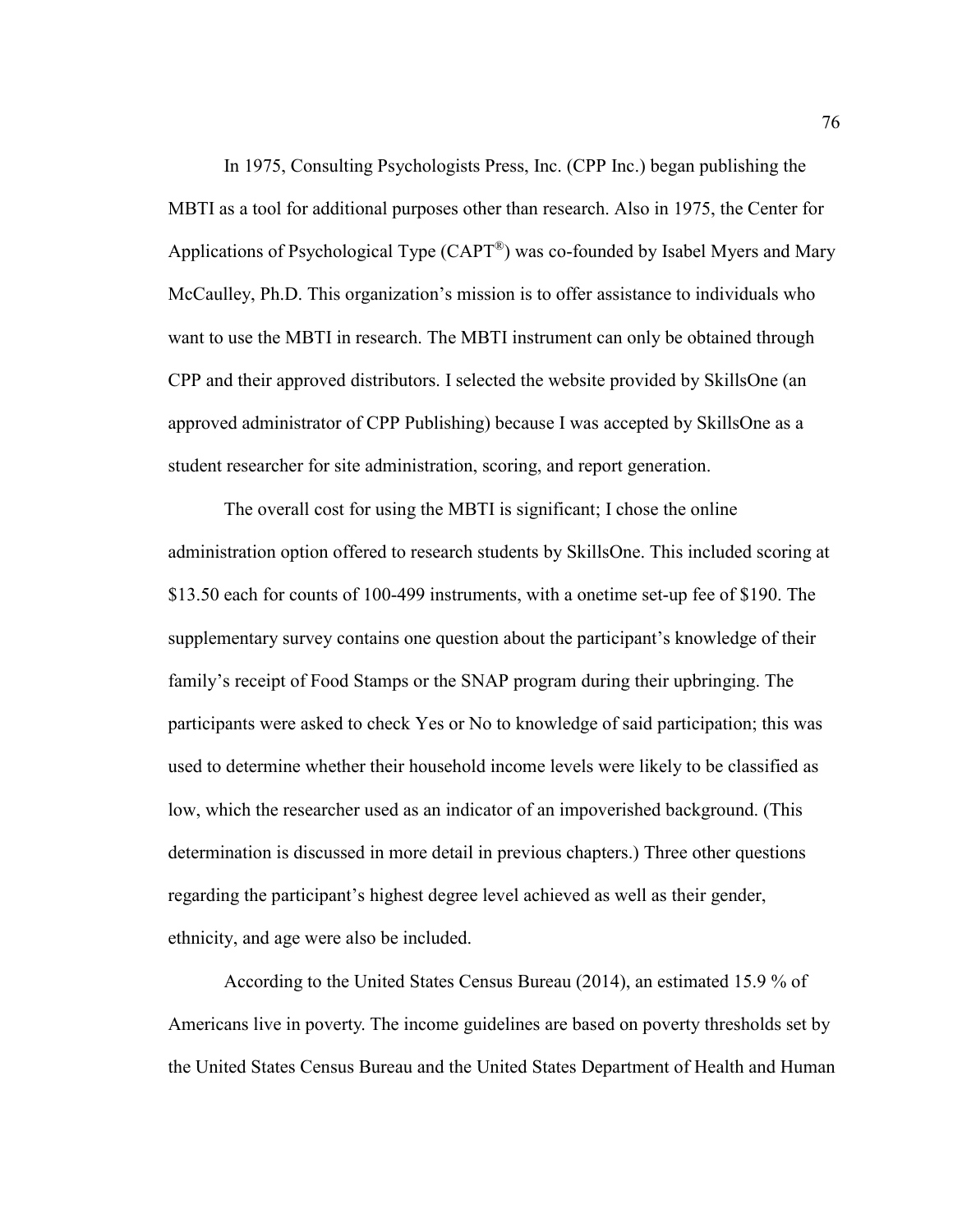Services (HHS). Poverty thresholds are the dollar amounts used to determine poverty status and are based on both family size and income of all members living in the same household and adjusted annually using the Consumer Price Index for All Urban Consumers (CPI-U).

Consequently, the qualifying incomes for the SNAP program (Food Stamps), as outlined by the HHS (2014), require the combined income of any qualifying household to be equal or lower to that of the poverty income thresholds set forth by the HHS and the United States Census Bureau (U.S. Census Bureau, 2014). Therefore, this study used participants whose childhood home qualified for this program for a year or more, as a means of measuring their upbringing in a multigenerational impoverished environment.

### **Data Analysis Plan**

This correlational quantitative study sought to identify whether certain personality types are associated with the highest education level an individual achieves, utilizing the Myers-Briggs Type Indicator (MBTI). Specifically, in the study participation process, participants were asked to specify the highest degree level they have achieved (no college degree, certification, Associate's degree, Bachelor's degree, Master's degree, or doctoral or professional degree).

The research questions research hypotheses and null hypothesis for this study were as follows:

Research question #1) Do people classified as extraverts (E) have higher or lower educational levels than people who are classified as introverts (I)?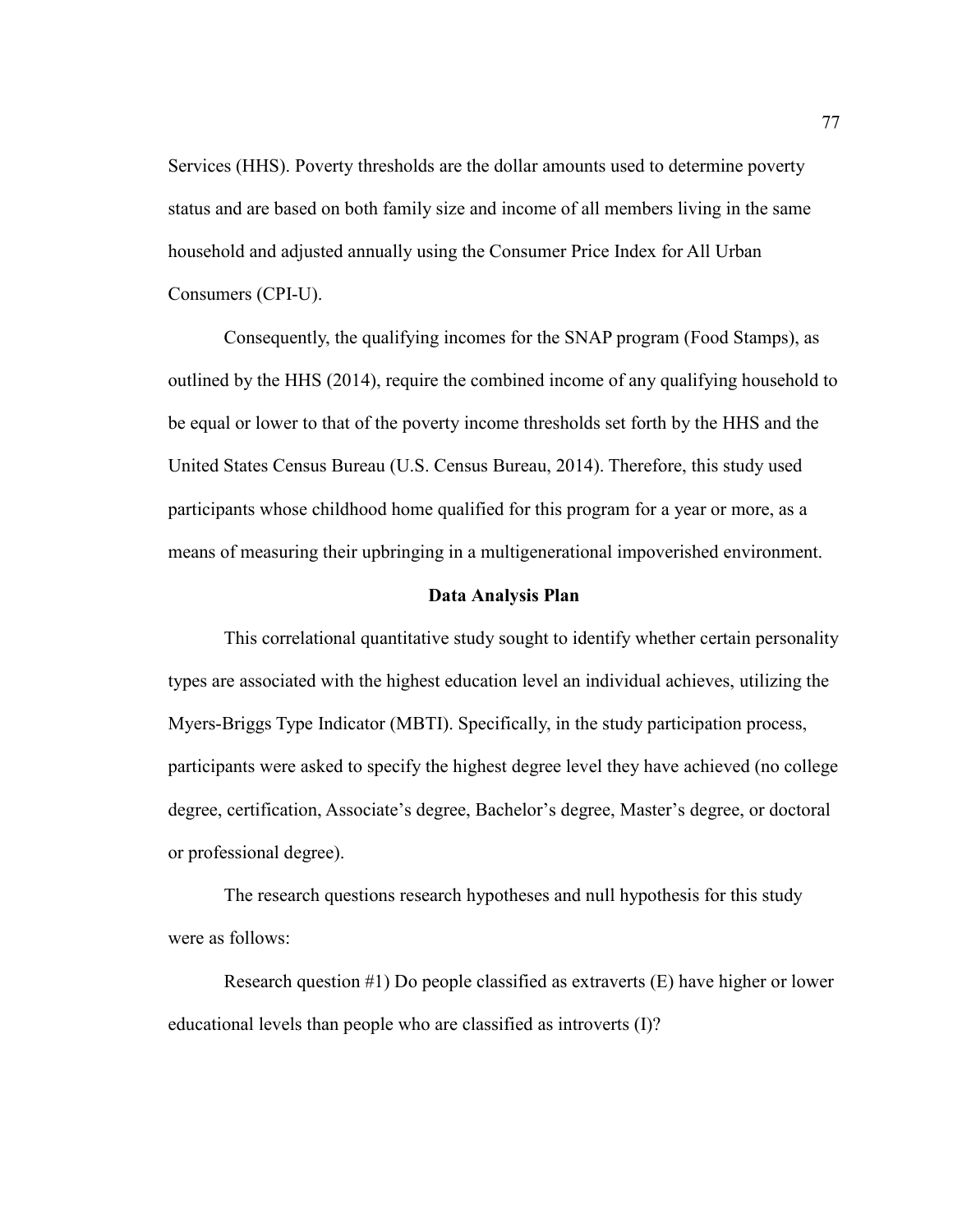Research hypothesis #1) Individuals classified as introverts (I) will have higher levels of degree attainment than those classified as extraverts (E).

Null hypothesis #1) There is no difference between degree levels attained by participants classified as introverts (I) and by those participants classified as extraverts (E).

Research question #2) Do people from impoverished backgrounds classified as extraverts (E) have higher or lower educational levels than people who are classified as introverts (I)?

Research hypothesis #2) Individuals from impoverished backgrounds classified as introverts (I) will have higher levels of degree attainment than those classified as extraverts (E).

Null hypothesis #2) There is no difference between degree levels attained by participants from impoverished backgrounds classified as extraverts (E) and by those classified as introverts (I).

Research question #3) Do people who are classified as sensing (S) have higher or lower educational levels than people who are classified as intuitive (N)?

Research hypothesis #3) Individuals classified as intuitive (N) will have higher levels of degree attainment than those classified as sensing (S).

Null hypothesis # 3) There is no difference between degree levels attained by participants classified as intuitive (N) and by those classified as sensing (S).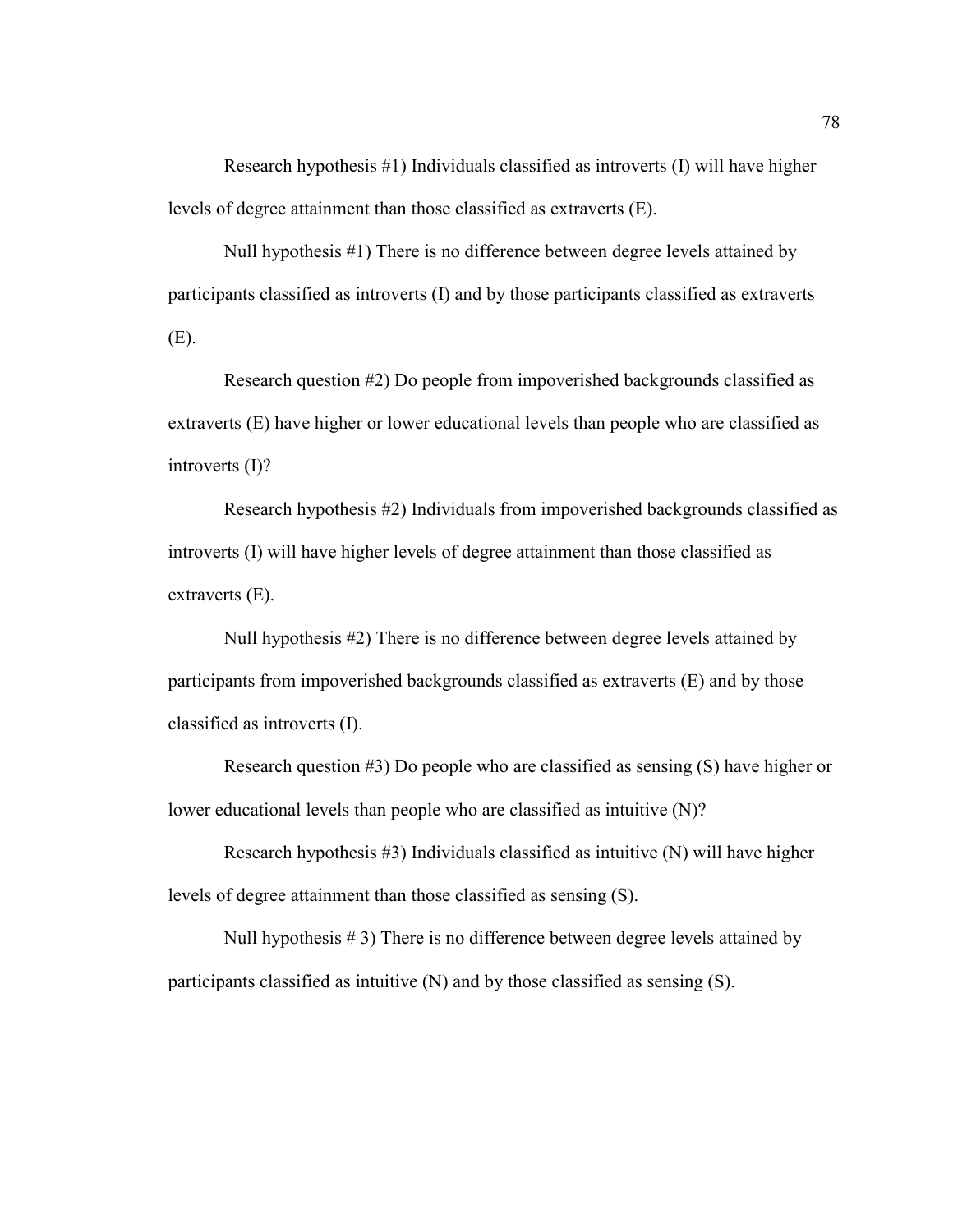Research question #4) Do people from impoverished backgrounds who are classified as sensing (S) have higher or lower educational levels than people who are classified as intuitive (N)?

Research hypothesis # 4) Individuals from impoverished backgrounds classified as intuitive (N) will have higher levels of degree attainment than those classified as sensing  $(S)$ .

Null hypothesis # 4) There is no difference between degree levels attained by participants from impoverished backgrounds classified as intuitive (N) and by those classified as sensing (S).

Research question #5) Do people who are classified as judging (J) have higher or lower educational levels than people who are classified as perceiving (P)?

Research hypothesis  $# 5$ ) Individuals classified as judging (J) will have higher levels of degree attainment than those classified as perceiving (P).

Null hypothesis # 5) There is no difference between degree levels attained by participants classified as judging (J) as compared to those attained by those classified as perceiving (P).

Research question #6) Do people from impoverished backgrounds who are classified as judging (J) have higher or lower educational levels than people who are classified as perceiving (P)?

Research hypothesis #6) Individuals from impoverished backgrounds classified as judging (J) will have higher levels of degree attainment than those classified as perceiving (P).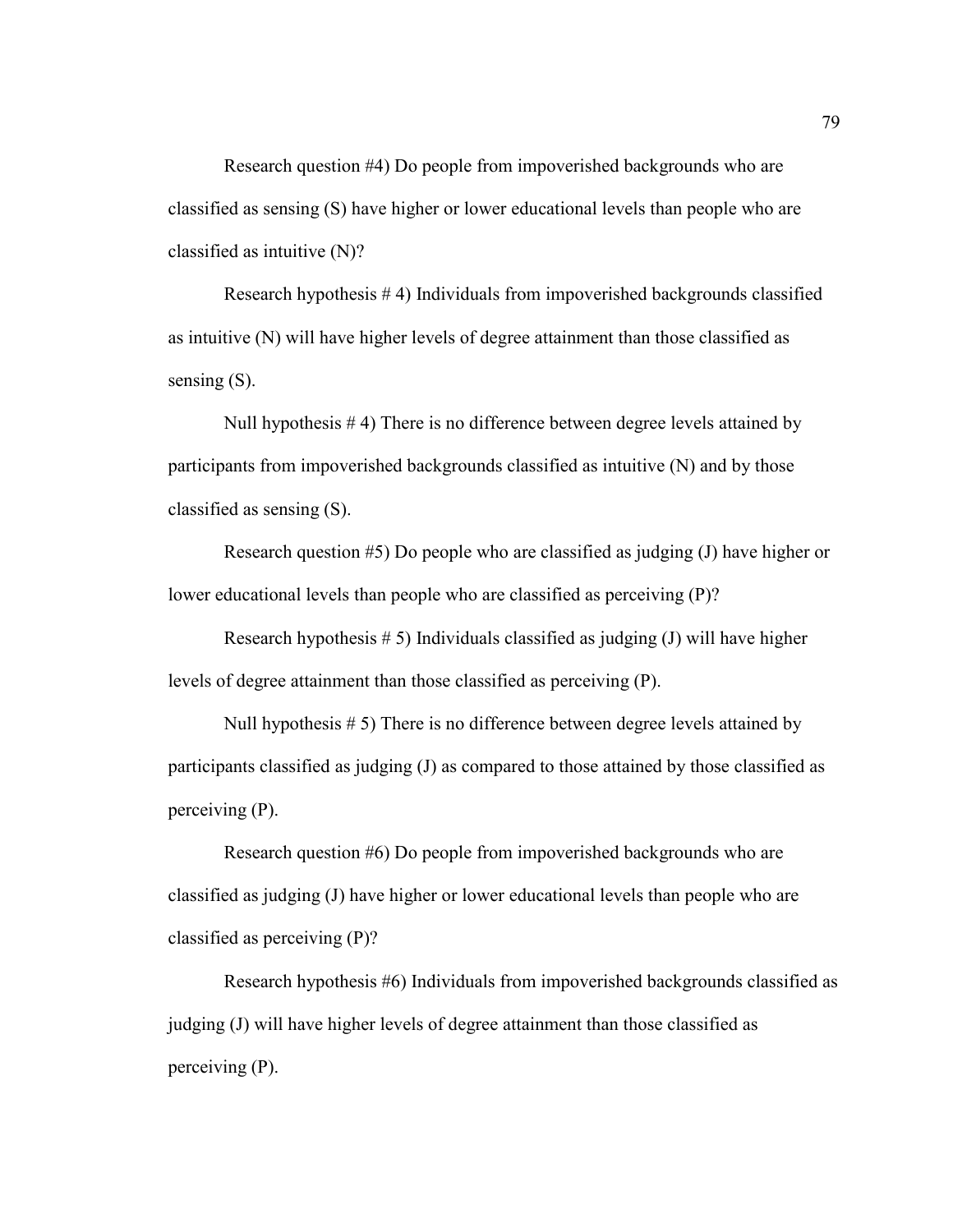Null Hypothesis # 6) There is no difference between degree levels attained by participants from impoverished backgrounds classified as judging (J) and by those classified as perceiving (P).

Research question #7) Do people who are classified as feeling (F) have higher or lower educational levels than people who are classified as thinking (T)?

Research hypothesis  $# 7$ ) Individuals classified as thinking  $(T)$  will have higher levels of degree attainment than those classified as feeling (F).

Null hypothesis  $# 7$ ) There is no difference between degree levels attained by participants classified a thinking (T) and those classified as feeling (F).

Research question #8) Do people from impoverished backgrounds who are classified as feeling (F) have higher or lower educational levels than people who are classified as thinking (T)?

Research Hypothesis #8) Individuals from impoverished backgrounds classified as thinking (T) will have higher levels of degree attainment levels than those classified as feeling (F).

Null hypothesis # 8) There is no difference between degree levels attained by participants from impoverished backgrounds classified as thinking (T) and those classified as feeling (F).

A series of descriptive as well as inferential statistical tests were conducted for the study. First, a series of descriptive statistics were generated in order to present an initial illustration of the data collected and the participants included in this study. This consisted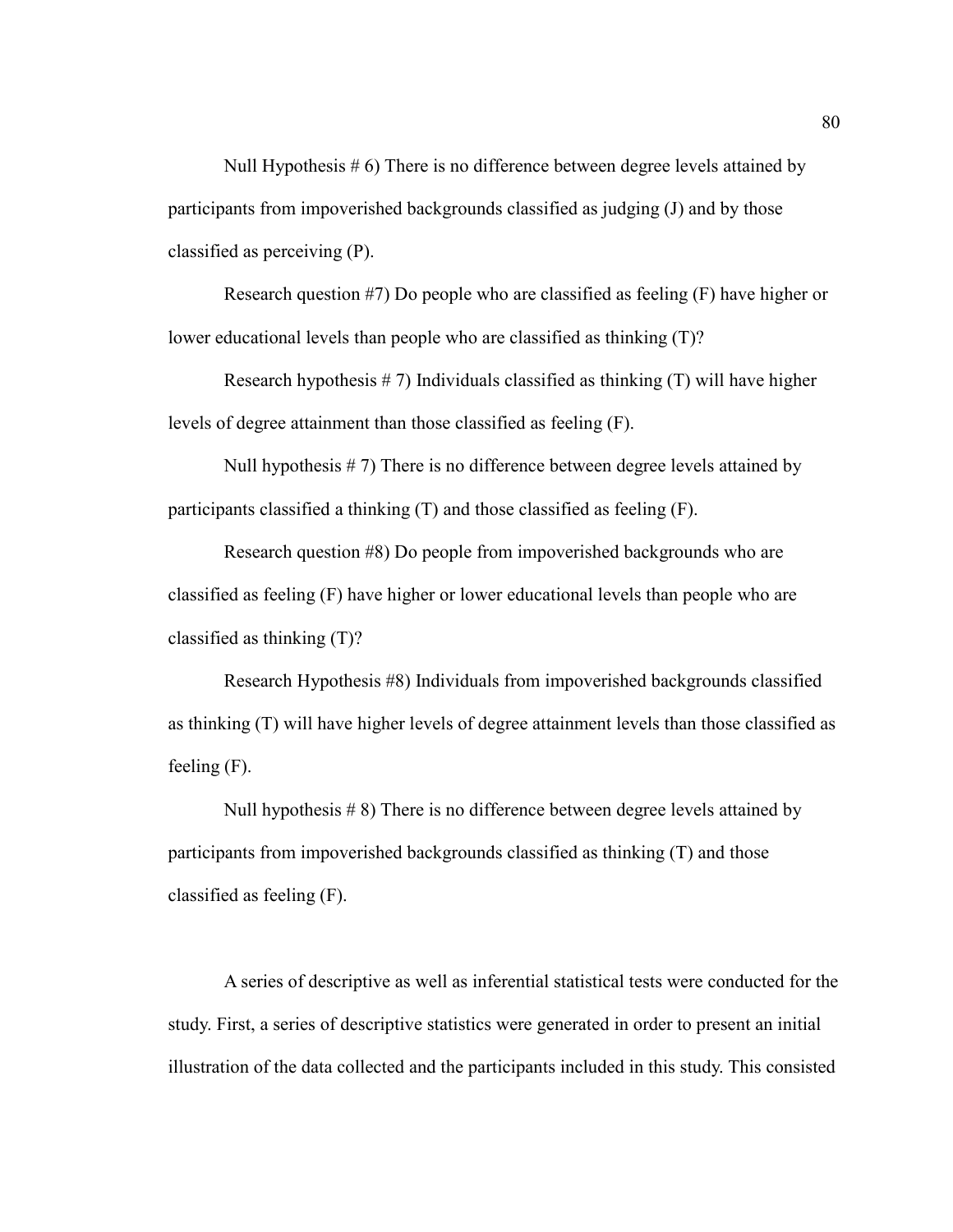of tables reporting the sample sizes and percentages of response for all categorical variables included in the study. Next, a series of further descriptive as well as inferential statistical tests were conducted in order to answer the research questions included in this study. First, the practical question included in this study asked about the most frequently seen personality types at each educational level, which was categorized by highest degree completed.

This question was answered through the use of descriptive statistics, in which the sample sizes and percentages of all personality types were reported separately on the basis of highest degree Following this, the four theoretical questions posed were answered by using the entire sample to determine whether there is a relationship between educational level and the following personality preferences used in the MBTI: extravert (E) versus introvert (I), sensing (S) versus intuition (N), judging (J) versus perceiving (P), and feeling (F) versus thinking (T). These same four theoretical questions were also be explored specifically with respect to participants from an impoverished background. These questions asked whether one personality preference has a higher or lower educational level than respondents classified as having the opposing personality preference. Within these data, educational level was measured on the ordinal level as this is a rank-ordered, categorical measure. For this reason, the independent samples *t*-test is inappropriate because it is a parametric test and assumes normality of the outcome, while the non-parametric alternative, the Mann-Whitney *U* test, was an appropriate choice in this case. The Mann-Whitney *U* test is a nonparametric test of the null hypothesis that it is similarly likely that a arbitrarily chosen value from one example was less than or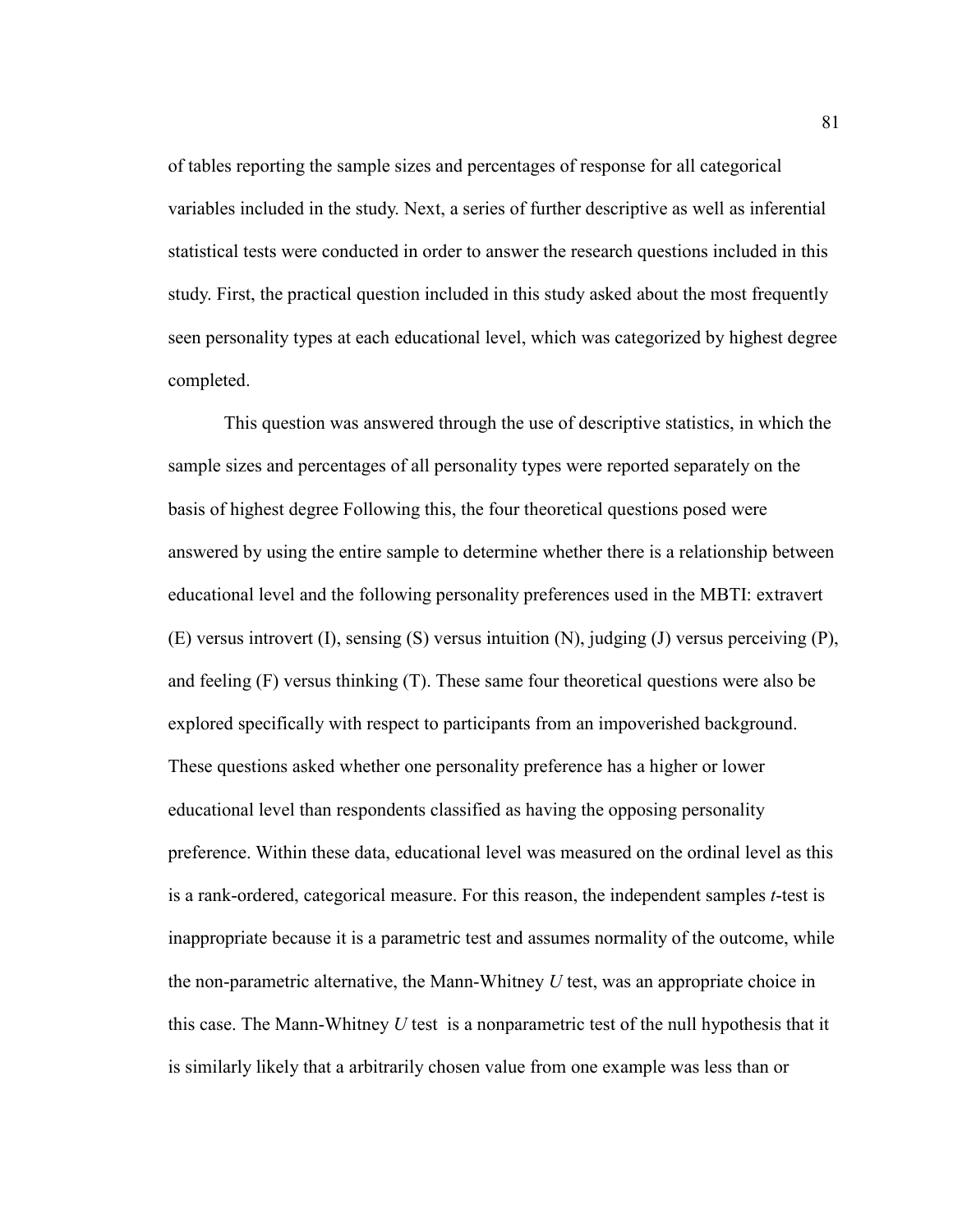greater than a arbitrarily designated value from a second sample (Willson, 1976). Unlike *t*-test it did not involve the theory of normal distribution. It is almost as nominal as the *t*-test on normal distributions.

These tests were run using IBM Corporation's trademarked SPSS data analysis software. Therefore, in order to answer all eight theoretical questions, a series of eight Mann-Whitney *U* tests were used to analyze the data collected. These tests determined whether one personality type has a significantly higher or lower educational level than the opposing personality type with respect to the entire sample as well as with respect to participants from an impoverished background.

#### **Threats to Validity**

Numerous considerations contribute to the validity of research, including the accuracy of the data, the candor of the people involved in providing and securing the data, and the suitability or social situation in which the information is obtained (Fairclough, Jessop, & Sayer, 2010). In addition, the standard qualifiers of validity and reliability must be observed through the entirety of the data (Wodak & Meyer, 2012).

The nature of the study, which combined an established psychological measurement tool with a selected means to identify an additional population within the overall participation sample, created a threat to the study validity, since the construct of the MBTI has been questioned by some in the scientific community. I have addressed this threat in previous chapters, citing data from previous research studies that show notable levels of validity and reliability.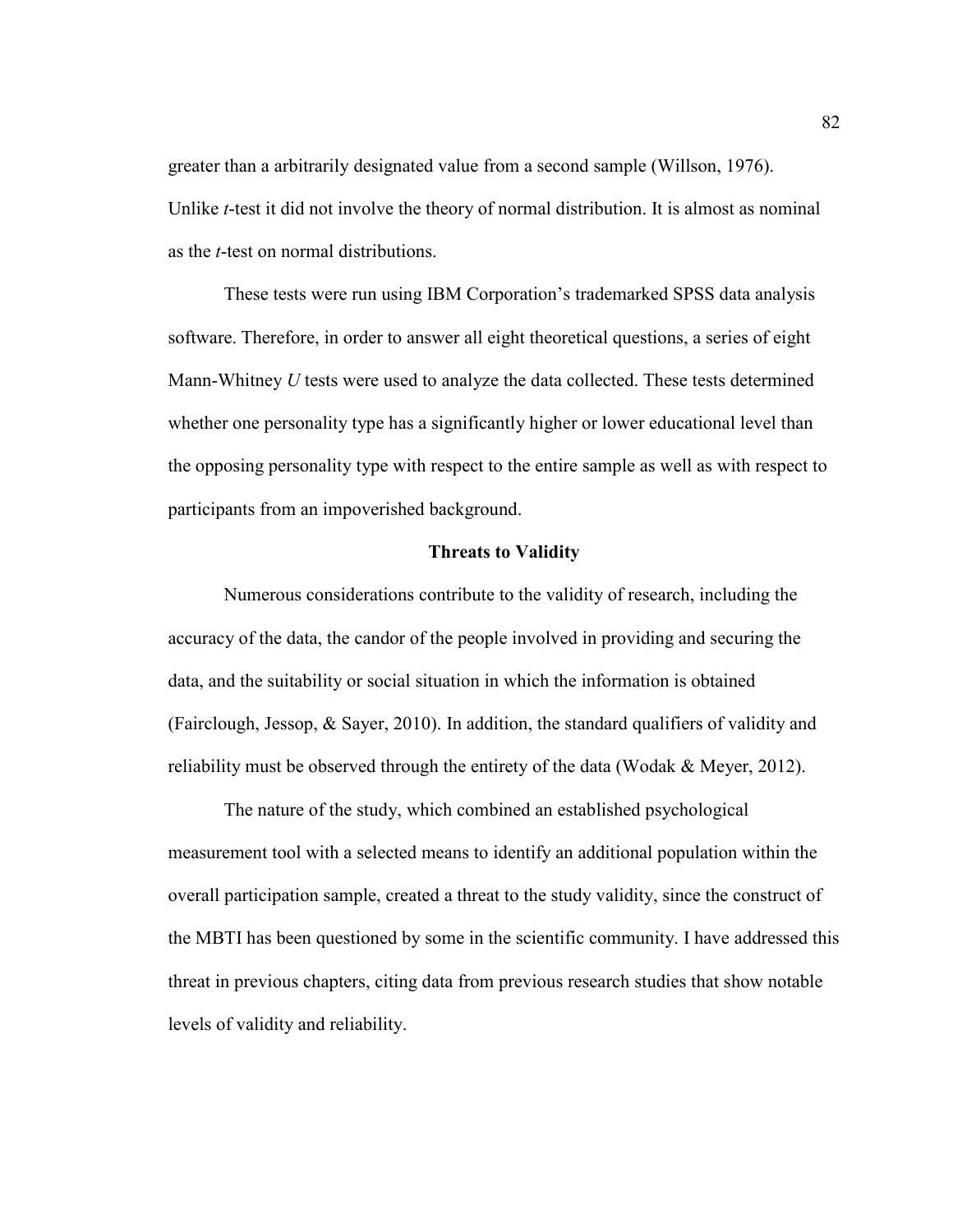*Criterion validity* is the type of validity that examines the correlation between the survey and a criterion variable. *Statistical conclusion validity* is the level to which conclusions about the relationship among variables based on the data are quantitative, statistical, and qualitative data. In order to ensure that these criteria were adequately met, I employed the most current version of the MBTI Form M under the licensed permission of the current publisher, CPP, as well as of its certified distributor. A copy of said permissions is included in the Appendix of this chapter.

With respect to external validity specifically, threats are defined as conditions that may limit my ability to generalize the results of the research study (Wodak  $\&$  Meyer, 2012). One of the main limitations and threats to external validity is localization of the dataset: that is, the entire participant sample in this study belongs to the same geographical location (the United States) and also is comprised of alumni participants from only three institutions of higher learning. Another limitation of this study was the small sample size. Although the experiment covered a dataset of 226 students, which is arguably sufficient, a larger sample size would have increase external validity. That said, because the selected approach had some other potential aspects that posed a threat to the study's external validity, additional measures were taken. These included obtaining the security and privacy policies of both sites used to conduct the research as well as presenting all findings in anonymous result format.

#### **Ethical Procedures**

The survey participants were informed about the scope of the research, and the detailed expectations for participants were listed in the study participation in recruitment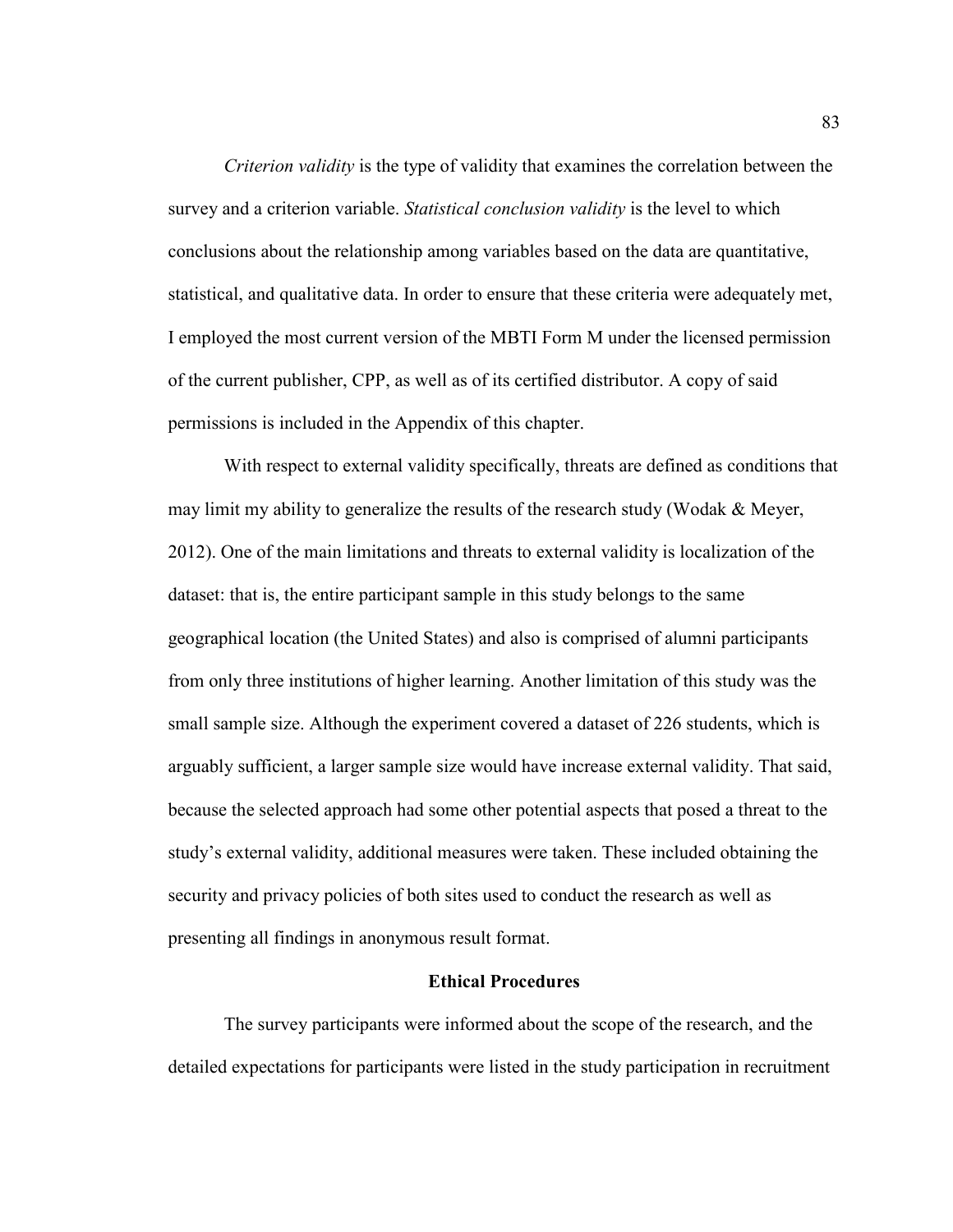posts, together with an Informed Consent that detailed the nature of the study. This included the information that study results which were used in this doctoral dissertation and are subject to academic review and possible publishing. The researcher has also included copies of each recruitment announcement in Appendix A, Appendix B, and Appendix C. The recruitment of participants was done through established institutions of higher learning. All electronic resources used for gathering study data were done so through secured services, each of which had reported a security system within their technical infrastructure.

All collected data is stored in my personal computer, which is passwordprotected, used only on a certified secured network, and stored in a locked office for which only the writer has a key or access to said key. Additionally, all participants provided their responses anonymously, and the original source data was destroyed according to university guidelines. The IRB approval for this research will be valid through October 2019.

#### **Summary**

 This chapter provided an in-depth overview of MBTI and rationale for using this psychological tool to address the research problem explained in this study A supplemental question was added to the required participant information to determine whether or not a participant had or had not been raised in an impoverished environment. The data analysis was discussed as it relates to gathering information, the desired number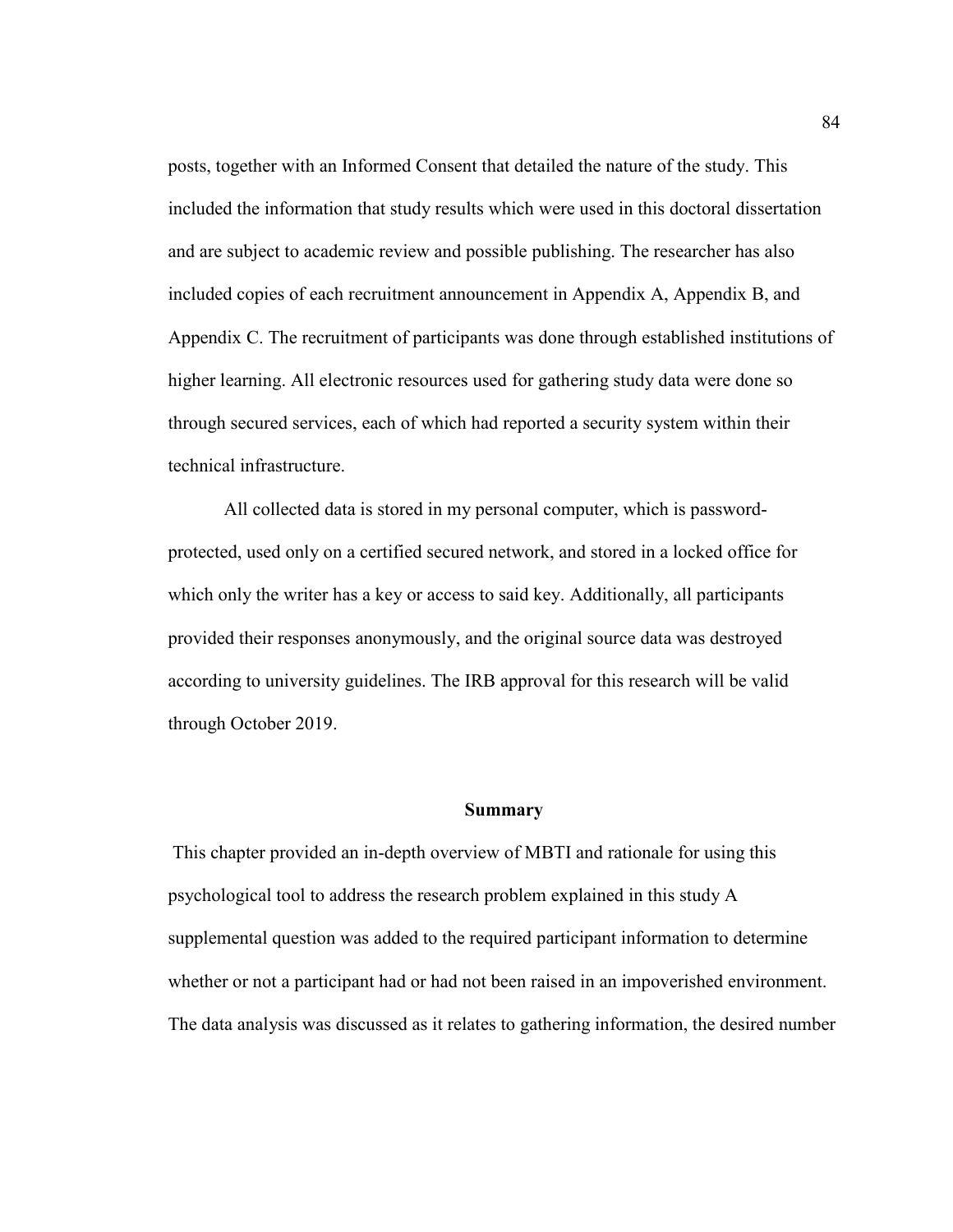of required participants, and the three methods that were employed in extracting the results data. In Chapter 4, I will present the findings from the survey data.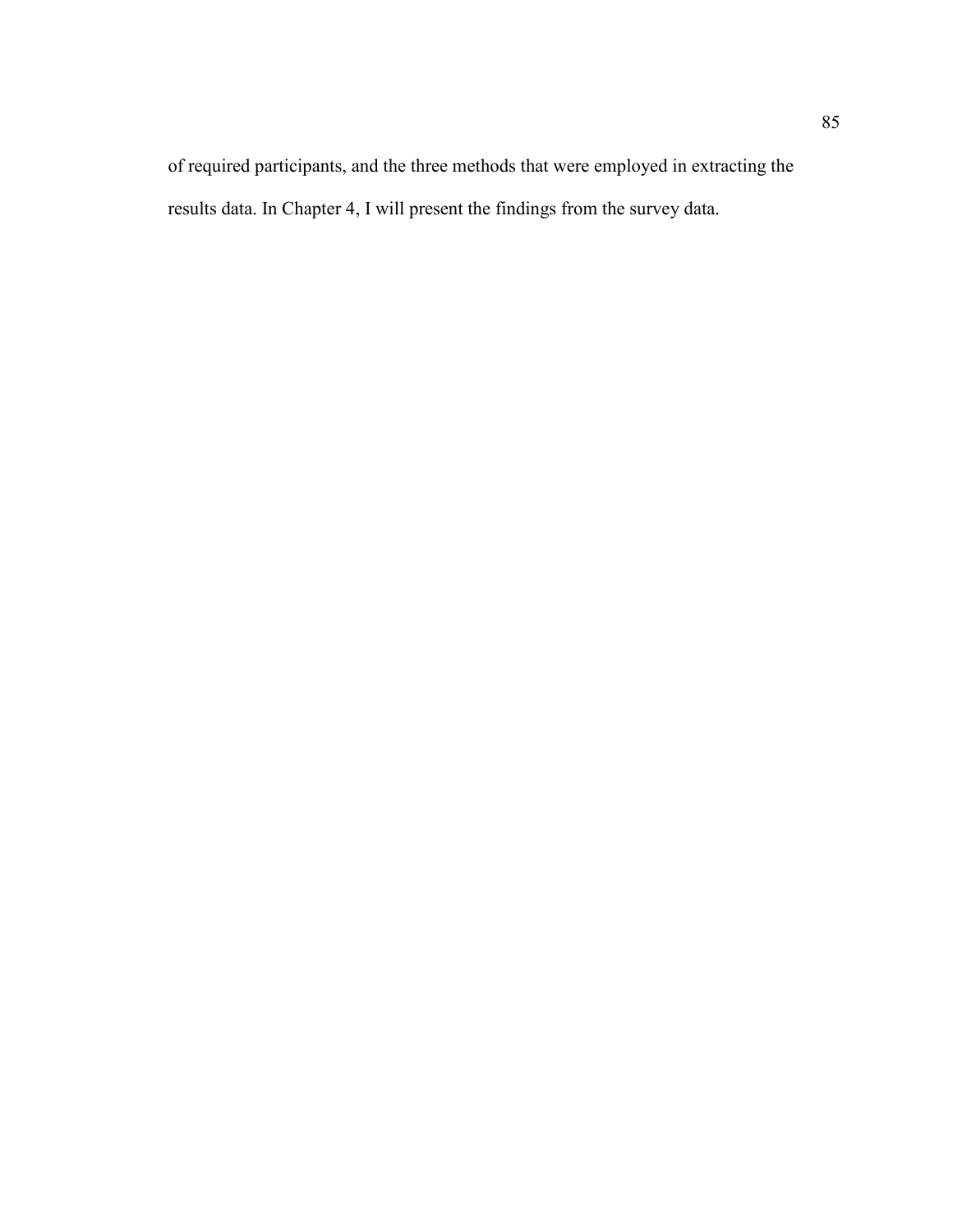#### Chapter 4: Results

#### **Introduction**

 In this chapter I will discuss the descriptive statistics as well as collection methods and data analyses or the report. This correlational quantitative study attempted to identify whether certain personality types are correlated with the highest education level an individual achieves, utilizing the MBTI (1998). An additional analysis was also conducted of the subset of participants from a generational poverty background. The design of the study involved one nominal-level variable with two groups and an ordinallevel variable. The research questions, hypotheses, and analysis were all consistent with the scale of measurement.

 Additionally, I attempted to address the prevalence of personality types at each educational level. The MBTI as well as the degree level a participant achieves (no degree, certification, associate's degree, bachelor's degree, master's degree, or doctoral or professional degree) served as the variables.

The research questions in this study consisted of a single practical question with a series of theoretical questions; these theoretical questions focused on the entire sample as well as specifically on participants from an impoverished background. The questions and the hypothesis used for the study are presented below:

Practical Question: What are the most frequently seen personality types at each educational level (no college degree, certification, Associate's degree, Bachelor's degree, Master's degree, or doctoral or professional degree)?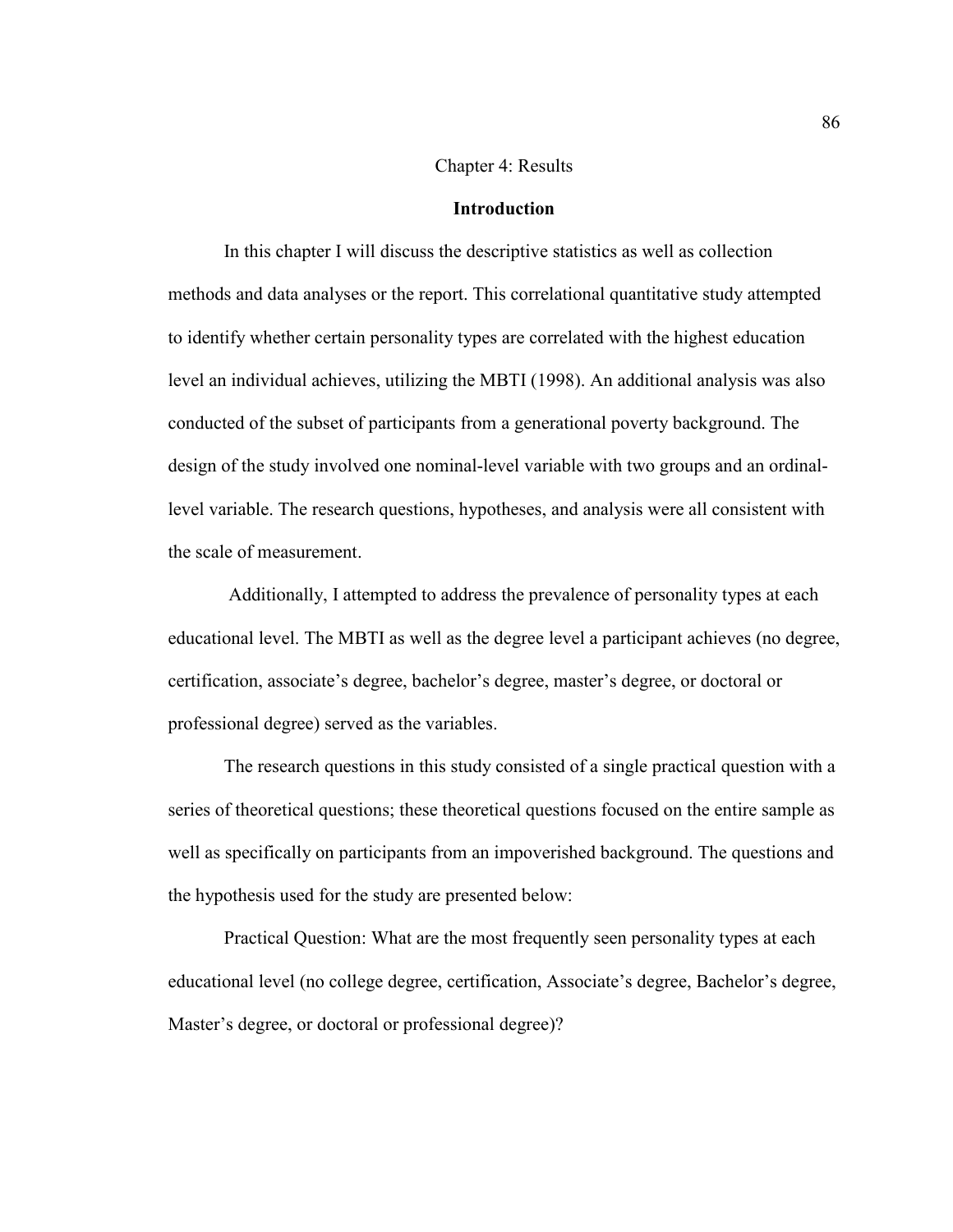Research question #1) Do people classified as extraverts (E) have higher or lower educational levels than people who are classified as introverts (I)?

Research hypothesis #1) Individuals classified as introverts (I) will have higher levels of degree attainment than those classified as extraverts (E).

Null hypothesis #1) There is no difference between degree levels attained by participants classified as introverts (I) and by those participants classified as extraverts (E).

Research question #2) Do people from impoverished backgrounds classified as extraverts (E) have higher or lower educational levels than people who are classified as introverts (I)?

Research hypothesis #2) Individuals from impoverished backgrounds classified as introverts (I) will have higher levels of degree attainment than those classified as extraverts (E).

Null hypothesis #2) There is no difference between degree levels attained by participants from impoverished backgrounds classified as extraverts (E) and by those classified as introverts (I).

Research question #3) Do people who are classified as sensing (S) have higher or lower educational levels than people who are classified as intuitive (N)?

Research hypothesis  $#3$ ) Individuals classified as intuitive  $(N)$  will have higher levels of degree attainment than those classified as sensing (S).

Null hypothesis # 3) There is no difference between degree levels attained by participants classified as intuitive (N) and by those classified as sensing (S).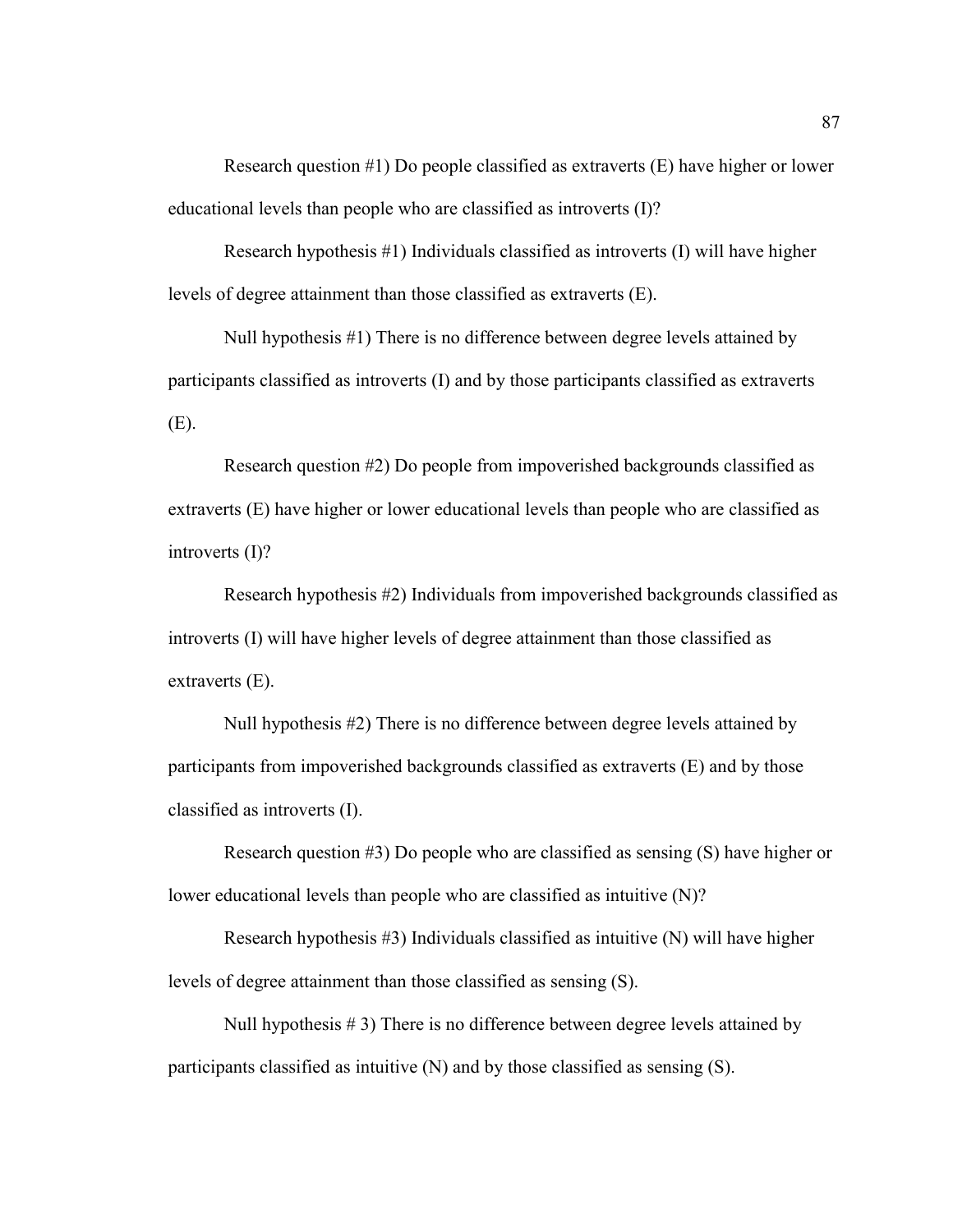Research question #4) Do people from impoverished backgrounds who are classified as sensing (S) have higher or lower educational levels than people who are classified as intuitive (N)?

Research hypothesis # 4) Individuals from impoverished backgrounds classified as intuitive (N) will have higher levels of degree attainment than those classified as sensing  $(S)$ .

Null hypothesis # 4) There is no difference between degree levels attained by participants from impoverished backgrounds classified as intuitive (N) and by those classified as sensing (S).

Research question #5) Do people who are classified as judging (J) have higher or lower educational levels than people who are classified as perceiving (P)?

Research hypothesis  $# 5$ ) Individuals classified as judging (J) will have higher levels of degree attainment than those classified as perceiving (P).

Null hypothesis # 5) There is no difference between degree levels attained by participants classified as judging (J) as compared to those attained by those classified as perceiving (P).

Research question #6) Do people from impoverished backgrounds who are classified as judging (J) have higher or lower educational levels than people who are classified as perceiving (P)?

Research hypothesis #6) Individuals from impoverished backgrounds classified as judging (J) will have higher levels of degree attainment than those classified as perceiving (P).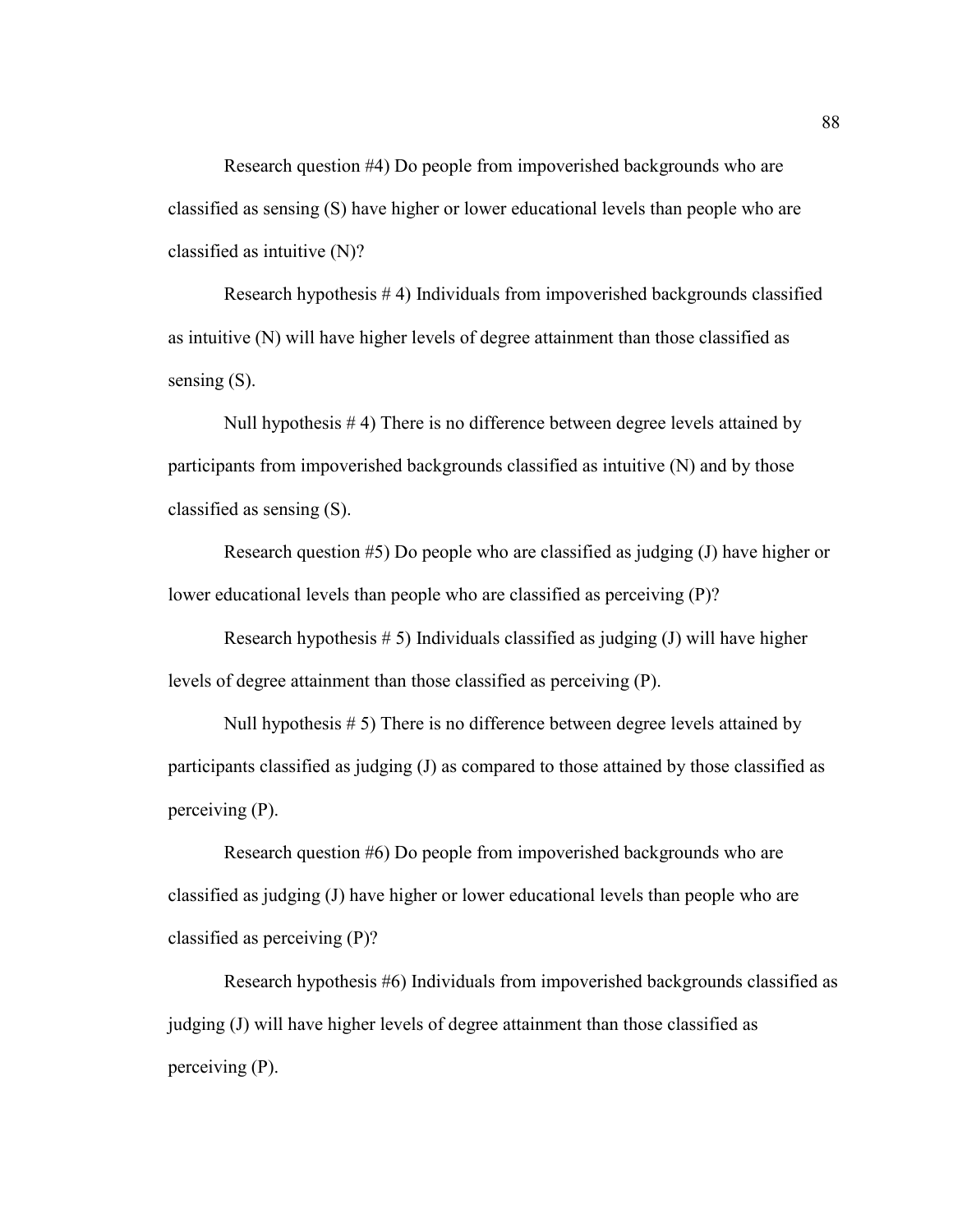Null Hypothesis # 6) There is no difference between degree levels attained by participants from impoverished backgrounds classified as judging (J) and by those classified as perceiving (P).

Research question #7) Do people who are classified as feeling (F) have higher or lower educational levels than people who are classified as thinking (T)?

Research hypothesis  $# 7$ ) Individuals classified as thinking  $(T)$  will have higher levels of degree attainment than those classified as feeling (F).

Null hypothesis  $# 7$ ) There is no difference between degree levels attained by participants classified a thinking (T) and those classified as feeling (F).

Research question #8) Do people from impoverished backgrounds who are classified as feeling (F) have higher or lower educational levels than people who are classified as thinking (T)?

Research Hypothesis #8) Individuals from impoverished backgrounds classified as thinking (T) will have higher levels of degree attainment levels than those classified as feeling (F).

Null hypothesis # 8) There is no difference between degree levels attained by participants from impoverished backgrounds classified as thinking (T) and those classified as feeling (F).

#### **Data Collection**

The study surveys were completed by 225 participants. Three participants did not complete both parts of the study. Two participants completed the demographic study hosted on the Survey Monkey website but did not complete the MBTI hosted on the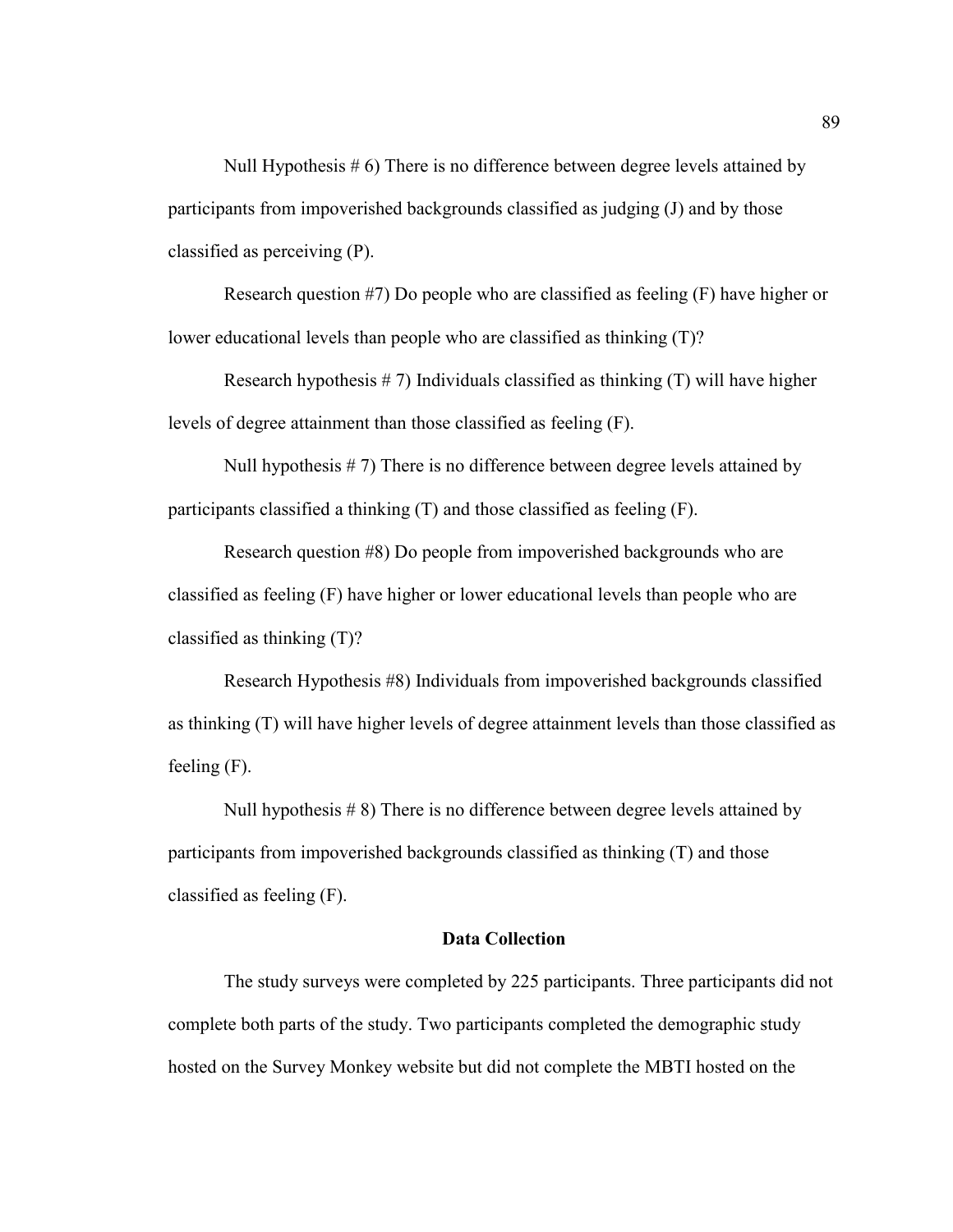SkillsOne website. One participant completed the MBTI portion of the study but did not complete a corresponding demographic study. These three partial surveys were not included in the overall study results presented herein.

The survey participation announcement was posted in three groups on the LinkedIn website and was opened for participation for a period of three weeks. There were 112 participants the first week, three of whom were disqualified for incomplete survey participation. There were 89 participants during the second week and 24 during the third week of the study.

#### **Demographic Representation and Descriptive Statistics**

The survey results were that 11.71 % or 26 individuals had no college degree. Ten participants or 4.5 % have earned a Certification, while 19 people or 8.56 % listed an Associate's degree as the highest educational level they have achieved. The highest percentage among the entire population of participants with degrees were those with Bachelor's degrees, amounting to 75 individuals or 33.78 % of the total sample population. 73 participants, amounting to 32.88 %, have earned a Master's degree. Nineteen participants or 8.96 % of the sample had earned a Doctorate or professional degree. In the group of participants who were categorized as not having been raised in an impoverished environment, 6.3 % or 7 people did not have a college degree; .9 % or 1 participant had a certification; 6 people or 5.4 % had an Associate's degree; 38.7 % or 43 individuals had a Bachelor's degree; and 45 or 40.5 % have earned Master's degrees. Finally, 9 people or 8.1 % of this group of survey participants have earned a Doctoral or professional degree.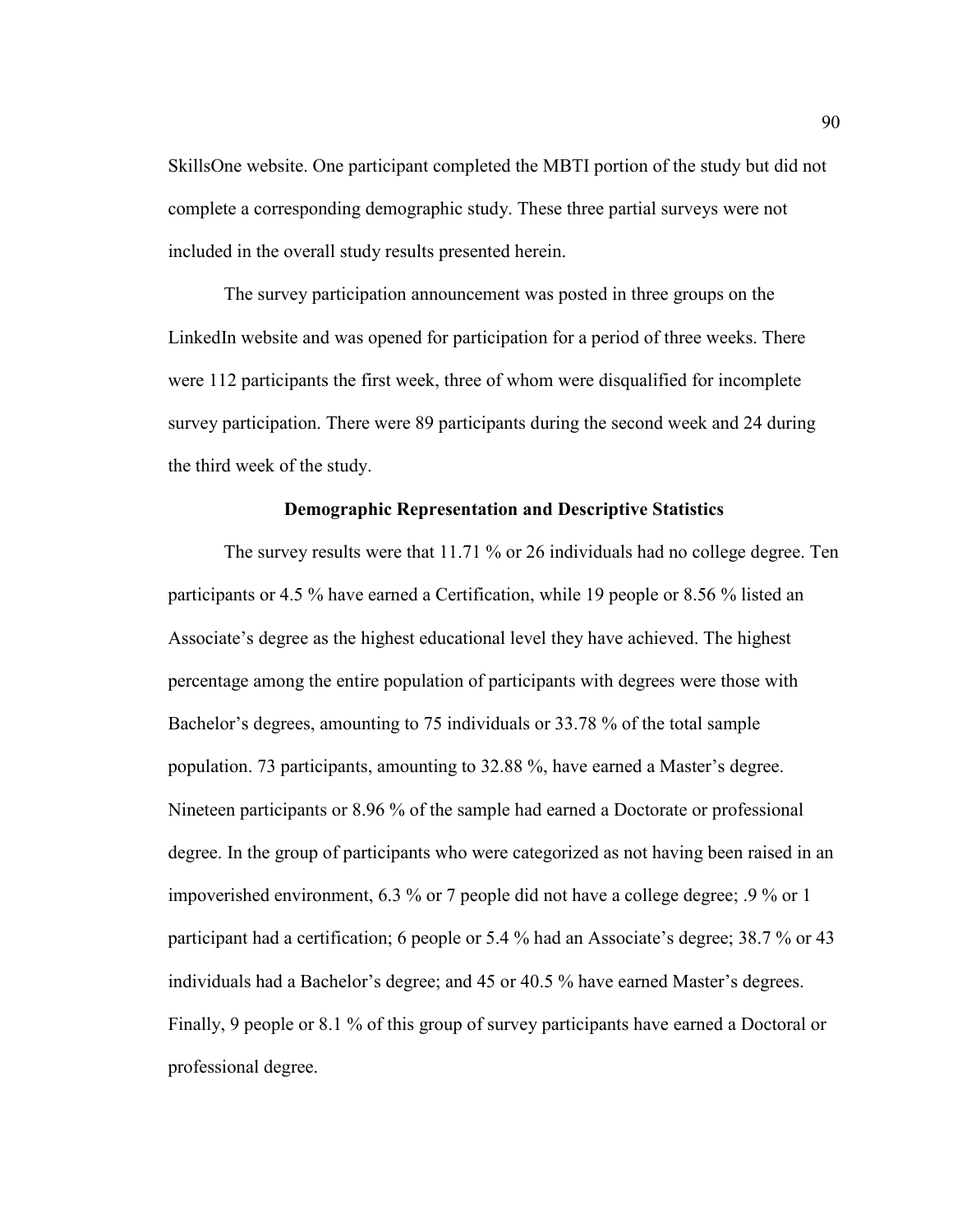These results vary slightly from those of the *United States Census Bureau,* 

*Current Population Survey (2017) Annual Social and Economic Supplement*. The Census Bureau (2017) reported that 33.4 % of American adults have attained a Bachelor's degree and 26 % have earned a high school diploma, whereas 9.3 % of adults have earned a Master's degree. Nearly 2% of Americans have a doctoral degree, and 1.5 % have earned a professional degree.

Within the impoverished group, 11.2 % or 25 people had no college degree; 9 individuals or 7.1 % have a certification; 14 participants or 12.5 % have earned an Associate's degree; 31 individuals or 27.7 % of the participants in this classification have earned a Bachelor's degree. 31 people or 27.7 % from the impoverished group have earned a Master's degree and 10 or 8.9% have a professional or Doctoral degree.

The following table represents the percentage and frequency of the highest degree level earned by the entire sample.

Table 1:

| <b>Highest Degree Level Earned</b> | Number of Respondents | Percentage of Sample |
|------------------------------------|-----------------------|----------------------|
| No college degree                  | 26                    | 11.71%               |
| Certificate                        | 10                    | 4.50 $%$             |
| Associate degree                   | 19                    | $8.56\%$             |
| Bachelor's degree                  | 75                    | 33.78%               |
| Master's degree                    | 73                    | 32.88 %              |
| Doctoral or Professional degree    | 19                    | 8.56 %               |
| Total                              | 222                   | $100\%$              |

*Q2: What is the highest degree you have earned? Results for Total Survey Sample* 

The following table represents the percentage and frequency of the highest degree level earned by the sub-sample.

Table 2

*Q2: What is the highest degree you have earned? Results for Subsample:*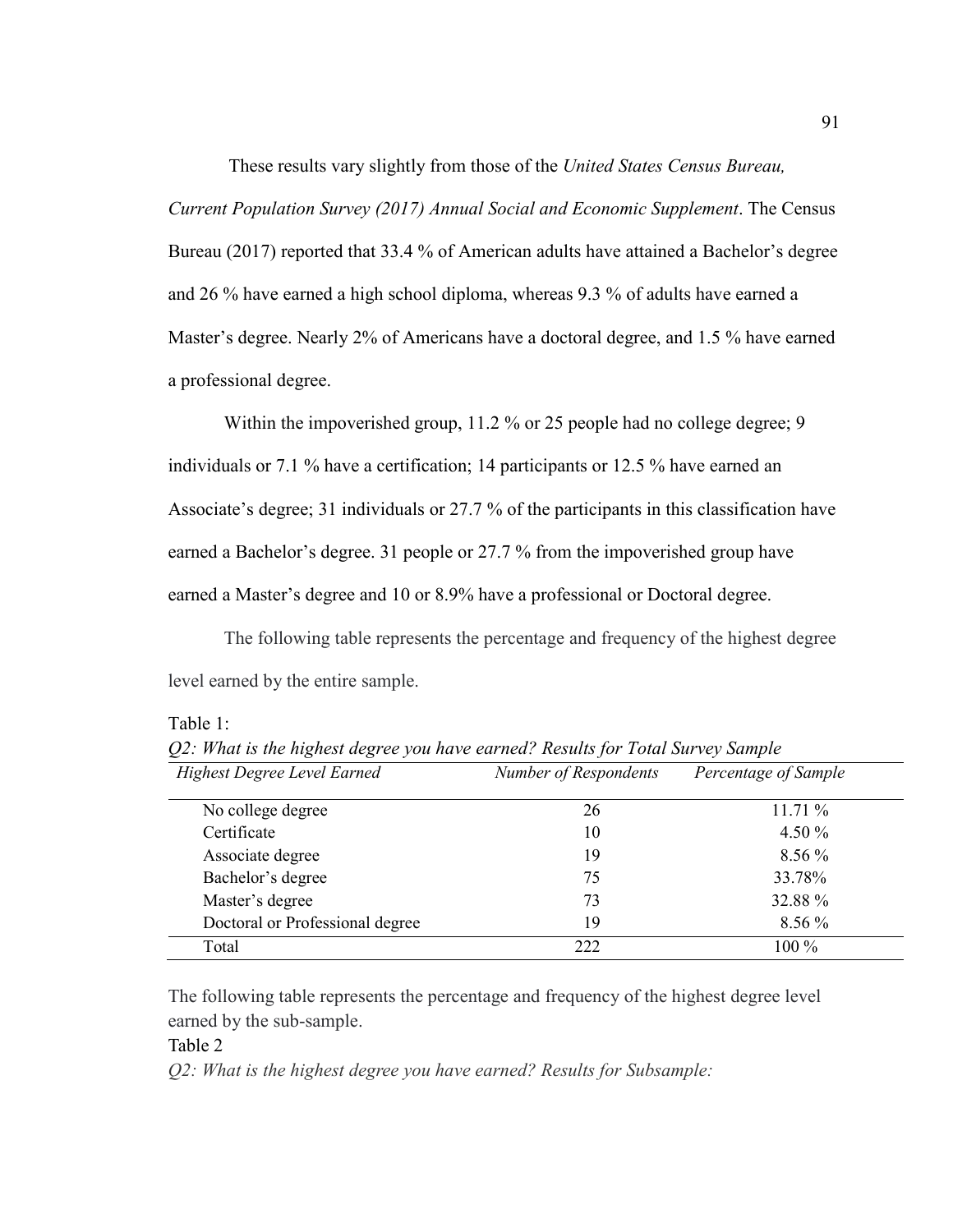| <b>Highest Degree Earned (Sub-</b> | Number of Respondents | Percentage of Survey Sample |
|------------------------------------|-----------------------|-----------------------------|
| Sample)                            |                       |                             |
| No college degree                  | 16                    | $16.84\%$                   |
| Certificate                        | 8                     | $8.42\%$                    |
| Associates degree                  | 13                    | 13.68 %                     |
| Bachelor's degree                  | 24                    | 25.26 %                     |
| Master's degree                    | 27                    | 28.42 %                     |
| Doctoral or professional degree    |                       | $7.37\%$                    |
| Total                              | 95                    | 100%                        |

The following table represents the number and percentage of participants'

responses from the total sample regarding their childhood household participation in the

SNAP also known as food stamps program.

## Table 3

*Q3: To the best of your knowledge did your childhood household participate or receive benefits from the SNAP program, formerly known as Food Stamps?* 

| Answer Choice | Number of Respondents | Percentage of Survey Sample |
|---------------|-----------------------|-----------------------------|
| Yes           | 27                    | 57.21 %                     |
| No            |                       | 42.79 %                     |
| Not Sure      |                       | $0\%$                       |
| Total         | າາາ                   | $100\%$                     |

The following table represents the frequency and percentage of participants for

each category selection of the gender identification question in the survey.

### Table 4

*Q4: What is your gender?*

| Answer Choice | Number of Respondents | Percentage of Survey Sample |
|---------------|-----------------------|-----------------------------|
| Female        | 25                    | 57.60%                      |
| Male          | 90                    | 41 47 %                     |
| Transgender   |                       | $0.92\%$                    |
| Total         |                       | $100\%$                     |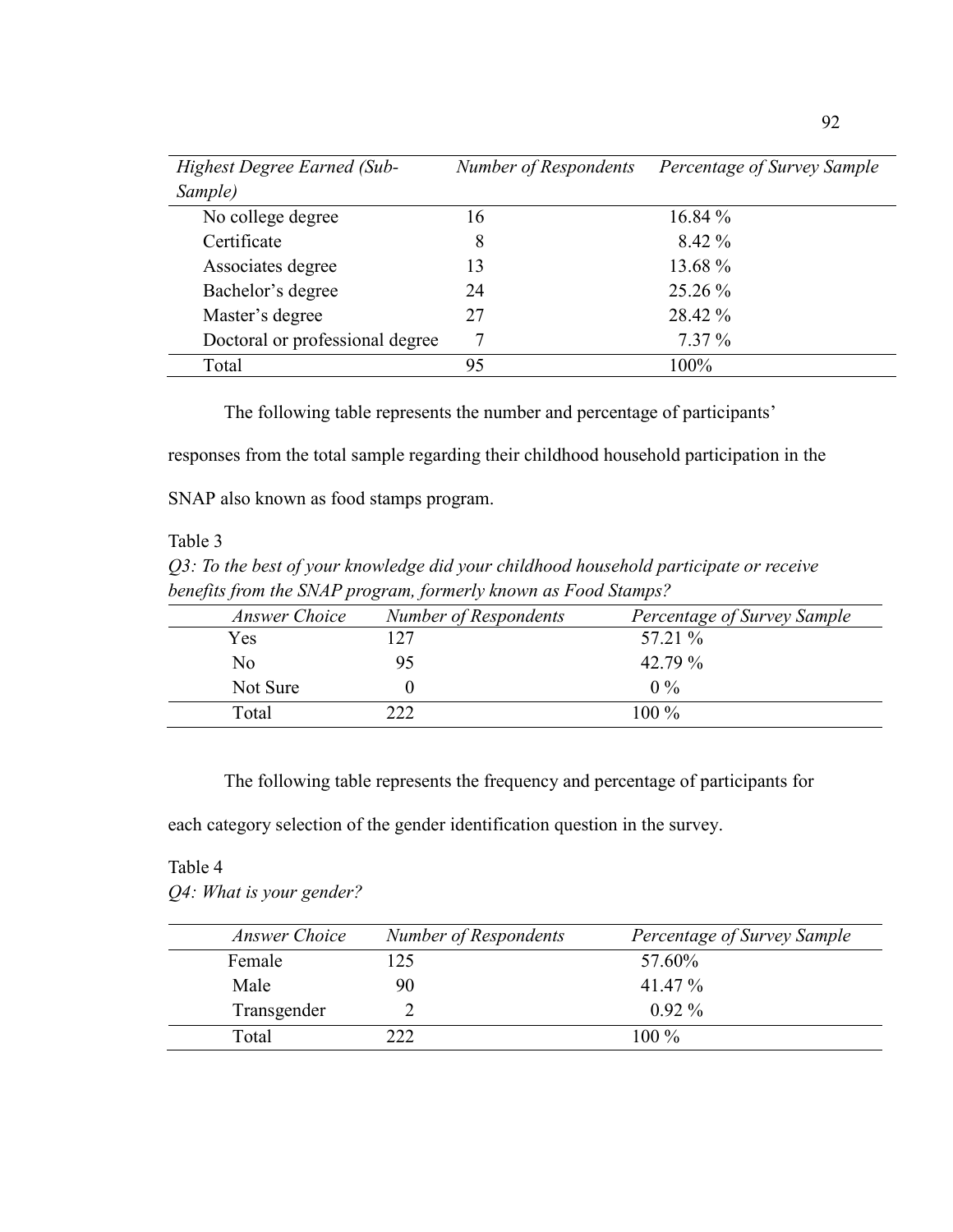The fourth question in the demographic survey asked participants to select their ethnicity from a list of choices. These choices were as follows: American Indian or Alaskan Native, Black or African American, Hispanic or Latino, White/ Caucasian, prefer to not answer, Other (as an ethnicity that was not listed). The following table represents the frequency and percentage of identifications chosen for the survey question asking the participants to define their ethnicity.

| Declared Ethnicity                |                  | Number of Respondents Percentage of Survey Sample |
|-----------------------------------|------------------|---------------------------------------------------|
| American Indian or Alaskan Native | 6                | 2.70%                                             |
| Asian or Pacific Islander         | 14               | 6.31 $%$                                          |
| <b>Black or African American</b>  | 65               | 29.28 %                                           |
| Hispanic or Latino                | 40               | 18.02 %                                           |
| White/Caucasian                   | 97               | 43.69 %                                           |
| Prefer not to answer              | $\boldsymbol{0}$ | $0.00\%$                                          |
| Other                             | $\overline{4}$   | 1.80 %                                            |
|                                   |                  |                                                   |
| Total                             | 222              | $100\%$                                           |

# Table 5 *Q5: What is your ethnicity? (Please select all that apply)*

The sixth and last question participants were asked to answer was their age from within a range provided. The ranges were as follows: 18-24 years old, 25-34 years old, 35-44 years old, 45-54 years old, 55-64 years old and 65-74 years old and 75 years or older. The following table represents the frequency and percentage of participants answers regarding the age category of which they were a member.

Table 6 *Sample Ages by Group*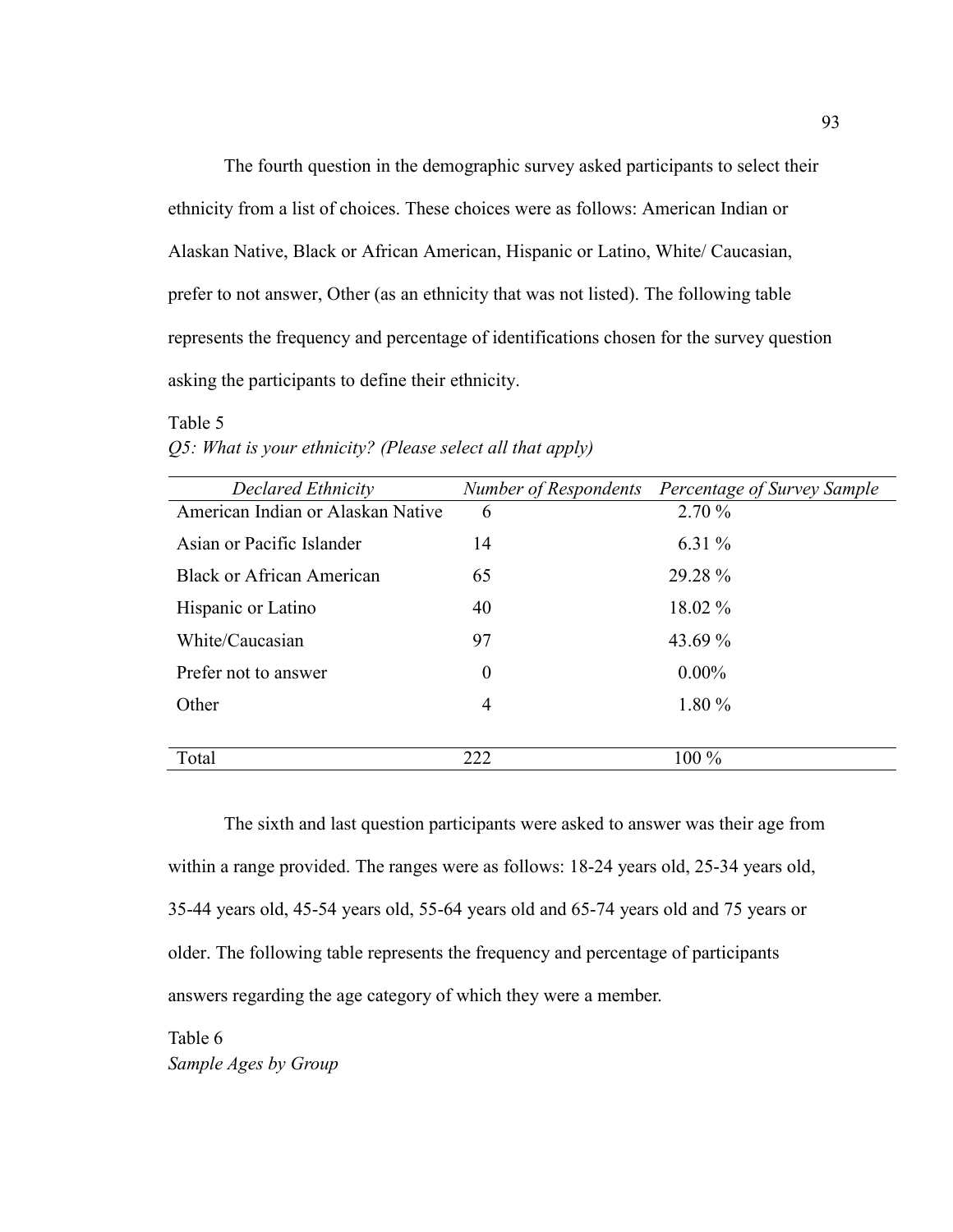| <b>Answer Choice</b> | Number of  | Percentage of        |  |
|----------------------|------------|----------------------|--|
|                      | Respondent | <b>Survey Sample</b> |  |
| $18-24$ years        | 51         | 22.97 %              |  |
| $25-34$ years        | 65         | 29.26 %              |  |
| 35-44 years          | 66         | 29.73 %              |  |
| $45-54$ years        | 26         | 11.71%               |  |
| 55-64 years          | 13         | 5.86 %               |  |
| $65-74$ years        |            | 0.45%                |  |
| 75 years or older    | $\theta$   | $0.00\%$             |  |
| Total                | 222        | 100.00 %             |  |

*Q# 6: Age: What is your age?* 

# Table 7

*MBTI Types for Full Survey Sample*

|             | Frequency      | Percent | Valid Percent | <b>Cumulative Percent</b> |
|-------------|----------------|---------|---------------|---------------------------|
| <b>ENFJ</b> | $\overline{2}$ | .9      | .9            | .9                        |
| <b>ENFP</b> | 37             | 16.7    | 16.7          | 17.6                      |
| <b>ENTJ</b> | $\mathbf{1}$   | .5      | .5            | 18.0                      |
| <b>ENTP</b> | $\mathbf{1}$   | .5      | .5            | 18.5                      |
| <b>ESFJ</b> | 10             | 4.5     | 4.5           | 23.0                      |
| <b>ESFP</b> | 19             | 8.6     | 8.6           | 31.5                      |
| <b>ESTJ</b> | 21             | 9.5     | 9.5           | 41.0                      |
| <b>ESTP</b> | 6              | 2.7     | 2.7           | 43.7                      |
| <b>INFJ</b> | $\overline{3}$ | 1.4     | 1.4           | 45.0                      |
| <b>INFP</b> | 12             | 5.4     | 5.4           | 50.5                      |
| <b>INTJ</b> | 3              | 1.4     | 1.4           | 51.8                      |
| <b>INTP</b> | 3              | 1.4     | 1.4           | 53.2                      |
| <b>ISFJ</b> | 18             | 8.1     | 8.1           | 61.3                      |
| <b>ISFP</b> | 26             | 11.7    | 11.7          | 73.0                      |
| <b>ISTJ</b> | 48             | 21.6    | 21.6          | 94.6                      |
| <b>ISTP</b> | 12             | 5.4     | 5.4           | 100.0                     |
| Total       | 222            | 100.0   | 100.0         |                           |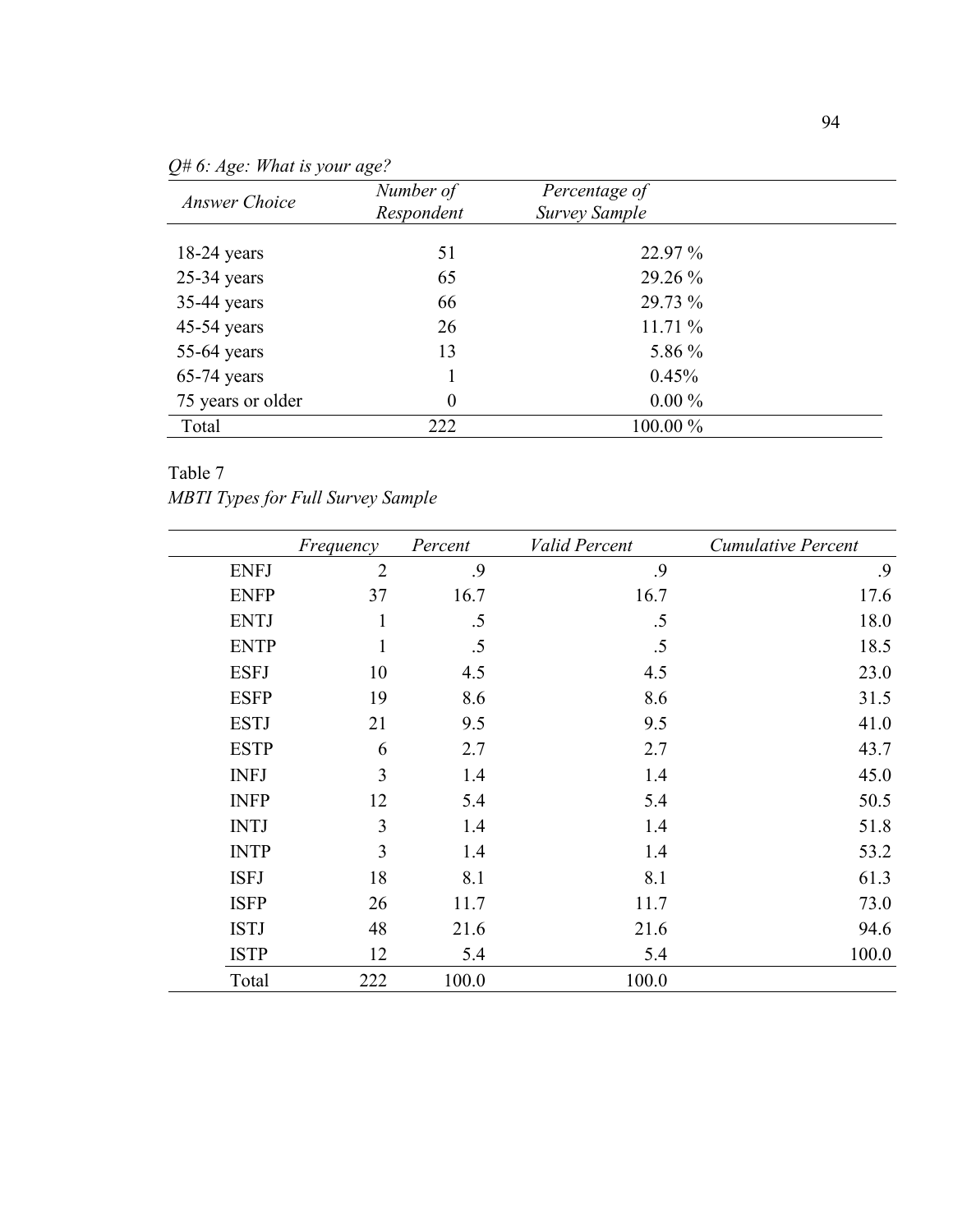|             | Frequency        | Percent          | Valid Percent    | Cumulative Percent |
|-------------|------------------|------------------|------------------|--------------------|
| <b>ENFJ</b> | $\overline{2}$   | 2.1              | 2.1              | 2.1                |
| <b>ENFP</b> | 17               | 17.9             | 17.9             | 20.0               |
| <b>ENTJ</b> | $\boldsymbol{0}$ | $\boldsymbol{0}$ | $\boldsymbol{0}$ | $\boldsymbol{0}$   |
| <b>ENTP</b> | $\boldsymbol{0}$ | $\boldsymbol{0}$ | $\theta$         | $\boldsymbol{0}$   |
| <b>ESFJ</b> | 6                | 6.3              | 6.3              | 26.3               |
| <b>ESFP</b> | 8                | 8.4              | 8.4              | 34.7               |
| <b>ESTJ</b> | 12               | 12.6             | 12.6             | 47.4               |
| <b>ESTP</b> | $\boldsymbol{0}$ | $\boldsymbol{0}$ | $\boldsymbol{0}$ | $\boldsymbol{0}$   |
| <b>INFJ</b> |                  | 1.1              | 1.1              | 48.4               |
| <b>INFP</b> | 6                | 6.3              | 6.3              | 54.7               |
| <b>INTJ</b> |                  | 1.1              | 1.1              | 55.8               |
| <b>INTP</b> |                  | 1.1              | 1.1              | 56.8               |
| <b>ISFJ</b> | 8                | 8.4              | 8.4              | 65.3               |
| <b>ISFP</b> | 9                | 9.5              | 9.5              | 74.7               |
| <b>ISTJ</b> | 19               | 20.0             | 20.0             | 94.7               |
| <b>ISTP</b> | 5                | 5.3              | 5.3              | 100.0              |
| Total       | 95               | 100.0            | 100.0            |                    |

Table 8 *MBTI Types for the Sub- Sample*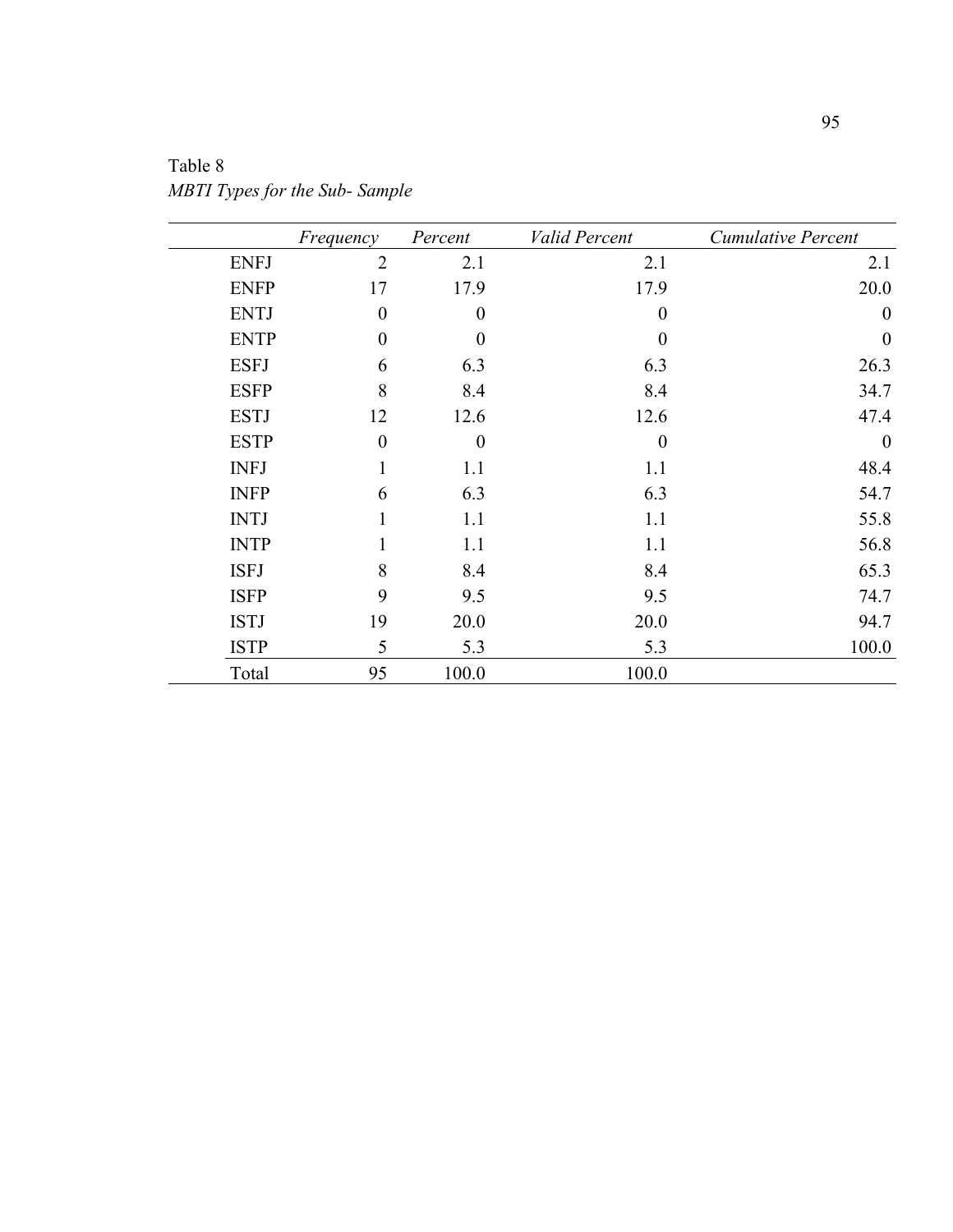The following table represents the personality classification type and the

frequency of each degree level obtained for the entire survey sample:

|       | Type        |    | No Degree Certificate | Associate<br>Degree | Bachelor's<br>Degree | Master's<br>Degree | Doctoral/<br>Professional |
|-------|-------------|----|-----------------------|---------------------|----------------------|--------------------|---------------------------|
|       |             |    |                       |                     |                      |                    |                           |
| Valid | <b>ENFJ</b> | 0  | 0                     |                     |                      |                    |                           |
|       | <b>ENFP</b> |    |                       |                     | 14                   | 10                 |                           |
|       | <b>ENTJ</b> |    |                       |                     |                      |                    |                           |
|       | <b>ENTP</b> |    |                       |                     |                      |                    |                           |
|       | <b>ESFJ</b> |    |                       |                     |                      |                    |                           |
|       | <b>ESFP</b> |    |                       |                     |                      |                    |                           |
|       | <b>ESTJ</b> |    |                       |                     | 9                    | 8                  |                           |
|       | <b>ESTP</b> |    |                       |                     |                      |                    |                           |
|       | <b>INFP</b> | 3  |                       |                     |                      |                    |                           |
|       | <b>INFJ</b> |    |                       |                     |                      |                    |                           |
|       | <b>INTJ</b> |    |                       |                     |                      |                    |                           |
|       | <b>INTP</b> |    |                       |                     |                      |                    |                           |
|       | <b>ISFJ</b> | 1  |                       |                     |                      |                    |                           |
|       | <b>ISFP</b> |    |                       |                     | 11                   |                    |                           |
|       | <b>ISTJ</b> |    |                       |                     | 12                   | 17                 |                           |
|       | <b>ISTP</b> | 4  | 0                     |                     | 2                    | 3                  |                           |
|       | Total       | 27 | 9                     | 18                  | 76                   | 73                 | 19                        |

Table 9 *MBTI Type and Highest Degree Earned: Entire Sample*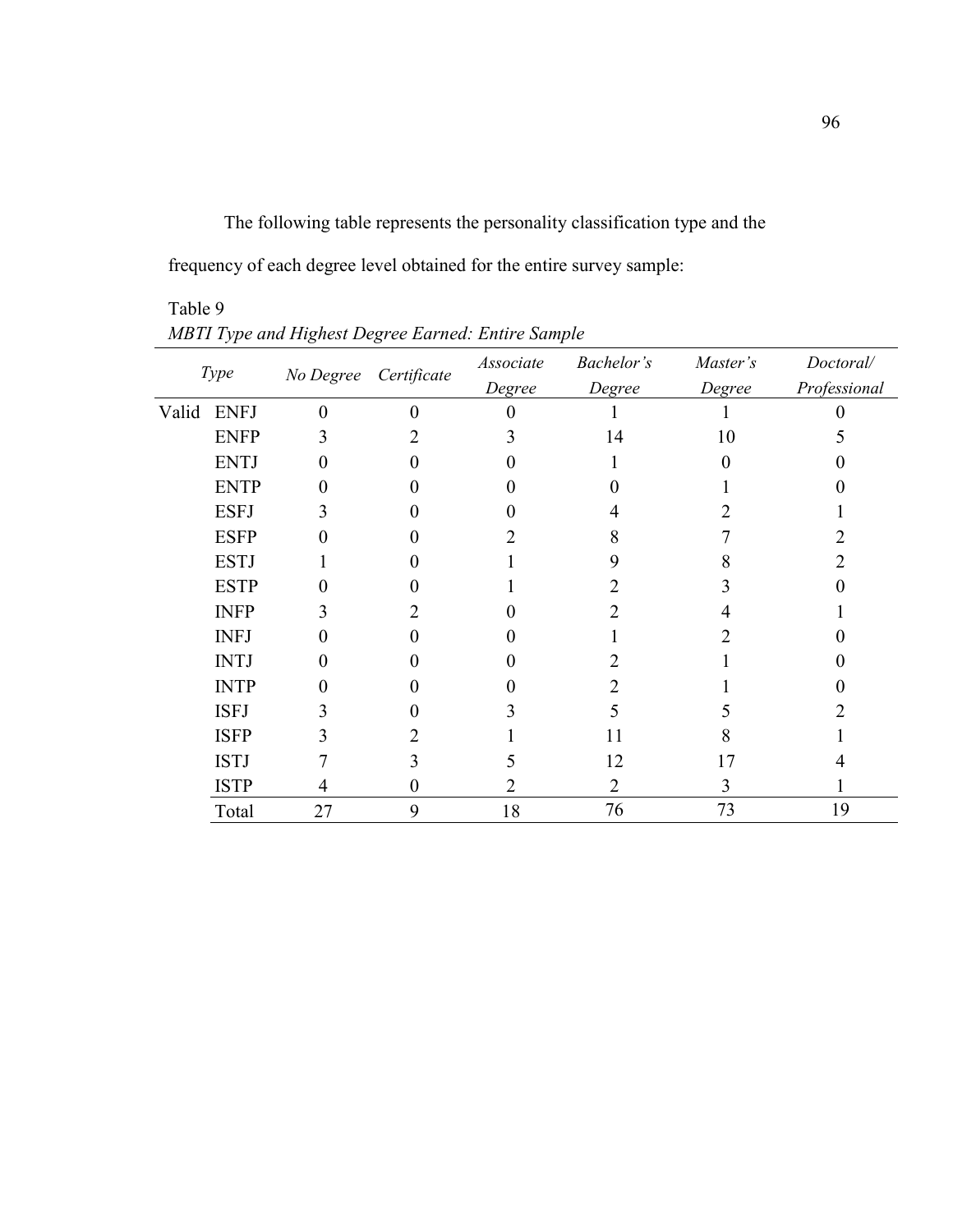The following table represents the personality classification type and the frequency of each degree level obtained for those survey participants who self-identified as having been raised in an impoverished environment:

Table 10

*MBTI Type and Highest Degree Earned: Subsample*

|       | Type        | No Degree | Certificate | Associate | Bachelor's | Master's | Doctoral/    |
|-------|-------------|-----------|-------------|-----------|------------|----------|--------------|
|       |             |           |             | $Degree$  | $Degree$   | $Degree$ | Professional |
| Valid | <b>ENFJ</b> |           |             |           |            |          |              |
|       | <b>ENFP</b> |           |             |           |            |          |              |
|       | <b>ENTJ</b> |           |             |           |            |          |              |
|       | <b>ENTP</b> |           |             |           |            |          |              |
|       | <b>ESFJ</b> |           |             |           |            |          |              |
|       | <b>ESFP</b> |           |             |           |            |          |              |
|       | <b>ESTJ</b> |           |             |           |            |          |              |
|       | <b>ESTP</b> |           |             |           |            |          |              |
|       | <b>INFP</b> |           |             |           |            |          |              |
|       | <b>INFJ</b> |           |             |           |            |          |              |
|       | <b>INTJ</b> |           |             |           |            |          |              |
|       | <b>INTP</b> |           |             |           |            |          |              |
|       | <b>ISFJ</b> |           |             |           |            |          |              |
|       | <b>ISFP</b> |           |             |           |            |          |              |
|       | <b>ISTJ</b> |           |             |           |            |          |              |
|       | <b>ISTP</b> |           |             |           |            |          |              |
|       | Total       | 16        | 8           | 13        | 24         | 27       |              |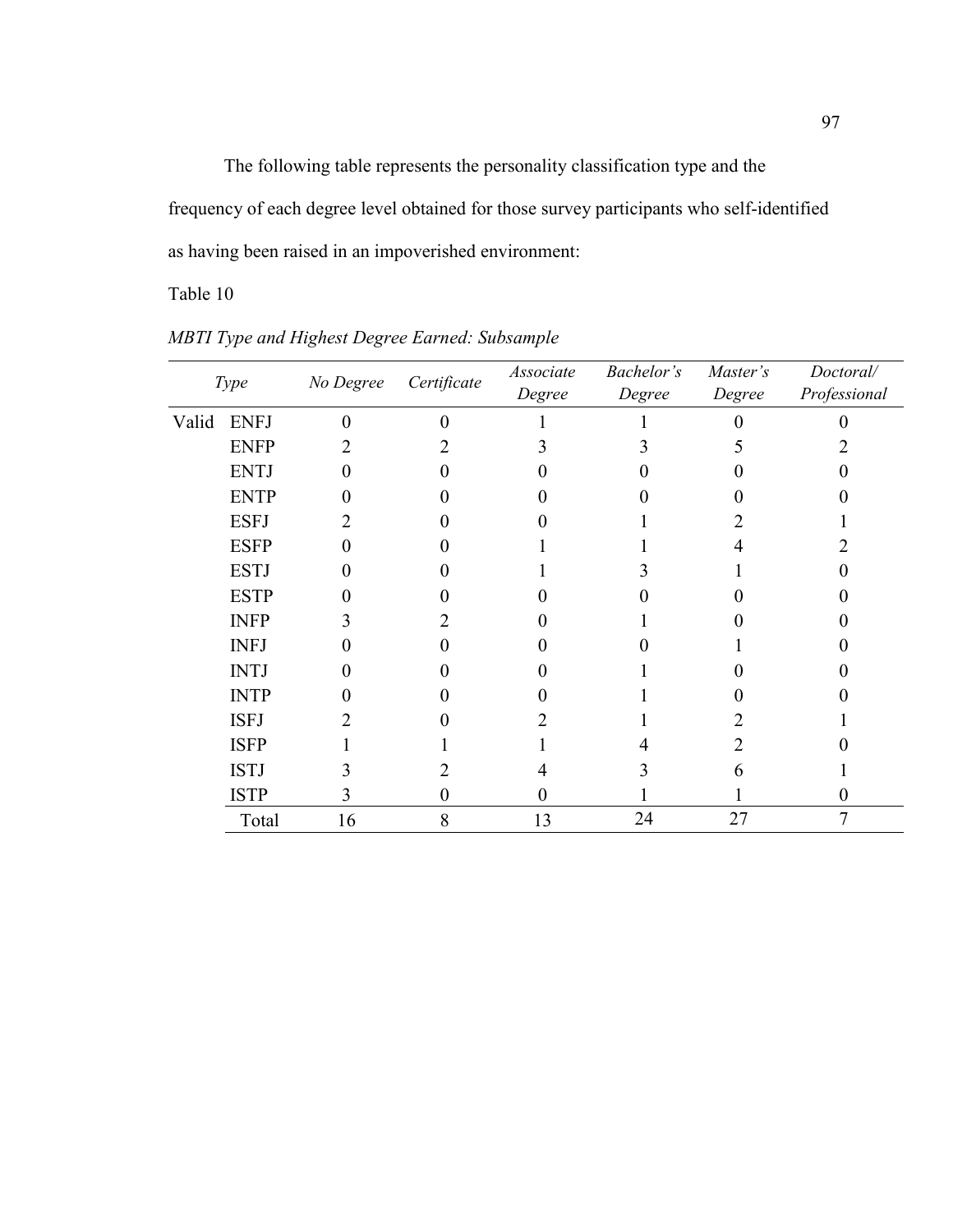The following table represents the percentage of each educational level and

personality dimension classifications of the total survey sample.

# Table 11 *MBTI Personality Dimensions and Highest Degree Level Achieved, by Percentage*

|              | Dimension No Degree |             | Associate | Bachelor's | Master's | Doctoral/    |
|--------------|---------------------|-------------|-----------|------------|----------|--------------|
|              |                     | Certificate | Degree    | Degree     | Degree   | Professional |
| Extraversion | $26\%$              | $22\%$      | $39\%$    | 51 %       | 44 $%$   | 53 %         |
| Introversion | 74 %                | 78 %        | $61\%$    | 49 %       | 56 %     | $47\%$       |
| Sensing      | 78 %                | 56 %        | 83 %      | 70 %       | 73 %     | 68 %         |
| Intuition    | $22\%$              | 44 %        | $17\%$    | $30\%$     | $27\%$   | $32\%$       |
| Thinking     | 44 %                | 33 %        | $50\%$    | $39\%$     | $47\%$   | $37\%$       |
| Feeling      | 56 %                | 67%         | 50 $%$    | $61\%$     | 53 %     | $63\%$       |
| Judging      | 52 %                | 33 %        | 50 $%$    | $46\%$     | 49 %     | $47\%$       |
| Perceiving   | 48 %                | 67%         | 50 %      | 54 %       | 51 %     | 53 %         |

The following table represents the frequency of each educational level and

personality dimension classifications of the total survey sample.

## Table 12 Frequency of Highest Degree Earned: Sample

|                    | Dimension No Degree | Certificate | Associate | Bachelor's | Master's | Doctoral/<br>Professional |
|--------------------|---------------------|-------------|-----------|------------|----------|---------------------------|
| Valid Extraversion |                     |             |           | 39         | 32       | 10                        |
| Introversion       |                     |             |           | 37         | 41       | 9                         |
| Sensing            | 20                  |             | 15        | 53         | 53       | 13                        |
| Intuition          | 6                   | 4           | 4         | 23         | 20       | 6                         |
| Thinking           | 12                  |             |           | 30         | 34       | 7                         |
| Feeling            | 15                  | 6           |           | 46         | 39       | 12                        |
| Judging            | 14                  |             | 9         | 35         | 36       | 9                         |
| Perceiving         | 13                  | n           | Q,        |            | 37       | 10                        |

The following table represents the personality dimensions and the percentage of each

degree level obtained for the survey subsample.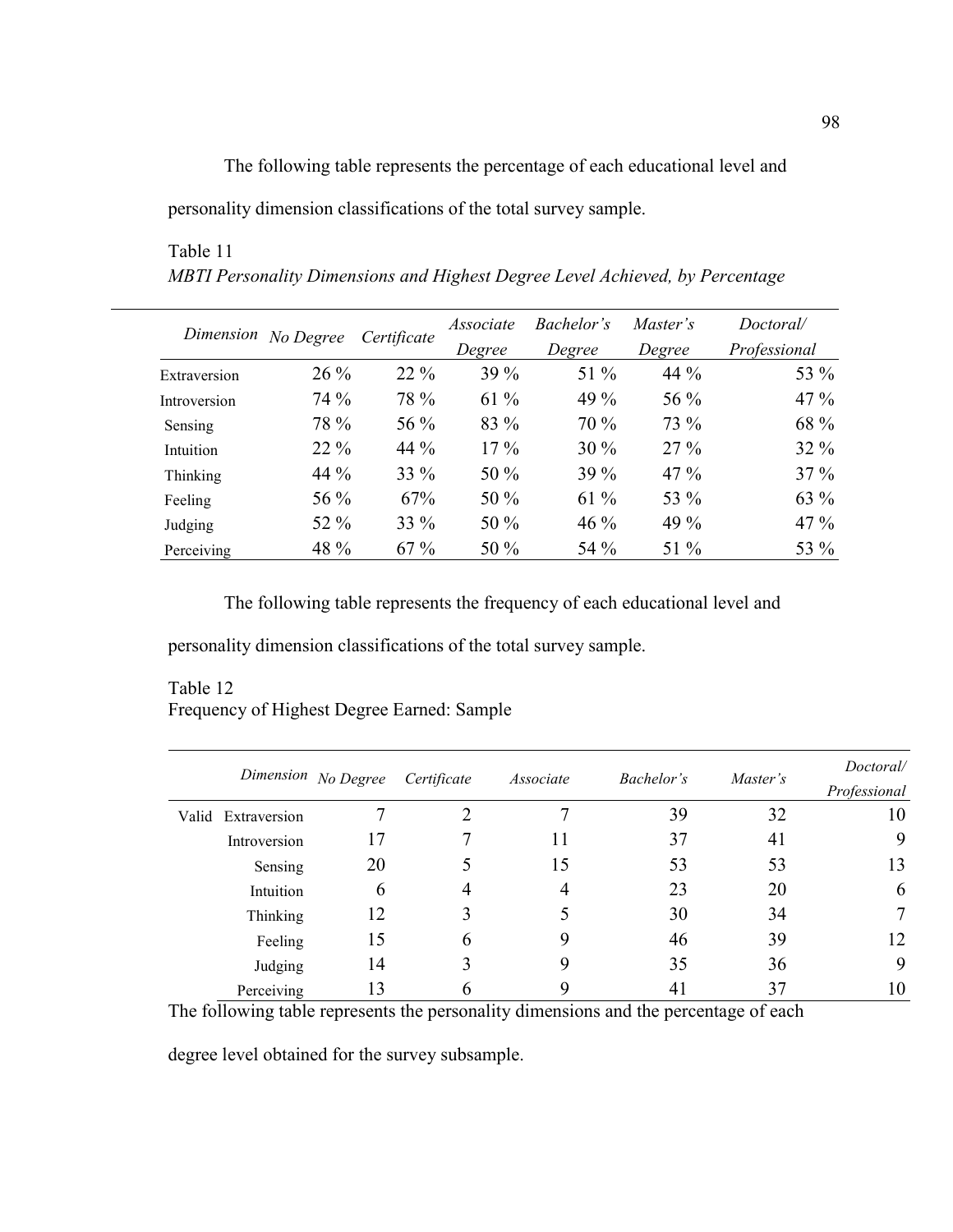Table 13

 *MBTI Personality Dimensions and Highest Degree Achieved, by Percentage: Subsample* 

| Dimensions No Degree |        | Certificate | Associate       | <i>Bachelor's</i> | Master's | Doctoral/<br>Professional |  |
|----------------------|--------|-------------|-----------------|-------------------|----------|---------------------------|--|
| Extraversion         | $25\%$ | 38 %        | $46\%$          | 50 %              | 56 %     | 71 %                      |  |
| Introversion         | 75 %   | $63\%$      | 54 <sup>%</sup> | 50 %              | $44\%$   | $29\%$                    |  |
| Sensing              | 69 %   | $50\%$      | 69 %            | 71 %              | 78 %     | 71 %                      |  |
| Intuition            | $31\%$ | 50%         | $31\%$          | 29 %              | $22\%$   | 29 %                      |  |
| <b>Thinking</b>      | $37\%$ | 38 %        | 38 %            | 50 %              | 41 $\%$  | 14 %                      |  |
| Feeling              | 63 %   | 63%         | $62\%$          | 50 %              | 59 %     | 86 %                      |  |
| Judging              | 44 %   | $37.5 \%$   | $62\%$          | 54 %              | 56 %     | 43 %                      |  |
| Perceiving           | 56 %   | $62.5\%$    | 38 %            | 46 %              | 44 %     | 57 %                      |  |
|                      |        |             |                 |                   |          |                           |  |

The following table represents the personality dimension and the frequency of

each degree level obtained for the survey subsample.

#### Table 14

*MBTI Personality Dimensions and Highest Degree Level Achieved, by Frequency (Subsample)* 

|       |              | Dimension No Degree |   | Certificate Associate Bachelor's Master's |    | Doctoral/                   |
|-------|--------------|---------------------|---|-------------------------------------------|----|-----------------------------|
|       |              |                     |   |                                           |    | Professional                |
| Valid | Extraversion |                     | 6 | 12                                        | 15 |                             |
|       | Introversion | 12                  |   | 12                                        | 12 | $\mathcal{D}_{\mathcal{L}}$ |
|       | Sensing      | 11                  | 9 | 17                                        | 21 |                             |
|       | Intuition    |                     | 4 |                                           | 6  |                             |
|       | Thinking     |                     |   | 12                                        | 11 |                             |
|       | Feeling      | 10                  | 8 | 12                                        | 16 | 6                           |
|       | Judging      |                     | 8 | 13                                        | 15 |                             |
|       | Perceiving   |                     |   |                                           | 12 |                             |

The practical question that was the basis for this study was the following: What

are the most frequently seen MBTI personality types at each educational level (no college degree, certification, Associate degree, Bachelor's degree, Master's degree, or Doctoral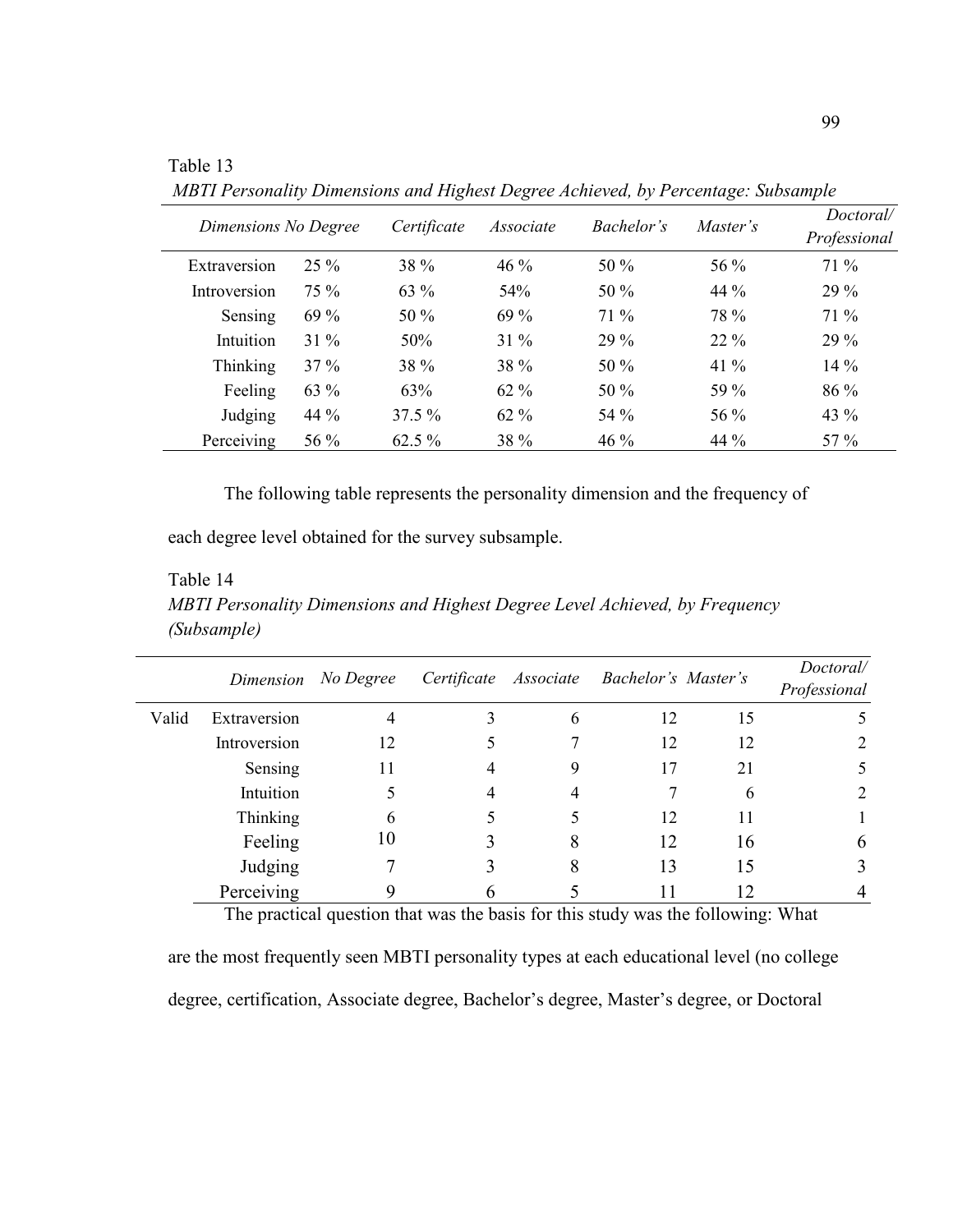or professional degree)? The survey gave results for these percentages (see table's 11  $\&$ 13).

## **Mann-Whitney U Tests**

Eight Mann-Whitney U tests were conducted to address each of the null hypotheses for each question. The results indicated that seven of the eight null hypotheses were not rejected, as the p's ranged from .147 to .942. The single null hypothesis that was rejected was as follows:

There is no correlation between degree levels attained by participants from impoverished backgrounds classified as extraverts (E) and by those classified as introverts (I), the Mann-Whitney U test result yielded a significance test level of p= .022. This research question was stated as: Do people from impoverished backgrounds classified as extraverts (E) have higher or lower educational levels than people who are classified as introverts  $(I)$ ? The corresponding research hypothesis for this question was as follows: Individuals from impoverished backgrounds classified as introverts (I) will have higher levels of degree attainment than those classified as extraverts (E). This research hypothesis was not supported because the results were opposite of the predicted direction (see Table 13).

## **Summary**

Analysis of the results of this study showed no evidence for any correlation for any of the research questions except for one. There was an association between degree levels attained by participants from impoverished backgrounds classified as extraverts (E)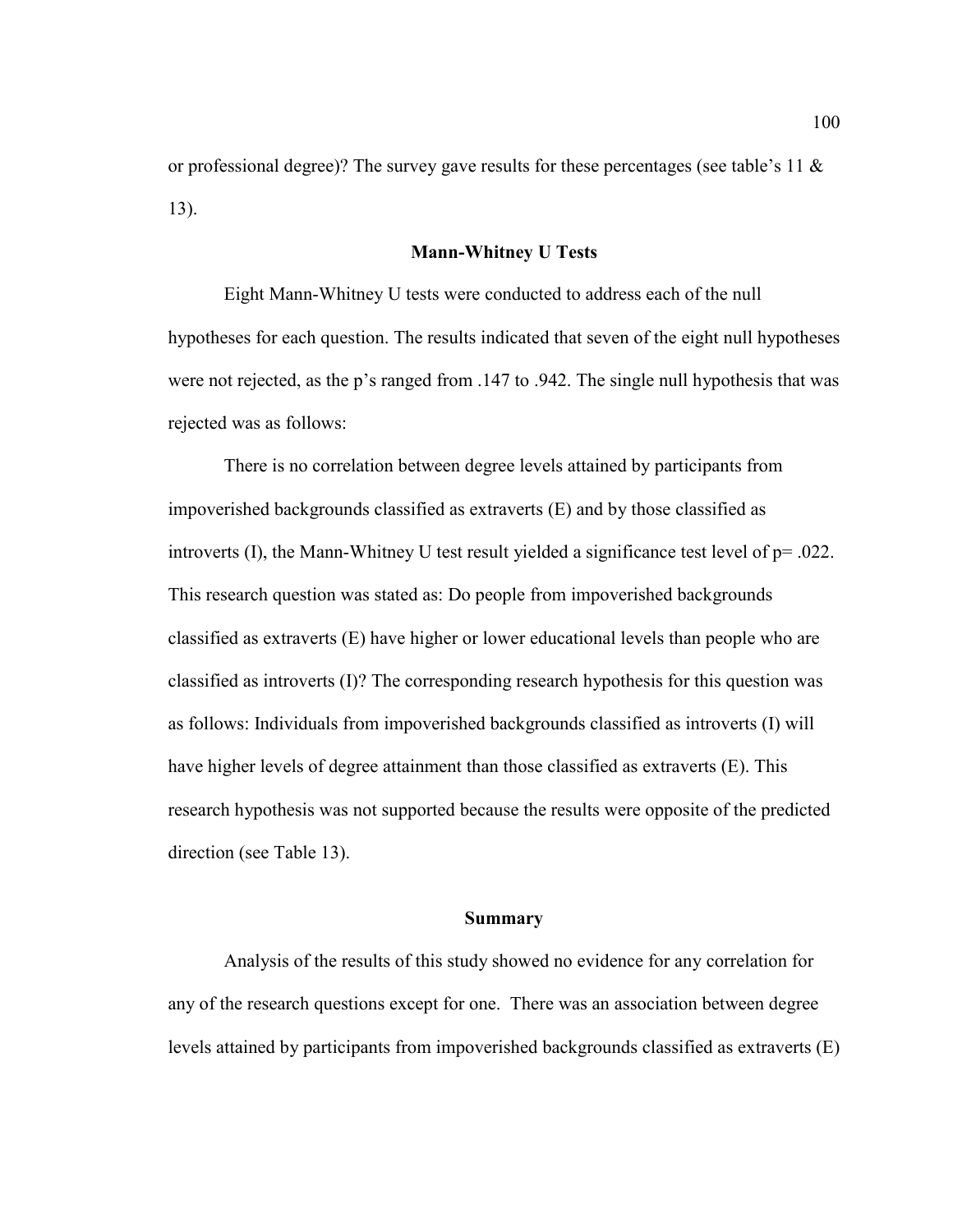and by those classified as introverts (I). This research hypothesis for this relationship was not supported because the results were opposite of the predicted direction.

In Chapter 5 I will also present a more detailed interpretation of findings, the limitations of the study, possible implications for social change, recommendations for further study, and offer a conclusion.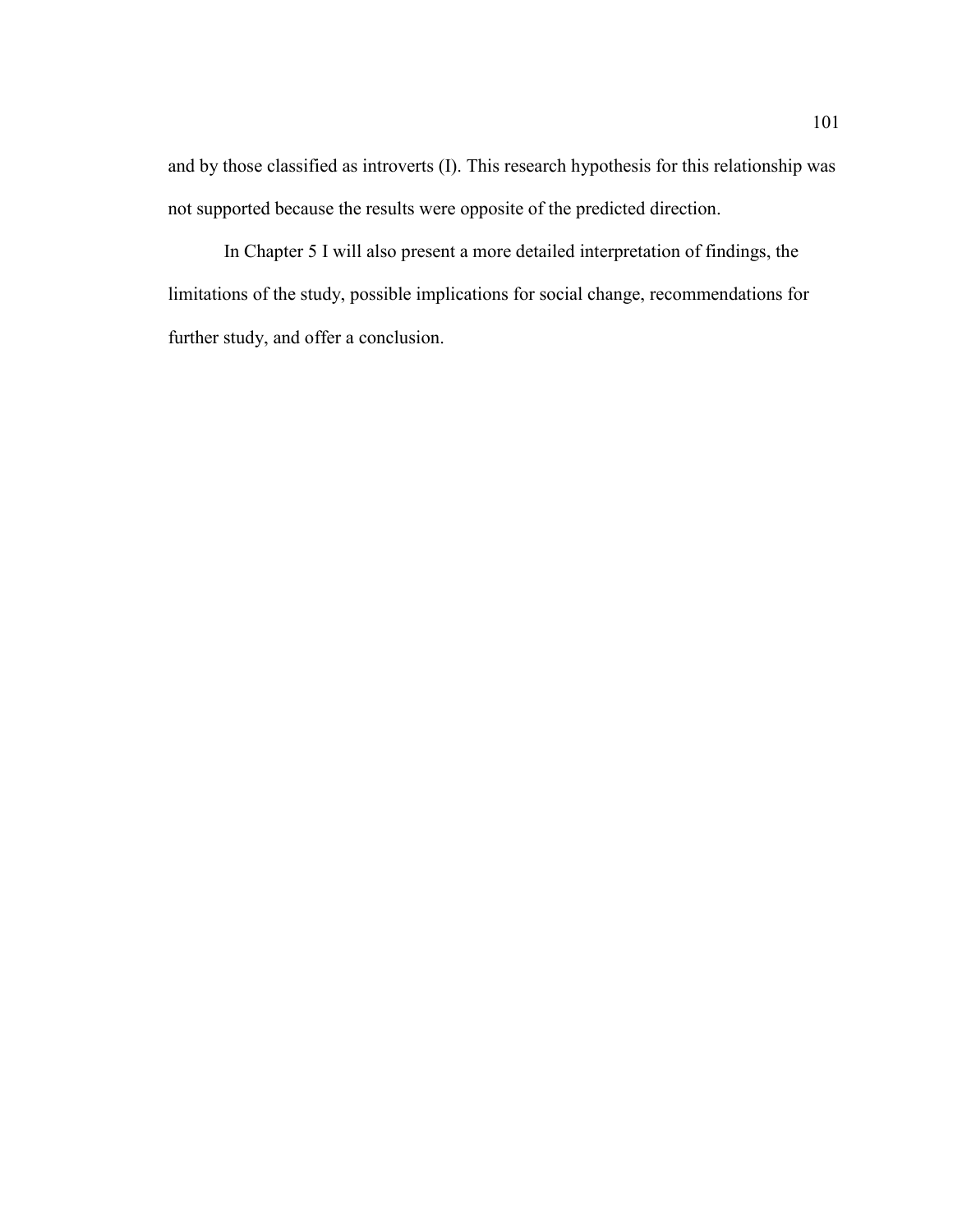Chapter 5: Limitations, Recommendations and Implications

# **Introduction**

In this Chapter I will present and interpret the findings of this study as well as discuss its limitations. Next, I will provide some of my recommendations for future research and its implications. In this study, I attempted to identify whether certain personality types (utilizing the MBTI (1998) personality classifications) were correlated with the highest education level an individual achieves. This study also contained a supplementary socioeconomic background survey to explore the hypothesized correlation of personality type with the highest degree an individual achieves among those having been raised in an impoverished environment.

After analyzing the results of this study, there was no evidence for any correlation for all research questions, except for one. There was an association between degree levels attained by participants from impoverished backgrounds and being classified as extraverted or introverted. This research hypothesis for this relationship was not supported because the results were opposite of the predicted direction.

## **Interpretation of the Findings**

The study findings contrasted with hypotheses one and two of the study which surmised that individual's from both the complete sample and subsample classified as introverts(I) would have higher levels of degree attainment than those classified as extravert's (E).

One reason for the study results might be that students who are introverted (I), and also suffer from learning difficulties, are less likely to reach out to those who might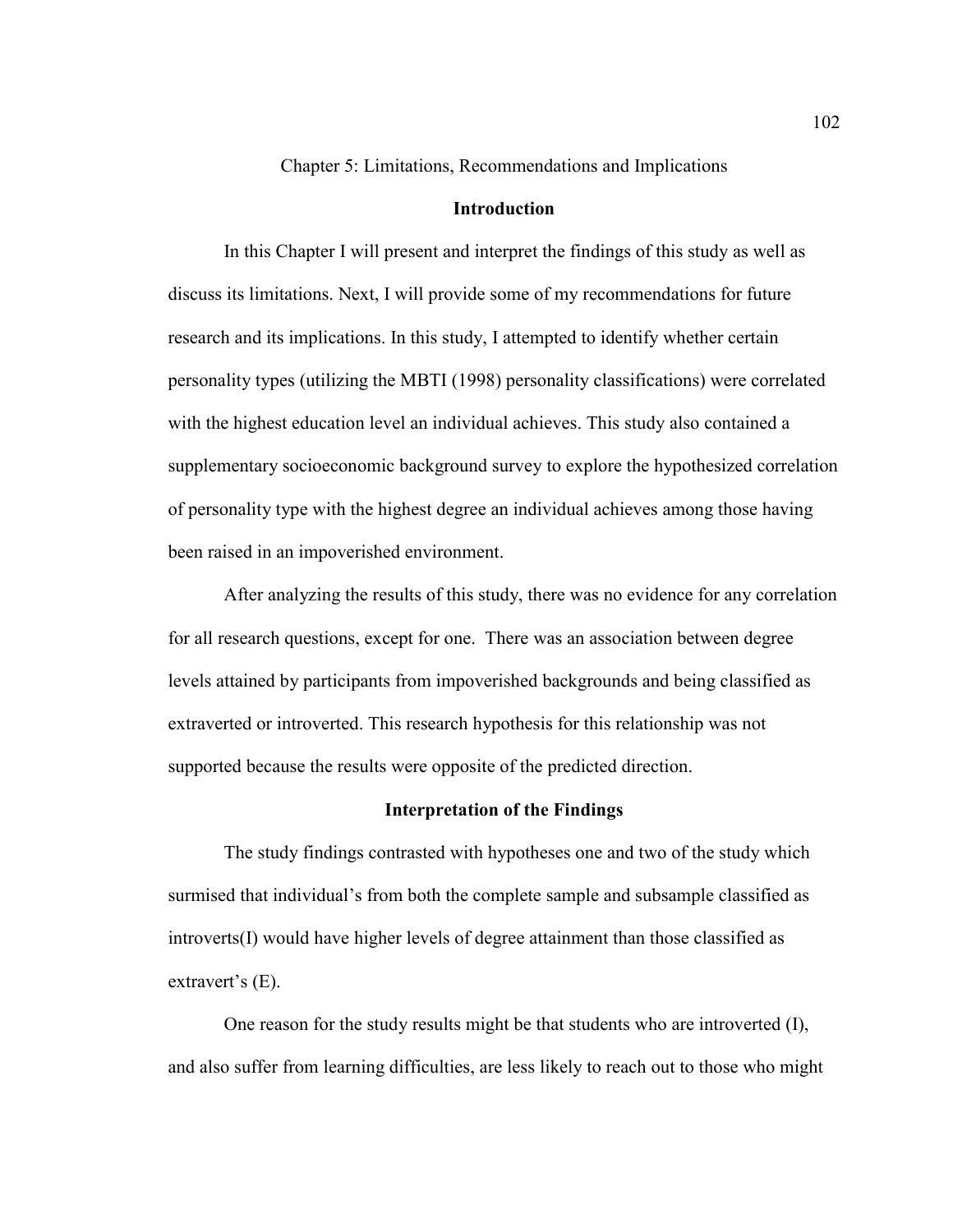provide assistance in overcoming academic issues. For example, it is probable that an introverted student might be less likely that an extroverted individual to reach out to other students to form a study group, engage in tutoring or take advantage of mentoring programs, that might lead to improving academic achievement. As academic success has been linked to higher graduation rates (Spengler, Lüdtke, Martin, & Brunner, 2013) this may negatively impact individual's level of degree attainment.

I would suggest there may be some additional possible explanations for these findings. Tito (1989) proposed that an individual who feel safe and comfortable in their academic environment are more likely to persevere to graduation. I would also suggest that individuals from impoverished backgrounds in particular, who are introverted (I) are less likely to interact with other students and faculty, leading to greater uneasiness in a higher education environment and therefore are more likely to not enjoy college attendance, and to discontinue it.

However, these theories conflict with some research explored in second chapter. For example, Eysenck and Eysenck, (2013) concluded from their study that introverts (I) experience higher levels of cortical arousal, a process normally associated with the ability to perform specific and difficult task such as those associated with academic achievement. Additionally, Rosander, (2013) likewise discussed in Chapter 2 of this study where cortical arousal was found to increase some forms of comprehension and the mastery of elementary tasks without difficulty for introverts (I). This mastery is thought to contribute to academic success which has been linked to higher degree attainment rates (Leppink, Paas, Van Gog, van Der Vleuten, & Van Merrienboer, 2014).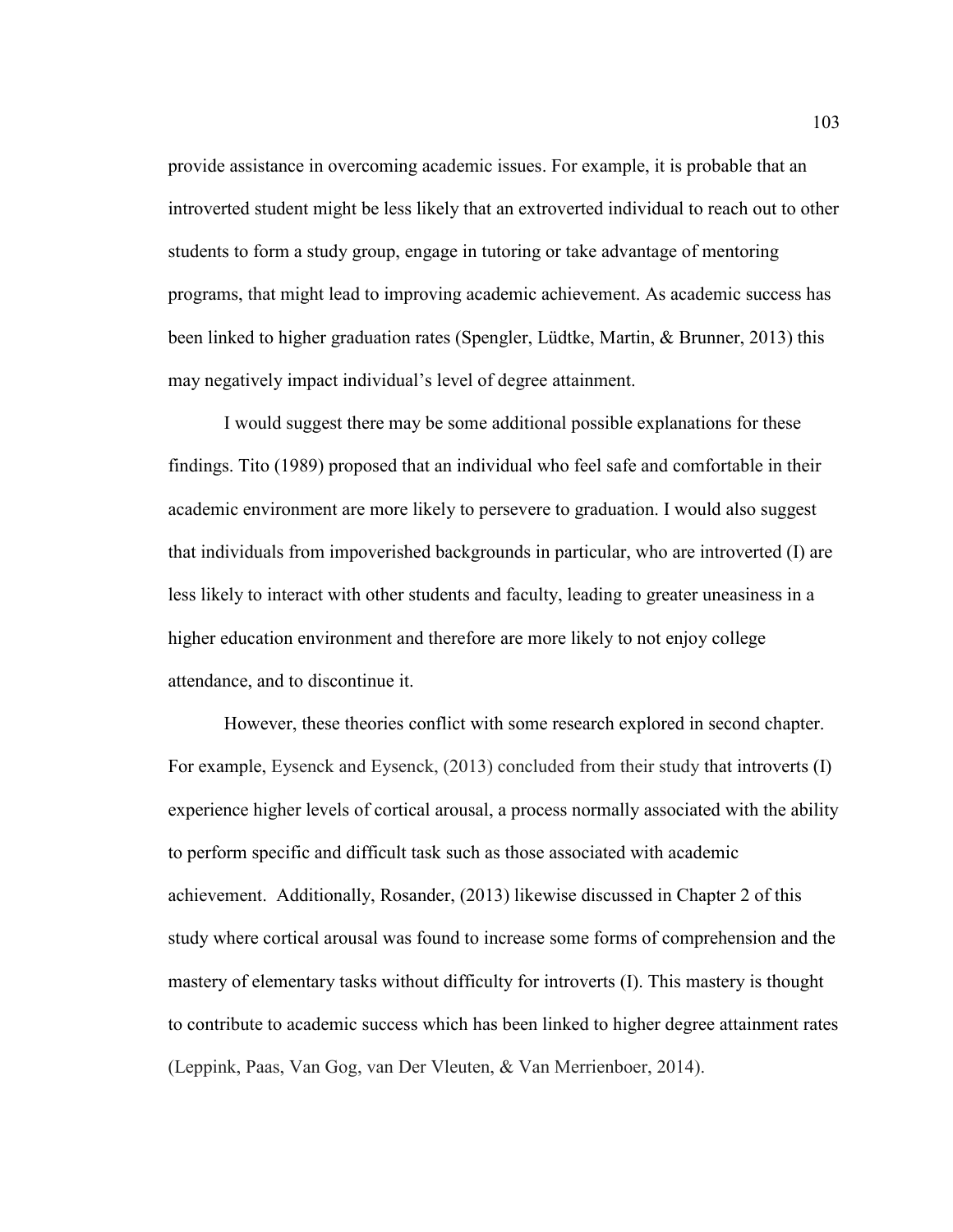It was the aforementioned research data which led me to surmise for the purpose of developing some of the study hypothesis, that introverts (I) should have higher rates of degree attainment as opposed to extroverts (E). I would propose that it is the combination of these ideas that may explain why there was a nonsignificant finding in the full sample.

The study results also showed no correlation for the third and fourth hypotheses which were stated as :  $\#3$ ) Individuals classified as intuitive (N) will have higher levels of degree attainment than those classified as sensing  $(S)$  and  $# 4$ ) Individuals from impoverished backgrounds classified as intuitive (N) will have higher levels of degree attainment than those classified as sensing (S). The results were that those with a preference for intuitiveness (N) had lowered levels of degree attainment across all degree levels. This finding was also true of the sub-sample.

I would suggest that there may be some possible explanations for why the results differed from much of the existing research explored in the second chapter. For example, Bargar and Hoover (2012) found that intuitive (N) types prefer learning activities that center around hands-on experience, defined goals, and practical implications. Further, the researchers surmised that intuitive (N) types prefer an open instructional environment and loose abstract concepts. I would propose that perhaps there was no association for intuitive (N) types and degree attainment level because they are not comfortable in and often regimented and strictly academic teaching models. Conceivably this lack of comfort level leads them to discontinue attendance.

Jensen and DiTiberio (1984) research showed that sensing (S) types preferred complex and factual assignments that can be proven. In addition, those classified as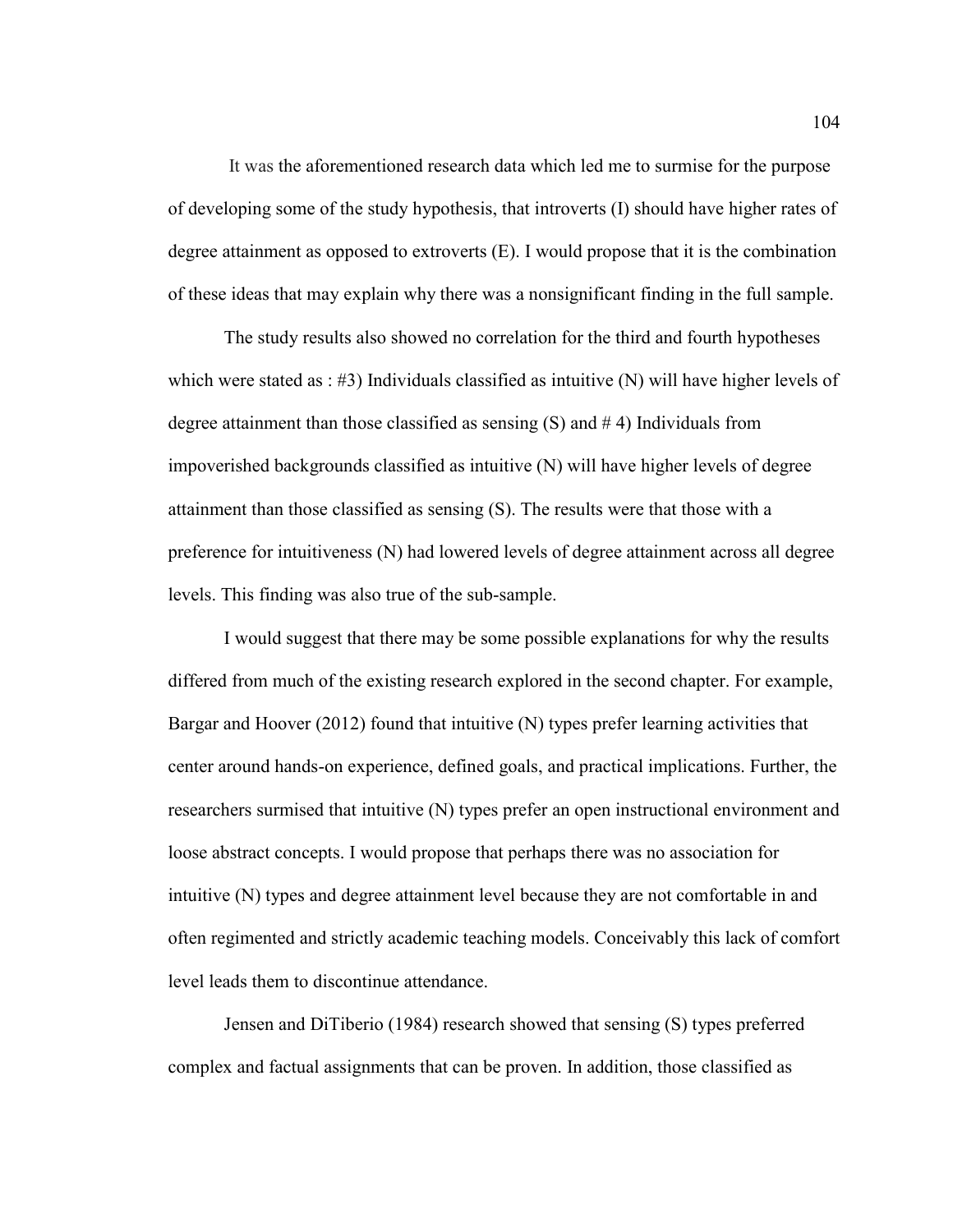sensing (S) often questioned and reexamined their work. I would propose that it is possible no lack of association was found because sensing(S) types may find it difficult to persevere in degree programs which require abstract conceptual learning.

I would offer that it is the possibility of both the explanation outlined above or the conclusions drawn for existing research occurring, which could account for the reason why there was no significant correlation found between educational level and being sensing (S) versus intuitive (I).

Hypotheses number seven and eight of the study, were based upon the concept that Individuals classified as thinking (T) will have higher levels of degree attainment than those classified as feeling (F), both within the sub-sample as well as the full sample. The results indicated there was no association between degree attainment and being classified as thinking (T) versus feeling (F).

I therefore surmised that those classified as thinking (T) would have higher levels of degree attainment as compared to those with a preference for feeling (F) based on conclusions drawn by reviewing the literature discussed in the second chapter of this paper. For example, Brown, Bull, and Pendlebury, (2013) reported that individuals classified as having a preference for thinking (T) are logical and use analysis and reason to make decisions. They further asserted that these people value logic rather than intuition when making decisions and attempting to understand principles, as well as concentrate on tasks to achieve understanding on a particular subject (Brown et al., 2013).

Munro, Chilimanzi and O'Neill, (2012) contended that individuals with a preference for feeling (F) like to consider what is valuable to them and to others who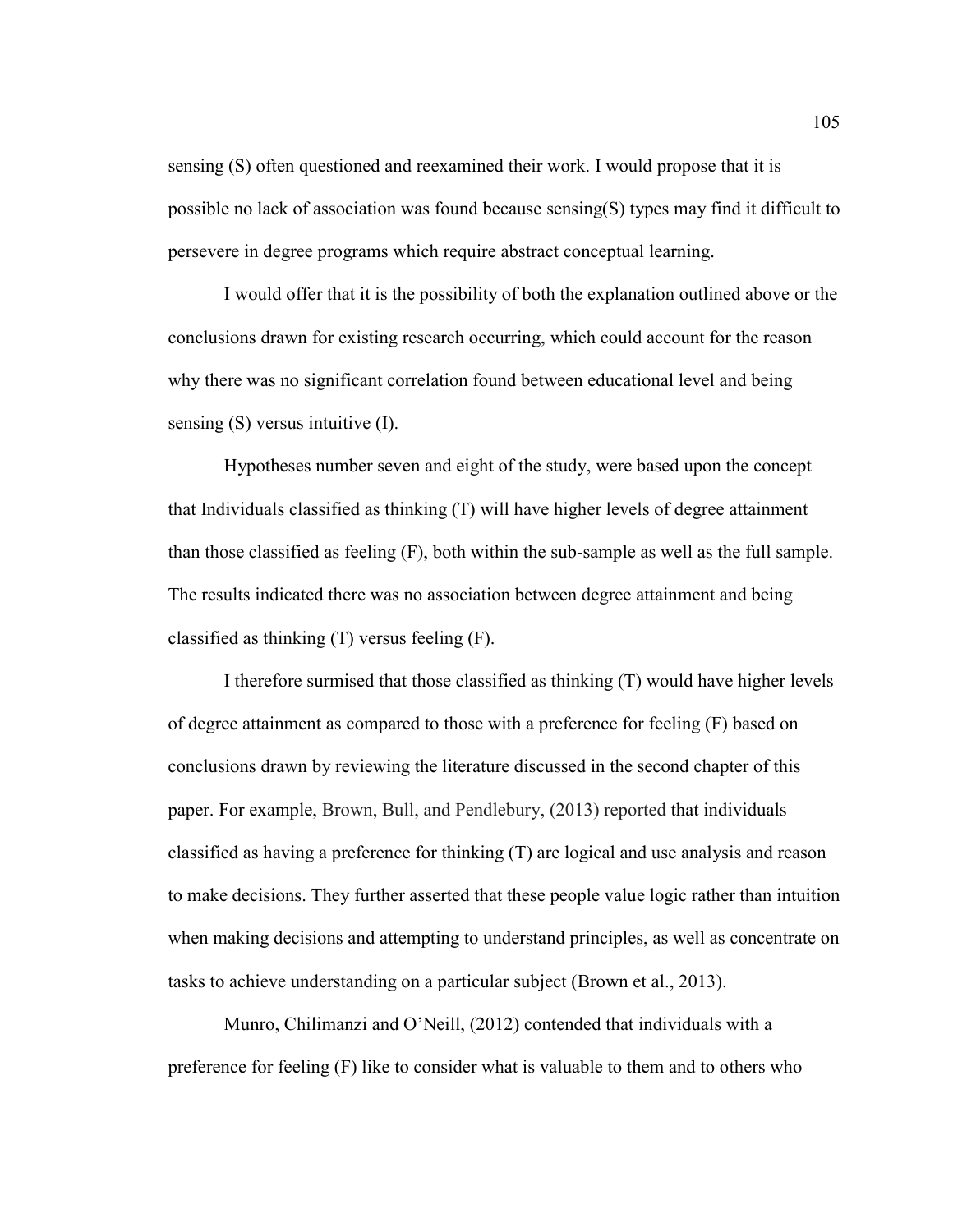show attentiveness when making decisions (Munro, Chilimanzi, & O'Neill, 2012). Brown, Bull and Pendlebury, (2013) conveyed that these individuals also tend to make decisions according to what others they value prefer (Brown et al., 2013).

I would propose that conceivably individuals with a preference for feeling (F) assimilate better into a college environment because of what appears to be considerable regard for others. Whereas the rigidity and need for logic as opposed to feeling displayed by those classified as thinking (T) might limit these individual's ability to socialize. Leading to feeling uncomfortable in the college environment, and the discontinuation of attendance.

Conversely however, it might also be plausible that the opposite is possible. That is those classified as thinking (T) might perform better in a structured college classroom environment. While those classified as feeling (F) need to be accepted by others may lead to excessive socialization distracting from academic pursuits. I would offer that it is the possibility of both of these scenarios occurring that would explain why there is no association.

Some of the other survey outcomes were also important in that they seem to differ from the results indicated in other research in this area. For example, within the entire sample the most dominant preference for the receipt of a Doctoral or Professional degree was ENFP with 5 or 29 %, of the 19 who earned a degree at this level. Within the subsample, the same disparity also existed as the highest level of doctoral or professional degree attainment was also within the ENFP dimension and shared by the same number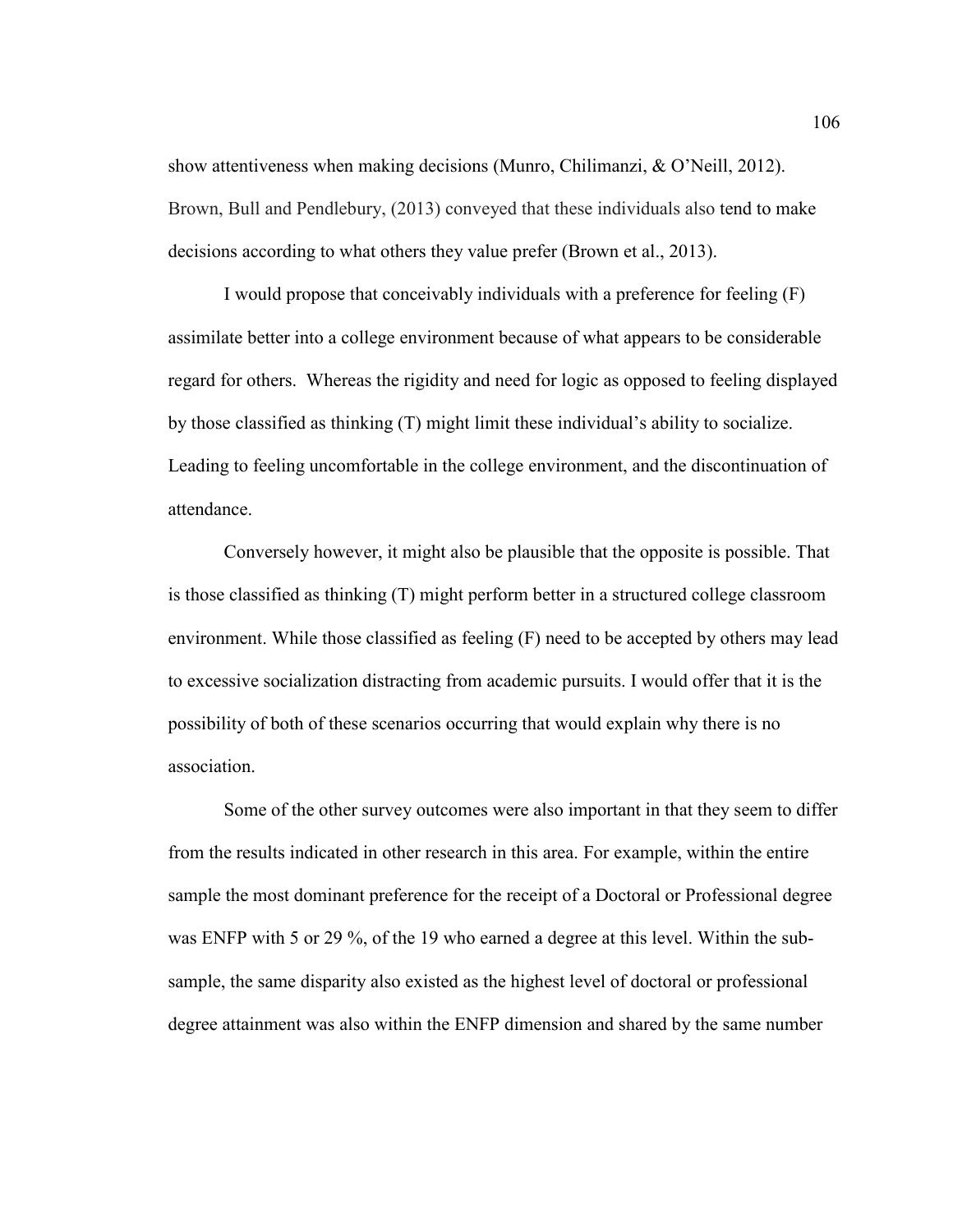of individuals classified as ESFP with 2 or 11.76 % respectively within this degree achievement range.

These findings are important because those categorized as ENFP have been described by some researchers as someone who is invigorated by spending time with other people who concentrates on concepts as opposed to facts and specifics (Bean  $\&$ Eaton, 2008). In addition, individuals with this preference often make decisions based on viewpoints or emotions and who are spontaneous rather than regimented. They also often act as champions or cheerleaders and take delight in also helping others to achieve their dreams (Bean & Eaton, 2008).

In contrast those with ESFP classification have been described as are intensely emotional, feel offense to criticism, they often tend to avoid conflict and require constant stimulating in order to avoid boredom. Those with this tendency are also often poor at planning for future events and can be extremely unfocused when dealing with subjects that do not interest them. However, they are also outwardly motivated and often lack fear of the unknown and enjoy new experiences. They are often described as having originality and excel at interacting with others (Schurr, Ruble, Palomba, & Moore, 1997).

Last, I would suggest that another possibility may be that the MBTI may not be a valid tool for use in the prediction of achievement in higher education. Specifically, to determine the highest degree level an individual achieves.

#### **Limitations**

 My study had several limitations. First the study was correlational, therefore no causal conclusions can be made, and there may be a number of explanations consistent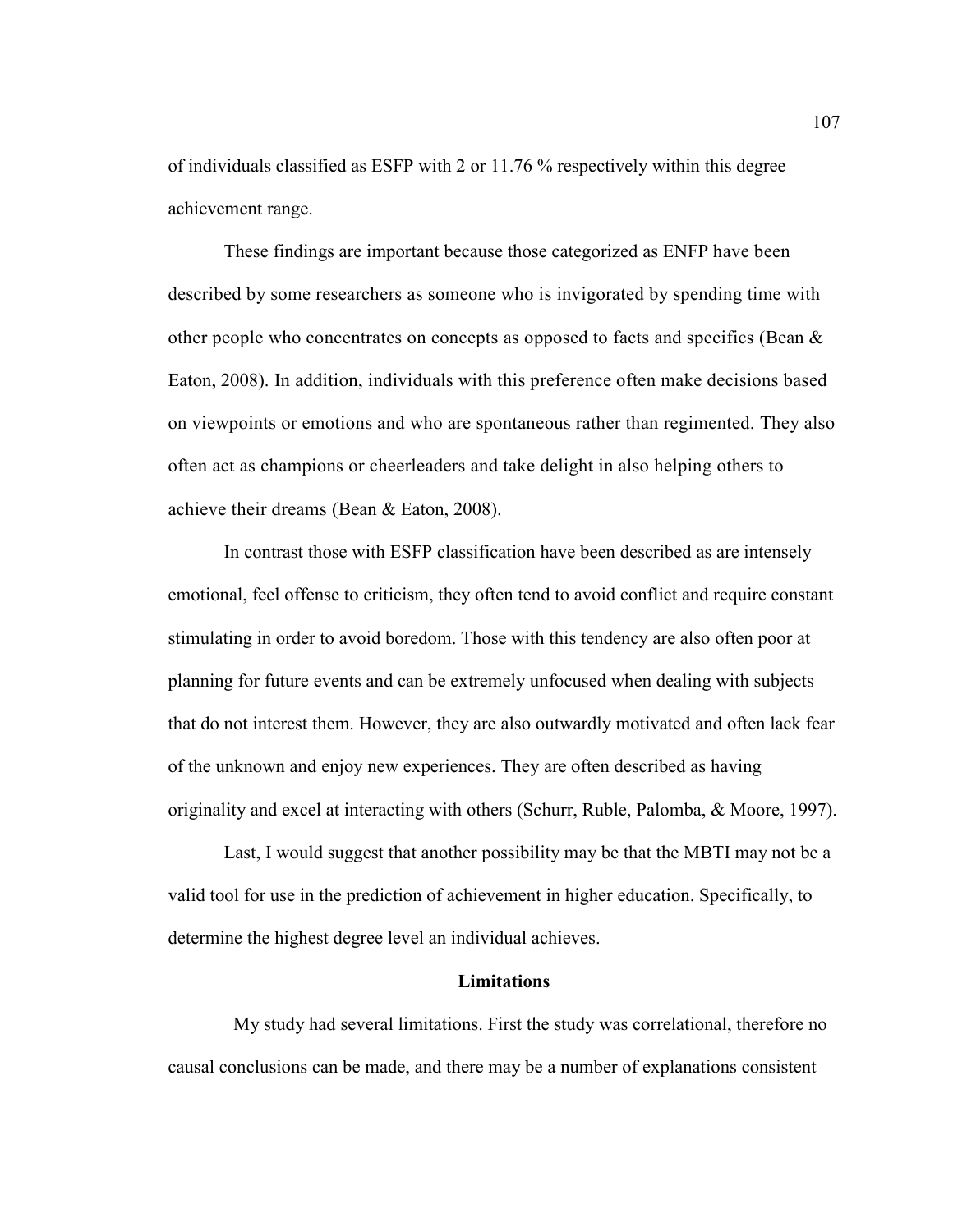with the findings. Another was the sources from which I recruited study participants. The study participants were enlisted by posts featured on three groups on the LinkedIn® website who are associated with professional and academic networking. This may have limited access to the type of survey population who participated. If the survey population included those whose personal circumstances do not include activities such as professional networking, the results may have differed. For example, additional participants whose professions do not require or for which professional networking is not a regular activity, may have provided results starkly different from those of the study.

 Next, there was only one question used to determine an individual's childhood economic background. I believe that participant's answers may have varied due to not remembering or incorrectly recalling their childhood household's participation in the SNAP program. Finally, the limited time period (three weeks) of open participation may have disqualified potential participants who visit the web sites less frequently or lack spare time to complete the survey within that period.

## **Recommendations**

This study may aid in determining the direction of further research regarding degree attainment. More specifically, based upon this study's results future researchers may be encouraged to not use the MBTI as an exclusive tool in degree level attainment research. I would suggest that although the MBTI was not a strong indicator of an individual's level of degree attainment in this study, the assessment itself as explored earlier in this text proves to be a valuable tool in psychological studies. Therefore, I propose that the MBTI be utilized with other measures for research in this area, such as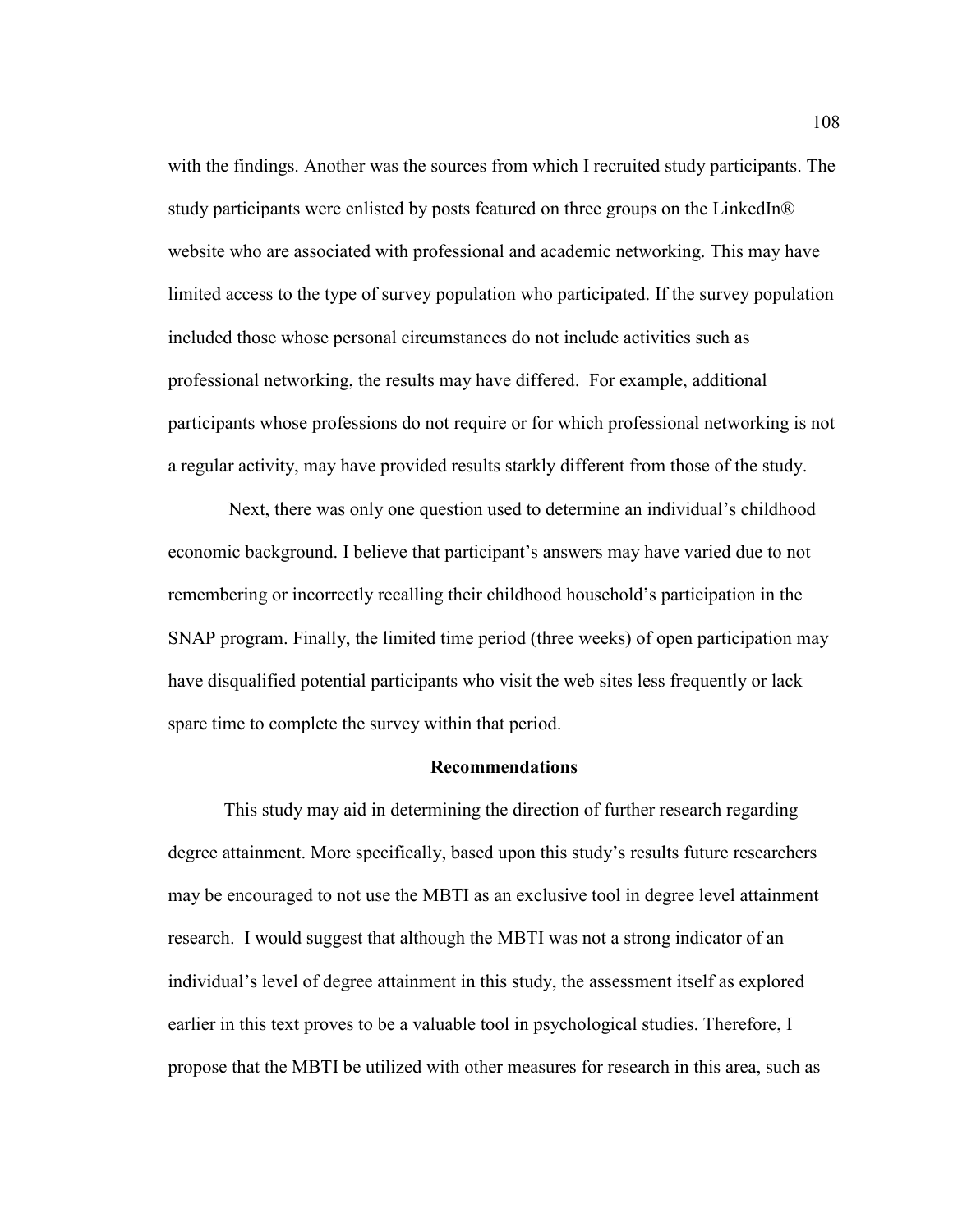more detailed background information that may also influence an individual's ability to complete a college degree or certificate. This background information would include relevant influences such as a participant's age, race, sex, ethnicity, health issues, family compilation, personal obligations, employment status, and financial need. For example, although a student may have a personality preference that in some research has been correlated to academic achievement, they may also have personal circumstances that could negatively affect their ability to earn a degree. Student who must balance, children, parents and work obligations may qualify for people within this group.

 In addition, I believe that the discovery of any trends such as a disproportionate amount of classification types within a survey population could create an opportunity to examine these individuals in further detail, to help understand if there are also any corresponding personal experiences or current circumstances that these individual share or do not share. Some of the advantages of this might be to isolate other factors that can positively or negatively affect degree attainment as well as allow for future research efforts to build upon the results. This case study approach implementing personal supplementary interviews in conjunction with MBTI assessments may also allow for the development of new questions for future research.

#### **Implications**

The scrutinization of institutions of higher learning has progressively increased in recent years, particularly as it relates to the areas of student retention and graduation rates. As a result, many administrators continually seek to measure and understand the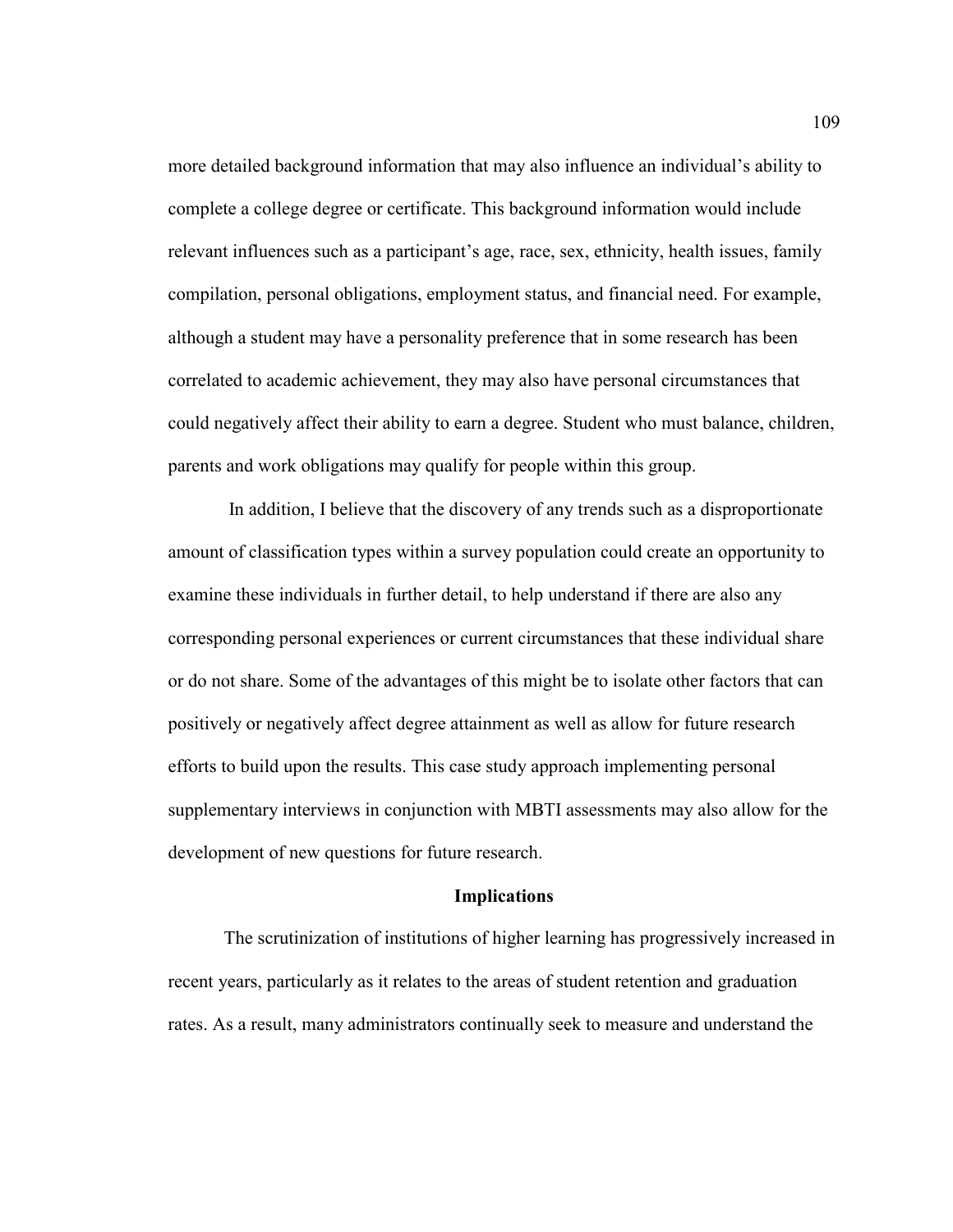predictors, and influences that effect these areas. Adding to this challenging task is an ever-changing student population and societal expectations.

I would suggest that the significance of the findings of the study are that they contradict much of the existing research and subsequent theories in this area and explored in second chapter of this study. These contradictions may serve as an incentive to both further test and challenge said existing information.

I propose that the opportunity for this study to contribute to positive social change lies in the possibility of improving recruitment marketing and retention programs for institutions of higher learning. For example, it could encourage college administrators and marketing departments to alter current recruitment programs that utilize the MBTI as an exclusive tool. Meaning that any marketing programs that use only information from MBTI research regarding the preferences of some MBTI types should also take into consideration a potential students' personal circumstances that may also affect their desire or ability to attend an institution. These factors might include financial constraints, the necessity to work during attendance, childcare obligations, family composition and background.

Additionally, future marketing recruitment and college retention programs could be designed to reflect some of the findings of the study. For example, the results indicated that those identified as extraverts (E) had greater degree attainment levels than introvert (I) within the subsample. As discussed in the review of related literature, those who feel comfortable in their environment are more likely to pursue and persevere in degree attainment (Tinto, 1990). I propose that recruitment and retention programs could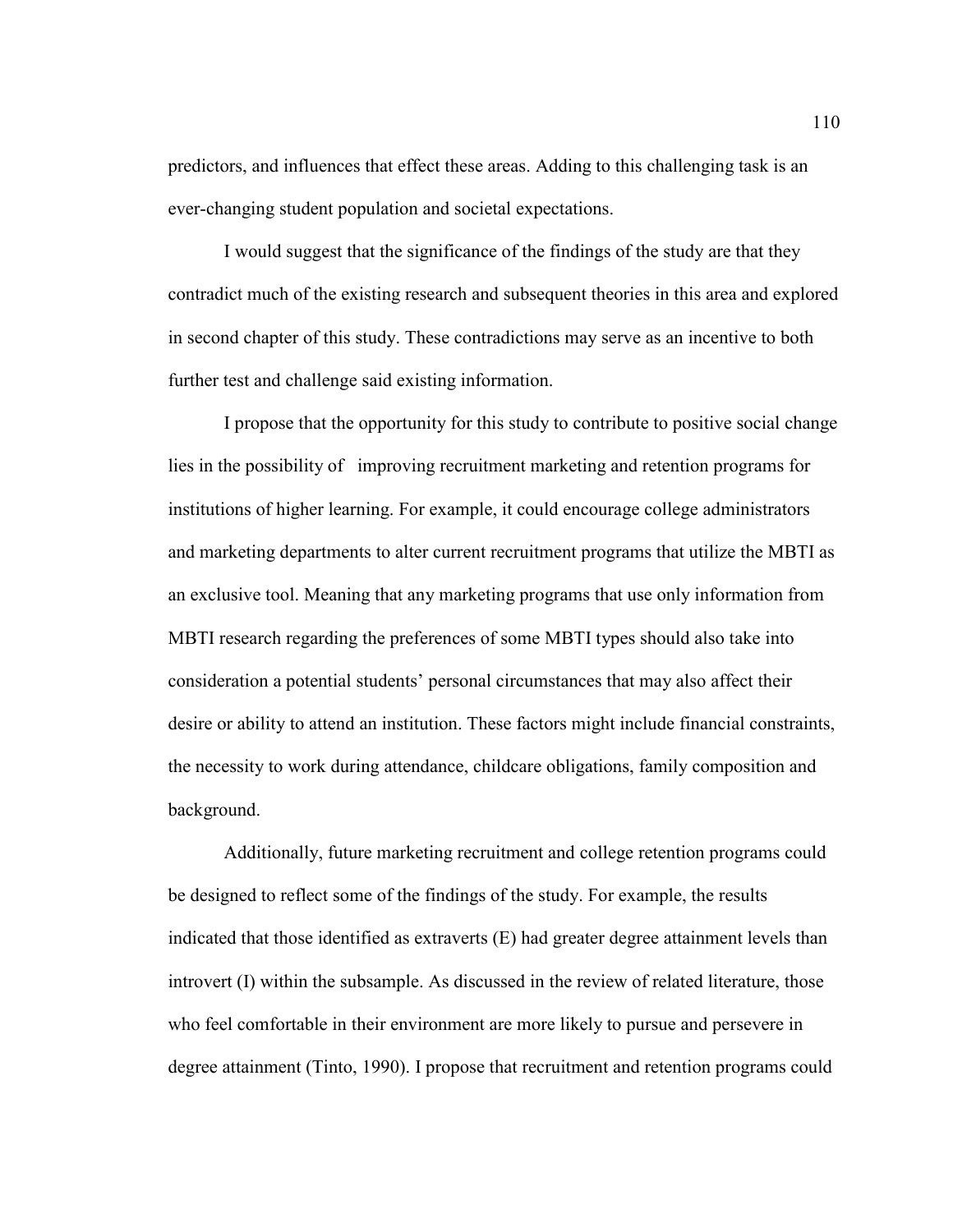entice individuals into being more socially active by appealing to their fields of interest while adding elements of socialization. For example, recruitment tours that group potential students by areas of interest and include non -academic mixers in their experience.

Finally, the consideration of personal information obtained from questionnaires for potential or incoming students could also aid administers in designing marketing recruitment programs that would successfully address any personal hurtles (such as family, heath or financial obligations) that the potential student may see as a barrier to entry into their institutions.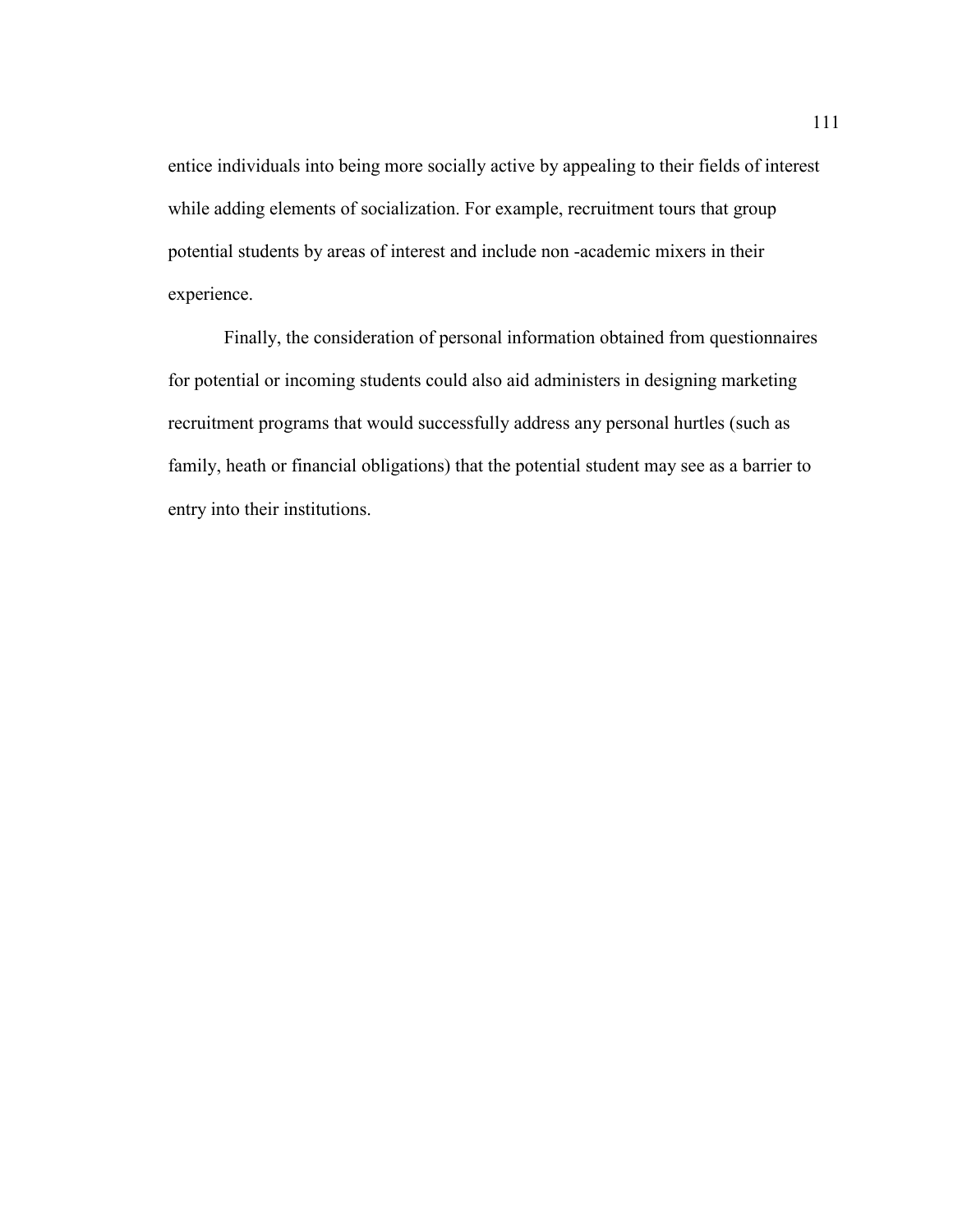# **Conclusion**

Degree attainment has been and continues to be a challenging subject. I would suggest that one of the most noteworthy findings of this study was there appeared to be a significant relationship between being extraverted (E) versus introverted (I) and the highest educational level achieved in the sub-sample. I suggest that it is the aforementioned results that hold the greatest potential for further research that may contribute to positive social change. Specifically, to determine or identify if the attributes most commonly displayed by those classified as extroverts (E) contribute to higher level of degree attainment among those raised in impoverished environments, as well as to utilize these identified attributes to design recruiting and retention programs that appeal to those who possess them.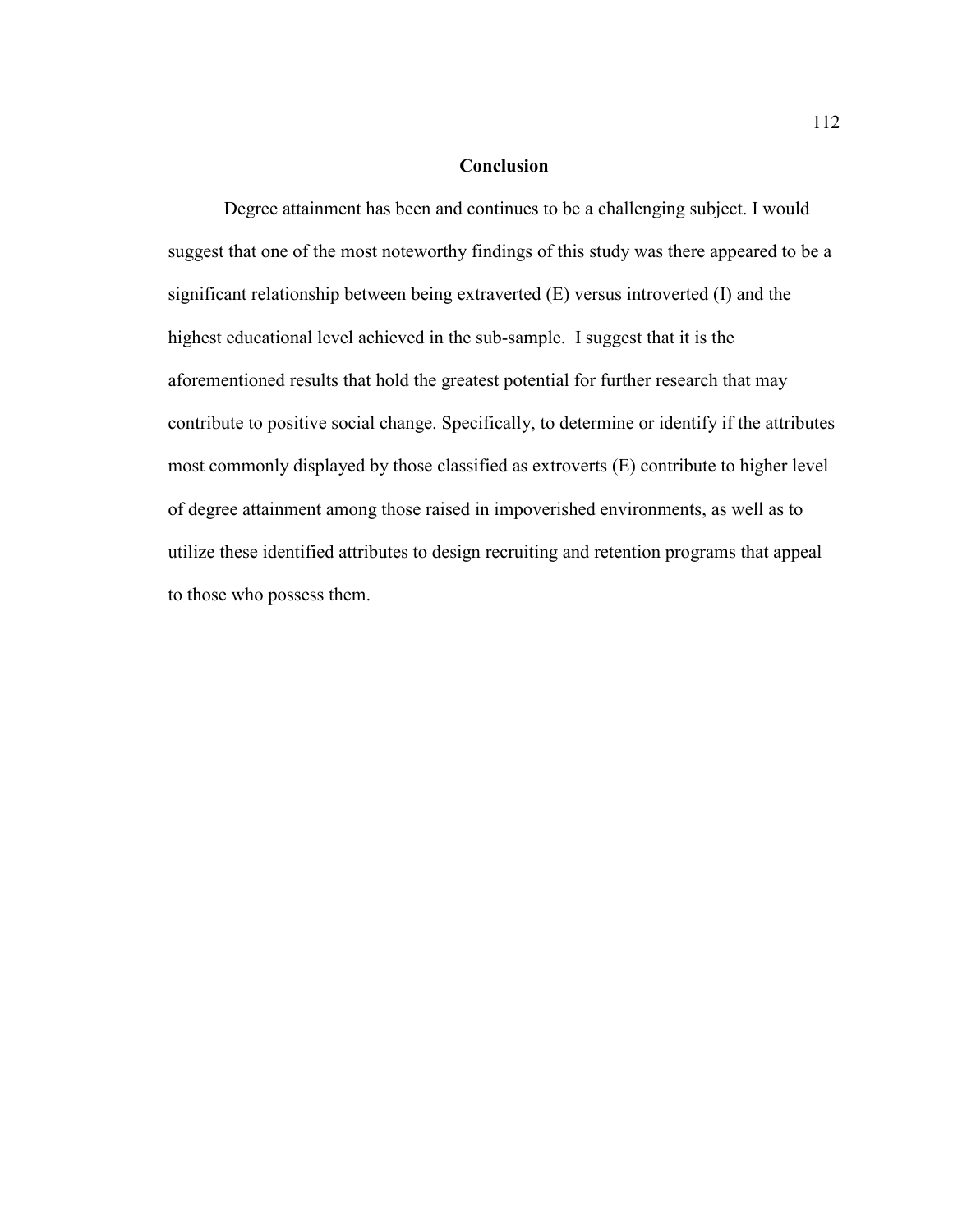### References

- Altunişik, A. C., Bayraktar, A., Sevim, B., Akköse, M., Çoşkun, N., & Türker, T. (2008). Modal analysis, experimental validation, and calibration of a historical masonry minaret. *Journal of testing and evaluation*, *36*(6), 1-9.
- Amelink, C. T., & Creamer, E. G. (2010). Gender differences in elements of the undergraduate experience that influence satisfaction with the engineering major and the intent to pursue engineering as a career. *Journal of Engineering Education*, *99*(1), 81-92.
- Anchors, S., Robbins, M.A., & Gershman, E.S. (1989). The relationship between Jungian type and persistence to graduation among college students. *Journal of Psychological Type, 17,* 20-25
- Archer, J. (1995). *Motivation to learn in university student*s*: Links with Vygotsky's assisted discovery*. Paper presented at the European Conference on Educational Research, University of Bath, England, September 14-17.
- Archer, J. (1994). Achievement goals as a Measure for Motivation in university Students, *Contemporary Educational Psychology, 19*, 430-446.

Armstrong, W.B., Carty, H.M., Martin, G., & Thorton, J.R. (2011). *Retention and graduation rates 2010-2011, University of California, at San Diego* (Research report). Retrieved from University of California, San Diego Office of Student Research & Information Student Affairs website: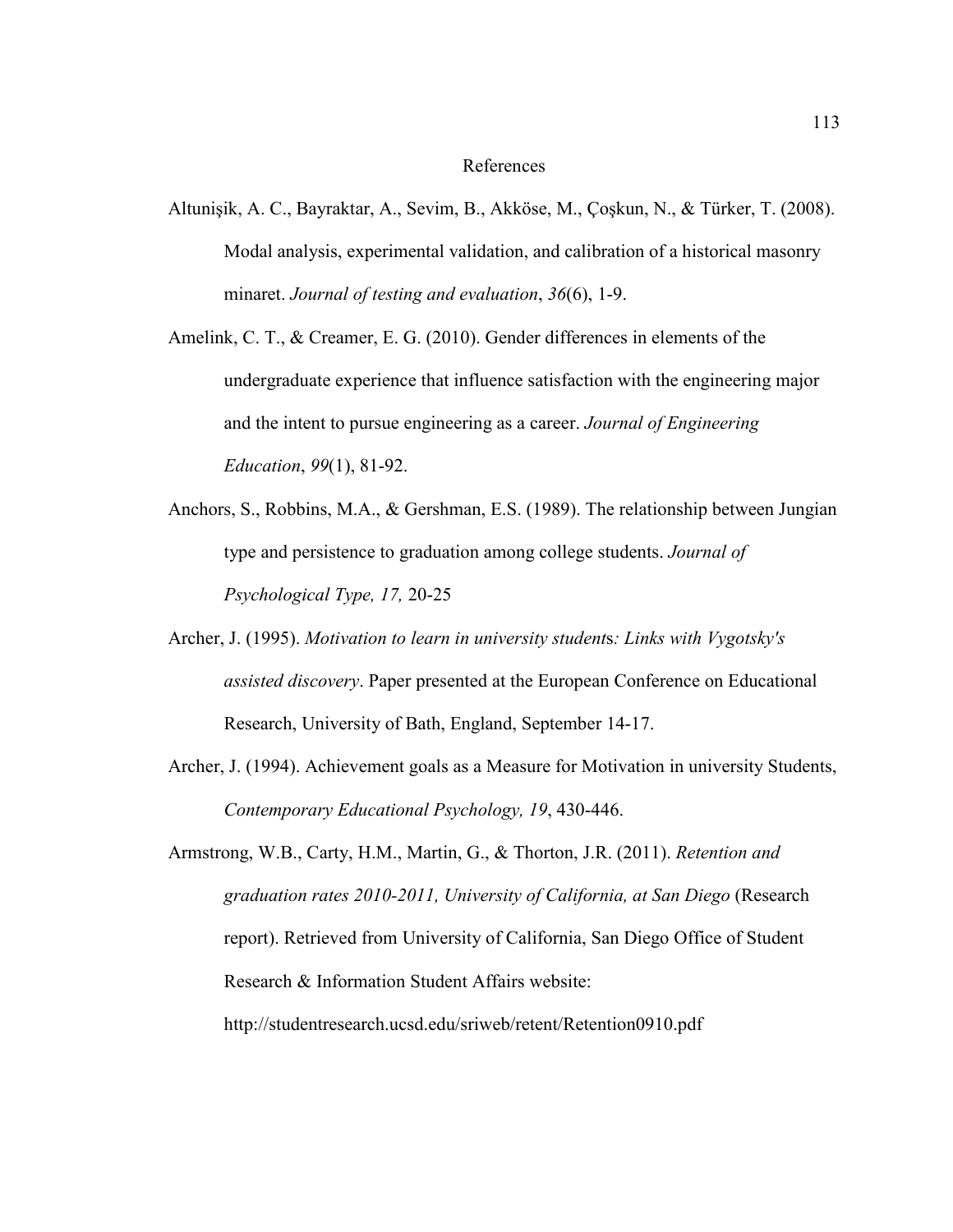- Astin, A.W. (1972). *College Dropouts: A National Profile*. Washington, DC: American Council on Education.
- Astin, A.W. (1975). *Preventing students from dropping out*. San Francisco: Jossey-Bass.
- Astin, A. W. (2002). *The American freshman: Thirty-five year trends, 1966-2001*. Higher Education Research Institute.
- Aud, S., Hussar, W., Kena, G., Bianco, K., Frohlich, L., Kemp, J., & Tahan, K. (2011). The Condition of Education 2011. NCES 2011-033. *National Center for Education Statistics*.
- Avakian, A. N., MacKinney, A. C., & Allen, G. R. (Winter 1982.) Race and Sex Differences in Student Retention at an Urban University. *College and University*, *17*, 160-65.
- Baber, L. D. (2015). Considering the interest-convergence dilemma in STEM education. *The Review of Higher Education*, *38*(2), 251-270.
- Bailey, M. J., & Dynarski, S. (2011). *Gains and gaps: Changing inequality in U.S. college entry and completion (*Research Report No. 11-746). Retrieved from University of Michigan, Population Studies Center website: http://www.psc.isr.umich.edu/pubs/abs/7365.pdf
- Bargar, R., & Hoover, R. L. (2012). Psychological Type and Learning. *Cognitive Science: Contributions to Educational Practice*, *63*, 327.
- Barrineau, P. (2005). Personality types among undergraduates who withdraw from liberal arts colleges. *Journal of Psychological Type*, *65*(4), 27-32.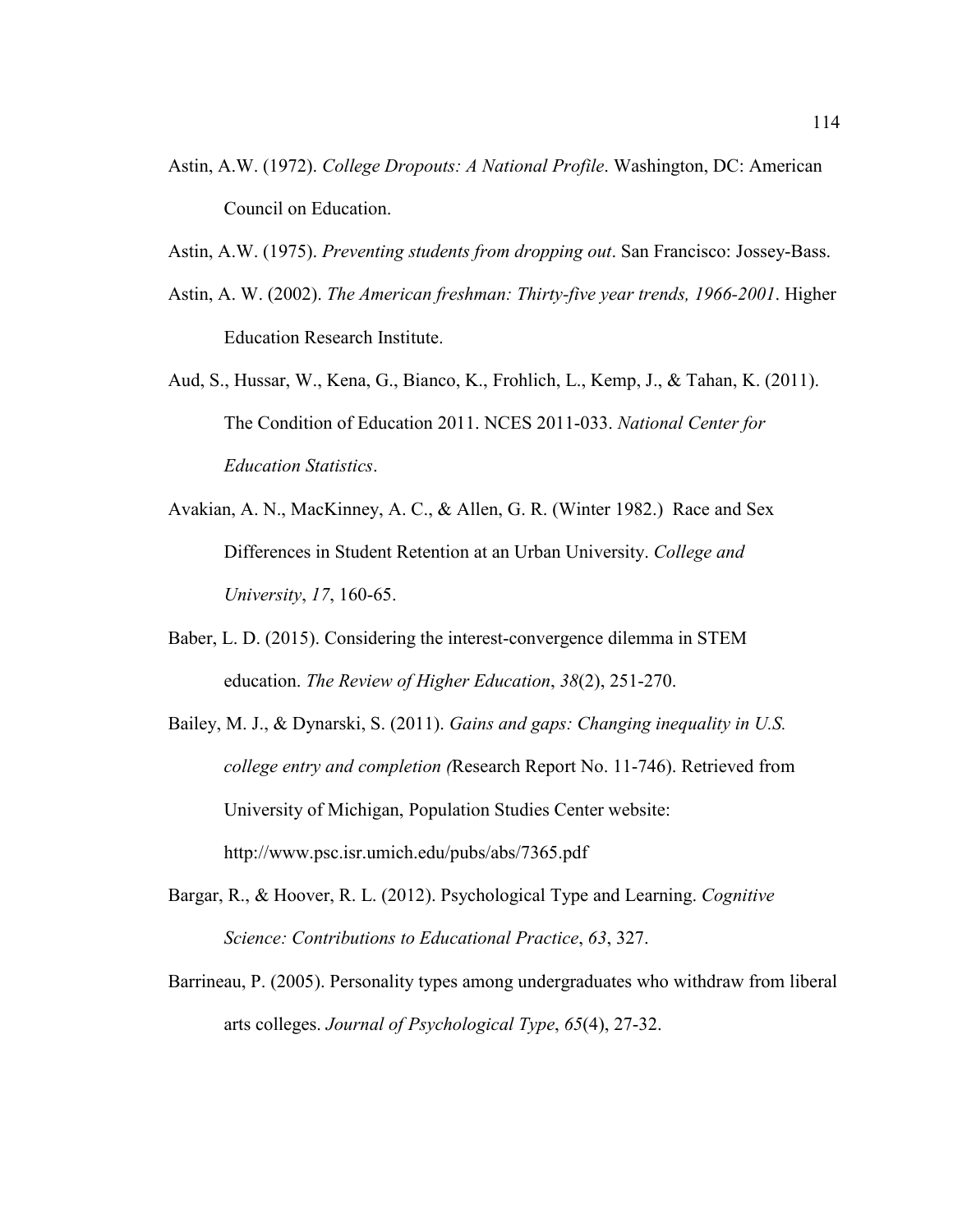- Barron, K., Harackiewicz, J (2001). Achievement goals and optimal motivation: 82 testing multiple goal models. *Journal of Personality and Social Psychology, 80*(5), 706-722.
- Baum, S., Ma, J., & Payea, K. (2013). *Education pays 2013: The benefits of higher education for individuals and society.* Washington, DC: The College Board. Retrieved from http://trends.collegeboard.org/sites/default/files/education-pays-2013-full-report.pdf .
- Bayer, A.E. (1968). The college dropout: Factors affecting senior college completion. *Sociology of Education*, 41, 305–316.
- Bean, J.P., & Eaton, S.B. (2008). A psychological model of college student retention. In J.M. Braxton (Ed.), Rethinking the departure puzzle: new theory and research on college student retention. Nashville, TN: Vanderbilt University Press.
- Bean, J. & Metzner, B. (1985). A conceptual model of non-traditional undergraduate student attrition. *Review of Educational Research. 55*. 485-539.
- Beatty, G. P. (1992) Sorting, supporting, connecting and transforming: Student retention strategies at community colleges. (Report Information Analyses 070). San Jose, Ca.
- Bean, J.P. (1985). Interaction effects based on class level in an explanatory model of college student dropout syndrome. *American Educational Research Journal, 22*(1), 35. doi: 10.2307/1162986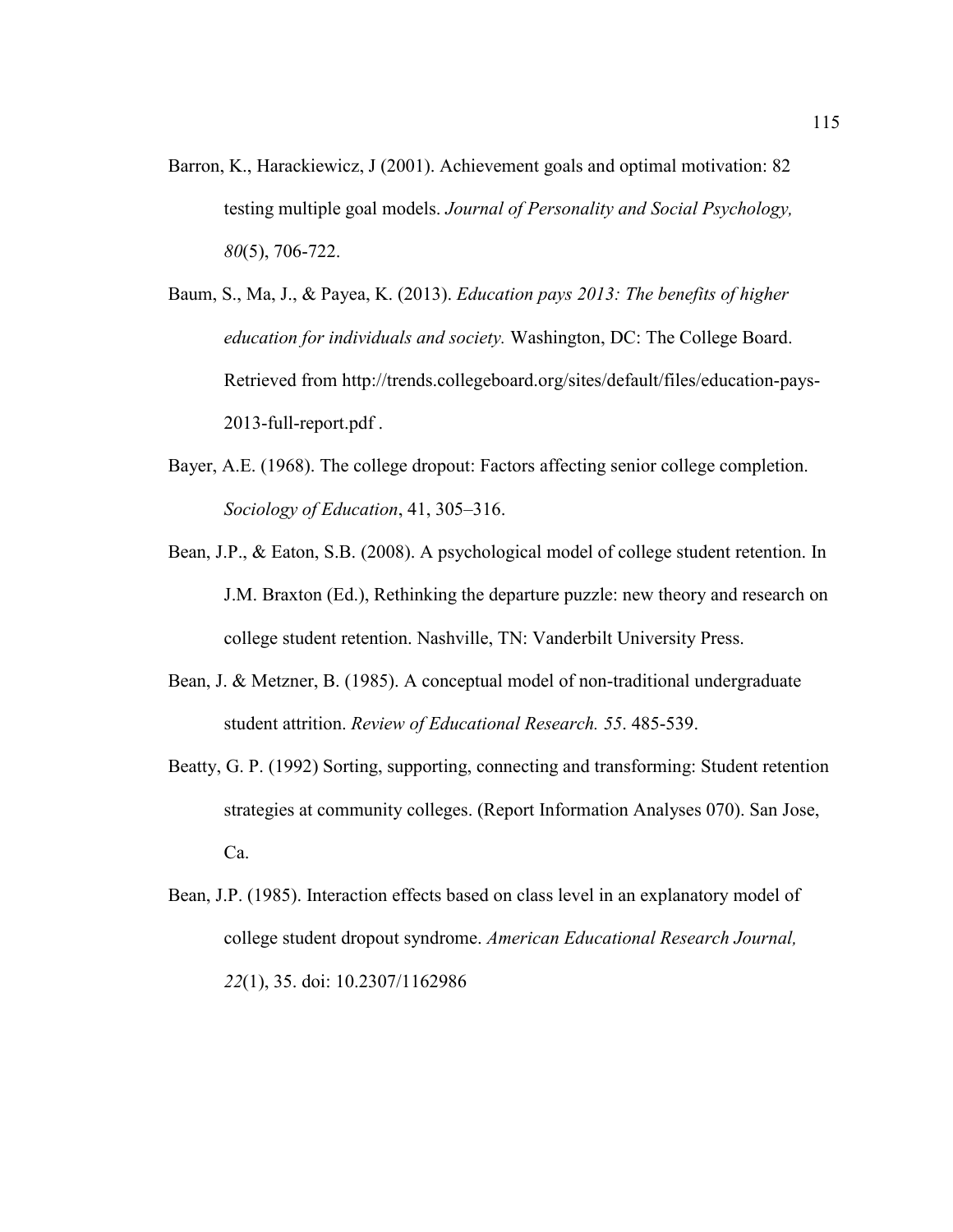- Berger, J.B., & Braxton, J. M. (1998). Revisiting Tinto's interactionalist theory of student departure through theory elaboration: Examining the role of organizational attributes in the persistence process. *Research in Higher Education, 39*, 103–119.
- Berger, J.B., & Lyon, S.C. (2005). Past to present: A historical look at retention. In A. Seidman (Ed.), *College student retention: Formula for student success* (pp. 1-30). Westport, CT: Praeger Publishers.
- Berger, J.B., & Milem, J.F. (1999). The role of student involvement and perceptions of integration in a causal model of student persistence. *Research in Higher Education, 40*(6), 641-664.

Berlyne, D. (1966). Exploration and curiosity. *Science*, *153*, 25-33.

- Billups, F.D. (2008). Measuring college student satisfaction: A multi-year study of the actors leading to persistence. Paper presented at the 39th annual meeting of the Northeastern Educational Research Association, Rocky Hill, CT.
- Bjurberg, H. (2013) *Academic achievement, personality traits and their neurobiology*. B.Sc. Project in Cognitive Neuroscience, University of Skövde, Sweden. Retrieved from http://his.diva

portal.org/smash/get/diva2:727002/FULLTEXT01.pdf

Bjørnebekk, A., Fjell, A.M., Walhovd, K.B., Grydeland, H., Torgersen, S., & Westlye, L.T. (2013). Neuronal correlates of the five factor model (FFM) of human personality: Multimodal imaging in a large healthy sample. *Neuroimage*,*65*, 194- 208.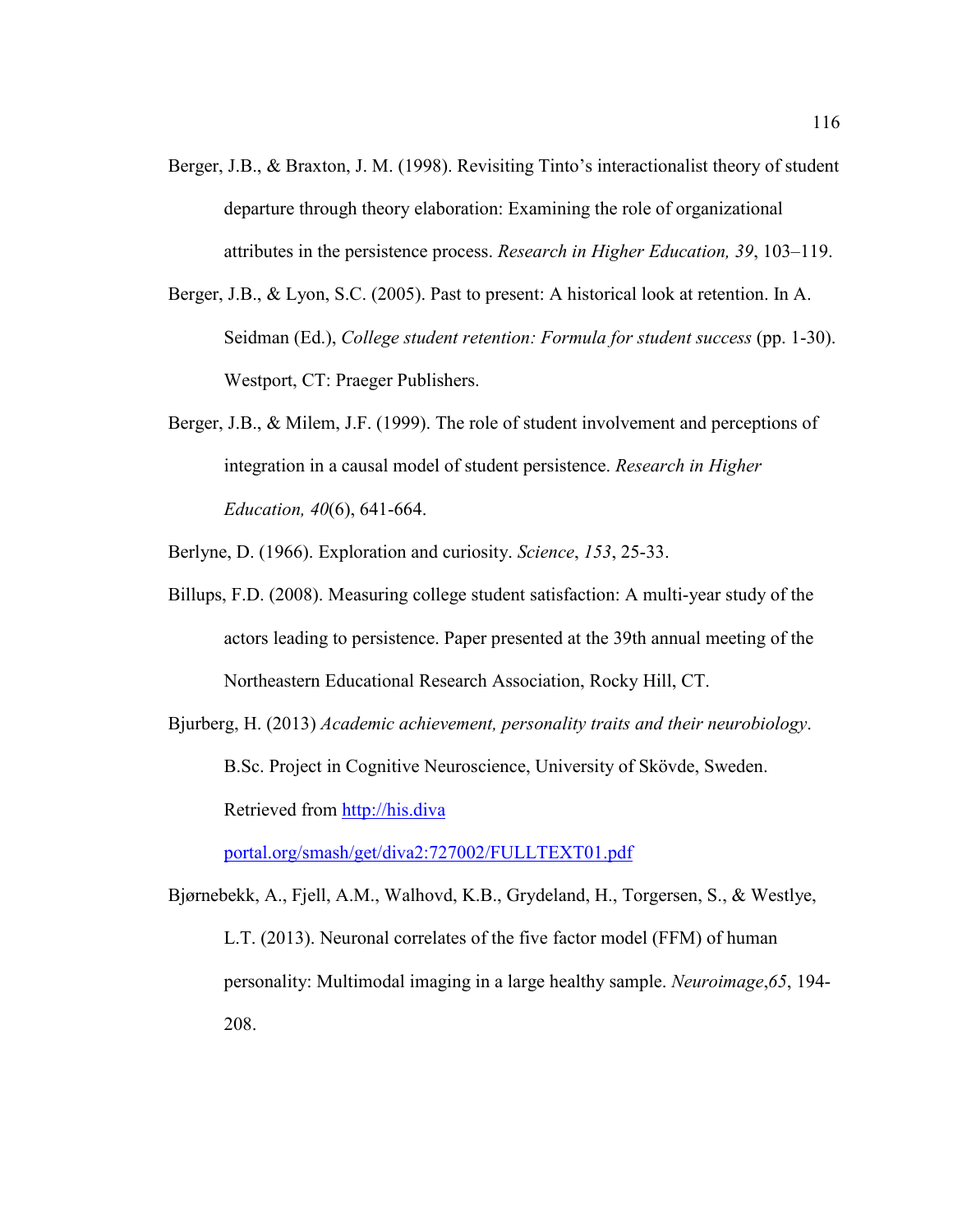- Blanchfield, W. C. (1971). College dropout identification: A case study. *The Journal of Experimental Education*, *40*(2), 1-4.
- Blickle, G. (1996). Personality traits, learning strategies, and performance. *European Journal of Personality, 10*, 337–352.
- Bowen, W. G., Chingos, M.M., & McPherson, M.S. (2009). *Crossing the finish line: Completing college at America's public universities*. Princeton University Press.
- Bradway, K. (1964). Jung's psychological types. *Journal of Analytical Psychology*, *9*(2), 129-135.
- Briggs, K. C., & Myers, I. B. (1998). *The Myers-Briggs type indicator–Form M*. Palo Alto, CA: Consulting Psychologists Press.
- Brown, S. C. (1979). *Educational attainment of workers: some trends from 1973 to 1978* (Vol. 225). Dept. of Labor, Bureau of Labor Statistics.
- Brown, G. A., Bull, J., & Pendlebury, M. (2013). *Assessing student learning in higher education*. Routledge.
- Bynum, J. E., & Thompson, W. E. (1983). Dropouts, stopouts and persisters: The effects of race and sex composition of college classes. *College and University*, *59*(1), 39- 48.
- Bureau of Labor Statistics. (2007, August). *Spotlight on statistics: Back to school*. Retrieved from:

http://www.bls.gov/spotlight/2007/back\_to\_school/data.htm#table1

Busato, V. V., Prins, F. J., Elshout, J. J., & Hamaker, C. (2000). Intellectual ability, learning style, personality, achievement motivation and academic success of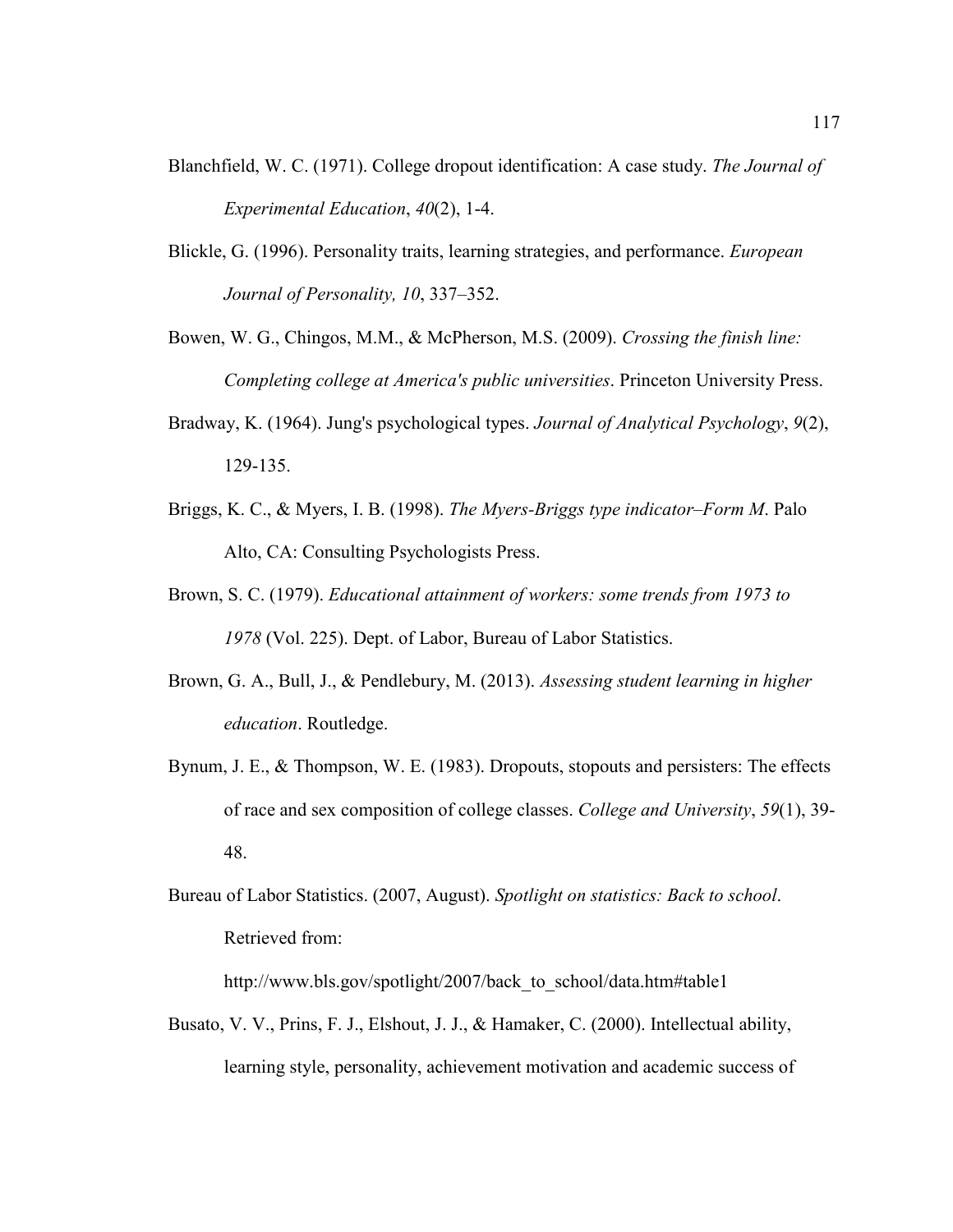psychology students in higher education. *Personality and Individual Differences, 29*(6), 1057-1068.

- Bushnell, J. R. (1990). *Quanta: A learning community at Daytona Beach Community College and the use of the Myers-Briggs Type Inventory* (Report No. JC3910039).Retrieved from http://www.eric.ed.gov/PDFS/ED327227.pdf
- Butler, S., Deprez, L., & Smith, R. (2003). *Parents as scholars: A model postsecondary education program for low-income women in the new welfare landscape*. Institute for Women's Policy Research, Conference for Women Policy Studies. Retrieved May 8, 2005, from http://www.iwpr.org/pdf/Butler Deprez Smith.pdf
- Cabrera, A. F., Castaneda, M. B., Nora, A., & Hengstler, D. (1992). The convergence between two theories of college persistence. *The Journal of Higher Education*, 143-164.
- Cacioppo, J. T., Petty, R. E., Feinstein, J. A., & Jarvis, W. B. G. (1996). Dispositional differences in cognitive motivation: The life and times of individuals varying in need for cognition. *Psychological Bulletin*, *119*(2), 197.
- Campbell, J.W., & Blakely, L.S. (1996, November). *Assessing the impact of early remediation in the persistence and performance of underprepared college students.* Paper presented at the Association for Institutional Research Forum, Albuquerque, NM.
- Capraro, R.M., & Capraro, M.M. (2002). Myers-Briggs type indicator score reliability across-studies: A meta-analytic reliability generalization study. *Educational and Psychological Measurement*, *62*(4), 590-602.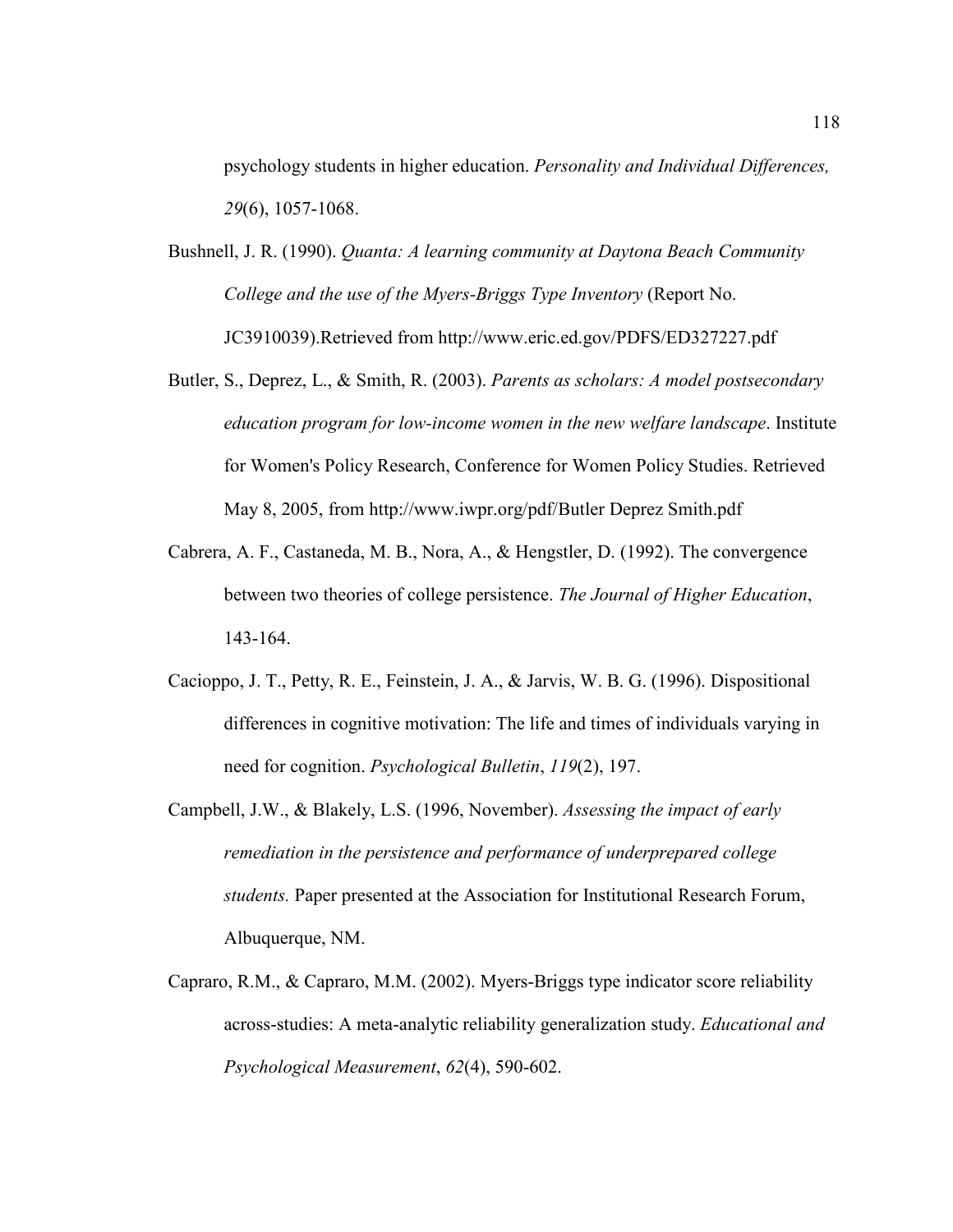- Carey, K. (2004). A matter of degrees: Improving graduation rates in four-year colleges and universities. Retrieved from http://pwib.org/downloads/highered.pdf
- Carlson, J. G. (1985). Recent assessments of the Myers-Briggs Type Indicator*. Journal of Personality Assessment*, *49*, 356– 365.
- Carlson, R., & Levy, N. (1973). Studies of Jungian typology: I. Memory, social perception, and social action. *Journal of Personality, 41*. 559-576.
- Carnevale, A. P., & Strohl, J. (2013). *Separate and unequal: How higher education reinforces the intergenerational reproduction of white racial privilege*. In Global Public Policy Institute (Ed.), Washington D.C.: Georgetown University Center on Education and the Workforce.
- Carnevale, A., Smith, N., & Strohl, J. (2010, June 15). *Help wanted: Projections of jobs and education requirements through 2018*. Washington DC: Georgetown University, Center on Education and the Workforce. Retrieved from http://www9.georgetown.edu /grad/gppi/hpi/cew/pdfs/FullReport.pdf
- Carr, P. (1992). *College success and the black male.* (Research Report No# 128). San Jose, Ca: San Jose/Evergreen Community College District.
- Carskadon, T.G. (1979). Clinical and counseling aspects of the Myers-Briggs Type Indicator: A research review. *Research in Psychological Type*, *2*(4), 2-31.
- Chamorro-Premuzic, T., & Furnham, A. (2003). Personality traits and academic examination performance. *European Journal of Personality, 17*, 237-250.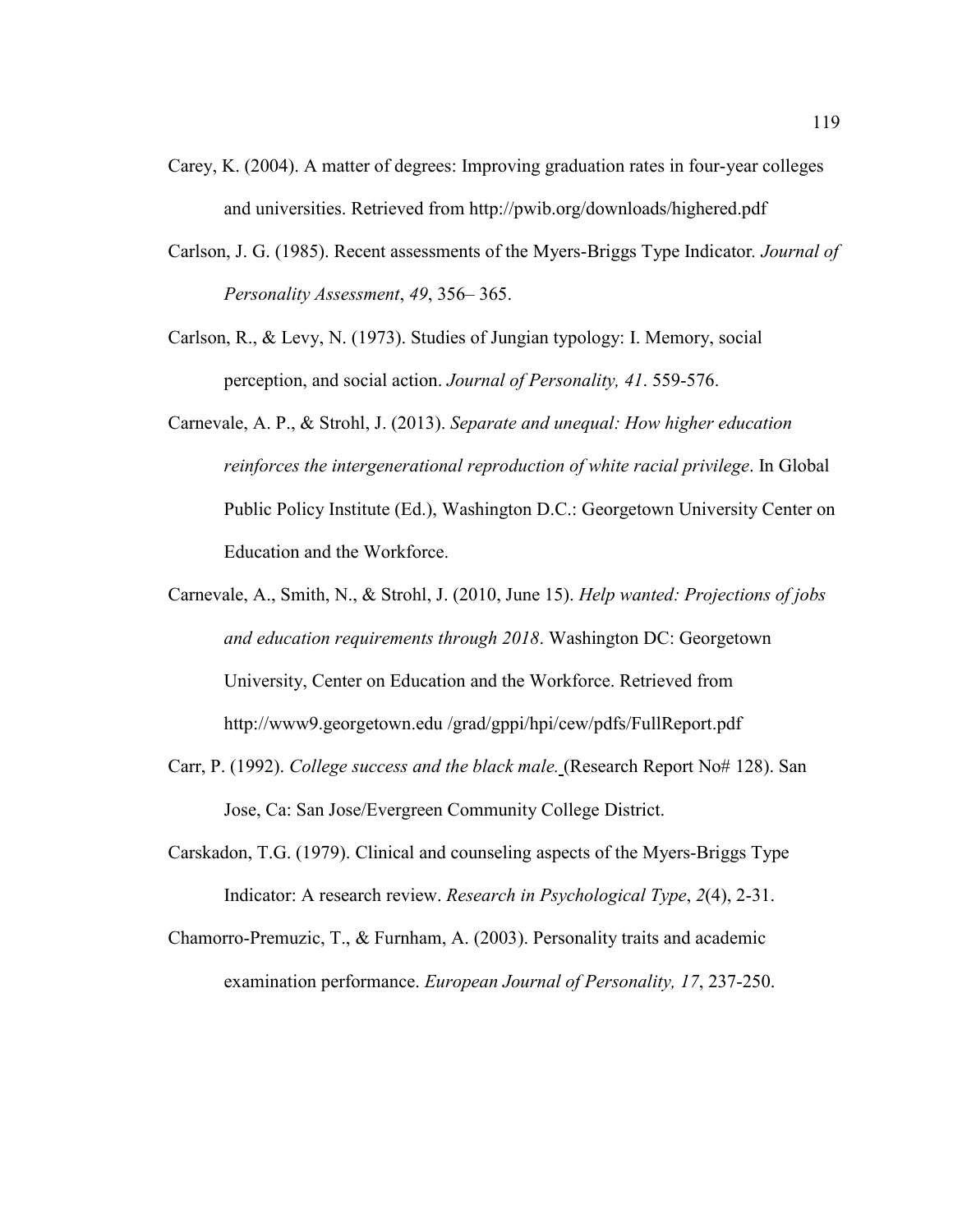- Chang, T., & Chang, D. (2000, August). *The role of Myers-Briggs Type Indicator in electrical engineering education.* Paper presented at 2000 International Conference on Engineering Education, Taipei, Taiwan.
- Chen, R. (2012). Institutional characteristics and college student dropout risks: A multilevel event history analysis. *Research in Higher Education*, *53*(5), 487-505.
- Child, D. (1964). The relationships between introversion–extraversion, neuroticism and performance in school examinations. *British Journal of Educational Psychology, 34*, 187–196.
- Clack, G.B., Allen, J., Cooper, D., & Head, J.O. (2004). Personality differences between doctors and their patients: Implications for the teaching of communication skills. *Medical Education, 38*(2), 177–186.
- Cody, T. J. (1995). *Use of the Myers-Briggs type indicator to predict persisters and dropouts at a small liberal arts college* (Doctoral dissertation). Southern Illinois University at Carbondale*.* Retrieved from ProQuest Dissertations and Theses database. (78-78).
- Cochran, J. D., Campbell, S. M., Baker, H. M., & Leeds, E. M. (2014). The role of student characteristics in predicting retention in online courses. Research In Higher Education, 55(1), 27-48. doi:10.1007/s11162-013-9305-8.
- Colarusso, C. A., & Nemiroff, R. A. (2013). *Adult development: A new dimension in psychodynamic theory and practice*. Springer Science & Business Media.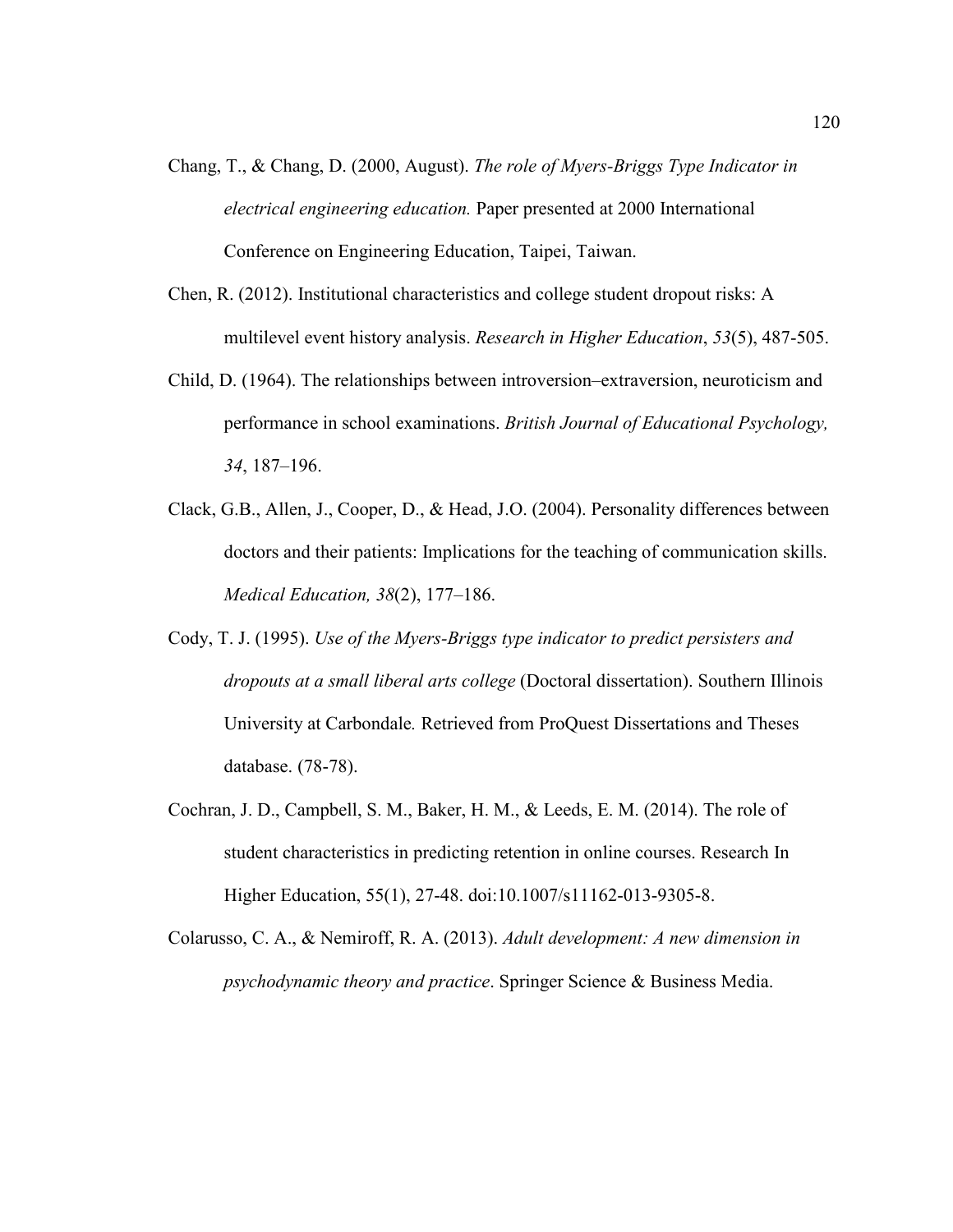Coll, K. M. & Von Seggern, D. J. (1991). Community college student retention: Some procedural and programmatic suggestions. Paper presented at the Wyoming Higher Education-Student Affairs Conference. Powell Wy.

College Board, (2010). *Paying for college.* Retrieved from http://www.collegeboard.com/student/pay/add-it-up/4494.html

College Board. (2011). *Paying for college*. Retrieved from http://www.collegeboard.com/student/pay/add-it-up/4494.html

- Conklin, K.A. (1995). Community college students' persistence and goal attainment: A 5 year longitudinal study. *Association for Institutional Research Professional file,*  number 55:Tallahassee, FL.
- Csikszentmihalyi, M. (1990). *Flow: The psychology of optimal experience*. New York, NY: Harper & Row.
- Csikszentmihalyi, M., & LeFevre, J. (1989). Optimal experience in work and leisure. *Journal of Personality and Social Psychology, 56*, 815 822.

Csikszentmihalyi, M., Rathunde, K., & Whalen, S. (1993). *Talented teenagers: A longitudinal study of their development.* New York: Cambridge University Press.

- Cummings III, W. H. (1995). Age group differences and estimated frequencies of the Myers-Briggs Type Indicator preferences. *Measurement and Evaluation in Counseling and Development*, *28*(2), 69-77.
- Dallam, J. W., & Dawes, B. E. (1981). What followup studies can tell about student retention. *College and University*, *56*(2), 151-59.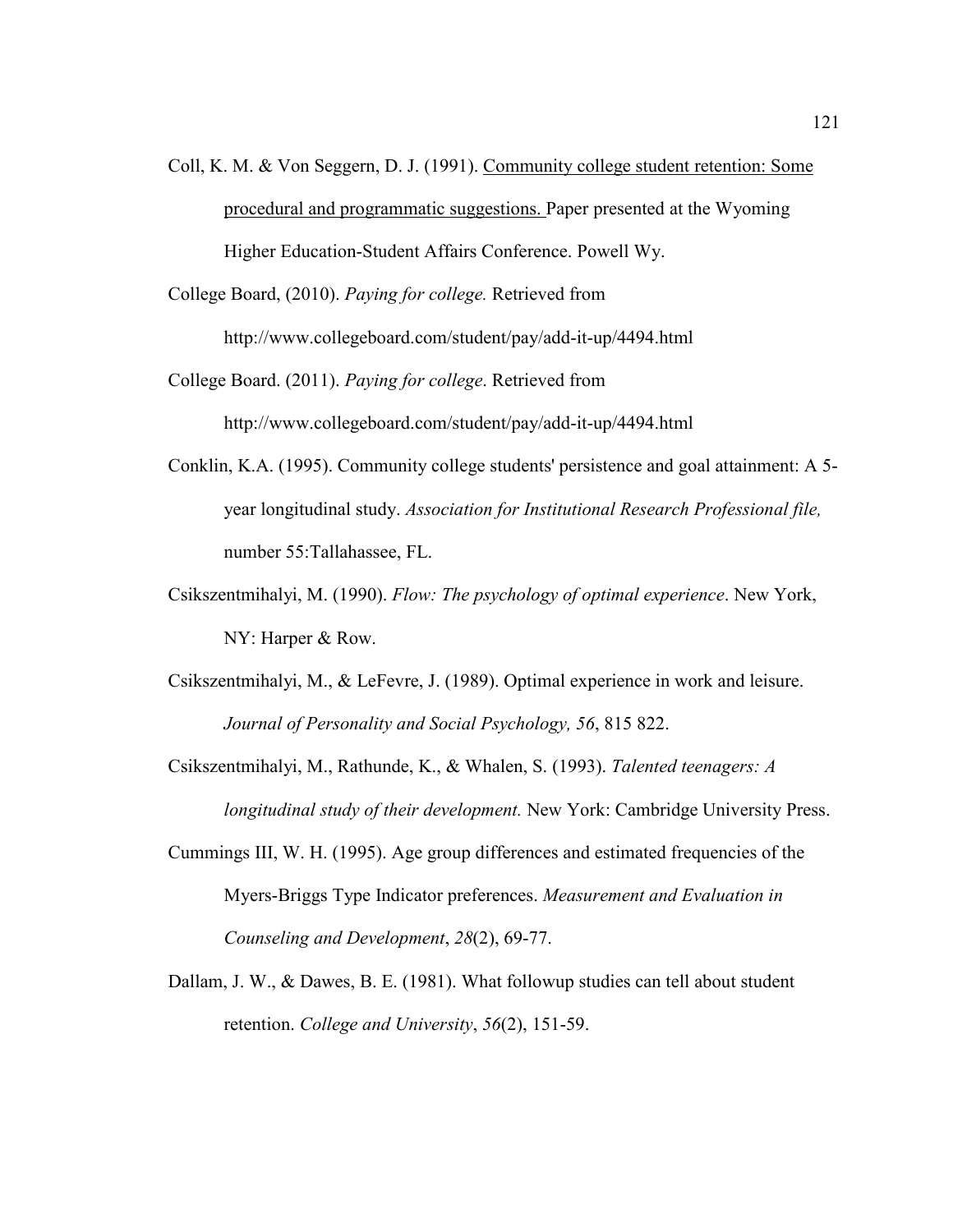- Davidson, B. S., & Muse, C. T. (1994). A ten-year longitudinal study comparing 1980 freshmen students' persistence to graduation at two selected universities. (ERIC Document Reproduction Service No. ED 372 682)
- De Charms, R. (1968). *Personal Causation*. New York, NY: Academic Press.
- De Fruyt, F., & Mervielde, I. (1996). Personality and interests as predictors of streaming and achievement. *European Journal of Personality, 10*, 405– 425.
- Demitroff, J. F. (1974). Student persistence. *College and University*, *49*(4), 553-567.
- De Raad, B., & Schouwenburg, H.C. (1996). Personality in learning and education: A review. *European Journal of Personality, 10*, 303-336. 91.

DeAngelo, L., Franke, R., Hurtado, S., Pryor, J.H., & Tran, S. (2011). *Completing college: assessing graduation rates at four year colleges* (Research report). Retrieved from the Center for Educational Research at UCLA website: http://heri.ucla.edu/DARCU/CompletingCollege2011.pdf

- Deci, E. (1972). Intrinsic motivation, extrinsic reinforcement, and inequity. *Journal of Personality and Social Psychology*, 22, (1) 113-120.
- Deci, E., Koestner, R., Ryan, R. (2001). Extrinsic rewards and intrinsic motivation in education: reconsidered once again. *Review of Educational Research, 71(1),* 1. Deci, E., Ryan, R. (1985). Intrinsic motivation and self-determination in human behavior. New York: Plenum Press.
- Deci, E., Ryan, R. (2000). Self-determination theory and the facilitation of intrinsic motivation, social development, and well-being. *American Psychologist, 55*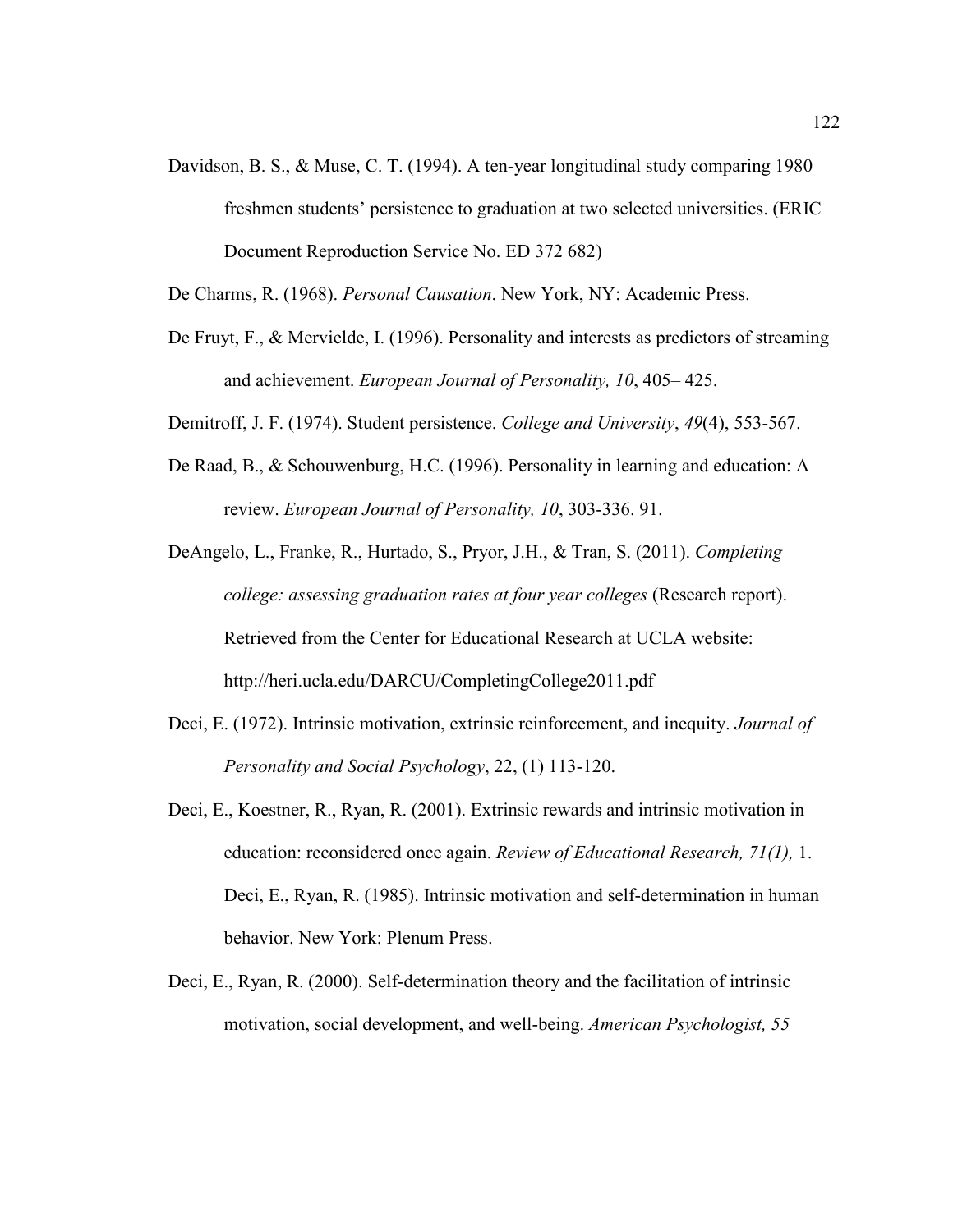- Deci, E., Ryan, R. (2000). The 'why' and 'what' of goal pursuits: Human needs and selfdetermination of behavior. *Psychological Inquiry, 11*(4), 227.
- Deci, E., Ryan, R. (2008). Facilitating optimal motivation and psychological well being across life's domains. *Canadian Psychology, 49*(1), 14-23.
- Deci, E., Ryan, R. (2008). Self-determination theory: A macro theory of human motivation, development, and health. *Canadian Psychology, 49*(3), 185-185.
- Denham, T. J. (2002). *A technical review of the Myers-Briggs Type Indicator ™.* Ft. Lauderdale-Davie, FL: Nova Southeastern University. (ERIC Document Reproduction Service No. ED 472165).
- Deprez, L., & Butler, S. (2001). In defense of women's economic security: Securing access to higher education under welfare reform. *Social Politics, 8*(2), 33-47.
- Derryberry, D., & Reed, M. A. (1994). Temperament and attention: Orienting toward and away from positive and negative signals. *Journal of Personality and Social Psychology, 66*, 1128- 1139.
- Dey, E. L., & Astin, A. W. (1993). Statistical alternatives for studying college student retention: A comparative analysis of logit, probit and linear regression. *Research in Higher Education , 34,* 569-581.
- Diemer, M.A., & Li, C. (2012). Longitudinal roles of precollege contexts in low-income youths' postsecondary persistence*. Developmental Psychology*, 48(6), 1686-1693. doi:10.1037/a0025347 .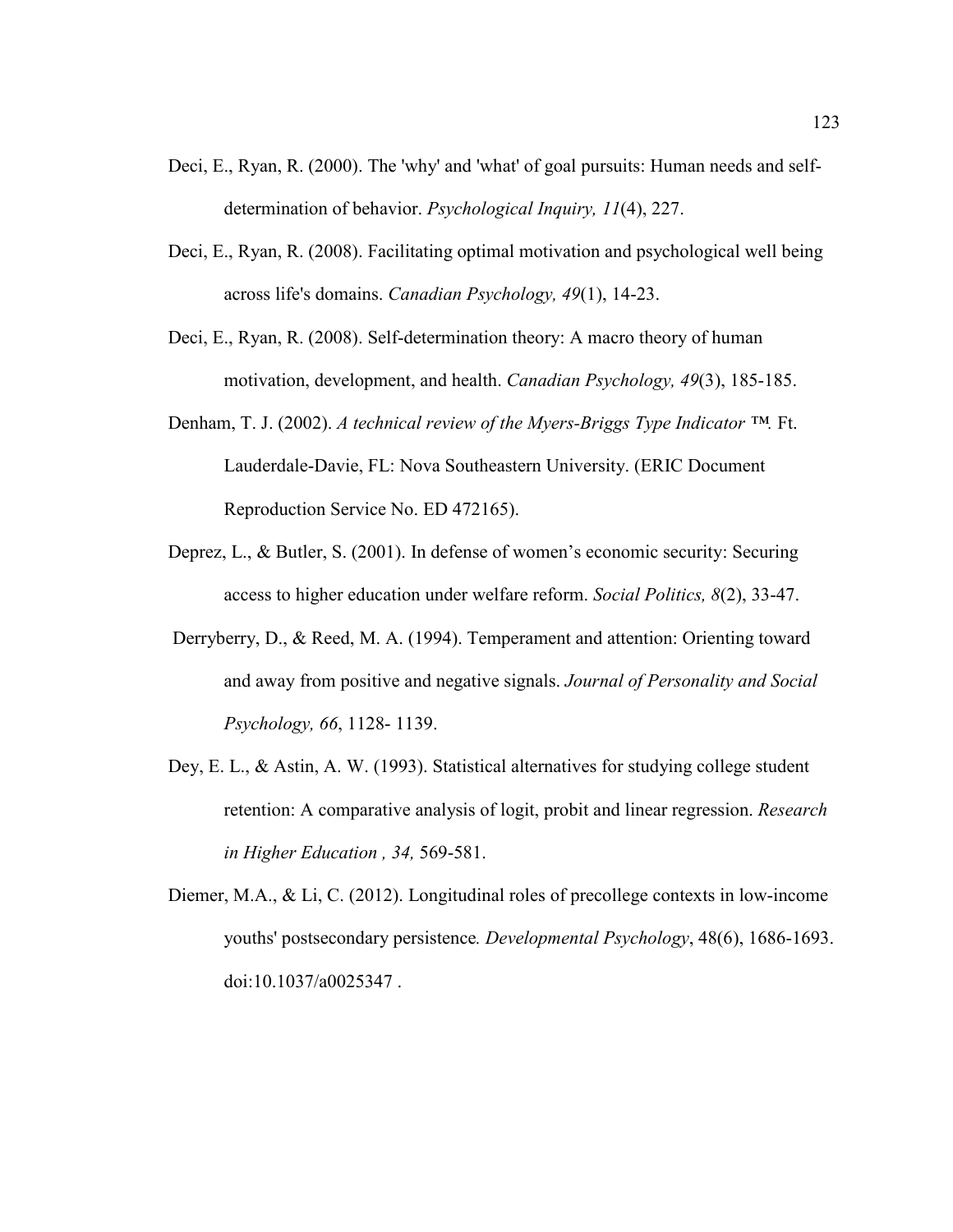- Diener, E., Sandvik, E., Pavot, W. G., & Fujita, F. (1992). Extraversion and subjective wellbeing in a US national probability sample. *Journal of Research in Personality, 26*, 205-215.
- DiRienzo, C., Das, J., Synn, W., Kitts, J., & McGrath, K. (2010). The relationship between MBTI® and academic performance: A study across academic disciplines*. Journal of Psychological Type*, 70(5), 53-66. Retrieved from http://www.elon.edu/docs/e-

web/academics/business/economics/Economics%20Happenings%202010.pdf

- Dollinger, S. J., & Orf, L. A. (1991). Personality and performance in "personality": Conscientiousness and openness. *Journal of Research in Personality, 25*, 276- 284.
- Donaldson, J. F., & Townsend, B. K. (2007). Higher education journals' discourse about adult undergraduate students. *The Journal of Higher Education*, *78*(1), 27-50.
- Edwards, J. A. (1998). Effects of causal uncertainty on the dispositional inference process*. Journal of Experimental Social Psychology,* 34, 109–135*.*
- Edwards, J.A., Weary, G., & Reich, D.A. (1998). Causal uncertainty: Factor structure and relation to the Big Five personality factors. *Personality and Social Psychology Bulletin*, *24*(5), 451-462.
- Edwards, J.A., Lanning. K., & Hooker, K. (2002). The MBTI and social information processing: An incremental validity study. *Journal of Personality Assessment*, *78*(3),432-450. doi:10.1207/S15327752JPA78-3\_04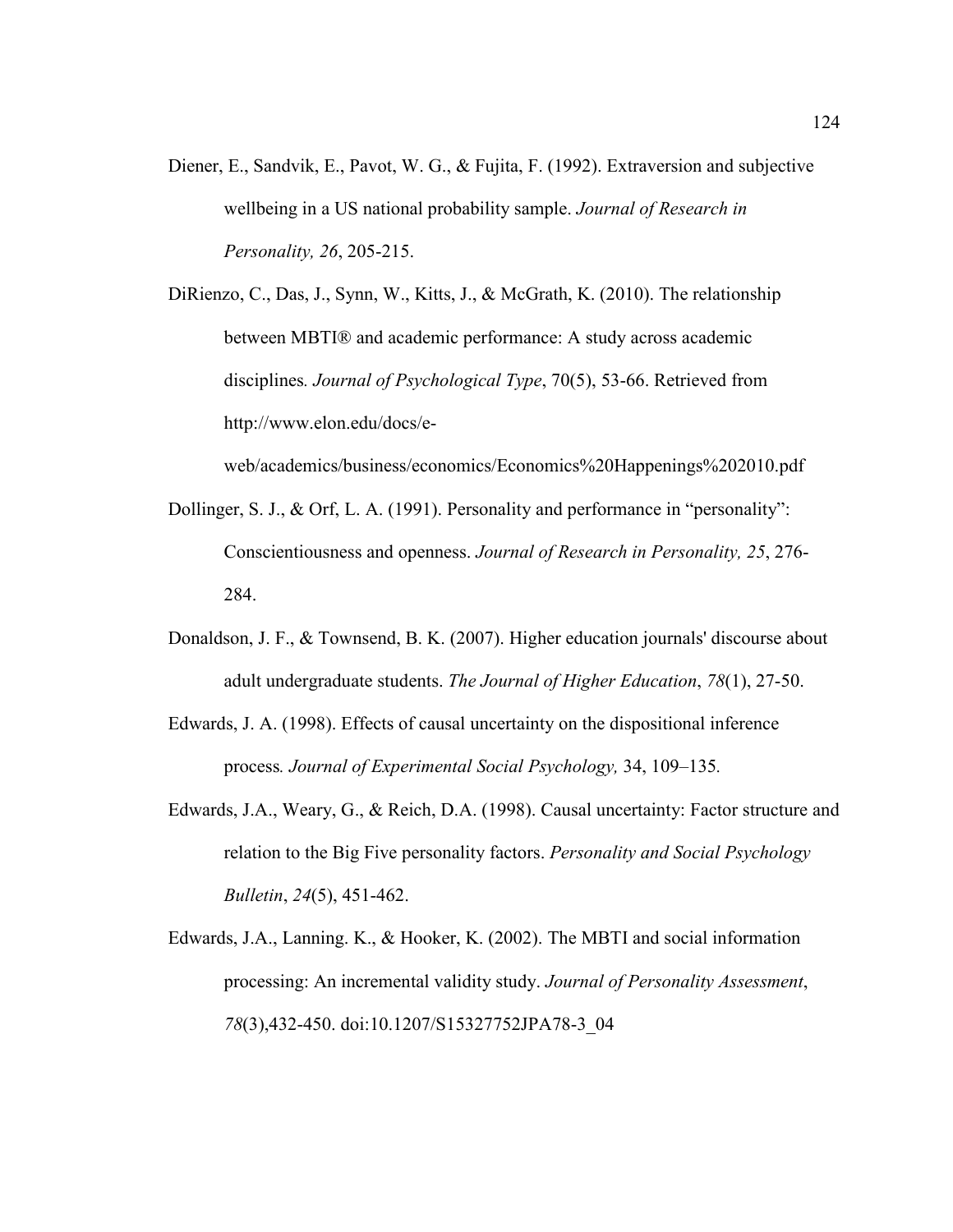- Elam, C., Stratton, T., & Gibson, D.D. (2007). Welcoming a new generation to college: The millennial students. *Journal of College Admission*, *195*, 20-25.
- Elka Torpey, "Measuring the value of education," Career Outlook, U.S. Bureau of Labor Statistics, April, 2018.
- Engstrom, C., & Tinto, V. (2008). Access without support is not opportunity. *Change, 40*(1), 46–50.
- Entwistle, N., & Ramsden, P. (2015). Understanding Student Learning (Routledge Revivals). Routledge.
- Evans, N.J., Forney, D.S., Guido, F.M., Patton, L.D., & Renn, K.A. (2010). *Student development in college: Theory, research and practice.* San Francisco, CA: Jossey-Bass.
- Eysenck, H. J., & Eysenck, S. B. (2013). Personality Structure and Measurement (Psychology Revivals). Routledge.
- Eysenck, H.J. (1990). Biological dimensions of personality. In L. A. Pervin (Ed.), *Handbook of Personality: Theory and Research* (pp. 244-276). New York: Guilford.
- Eysenck, H.J. (1991). Dimensions of personality: 16, 5, or 3?: Criteria for a taxonomic paradigm. *Personality and Individual Differences, 12,* 773-790.
- Eysenck, H.J. (1992a). The definition and measurement of psychoticism. *Personality and Individual Differences, 13,* 757-785.
- Eysenck, H. J. (1992b). Four ways five factors are not basic. *Personality and Individual Differences, 13,* 667-673.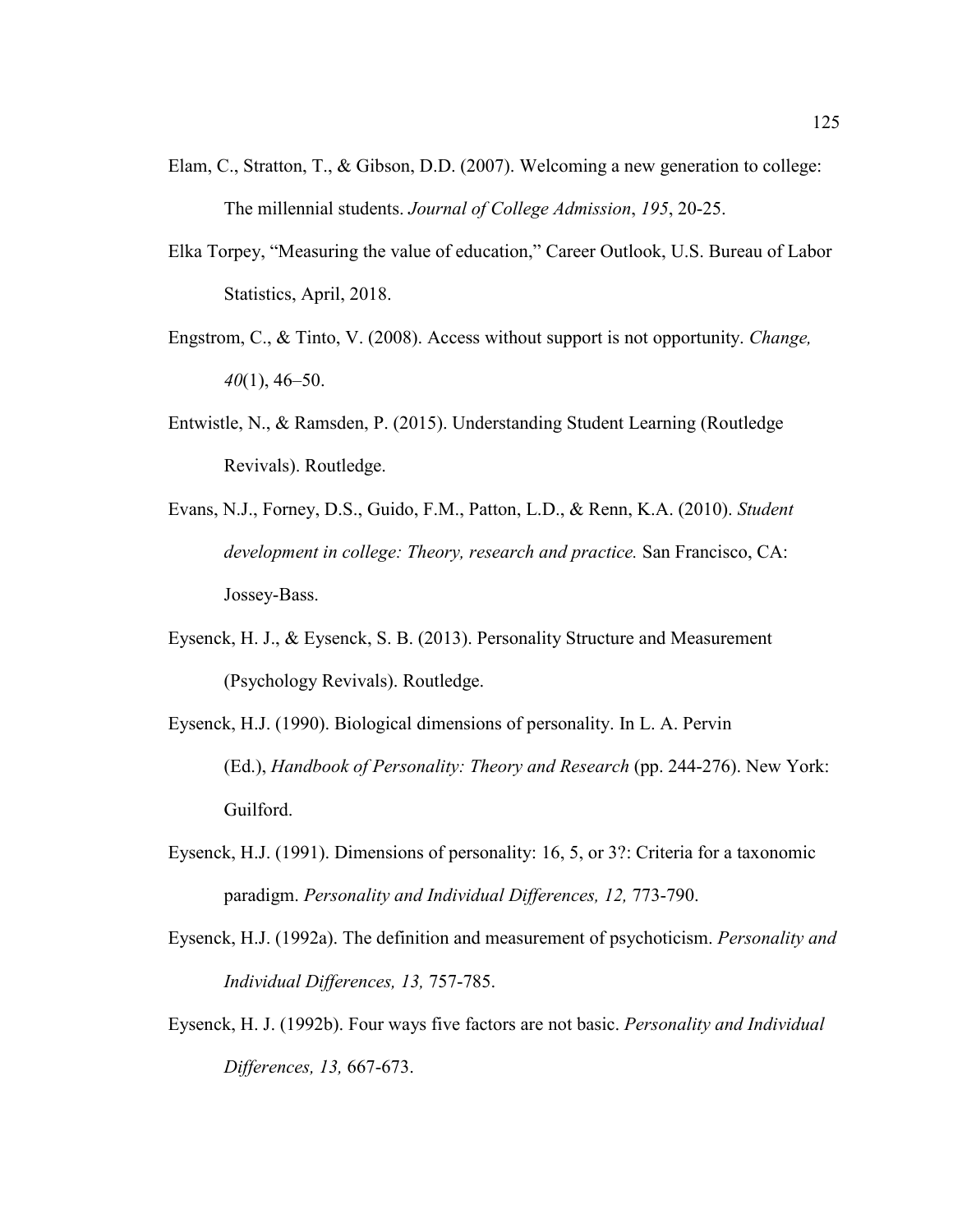- Eysenck, H.J., & Eysenck, M.W. (1985). Personality and individual differences: A natural science approach. New York Faul: Plenum.
- Falk, D. R., & Aitken, L. P. (1984). Promoting Retention among American Indian College Students. *Journal of American Indian Education*, *23*(2), 24-31.
- Faul, F., Erdfelder, E., Lang, A. G., & Buchner, A. (2007). G\* Power 3: A flexible statistical power analysis program for the social, behavioral, and biomedical sciences. *Behavior research methods*, *39*(2), 175-191.
- Feldman, K.A., & Newcomb, T. M. (1969). *The impact of college on students*. San Francisco: JosseyBass.
- Feldman, M.J. (1993). Factors associated with one-year retention in a community college. *Research in Higher Education, 34*. 503-512Feldman, M.J. (1995). The relationship between passing basic skills courses and passing regular college courses. *Journal of Applied Research in the Community College, 3*, 55-64.
- Friedlander, L. J., Reid, G. J., Shupak, N., & Cribbie, R. (2007). Social support, selfesteem, and stress as predictors of adjustment to university among first-year undergraduates. *Journal of College Student Development*, *48*(3), 259-274.
- Fullmer, D. W. (1956). Success and perseverance of university students. *Journal of Higher Education*, *27*, 445-447.
- Furnham, A., Moutafi, J., & Crump, J. (2003). The relationship between the Revised NEO-Personality Inventory and the Myers-Briggs Type Indicator. *Social Behavior & Personality, 31(6)*, 577–584.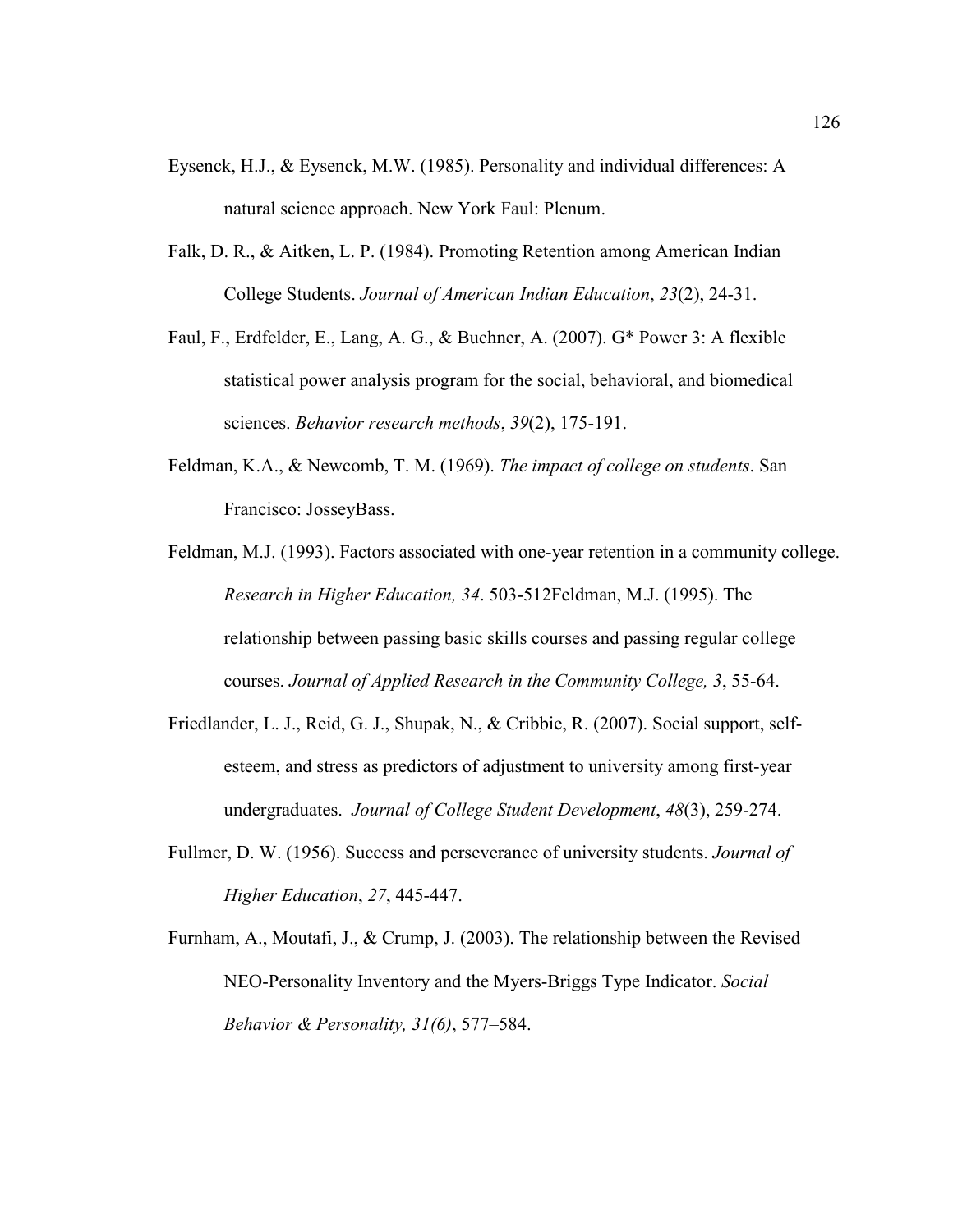- Furnham, A., Moutafi, J., & Paltiel, M. (2005). Intelligence in relation to Jung's personality types. *Individual Differences Research, 3*(1), 2–13
- Gardner, H. (1999). *Intelligence reframed: Multiple intelligences for the twenty-first century*. New York, NY: Basic Books.
- Gates, A. G., & Creamer, D. G. (1984). Two $\square$  year college attrition: Do student or institutional characteristics contribute most?. *Community/Junior College Quarterly of Research and Practice*, *8*(1-4), 39-51.
- Gehring, D. (2007). Applying traits theory of leadership to project management. *IEEE Engineering Management Review*, *3*(35), 109.
- Gekoski, N., & Schwartz, S. (1961). Student mortality and related factors. *Journal of Educational Research, (54),* 192-194.
- Gershenfeld, S., Hood, D. W., & Zhan, M. (2014). The role of first-semester GPA in predicting graduation rates of underrepresented students. Journal of College Student Retention. 1(1), 1-20. doi:10.1177/1521025115579251
- Gibson, A. M., & Slate, J. R. (2010). Student engagement at two-year institutions: Age and generational status differences. *Community College Journal of Research and Practice*, *34*(5), 371-385.
- Goff, M., & Ackerman, P. (1992). Personality–intelligence relations: assessment of typical intellectual engagement. *Journal of Educational Psychology, 84,* 537–552.
- Goldin, C., & Katz, L. (1999). The shaping of higher education: The formative years in the United States, 1890 to 1940. *Journal of Economic Perspectives, 13*(1), 37-62.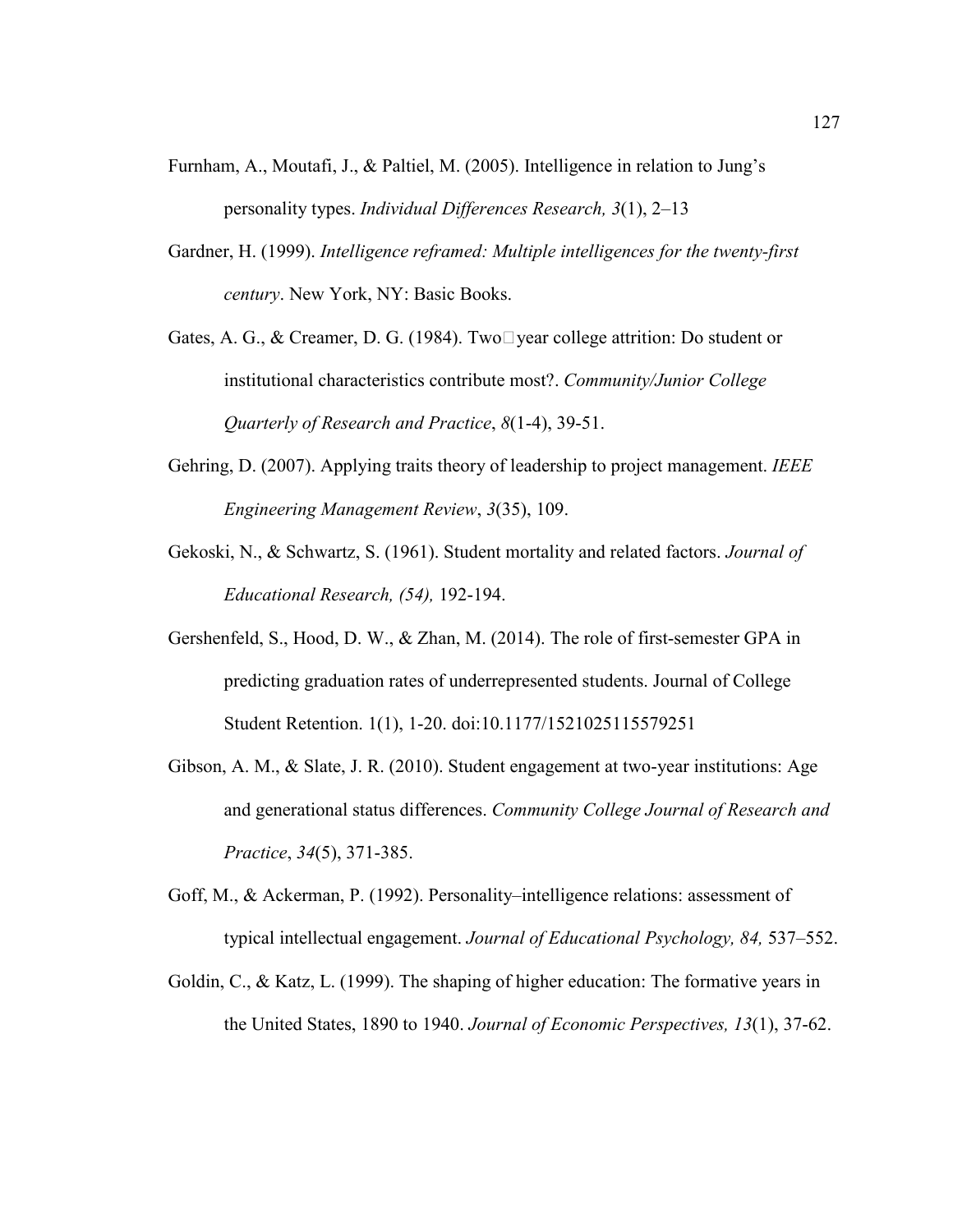- Gottfried, A. (1990). Academic intrinsic motivation in young elementary school children. *Journal of Educational Psychology, 82*(3), 525-538.
- Grimes, S.K. (1997). Underprepared community college students: characteristics, persistence, and academic success. *Community College Journal of Research and Practice*, *21*(1), 47-56
- Grimes, S.K., & Antworth, T. (1996). Community college withdrawal decisions: Student characteristics and subsequent re-enrollment patterns. *Community College Journal of Research and Practice, 20.* 345-361
- Guignon, C., (1993). Authenticity, moral values, and psychotherapy. In C. Guignon (ed.) *The Cambridge Companion to Heidegger*. Cambridge: Cambridge University Press, pp. 215–39.
- Gupta, B.S., & Nagpal, M. (1978). Impulsivity/sociability and reinforcement in verbal operant conditioning. *British Journal of Psychology, 69*, 204-206.
- Habley, W. R., & McClanahan, R. (2004). What Works in Student Retention? Four-Year Public Colleges. *ACT, Inc.*
- Halpin, R. (1990). An application of the Tinto model to the analysis of freshman persistence in a community college. *Community College Review, 17,*(4), 22+. Retrieved August 6, 2006 from Academic Search Premier database.
- Hanson, G. R., & Taylor, R. G. (1970). Interaction of ability and personality: Another look at the drop-out problem in an institute of technology. *Journal of Counseling Psychology*, *17*(6p1), 540.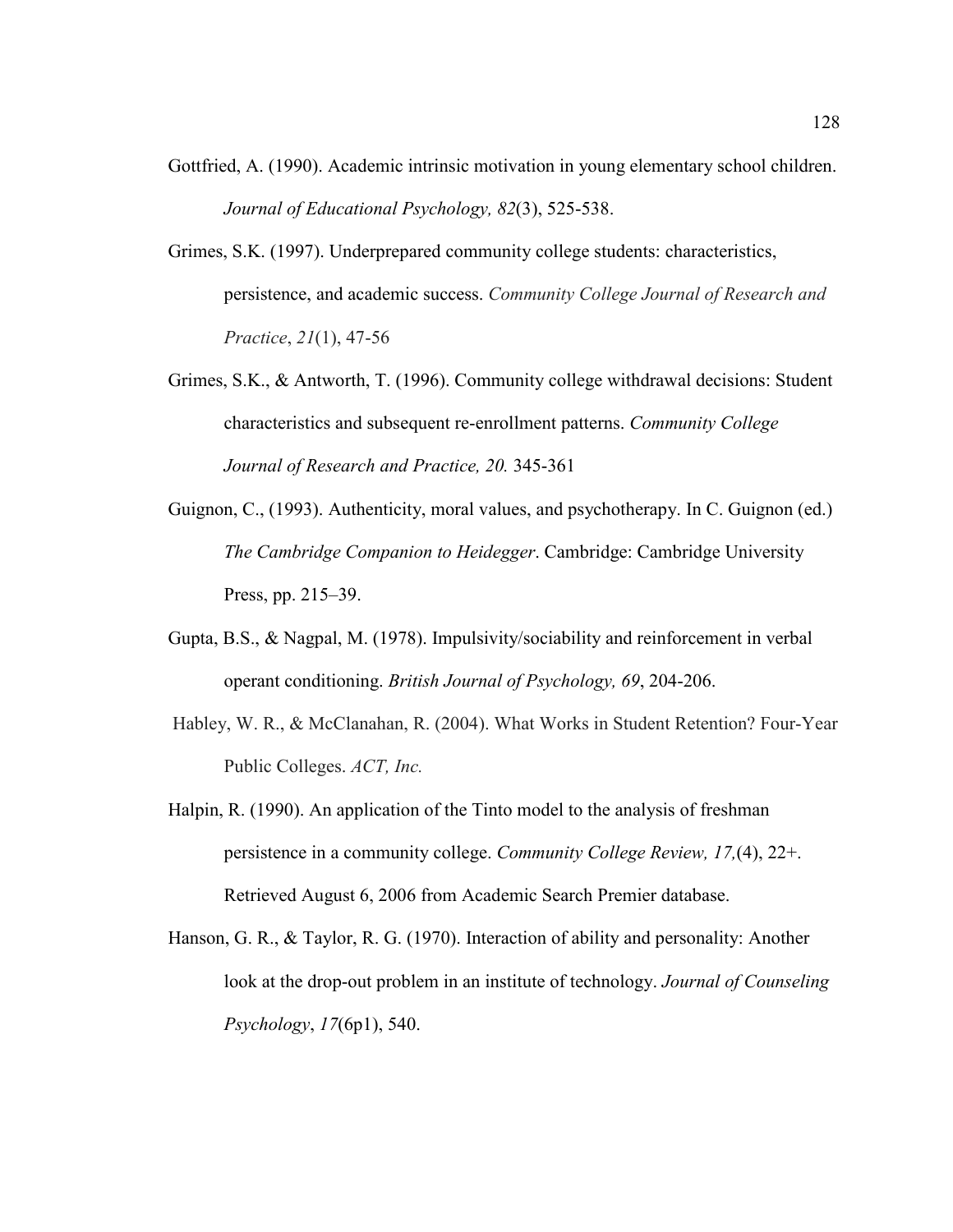- Hammer, A.L. (Ed.). (1996). *MBTI Applications: A decade of research on the Myers-Briggs Type Indicator*. Palo Alto, CA: Consulting Psychologists Press.
- Harackiewicz, J., Barron, K., Carter, S., Lehto, A. (1997). Predictors and consequences of achievement goals in the college classroom: Maintaining interest and making the grade. *Journal of Personality and Social Psychology, 73*, 1284-1295
- Harman, R. L. (1983). An investigation of the use of Jungian psychological traits, career interests, and ACT scores in determining student compatibility with a small, church-related college. *Dissertation Abstracts International, 43* (98), 2568.
- Harper, S.R. (2004). The measure of a man: Conceptualizations of masculinity among high-achieving African American male college students. *Berkeley Journal of Sociology, 48*(1), 89-107. Retrieved from

http://www.jstor.org/action/showPublication?journalCode= berkjsoci

- Harper, S.R., & Quaye, S. J. (2009). *Student engagement in higher education: Theoretical perspectives and practical approaches for diverse populations*. New York, NY: Routledge.
- Hersch, P.D., & Scheibe, K. E. (1967). Reliability and validity of internal-external control as a personality dimension. *Journal of Consulting Psychology*, *31*(6), 609.

Herzberg, F. (1966). *Work and the nature of man*, New York, NY: World Publishing.

- Herzberg, F., Mausner, B., Snyderman, B. (1959). *The motivation to work*. New York, NY: John Wiley & Sons.
- Higgs, M. (2001). Is there a relationship between the Myers-Briggs type indicator and emotional intelligence? *Journal of Managerial Psychology*, *16*(7), 509-533.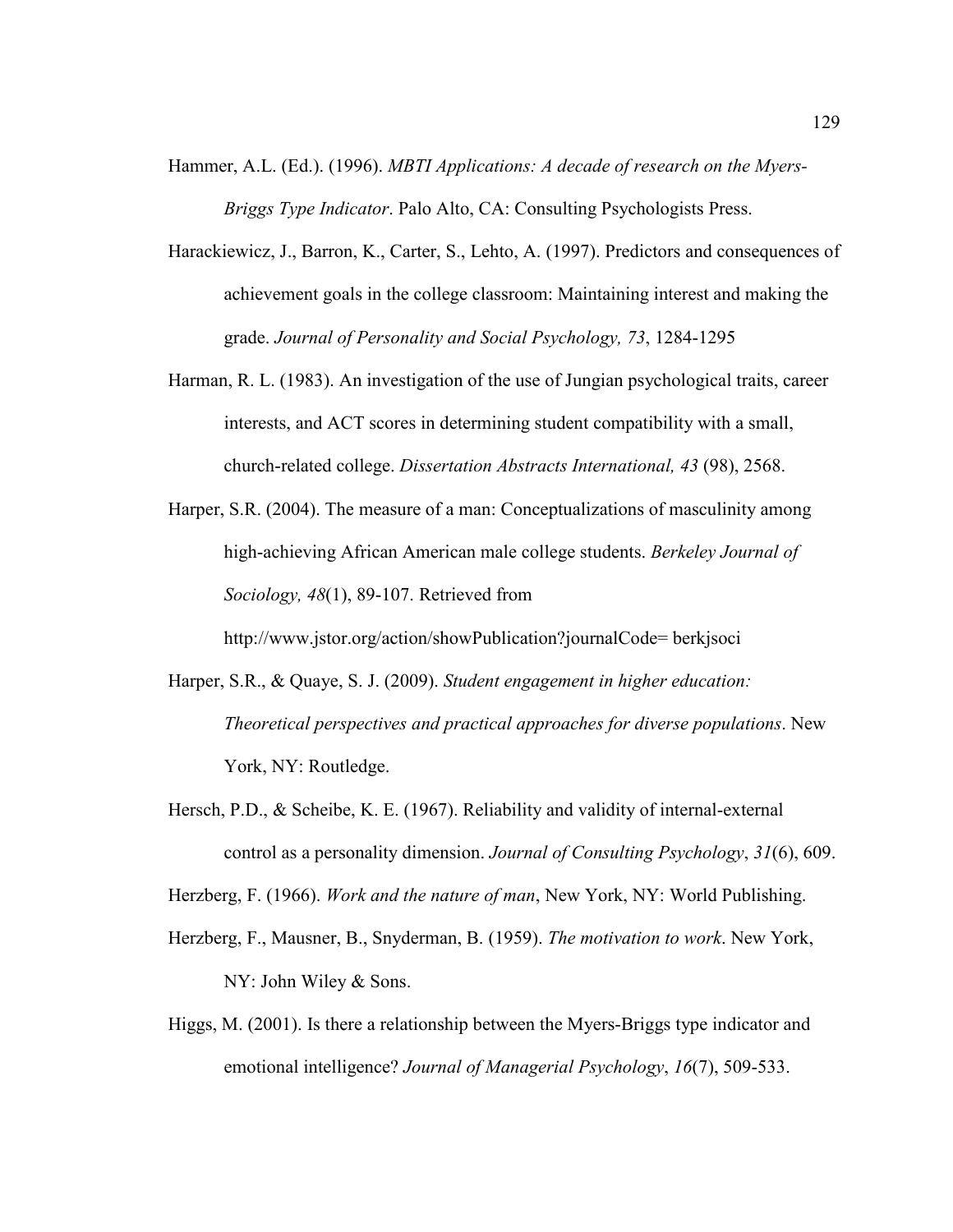- Hippensteel, D.G., St. John, E.P., & Starkey, J.B. (1996). Influence of tuition and student aid on within-year persistence by adults in 2-year colleges*. Community College Journal of Research and Practice, 20*, 233–242.Princton, N. J.: Princeton University Press.
- Holland, J. L. (2013). Self-Directed Search ". *Advances in Vocational Psychology: Volume 1: the Assessment of interests*, 55.
- Horn, L., & Berger, R. (2004). *College persistence on the rise? Changes in 5-year degree completion and postsecondary persistence rates between 1994 and 2000* (NCES 2005-156). Retrieved from http://nces.ed.gov/pubs2005/2005156.pdf 89.
- Hudson, J.B. (1991). The long-term performance and retention of preparatory-division transfer students: 1983-1990. (ERIC Document Reproduction Services No. ED 334 918)
- Hunt, J. (1965). Intrinsic motivation and its role in psychological development. In D. Levine (Ed.), *Nebraska symposium on motivation (Vol. 13).* Lincoln, NB: University of Nebraska Press.
- Irani, T., Telg, R., Scherler, C., & Harrington, M. (2003, Winter). Personality type and relationship to distance education students' course perceptions and performance. *Quarterly Review of Distance Education, 4*(4), 445–453.
- Ishitani, T. T. (2003). A longitudinal approach to assessing attrition behavior among firstgeneration students: Time-varying effects of pre-college characteristics. *Research in Higher Education*, *44*(4), 433-449.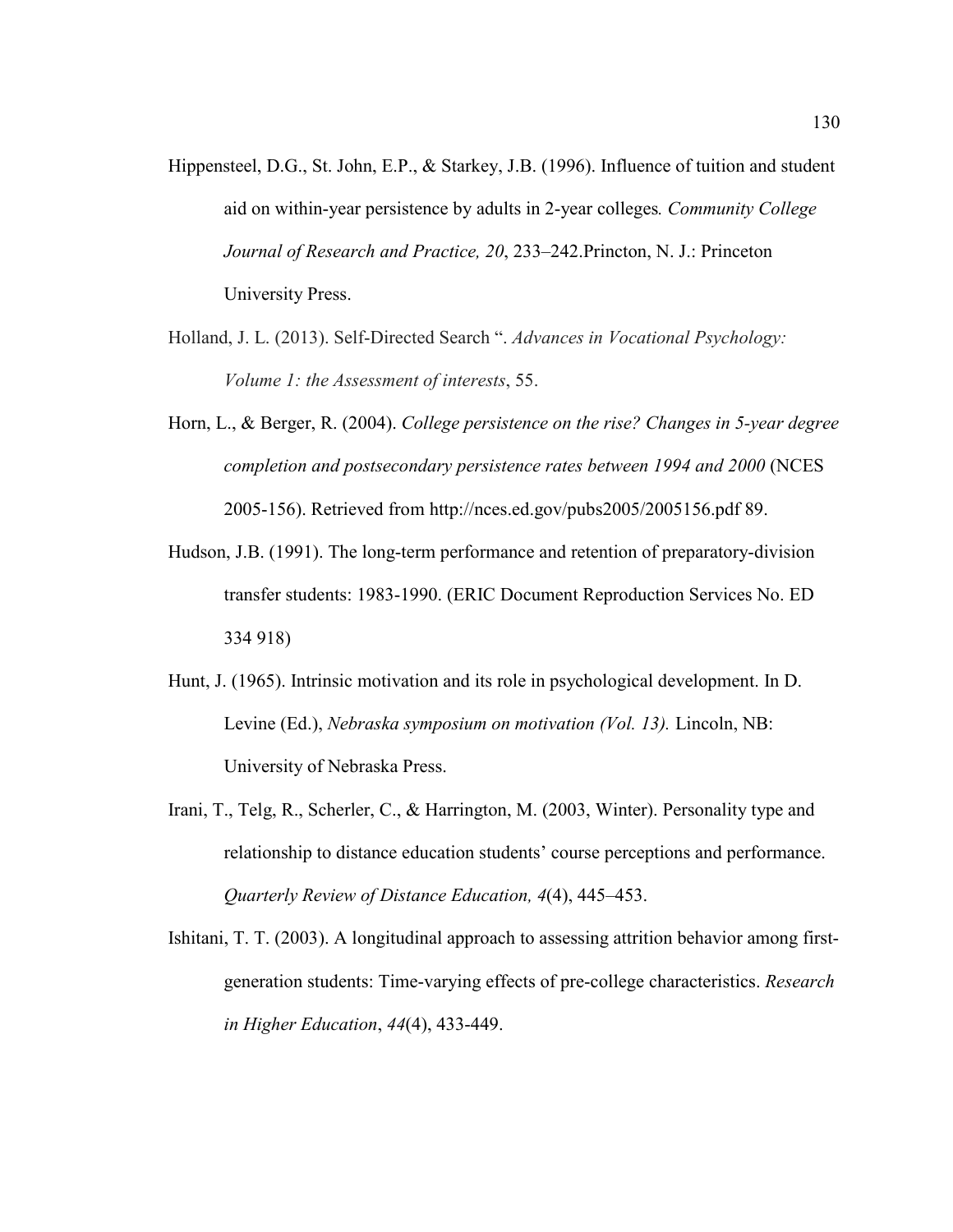- Iwai, S. I., & Churchill, W. D. (1982). College attrition and the financial support systems of students. *Research in Higher Education*, 17(2), 105–113.
- James, E. (1988). Student aid and college attendance: where are we now and where do we go from here? *Economics of Education Review*, 7(1), 1–13.
- Jamelske, E. (2009). Measuring the impact of a university first-year experience program on student GPA and retention. *Higher Education*, *57*(3), 373-391.
- Jensen, G.H., & DiTiberio, J.K. (1984). Personality and individual writing processes. *College Composition and Communication*, 285-300.
- John, O.P., Naumann, L.P., & Soto, C.J. (2008). Paradigm shift to the integrative big five trait taxonomy. *Handbook of personality: Theory and research*, *3*, 114-158.
- Johnson, J.A., Sample, J.A., & Jones, W.J. (1988). Self-directed learning and personality type in adult degree students. *Psychology: A Journal of Human Behavior*.
- Johansson, C. B., & Rossmann, J. E. (1973). Persistance at a liberal arts college: A replicated, five-year longitudinal study. *Journal of Counseling Psychology*, *20*(1), 1.
- Jones, S.W. (1986). No magic required: reducing freshman attrition at the community college. *Community College Review, 14*. 15-18.
- Julian, T.A. & Kominski, R.A. (2011). *Education and synthetic work-life earnings estimates*. American Community Survey Reports (Research Report ACS-14). Retrieved from http://www.doe.in.gov/sites/default/files/roundtable/earlychildhood-education-report-final-march-2-2012.pdf

Jung, C. (1923). *Psychological types.* Princeton, NJ: Princeton University Press.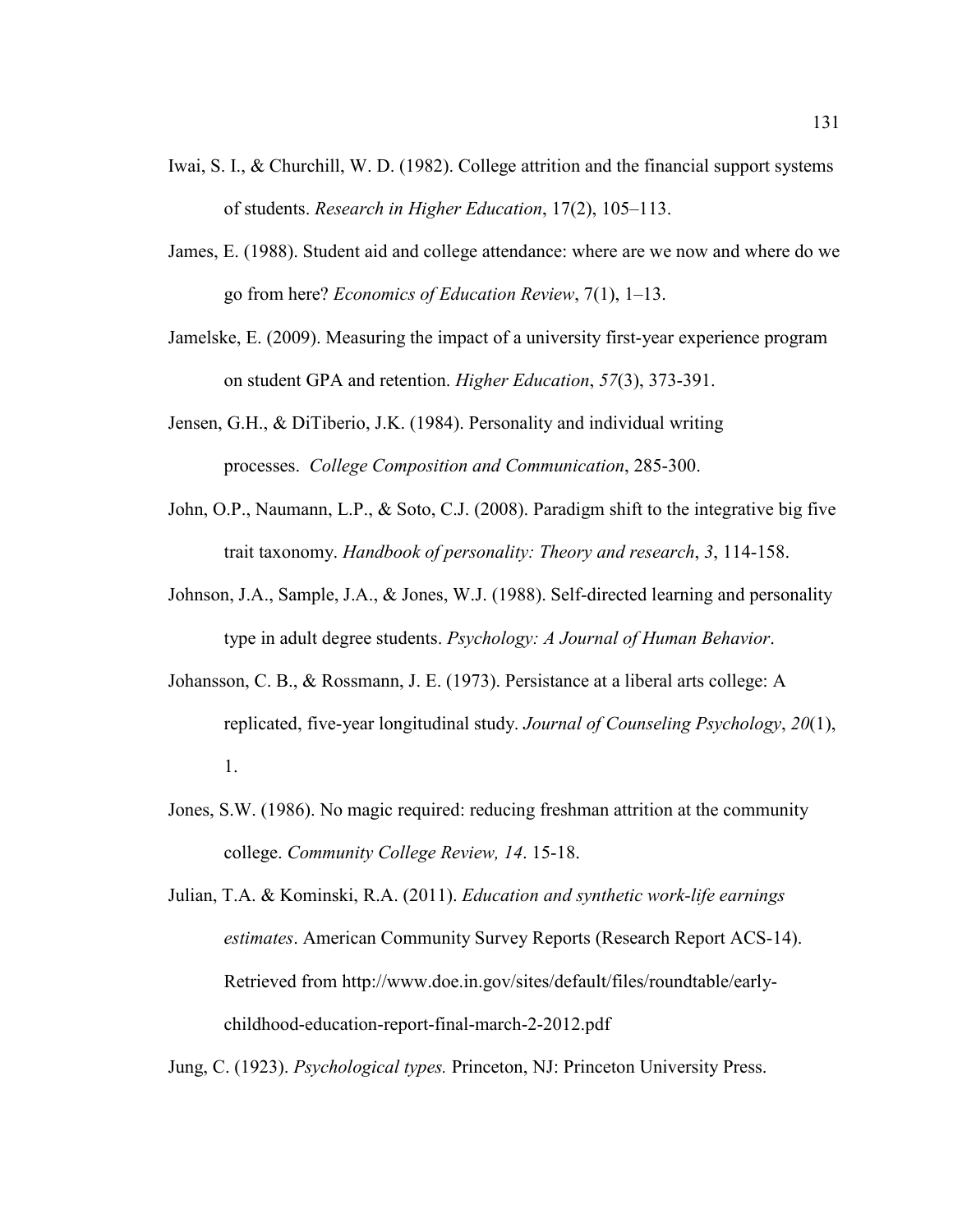- Jung, C. G. (1972a). On the psychology of the unconscious. In *Two essays on the collected works of C. G. Jung* (Vol. 8, pp. 18 - 125). Princeton, N. J.: Princeton University Press.
- Jung, C.G. (1971). *Psychological Types* (H.G. Baynes, Trans., revised by R.F.C. Hull). Volume 6 of *The collected works of C.G. Jung*. Jura. Princeton, NJ: Princeton University Press. (Original work published in 1921).
- Kahn, J.H., Nauta, M.N., Gailbreath, R.D., Tipps, J., & Chartrand, J.M. (2002). The utility of career and personality assessment in predicting academic progress. *Journal of Career Assessment, 10*(1), 3–23.
- Kalsbeek, D. H., (2004).Campus retention: the MBTI in institutional self-studies. In J. Provost & S. Anchors (eds.), *Applications of the Meyer-Briggs Type Indicator in Higher Education* (30-63). Palo Alto, CA: Consulting Psychologists Press.
- Kamens, D. H. (1971). The college "charter" and college size: Effects on occupational choice and college attrition. *Sociology of education*, 270-296.
- Karier, T. (1998, January 10). *Welfare graduates: College and financial independence*. New York: Jerome Levy Economics Institute.
- Karier, T. (2000*). Welfare college students: Measuring the impact of welfare reform* [Online]. Available: http://levy.org/docs/pn/00-3.html
- Karn, J.S., Syed-Abdullah, S., Cowling, A.J., & Holcombe, M. (2007). A study into the effects of personality type and methodology on cohesion in software engineering teams. *Behaviour & Information Technology, 26*(2), 99–111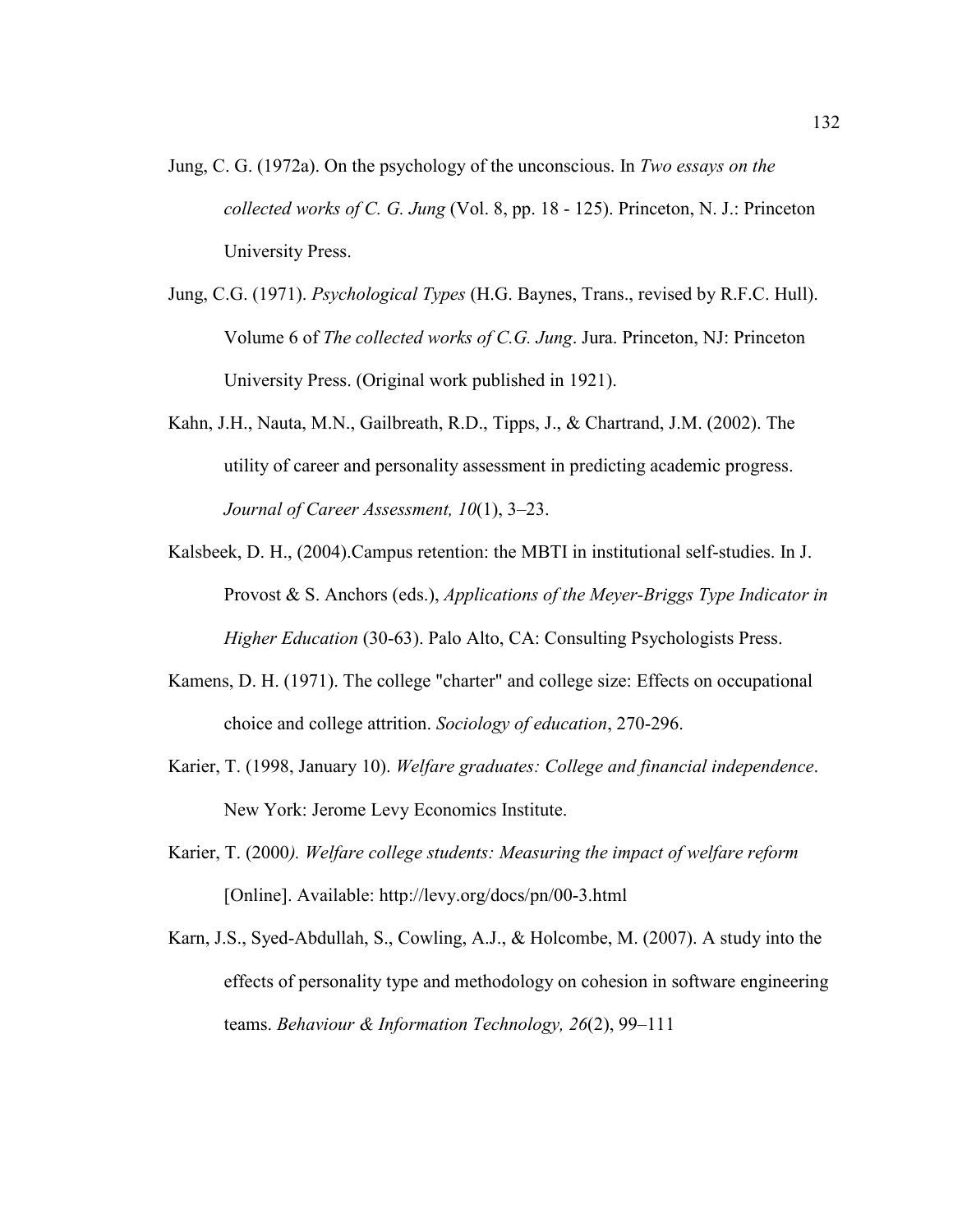- Kobrin, J. L., Patterson, B. F., Shaw, E. J., Mattern, K. D., & Barbuti, S. M. (2008). Validity of the SAT® for Predicting First-Year College Grade Point Average. Research Report No. 2008-5. *College Board*.
- Koenig, K., Schen, M., Edwards, M., & Bao, L. (2012). Addressing STEM retention through a scientific thought and methods course. *Journal of College Science Teaching*, *41*(4), 23.
- Kubala, K. B. T. (2000). Academic and social integration of community college students: A case study. *Community College Journal of Research & Practice*, *24*(7), 567- 576.
- Kuh, G. D. (2009). The national survey of student engagement: Conceptual and empirical foundations. *New directions for institutional research*, *2009*(141), 5-20.
- Lee, K., & Ashton, M. C. (2004). Psychometric properties of the HEXACO personality inventory. *Multivariate Behavioral Research, 39,* 329–358.
- Lefcourt, H. M. (1966). Internal versus external control of reinforcement: A review. *Psychological Bulletin*, *65*(4), 206.
- Lepper, M., Corpus, J., Iyengar, S. (2005). Intrinsic and extrinsic orientations in the classroom: Age differences and academic correlates, *Journal of Educational Psychology, 97*(2), 184-196
- Leppink, J., Paas, F., Van Gog, T., van Der Vleuten, C. P., & Van Merrienboer, J. J. (2014). Effects of pairs of problems and examples on task performance and different types of cognitive load. *Learning and Instruction*, *30*, 32-42.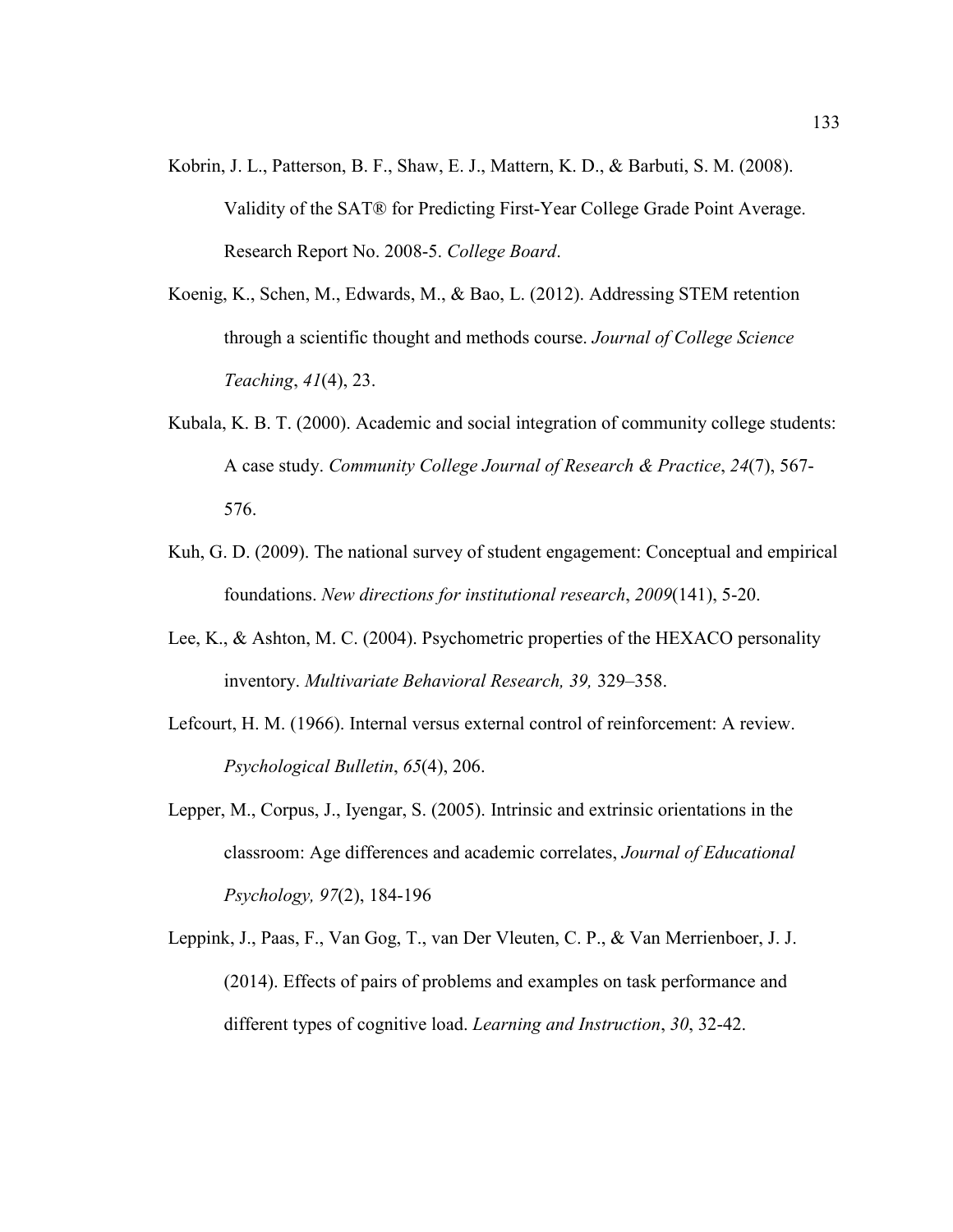- Leslie, J. B., & Peterson, M. J. (2011). *The Benchmarks sourcebook: Three decades of related research*. Center for Creative Leadership.
- Levin, H. M., Belfield, C., Muennig, P., & Rouse, C. (2007). The public returns to public educational investments in African American males. *Economics of Education Review, 26*, 699-708. doi:10.1016/j.econedurev.2007.09.004
- Levine, A. & Nidifer, J. (1996). *Beating the odds: How the poor get to college*. San Francisco, CA: Jossey-Bass, Inc.
- Lewis, C. T., Leach, E. R., & Lutz, L. L. (1983). A marketing model for student retention. *NASPA Journal*, *20*(3), 15-24.
- Lidy, K. M., & Kahn, J. H. (2006). Personality as a predictor of first-semester adjustment to college: The mediational role of perceived social support. *Journal of College Counseling*, *9*(2), 123-135.
- MacDaid, G. P. (2003). Research approaches using the MBTI instrument. In J.A. Provost & S. Anchors (Eds.), *Using the MBTI instrument in colleges and universities* (pp. 405-438). Gainesville, FL: Center for Applications of Psychological Type.
- Maltby, J. Day, L.& Macaskill, A. (2007). *Personality, individual difference & intelligence*. Essex: Pearson Education Ltd.
- Marshall, J. A., & Berland, L. K. (2012). Developing a vision of pre-college engineering education. *Journal of Pre-College Engineering Education Research (J-PEER)*, *2*(2), 5.
- Maslow, A. (1954). *Motivation and personality*. New York: Harper.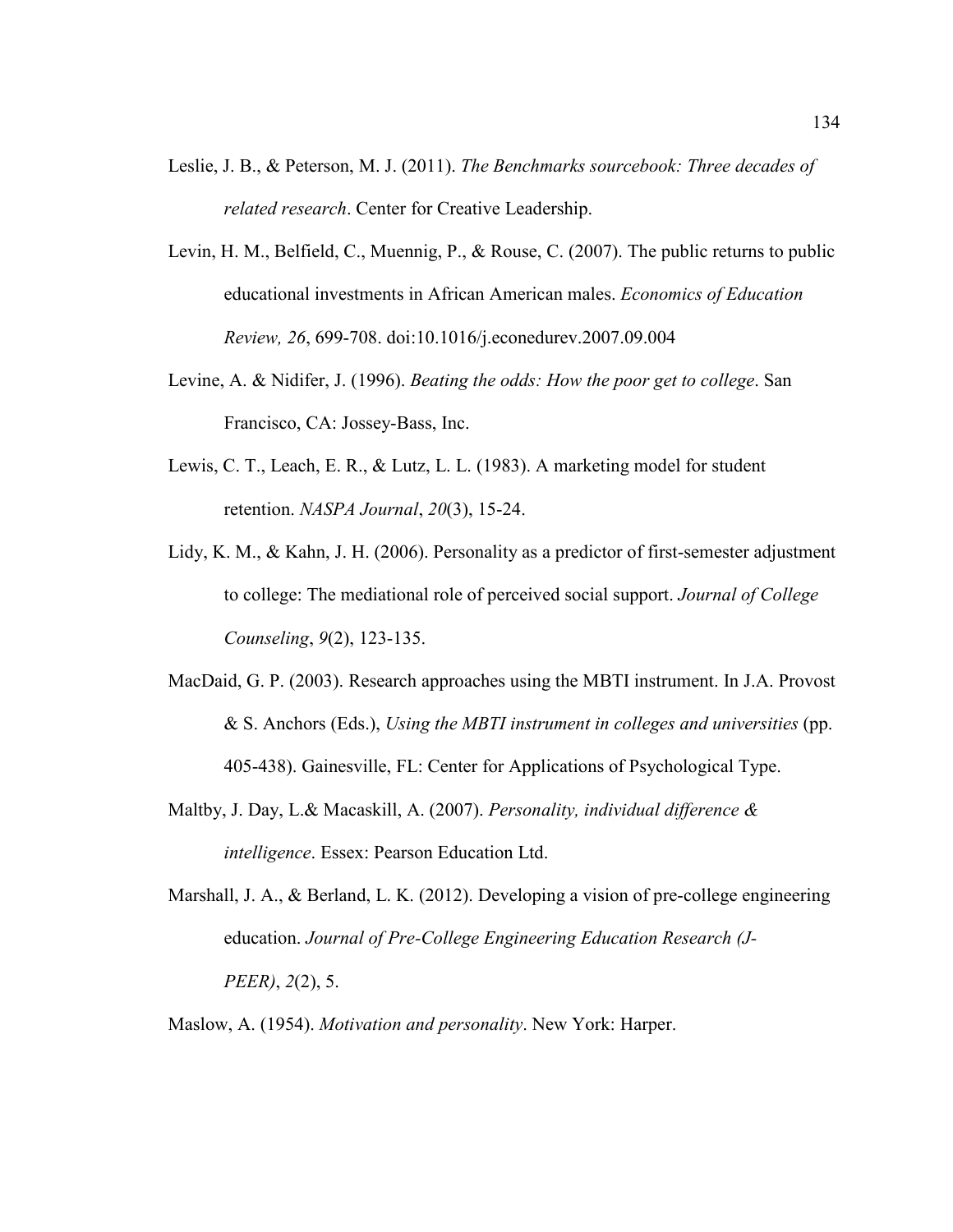- Maudal, G. R., Butcher, J. N., & Mauger, P. A. (1974). A multivariate study of personality and academic factors in college attrition. *Journal of Counseling Psychology*, *21*(6), 560.
- McAbee, S. T., & Oswald, L. (2013). The criterion-related validity of personality measures for predicting GPA: A meta-analytic validity comparison. *Psychological Assessment, 25*(2), 532−544.

McClelland, D. (1953). *The achievement motive*. New York : Appleton Century Crofts.

- McCollum, D., Kajs, L (2007). Applying goal orientation theory in an exploration of 89 student motivations in the domain of educational leadership. *Educational Research Quarterly*, *31*(1), 45-60.
- McCool, A. C. (1984). Factors influencing Hispanic student retention within the community college. *Community/Junior College Quarterly of Research and Practice*, *8*(1-4), 19-37.
- McCrae, R.R., & Costa, P.T. (1989). Reinterpreting the Myers $\Box$ Briggs Type Indicator from the perspective of the Five□Factor model of personality. *Journal of Personality*, *57*(1), 17-40.
- McDonough, P. M., & Fann, A. J. (2007). The study of inequality. In P. J. Gumport (Ed.), *Sociology of higher education: Contributions and their contexts* (pp. 53- 93). Baltimore: John Hopkins University Press.

McGregor, D. (1960). *The human side of enterprise*. New York, NY: McGraw Hill.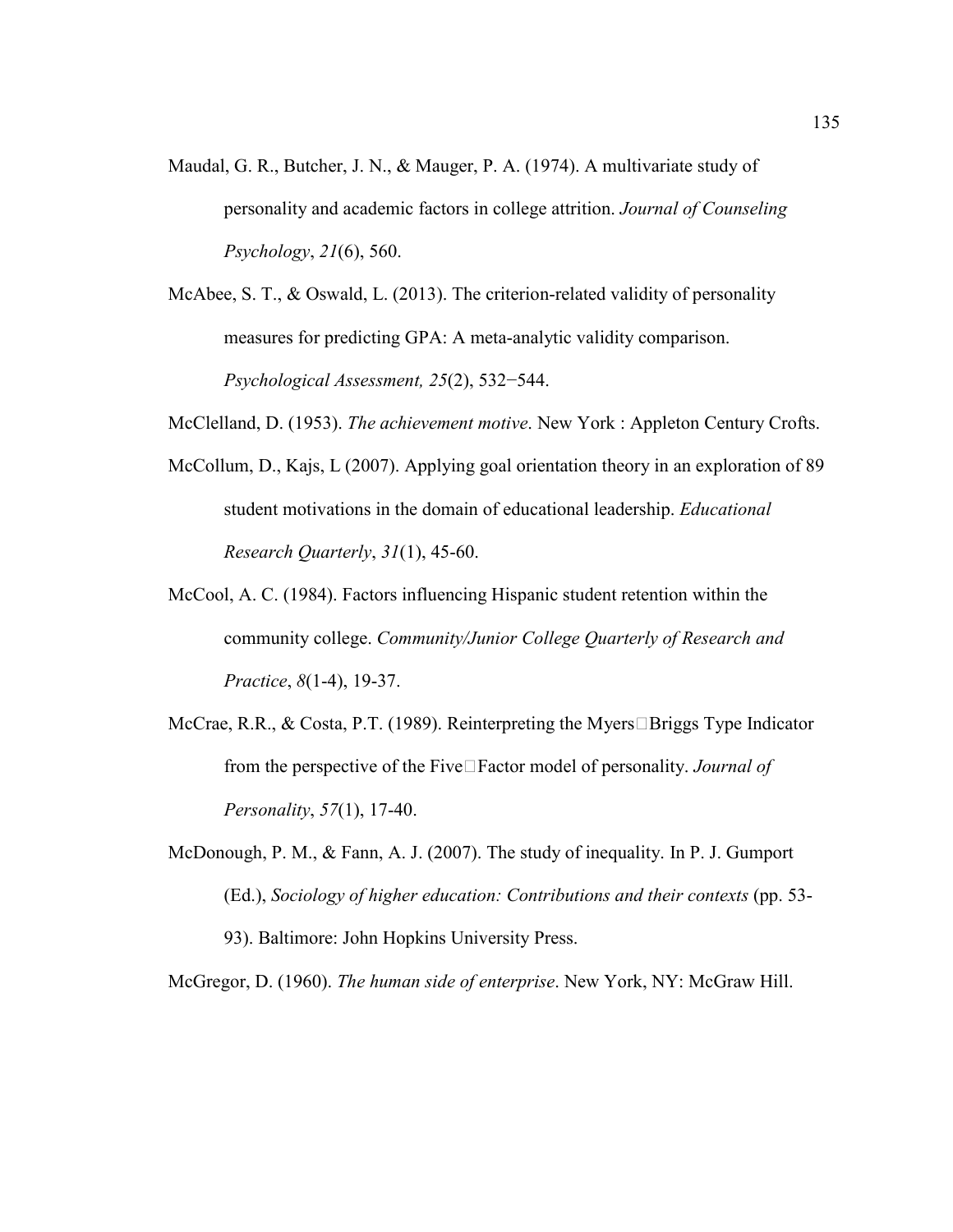- McKenzie, K., Gow, K., & Schweitzer, R. (2004). Exploring first vear academic achievement through structural equation modelling. *Higher Education Research & Development*, *23*(1), 95-112.
- Miller, B. W., & Eddy, J. (1983). *Recruiting, marketing, and retention in institutions of higher education*. University Press of America.
- Mitra, D. (2011). Pennsylvania's best investment: The social and economic benefits of public education. *Education Law Center*.
- Monaco, M., & Martin, M. (2007). The millennial student: A new generation of learners. *Athletic Training Education Journal*, *2*, 42-46.
- Morrison, G. B., & Brown, M. P. (2006). Persistence to graduation among at-risk criminal justice and criminology students: Experiences in intervening with a sophomore cohort. *Journal of Criminal Justice Education, 17*(2), 358–376.
- Mortenson, T. (1998), A conversation about diversity. *American Association of University Professors Journal*, July/August, *84*(4), 42-43. Retrieved from http://www.aaup.org/reports-and-publications/academe.
- Munro, N., Chilimanzi, Y., & O'Neill, V. (2012). Character strengths and psychological type in university peer educators*. South African Journal of Psychology*, *42*(1), 12- 24*.* doi: 10.1177/008124631204200103.
- Murray, J. (1990). Review of research on the Myers-Briggs Type Indicator. *Perceptual and Motor Skills*, *70*(2), 1187–1202.
- Murtaugh, P.A., Burns, L.D., Schuster, J. (1999). Predicting the retention of university students. *Research in Higher Education, 40*, 355–371.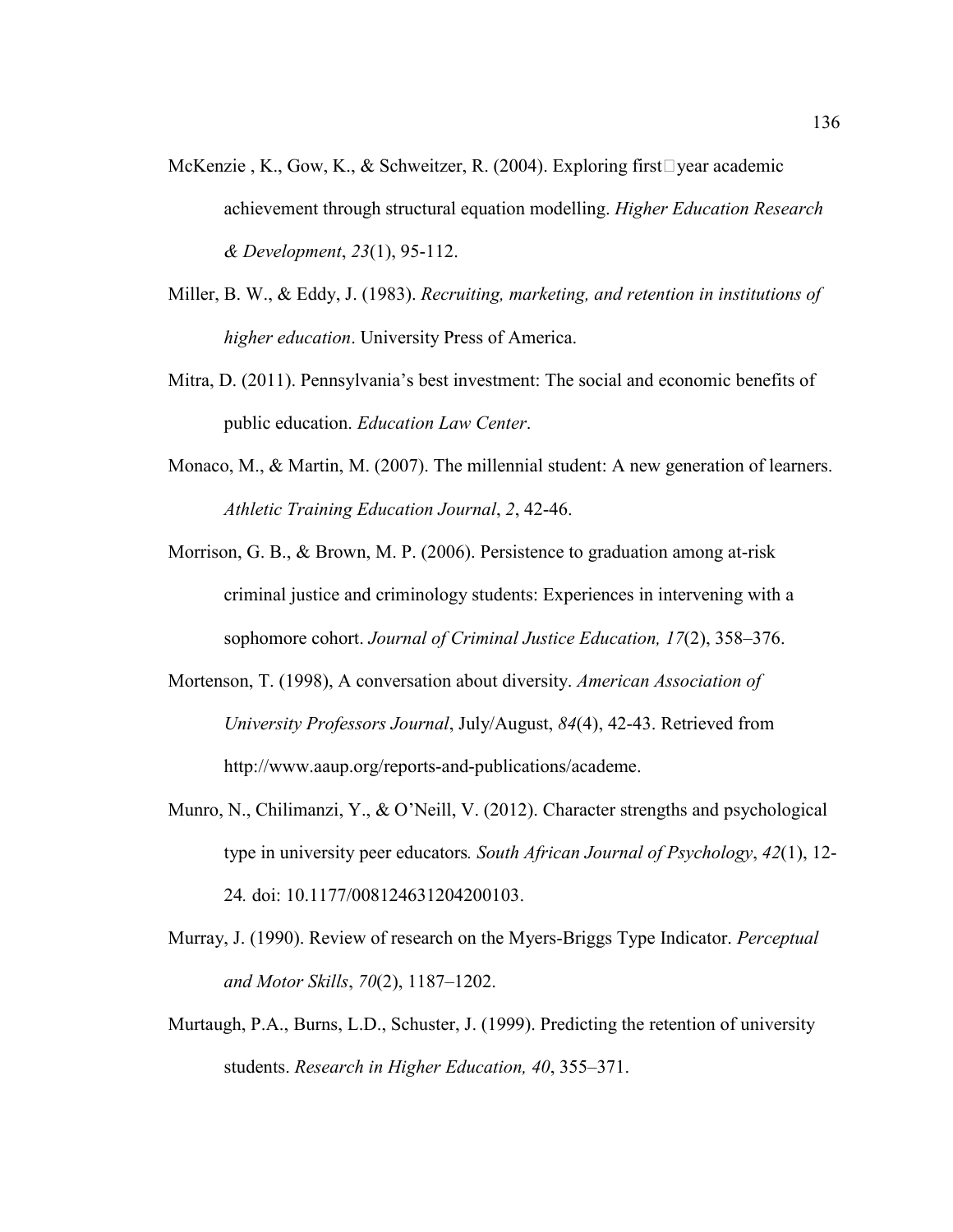- Mulligan, S. C., & Hennessy, J. J. (1990). Persistence in a community college: Testing attrition models. In *Annual meeting of the American Educational Research Association, Boston, MA*.
- Myers, I. B., & McCaulley, M. H. (1985). *Manual*: *A guide to the development and use of the Myers-Briggs Type Indicator.* Palo Alto, CA: Consulting Psychologists Press.
- Myers, I.B., McCaulley, M.H., Quenk, N., & Hammer, A. (1998). *Manual: a guide to the development and use of the Mvers-Briggs type indicator (3rd ed.).* Palo Alto, CA: Consulting Psychologists Press.
- Nachar, N. (2008). The Mann-Whitney U: A test for assessing whether two independent samples come from the same distribution. *Tutorials in Quantitative Methods for Psychology*, *4*(1), 13-20.
- Nash, M. E. (1999). Relationship between Myers-Briggs Type Indicator types and success in the International Baccalaureate program. *Dissertation Abstracts International, 60* (11), 3918.
- National Center for Education Statistics. (2004). Contexts of postsecondary education: learning opportunities: Distance education at postsecondary institutions. Retrieved from http://nces.ed.gov/programs/coe/ 2004/section5/indicator32.asp.
- Naylor, P. D., & Sanford, T. R. (1982). Intrainstitutional analysis of student retention across student levels. *College and University*, *57*(2), 143-59.
- Ng, J. Y., Ntoumanis, N., Thøgersen-Ntoumani, C., Deci, E. L., Ryan, R. M., Duda, J. L., & Williams, G. C. (2012). Self-determination theory applied to health contexts: A meta-analysis. *Perspectives on Psychological Science*, *7*(4), 325-340.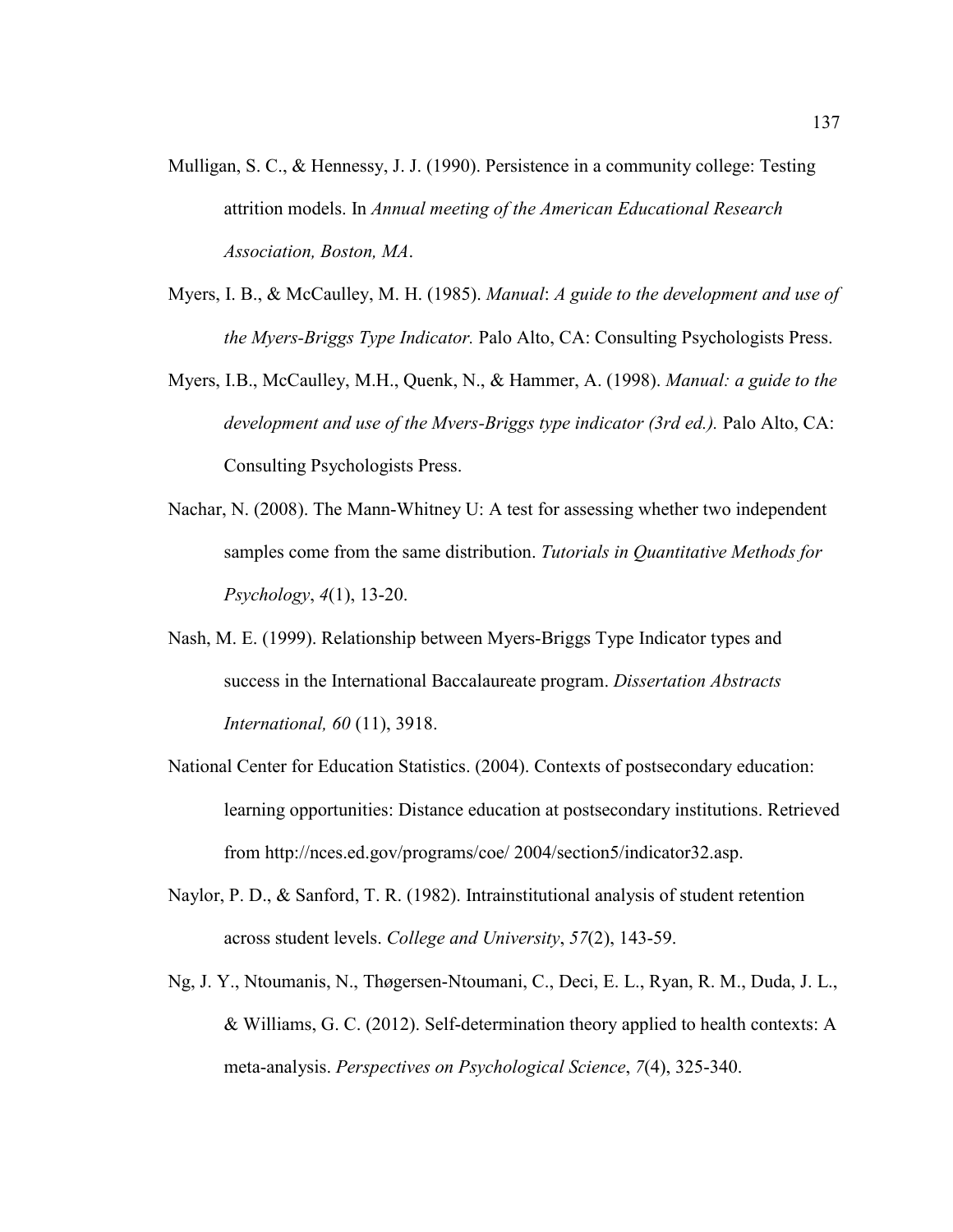- Nichols, S., & Newman, J.P. (1986). Effects of punishment on response latency in extraverts. *Journal of Personality and Social Psychology, 50*, 624-630.
- Noble, D. B., & Lashley, B. R. (2001). From welfare to well-being: A study on how postsecondary education leads to economic self-sufficiency. Unpublished manuscript, Hartford, CT.
- Noftle, E.E., & Robins, R.W. (2007). Personality predictors of academic outcomes: Big Five correlates of GPA and SAT scores. *Journal of Personality and Social Psychology, 93*(1), 116−130.
- Nora, A. (1987). Determinants of retention among Chicano college students: A structural model. *Research in higher education*, *26*(1), 31-59.
- Nora, A., Attinasi, L. C., & Matonak, A. (1990). Testing qualitative indicators of precollege factors in Tinto's attrition model: A community college student population. *The Review of Higher Education*, *13*(3), 337.
- O'Connell, E.C. (1991). An investigation of the relationship of psychological type to completion of the Doctor of Philosophy degree. *Dissertation Abstracts International, 52* (02), 439.
- Ohland, M. W., Brawner, C. E., Camacho, M. M., Layton, R. A., Long, R. A., Lord, S. M., & Wasburn, M. H. (2011). Race, gender, and measures of success in engineering education. *Journal of Engineering Education*, *100*(2), 225-252.
- Olivares-Cuhat, G. (2011). Learner factors in a high-poverty urban middle school. *Penn GSE Perspectives on Urban Education Journal*, 9(1). Retrieved from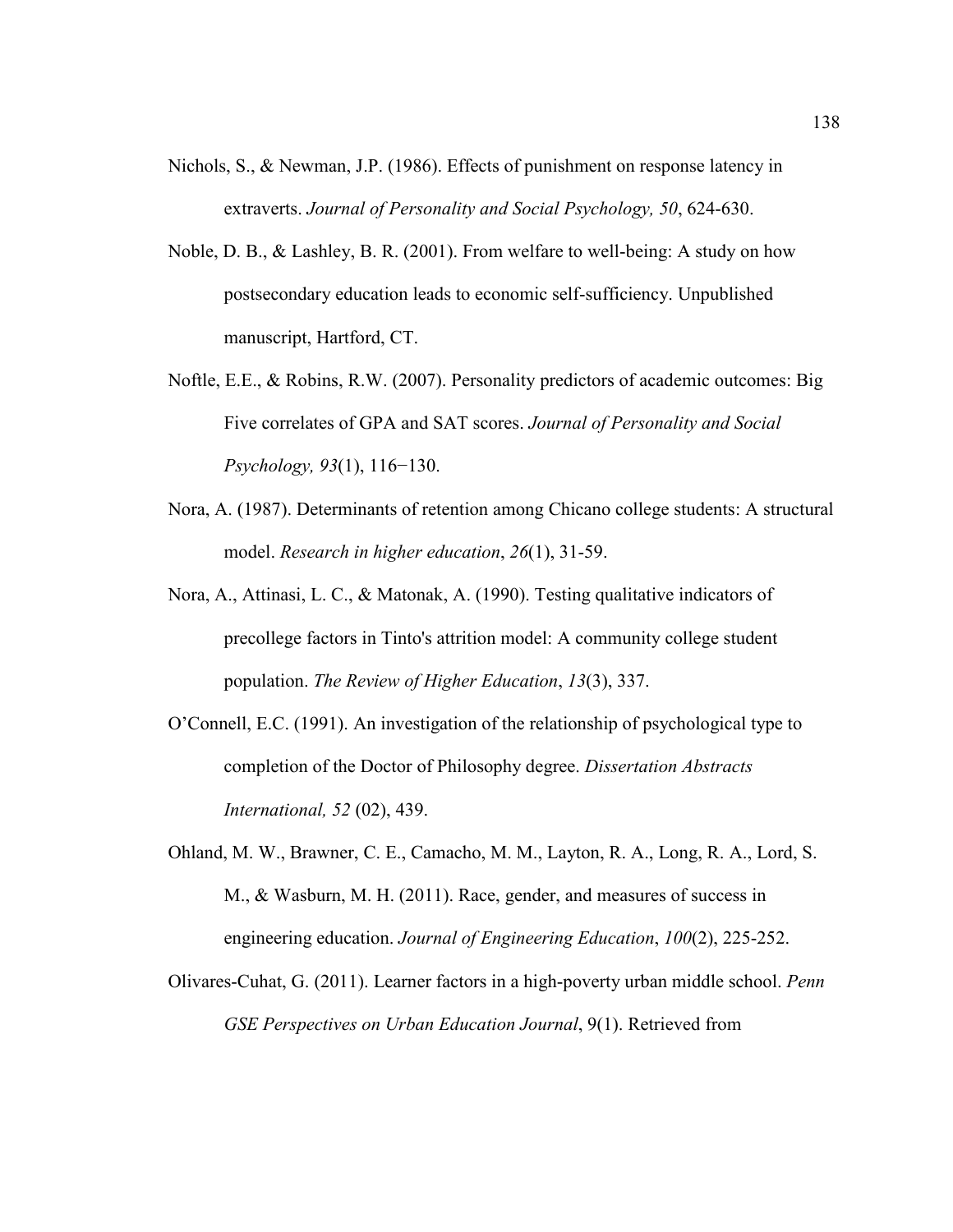http://www.urbanedjournal.org/archive/volume-9-issue-1-fall-2011/learnerfactors-high-poverty-urban-middle-school.

- Otten, M.W. (1977). Inventory and expressive measures of locus control and academic performance: A 5-year outcome study. *Journal of Personality Assessment*, *41*(6), 644-649.
- Ou, S. R., & Reynolds, A. J. (2016). The Role of Non-Cognitive Factors in Pathways to College Attendance and Degree Completion. In *Non-cognitive Skills and Factors in Educational Attainment* (pp. 373-395). SensePublishers. Rotterdam The Netherlands
- Parayitam, S., Desai, K., & Phelps, L. D. (2007). The effect of teacher communication and course content on student satisfaction and effectiveness. *Academy of Educational Leadership Journal*, *11*(3), 91.
- Pascarella, E. T., Edison, M. I., Nora, A., Hagedorn, L. S., & Terenzini, P. T. (1998). Does work inhibit cognitive development during college? *Educational Evaluation and Policy Analysis*, *20*(2), 75-93.
- Peltier, G. L., Laden, R., and Matranga, M. (1999). Student persistence in college: A review of research. *Journal of College Student Retention, 1*, 357–376.
- Perrine, R. (1998). Stress and college persistence as a function of attachment style. *Journal of the First-Year Experience & Students in Transition*, *11*(1), 25- 38.
- Pintrich, P. (2000). Multiple goals, multiple pathways: The role of goal orientation in learning and achievement. *Journal of Educational Psychology, 92*(3), 544 555.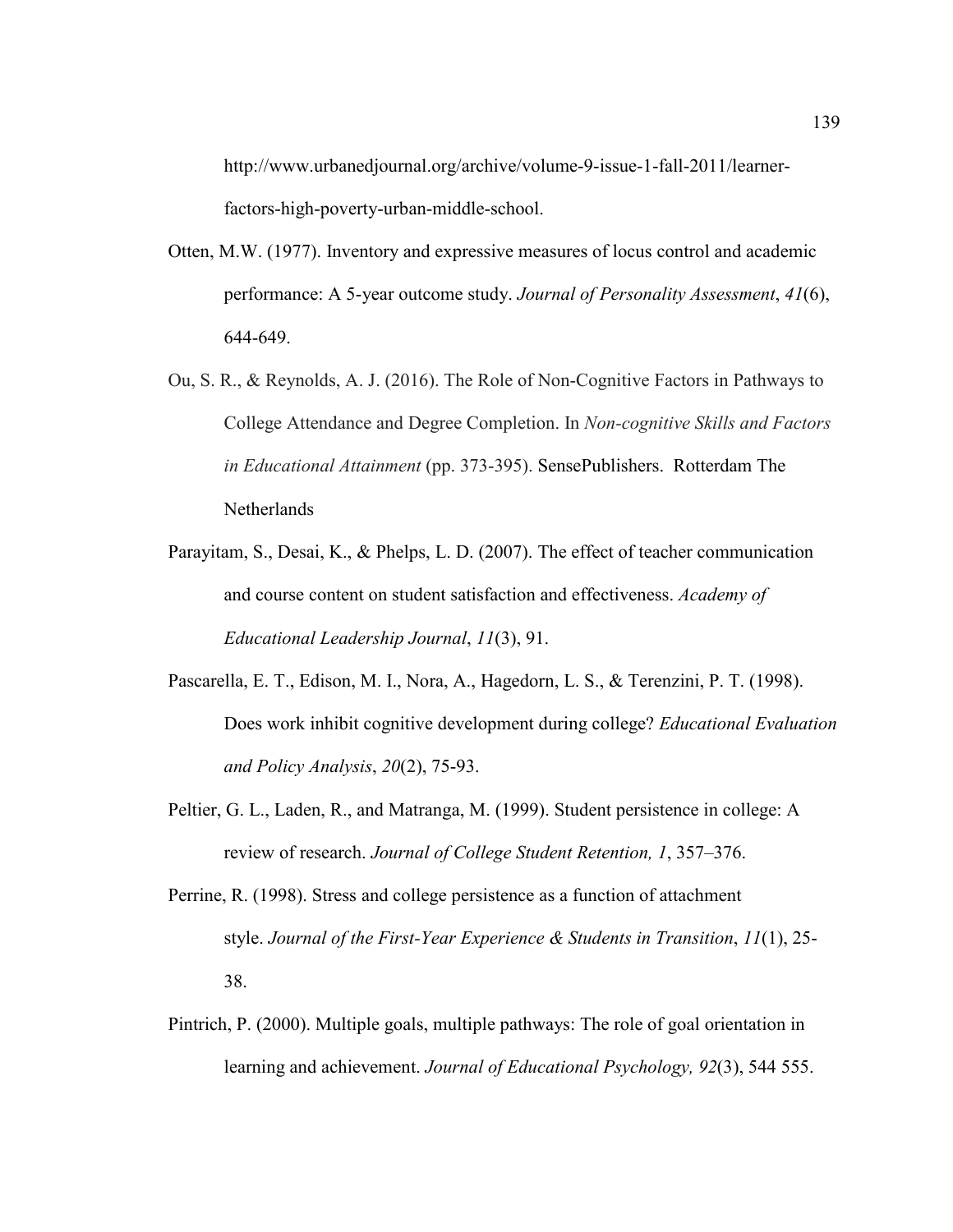- Pintrich, P. R. (1999). The role of motivation in promoting and sustaining self-regulated learning. *International Journal of Educational Research, 31*(6), 459-470. doi:10.1016/S0883-0355(99)00015-4
- Pittenger, D. (1993). The utility of the Myers-Briggs Type Indicator. *Review of Educational Research*, *63*(4), 467–488.
- Platt, J., & Eisenman, R. (1968). Internal-external control of reinforcement, time perspective, adjustment, and anxiety. *The Journal of General Psychology*, *79*(1), 121-128.
- Poock, M., Love, P. (2001). Factors influencing the program choice of doctoral students in higher education administration. *NASPA Journal, 38*(2), 203-223.
- Poropat, A. E. (2009). A meta-analysis of the five-factor model of personality and academic performance. *Psychological bulletin*, *135*(2), 322.
- Powers, D. E., & Kaufman, J. C. (2004). Do standardized tests penalize deep-thinking, creative, or conscientious students? Some personality correlates of Graduate Record Examination test scores. *Intelligence, 32*, 145–153.
- Provost, J. A. (1982). Personality type and leisure satisfaction as factors in college attrition. *Dissertation Abstracts International, 43*(09), 2894.
- Provost, J.A. (1985). "Type watching" and college attrition. *Journal of Psychological Type, 9,* 16-23.
- Provost, J.A. (1991). Tracking freshman difficulties in the class of 1993. *Journal of Psychological Type, 21,* 35 – 39.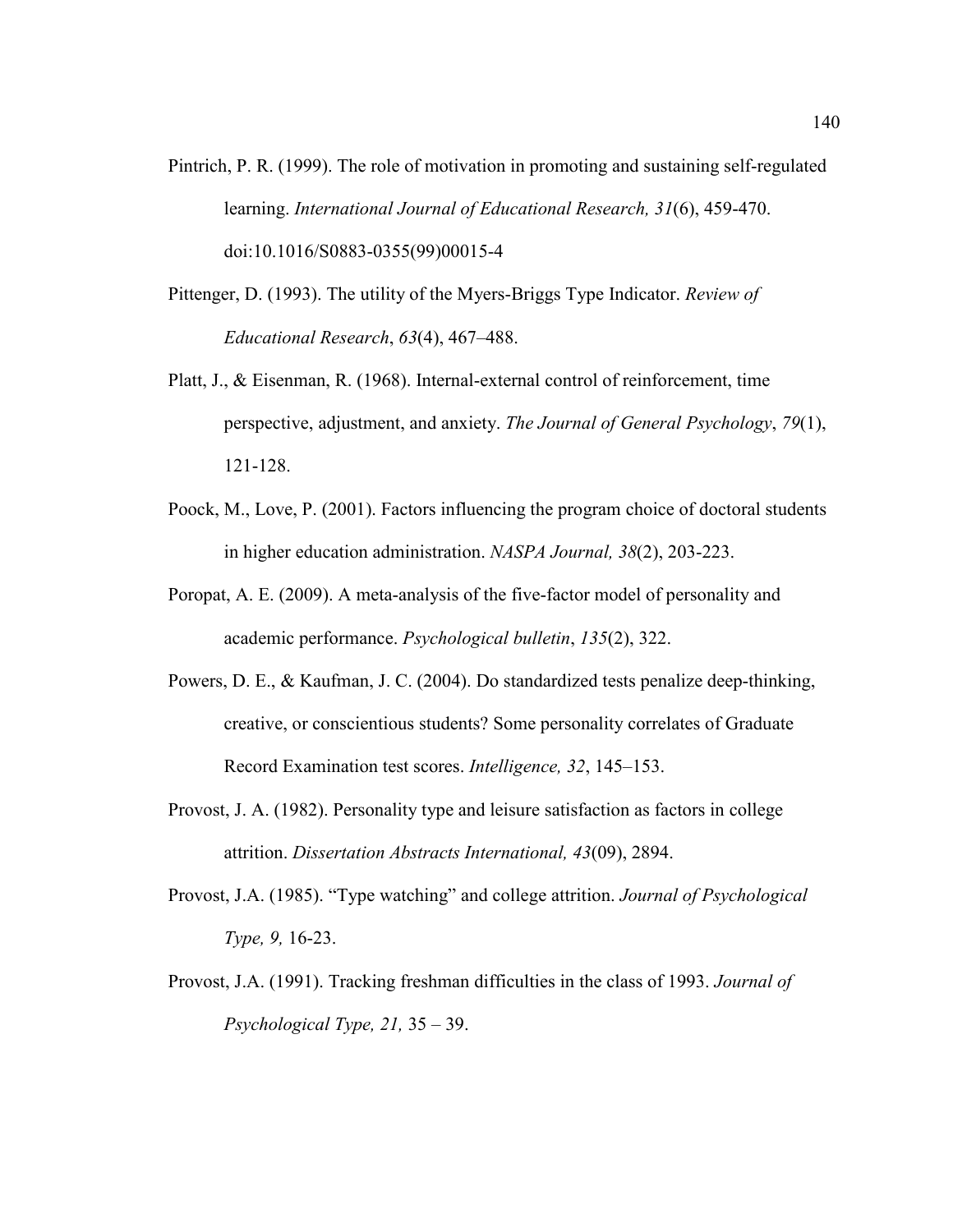- Purcell, S.L., & Wilcox, D.M. (2007). Defining and examining technology intelligence. *Curriculum & Teaching Dialogue, 9*(1/2), 279–291.
- Quenk, N.L. (2000). *Essentials of Myers-Briggs Type Indicator assessment.* New York, NY: John Wiley & Sons, Inc.
- Raelin, J.A., Bailey, M.B., Hamann, J., Pendleton, L.K., Reisberg, R., & Whitman, D. L. (2014). The gendered effect of cooperative education, contextual support, and self□efficacy on undergraduate retention. *Journal of Engineering Education*, *103*(4), 599-624.
- Ratcliffe, C. McKernan, S. & Urban, I. (2012). Child poverty and its lasting consequences. Low-income working families, Paper 21. Urban Institute.
- Reynierse, J. H., & Harker, J. B. (2005). Type interactions: MBTI relationships and selfreport questionnaire scale scores. *Journal of Psychological Type*, *64*(6a), 57-75.
- Rickes, P. C. (2009). Make way for millennial! How today's students are shaping higher education space. *Planning for Higher Education, 37*(2), 7-17.
- Roberts, B. W., Kuncel, N. R., Shiner, R., Caspi, A., & Goldberg, L. R. (2007). The power of personality: The comparative validity of personality traits, socioeconomic status, and cognitive ability for predicting important life outcomes. *Perspectives on Psychological Science*, *2*(4), 313-345.
- Rodgers, J. R. (1995). Empirical study of intergenerational transmission of poverty in the United States*. Social Science Quarterly 76*(1), 178-194. Retrieved from *academiccommons.columbia.edu/download/fedora.../ac.../text\_909.pdf*.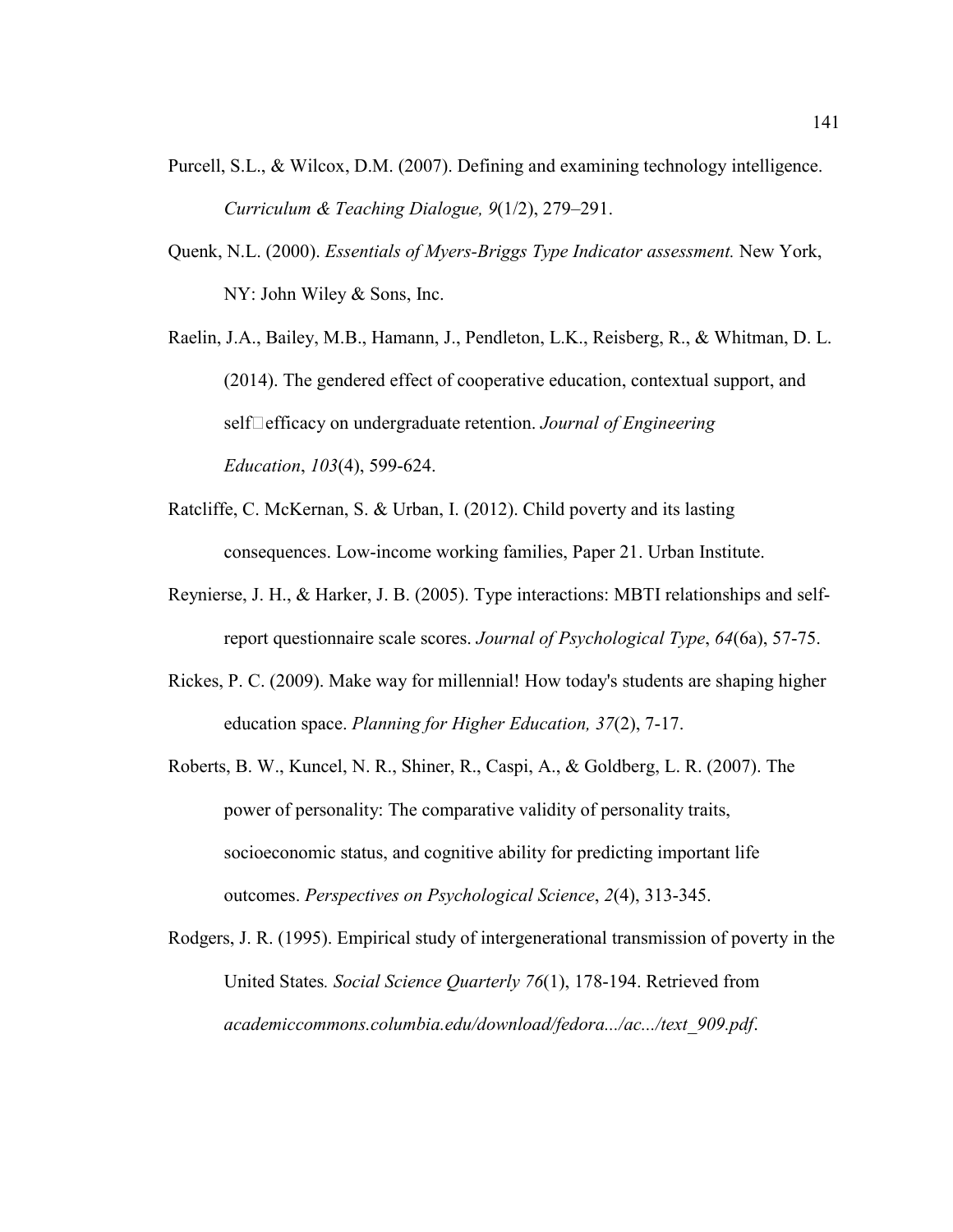- Rootman, I. (1972). Voluntary withdrawal from a total adult socializing organization: A model. *Sociology of Education*, 258-270.
- Rosander, P. (2013). *The importance of personality, IQ and learning approaches: Predicting academic performance* (Doctoral dissertation). Retrieved from : http://lup.lub.lu.se/record/3217342.
- Rosander, P., & Bäckström, M. (2014). Personality traits measured at baseline can predict academic performance in upper secondary school three years later. *Scandinavian journal of psychology*, *55*(6), 611-618.
- Rotter, J. B. (1966). Generalized expectancies for internal versus external control of reinforcement. *Psychological Monographs: General and Applied, 80*, 1–28.
- Roush, P.E. (1989). MBTI type and voluntary attrition at the United States Naval Academy. *Journal of Psychological Type, 18*. 72-79.
- Rownd, C., Bolton, B., & Marr, J. (1981). Persistence versus withdrawal from the college classroom: A test of four theoretically derived propositions. *Research in Higher Education*, 14(3), 201-210.
- Rubin, M., & Wright, C.L. (2015). Age differences explain social class differences in students' friendship at university: Implications for transition and retention. *Higher Education*, *70*(3), 427-439.
- Rugg, E. A. (1982). A longitudinal comparison of minority and nonminority college dropouts: Implications for retention improvement programs. *The Personnel and Guidance Journal*, *61*(4), 232-235.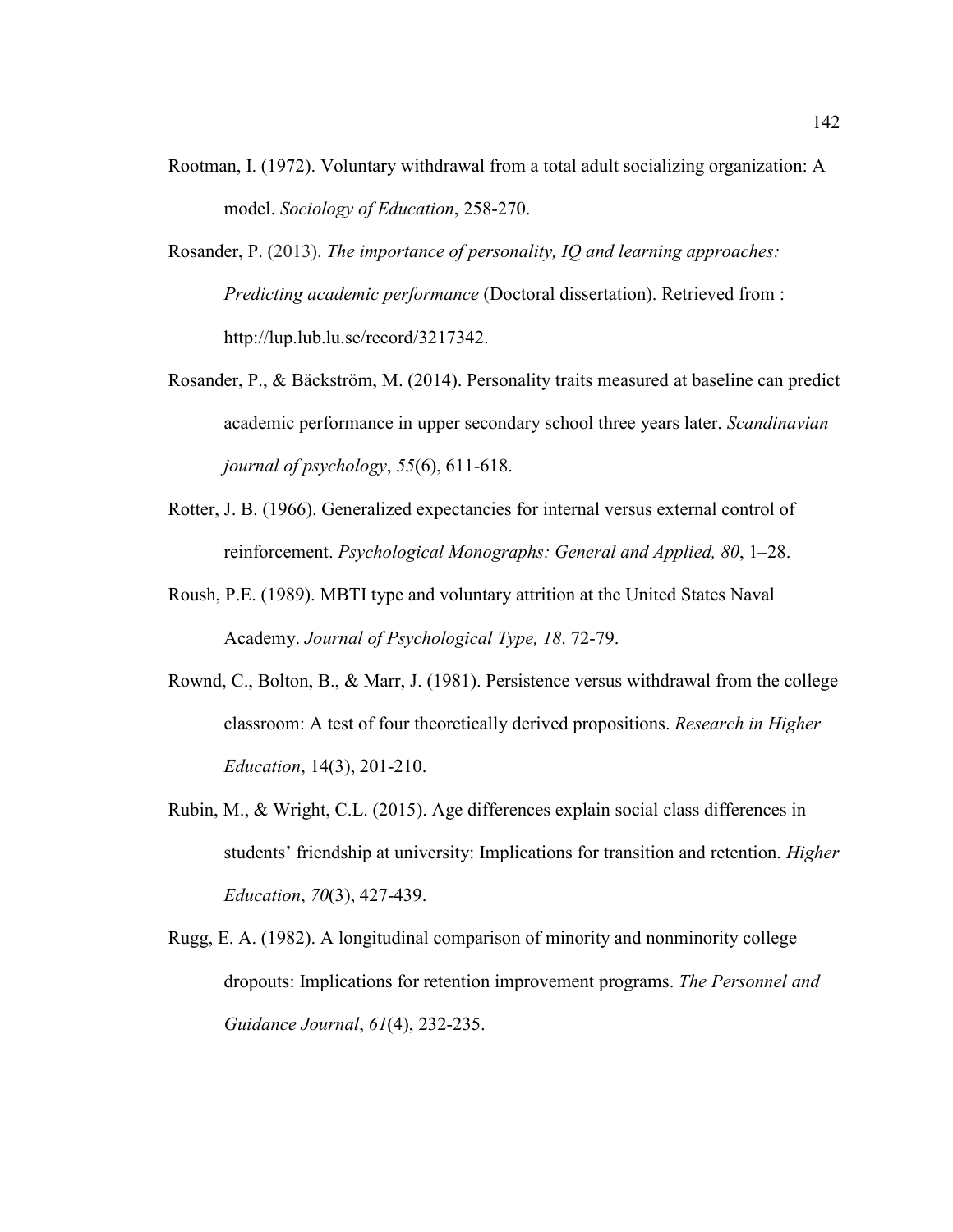Sak, U. (2004). A synthesis of research on psychological types of gifted adolescents. *Prufrock Journal*, *15*(2), 70-79.

- Salter, D.W., Forney, D.S., & Evans, N.J. (2005). Two approaches to examining the stability of Myers-Briggs Type Indicator scores. *Measurement and Evaluation in Counseling and Development*, *37*(4), 208.
- Sampson, P.M., Leonard, J., Ballenger, J.W., & Coleman, J.C. (2010). Student satisfaction of online courses for educational leadership. *Online Journal of Distance Learning Administration*, *13*(3), n3.
- Sanchez-Marin, M., Rejano-Infante, E., & Rodriguez-Troyano, Y. (2001). Personality and academic productivity in the university student. *Social Behavior and Personality, 29*, 299–305.
- Saunders, D.R. (1960). *Evidence bearing on the rational correspondence between the personality typologies of Spranger and Jung* (TESRB 60-06). Princeton, NJ: Educational Testing Service.
- Sherman, T.M., Giles, M.B., and Williams-Green, J. (1994). Assessment and Retention of Black students in higher education. *Journal of Negro Education*, 63, 164-180.
- Schleef, Debra (2000). "That's a good question!": Exploring motivations for law and business school choice. *Sociology of Education, 73*(3), 155-175.
- Schmidt, C. D., Hardinge, G. B., & Rokutani, L. J. (2012). Expanding the School Counselor Repertoire through STEM‐Focused Career Development. *The Career Development Quarterly*, *60*(1), 25-35.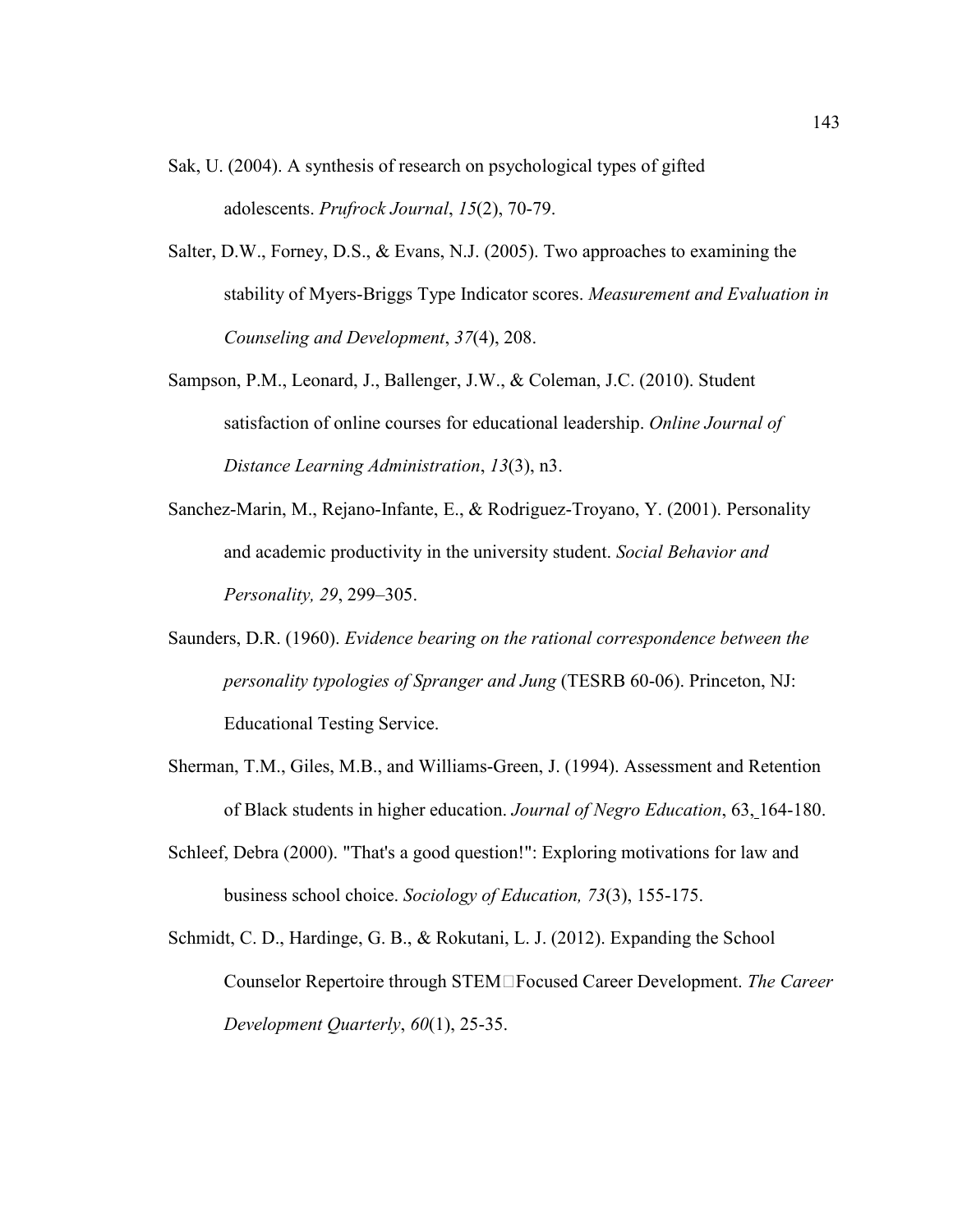- Schurr, K.T., Ruble, V., Palomba, B. & Moore, D. (1997). Relationships between the MBTI and selected aspects of Tinto's model for college attrition. *Journal of Psychological Type, 40*, 31-42.
- Seguino, S., & Butler, S. (1998). *Struggling to make ends meet in the Maine economy: A study of former and current AFDC/TANF recipients.* The Maine Center for Economic Policy. Retrieved May 8, 2005 from http://www.mecep.org/reportendsmeet/endsmeet.htm
- Shi, R., Shan, S., & Tian, J. (2007). Psychological type and undergraduate student achievement in pharmacy course in military medical university. *US-China Education Review V4 N9, 9-11.*
- Singer S., & Smith, K. (2013). Discipline-based education research: Understanding and improving learning in undergraduate science and engineering. *Journal of Engineering Education*, 102(4), 468-471. doi:10.1002/jee.20030
- Shushok, F.R., & Hulme, E. (2006). What's right with you: Helping students find and use their personal strengths. *About Campus, 11*(4), 2-8.
- Slanger, W. D., Berg, E. A., Fisk, P. S., & Hanson, M. G. (2015). A longitudinal cohort study of student motivational factors related to academic success and retention using the College Student Inventory. *Journal of College Student Retention: Research, Theory & Practice*, 1521025115575701.
- Smith, A. D., & Sugarman, M. N. (1984). Nontraditional and traditional student persisters and nonpersisters in the community and technical college. *NACADA Journal*, *4*(1), 47-57.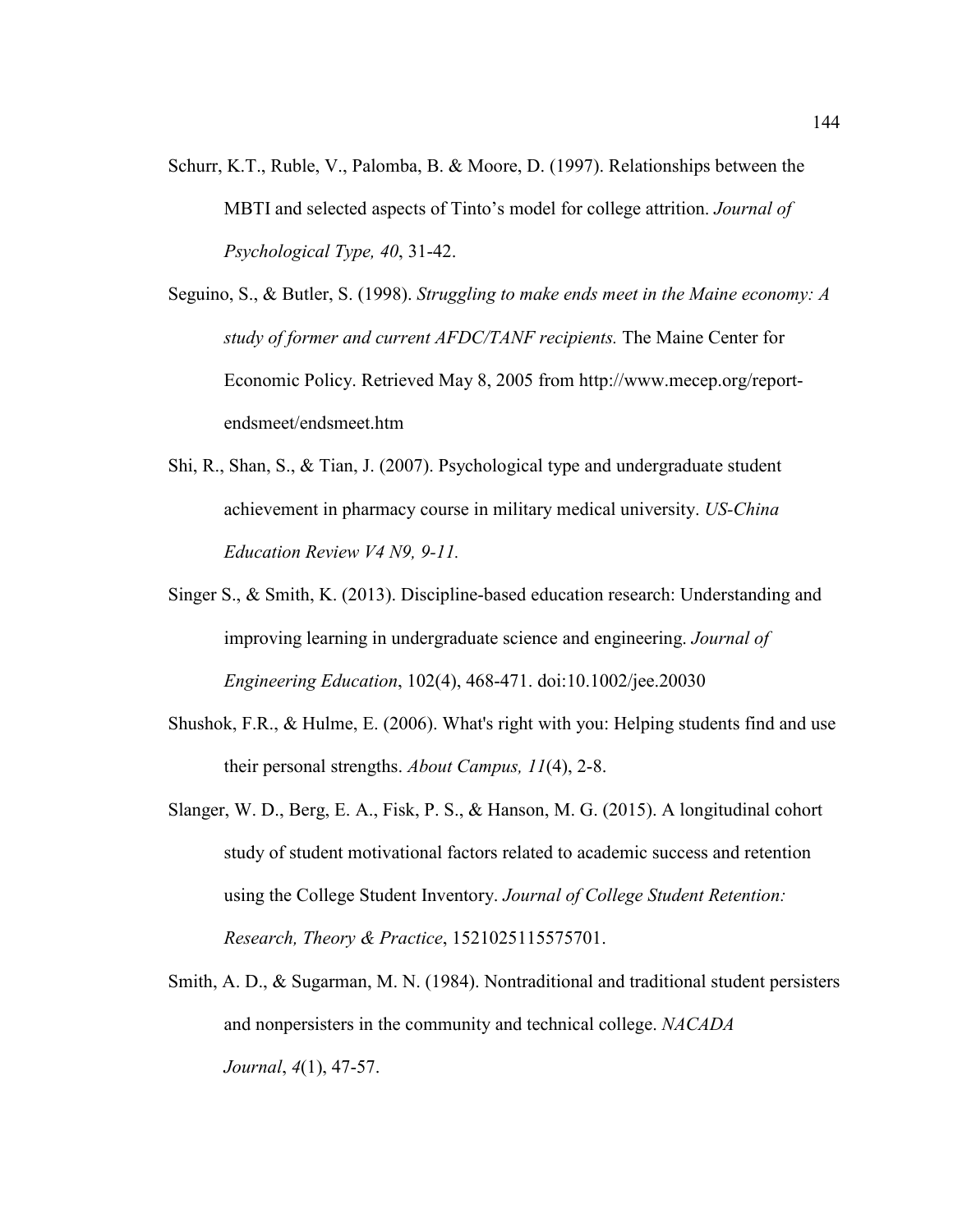- Soria, K. M., & Stebleton, M. J. (2012). First-generation students' academic engagement and retention. *Teaching In Higher Education*, 17(6), 673-685. doi:10.1080/13562517.2012.666735
- Spady, W.G. (1971). Dropouts from higher education: Toward an empirical model. *Interchange, 2*(3), 38 – 62.
- Spady, W.G. (1970). Dropouts from higher education: An interdisciplinary review and synthesis. *Interchange, 1*, 64-85.
- Spengler, M., Lüdtke, O., Martin, R., & Brunner, M. (2013). Personality is related to educational outcomes in late adolescence: Evidence from two large-scale achievement studies. *Journal of Research in Personality, 47,* 613–625.
- St. John, E.P., & Starkey, J. (1995). An alternative to net price. *Journal of Higher Education*, 66, 156-186.
- St. John, E.P., Cabrera, A.F., Nora, A., & Asker, E.H. (2000). Economic influences on persistence reconsidered: How can finance research inform the reconceptualization of persistence models? In J. M. Braxton (Ed.), *Reworking the Student Departure Puzzle* (pp. 29-45). Nashville: Vanderbilt University Press.
- St. John, E. P., Hu, S., & Tuttle, T. (2000). Persistence by undergraduates in an urban public university: Understanding the effects of financial aid. *Journal of Student Financial Aid*, *30*, 23-37.
- Stauning-Santiago, B. A. (2003). Identification of at-risk nursing students using the Myers-Briggs Type Indicator and Holland's Vocational Preference Inventory. *Dissertation Abstracts International, 64*(05), 1562.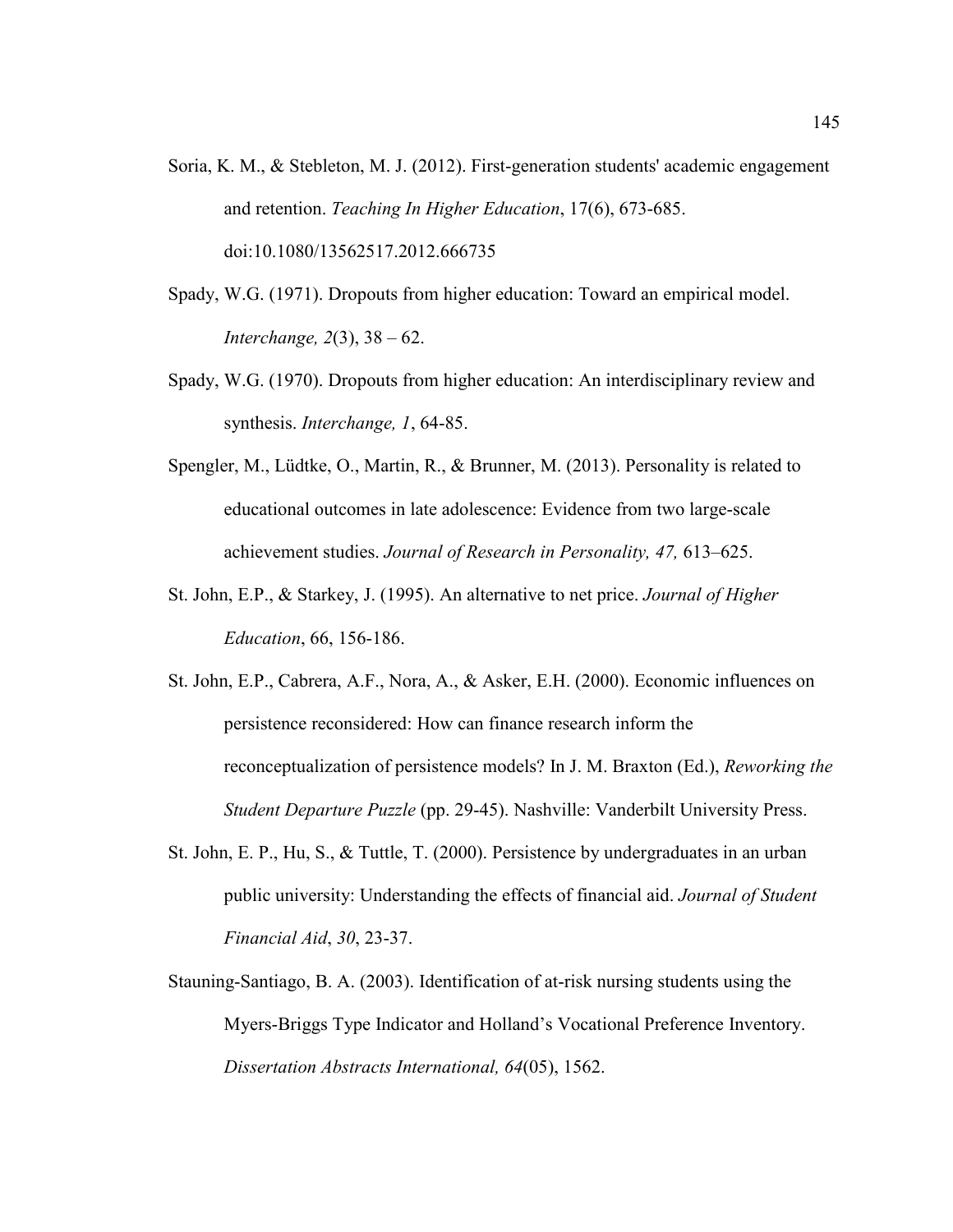Stilwell, N.A., Wallick, M.M., Thai, S.E., & Burleson, J.A. (2000). Myers-Briggs Type and medical specialty choice: A new look at an old question. *Teaching & Learning in Medicine, 12*(1), 14–20.

Storr, A. (Ed.). (1983). *Jung: Selected Writings*. London: (1998) Fontana Press.

- Stricker, L.J., & Ross, J. (1964). An assessment of some structural properties of the Jungian personality typology. *The Journal of Abnormal and Social Psychology*, *68*(1), 62.
- Stuart, G.R., Rios-Aguilar, C., & Deil-Amen, R. (2014). "How much economic value does my credential have?" Reformulating Tinto's model to study students' persistence in community colleges. *Community College Review*, *42*(4), 327-341.
- Stoner, K. L., & DeRidder, J. W. (1982). A five-year analysis of female vs. male college students' persistence to graduation: One case study. *College Student Affairs Journal*, *4*(3), 19-24.
- Styron Jr, R. (2010). Student satisfaction and persistence: Factors vital to student retention. *Research in Higher Education Journal*, *6*, 1.
- Swail, W.S. (2004). *The art of student retention: A handbook for practitioners and administrators*. Austin, TX: Educational Policy Institute.
- Tambe, J. T. (1984). Predicting persistence and withdrawal of open admissions students at Virginia State University. *The Journal of Negro Education*, *53*(4), 406-41.
- Taylor, M.C., & Boss, M.W. (1985). Locus of control and course completion in adult basic education. *Adult Literacy and Basic Education*, *9*(1), 18-23.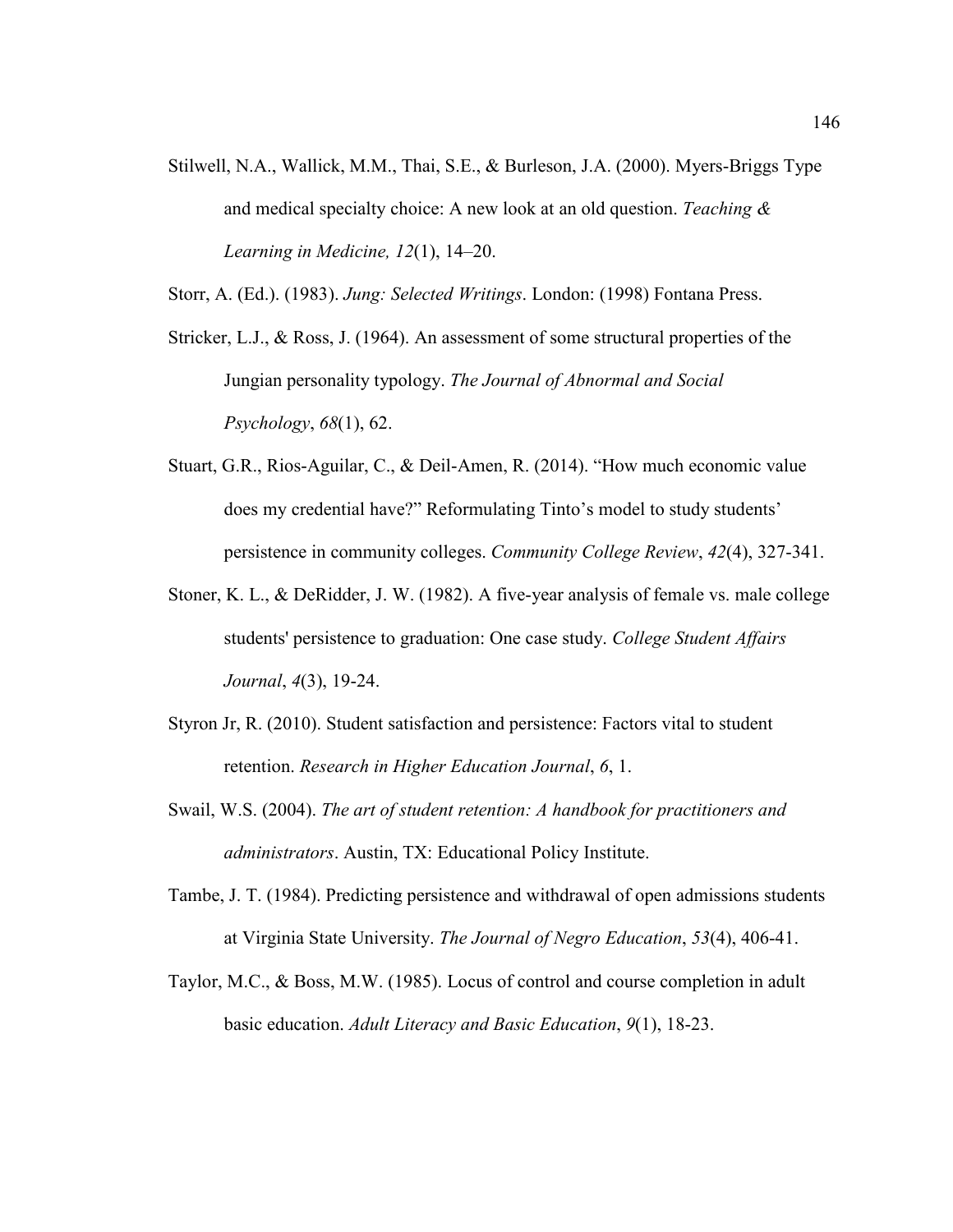- Taylor, R.G., & Whetstone, R.D. (1983). The college-fit theory and engineering students. *Measurement & Evaluation in Guidance*.
- Terenzini, P.T., Cabrera, A.F., & Bernal, E.M. (2001). *Swimming against the tide: The poor in American higher education.* College Board Research Report 2001-1. Retrieved from: https://research.collegeboard.org.
- Terenzini, P.T., & Pascarella, E.T. (1980). Toward the validation of Tinto's model of college student attrition: A review of recent studies. *Research in Higher Education.*
- A. Thompson Robert G. Bing-You, J. A. N. E. T. (1998). Physicians' reactions to learning style and personality type inventories. *Medical Teacher*, *20*(1), 10-14.
- Tinto, V. (1975). Dropout from higher education: A theoretical synthesis of recent research. *Review of Educational Research, 45*(1), 89-125.
- Tinto, V. (1982). Defining dropout: a matter of perspective. In Pascarella, E.T. (Ed.). *Studying student attrition* (pp. 3-14). San Francisco, CA: Jossey-Bass.
- Tinto, V. (1986). Theories of student departure revisited. In J.C. Smart (Ed.), *Higher Education: Handbook of theory and research,* vol. 2 (pp. 359-384). New York: Agathon Press.
- Tinto, V. (1987). *Leaving college: Rethinking the causes and cures of student attrition*. Chicago: Chicago University Press.
- Tinto, V. (1988, Dec.). *Graduate retention: A problem yet to be confronted*. Paper presented at the meeting of the Council of Graduate Schools, Colorado Springs, CO.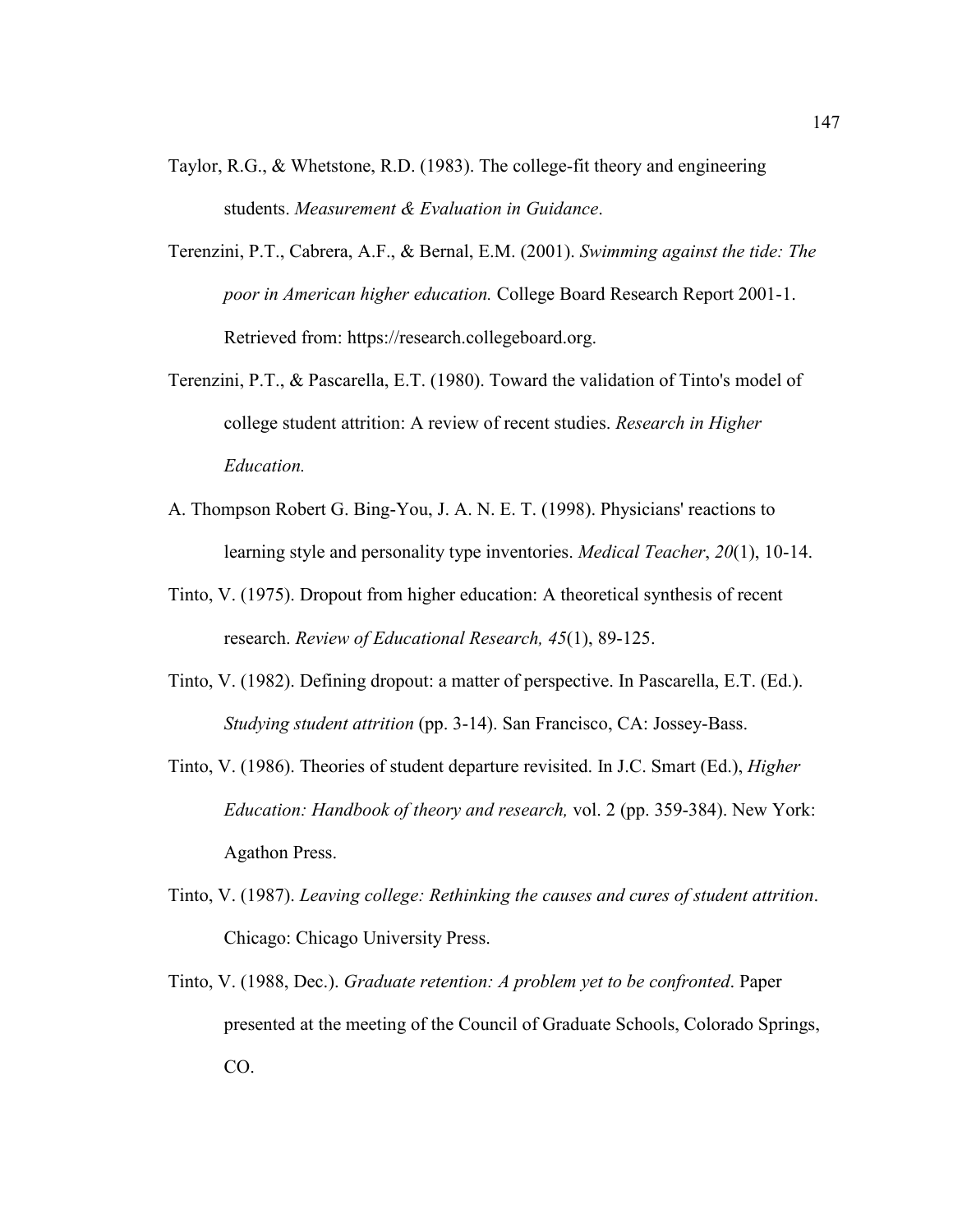- Tinto, V. (1993). *Leaving college: Rethinking the causes and cures of student attrition.* (2nd ed.). Chicago: Chicago University Press.
- Tinto, V., & Russo, P. (1994). Coordinated studies programs: Their effect on student involvement at a community college. *Community College Review, 22*(2), 16–25.
- Tinto, V. (2013, August). *Theoretical underpinnings and research framework for student success*. Presentation to the CHE symposium.
- Trent, J., & Ruyle, J. (1965). Variations, flow and patterns of college attendance. *College and University*, *41*(1), 61-76.
- Tross, S.A., Harper, J.P., Osher, L.W., & Kneidinger, L.M. (2000). Not just the usual cast of characteristics: Using personality to predict college performance and retention. *Journal of College Student Development, 41*, 323–334.
- U.S. Bureau of Labor Statistics. (2011). *Current population survey*. Washington, DC: Retrieved from http://www.bls.gov/emp/ep\_chart\_001.txt.
- U.S. Bureau of Labor Statistics. (2013). *Current population survey*. Washington, DC: Retrieved from http://www.bls.gov/emp/ep\_chart\_001.txt.
- U.S. Census Bureau, Current Population Survey (2017 ) Annual Social and Economic Supplement.
- Vallerand, R., Bissonnette, R. (1992). Intrinsic, extrinsic, and amotivational styles as predictors of behavior: A prospective study. *Journal of Personality, 60*(3),
- VanSant, S.S. (2003). *Wired for conflict: The role of personality in resolving differences.*  Gainesville, FL: Center for Applications of Psychological Type.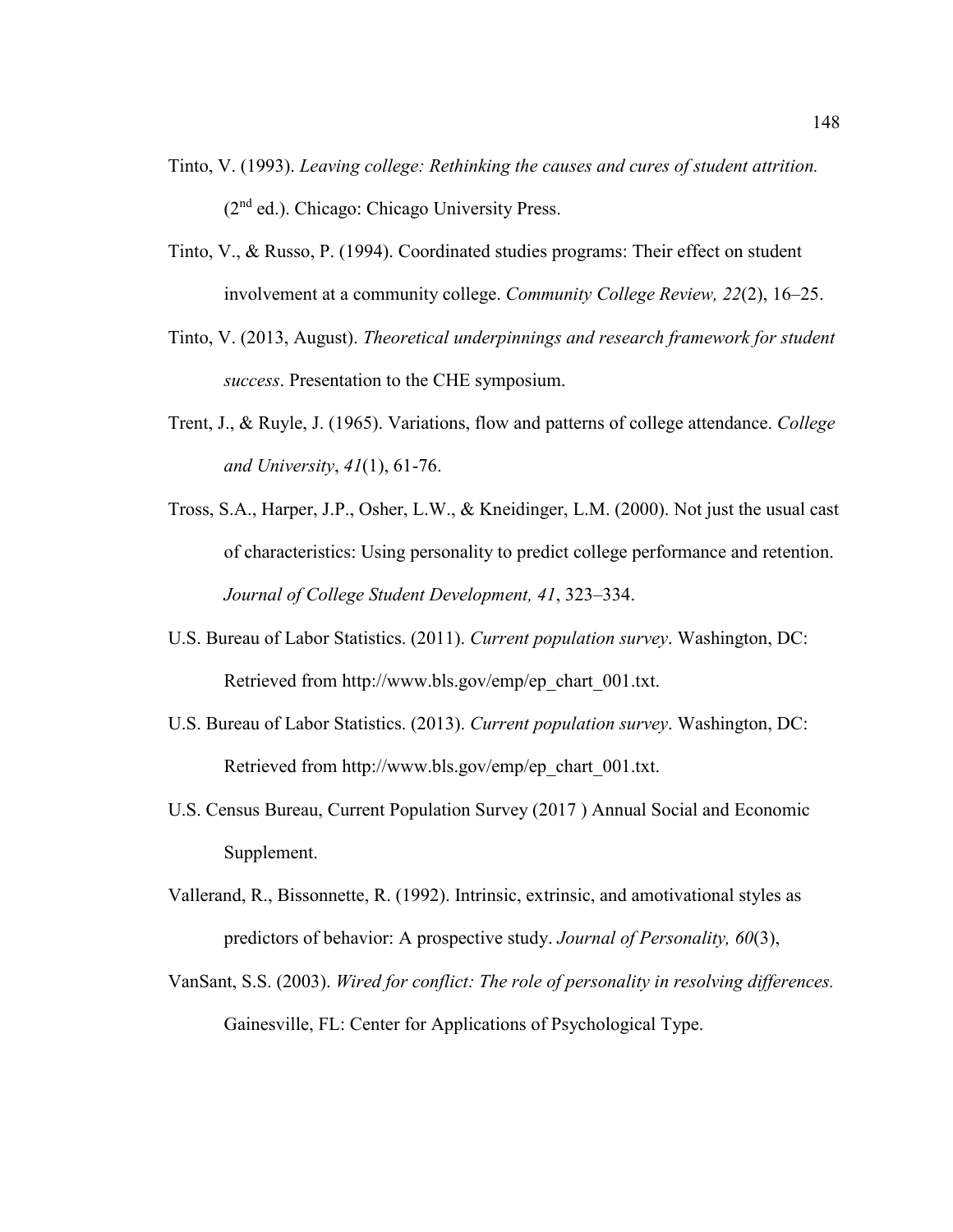- Varvel, T., Adams, S.G., Pridle, S. J., & Ulloa, B. C. R. (2004). Team effectiveness and individual Myers-Briggs personality dimensions. *Journal of Management in Engineering, 20*(4), 141–146.
- Van Regenmorter, M. J. (2004). The use of the Myers-Briggs Type Indicator (MBTI) as a predictor of student success and retention in a community college recording studio techniques course. *Argosy University, Point Richard, CA*.
- Vaughan, R.P. (1968). College dropouts: Dismissed vs. withdrew. *Personnel and Guidance Journal, 46*, 985–689.
- Wagerman, S.A., & Funder, D.C. (2007). Acquaintance reports of personality and academic achievement: A case for conscientiousness. *Journal of Research in Personality, 41,* 221−229.
- Wagmiller, R.L., Lennon, M.C., Kuang, L., Alberti, P.M., & Aber, J.L. (2006). The dynamics of economic disadvantage and children's life chances. *American Sociological Review*, *71*(5), 847-866.
- Wentzel, K. R. (1999). Social-motivational processes and interpersonal relationships: Implications for understanding motivation at school. *Journal of educational psychology*, *91*(1), 76.
- Wittmeyer, A. L., Camiscioni, J. S., & Purdy, P. A. (1971). A longitudinal study of attrition and academic performance in a collegiate nursing program. *Nursing research*, *20*(4), 339-347.
- Willson, V. L. (1976). Critical values of the rank-biserial correlation coefficient. *Educational and Psychological Measurement*, 36, 297-300.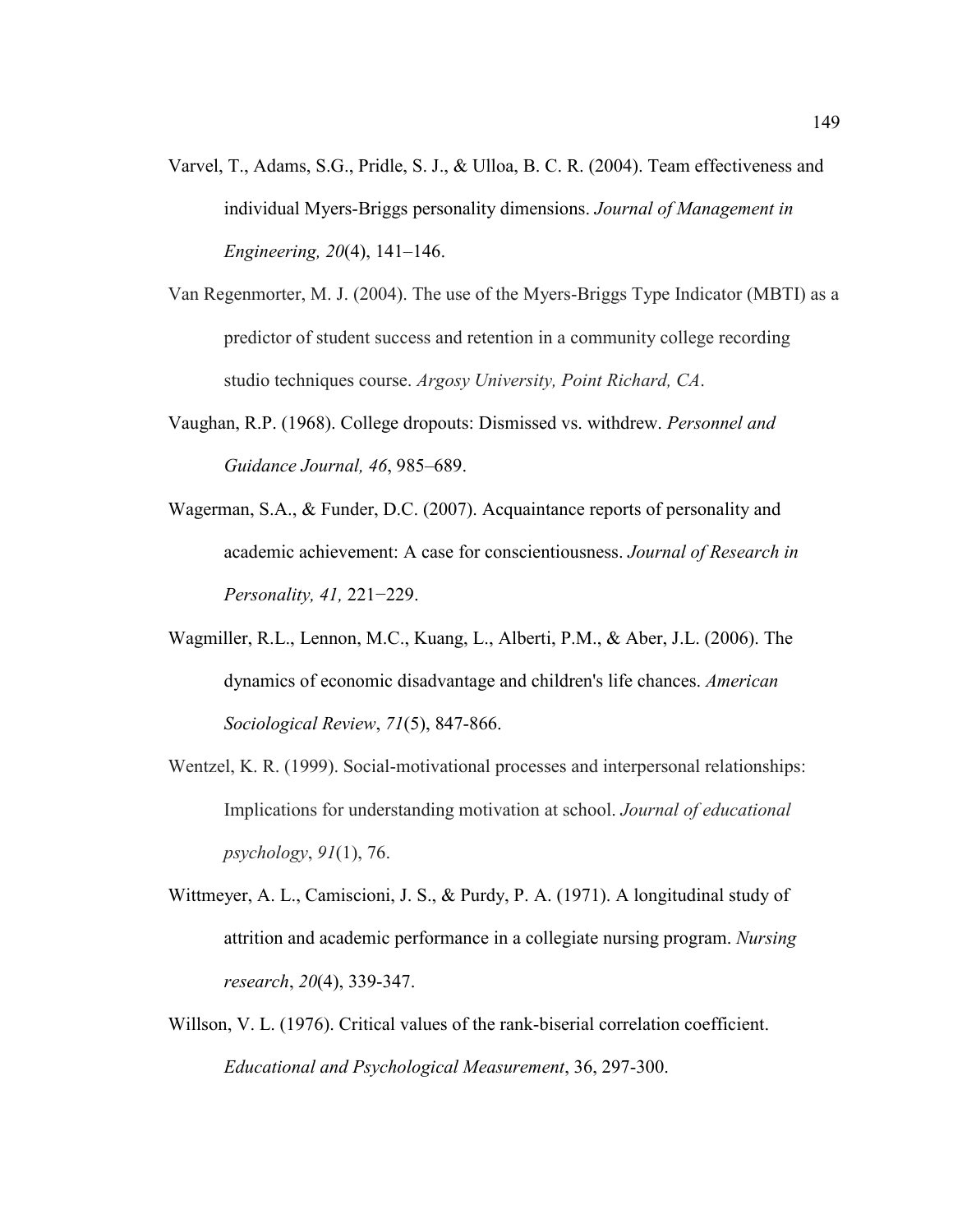- Wladis, C., Conway, K. M., & Hachey, A. C. (2015). The online STEM classroom— Who succeeds? An exploration of the impact of ethnicity, gender, and nontraditional student characteristics in the community college context. *Community College Review*, 0091552115571729.
- Woosley, S.A., & Shepler, D.K. (2011). Understanding the early integration experience of first-generation college students. *College Student Journal, 45*(4),700-714.
- Wynn, P.T., Fite, P.J., & Pardini, D.A. (2011). Childhood predictors of an at-risk transition into early adulthood among African American and Caucasian males. *Race and Social Problems, 3*(2), 63-74. Retrieved from http://www.crsp.pitt.edu/publications/journal-race-and-social-problems.
- Zeisset, R. M. (1994). *Statistics and measurement: An introduction for MBTI users*. Center for Applications of Psychological Type.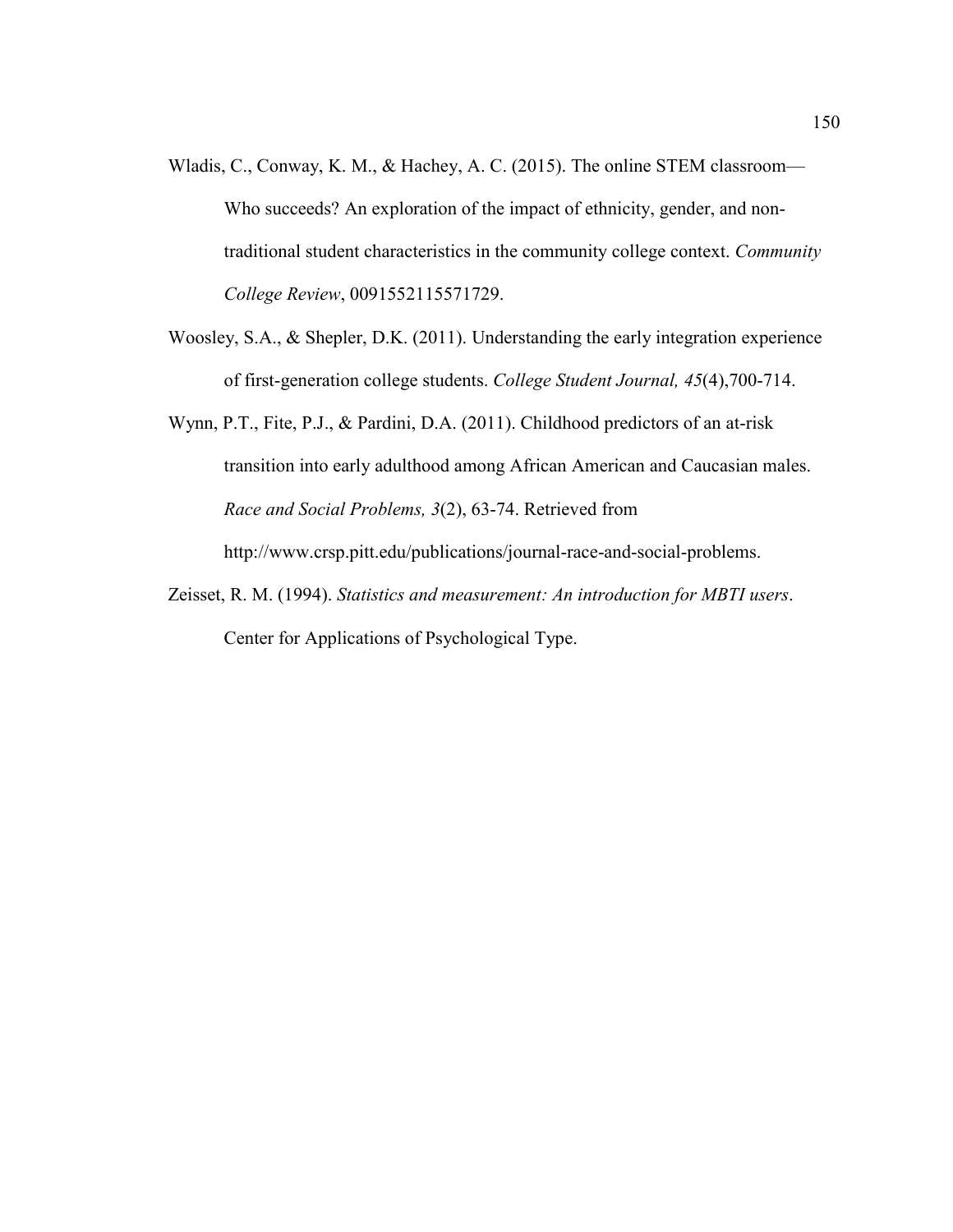Appendix A: Participation Invitation to The Walden University Job Seekers Group Dear Walden University Job Seekers Group Members,

My name is Nicole Orcutt. I am a student finishing my PhD. in Clinical Psychology at Walden University. As part of my degree requirements I am conducting a doctoral study. I am looking for volunteer participants for this study. The process will take about 30 minutes and involves three tasks. First, to read and agree to an informed consent regarding the nature of the study. Second, to complete a brief demographic survey, and last to take a personality test. You must be at least 18 years old to participate. Participation will be anonymous and you will not be asked for any personal information.

The study participation site can be accessed via :

https://www.surveymonkey.com/r/RJX62XB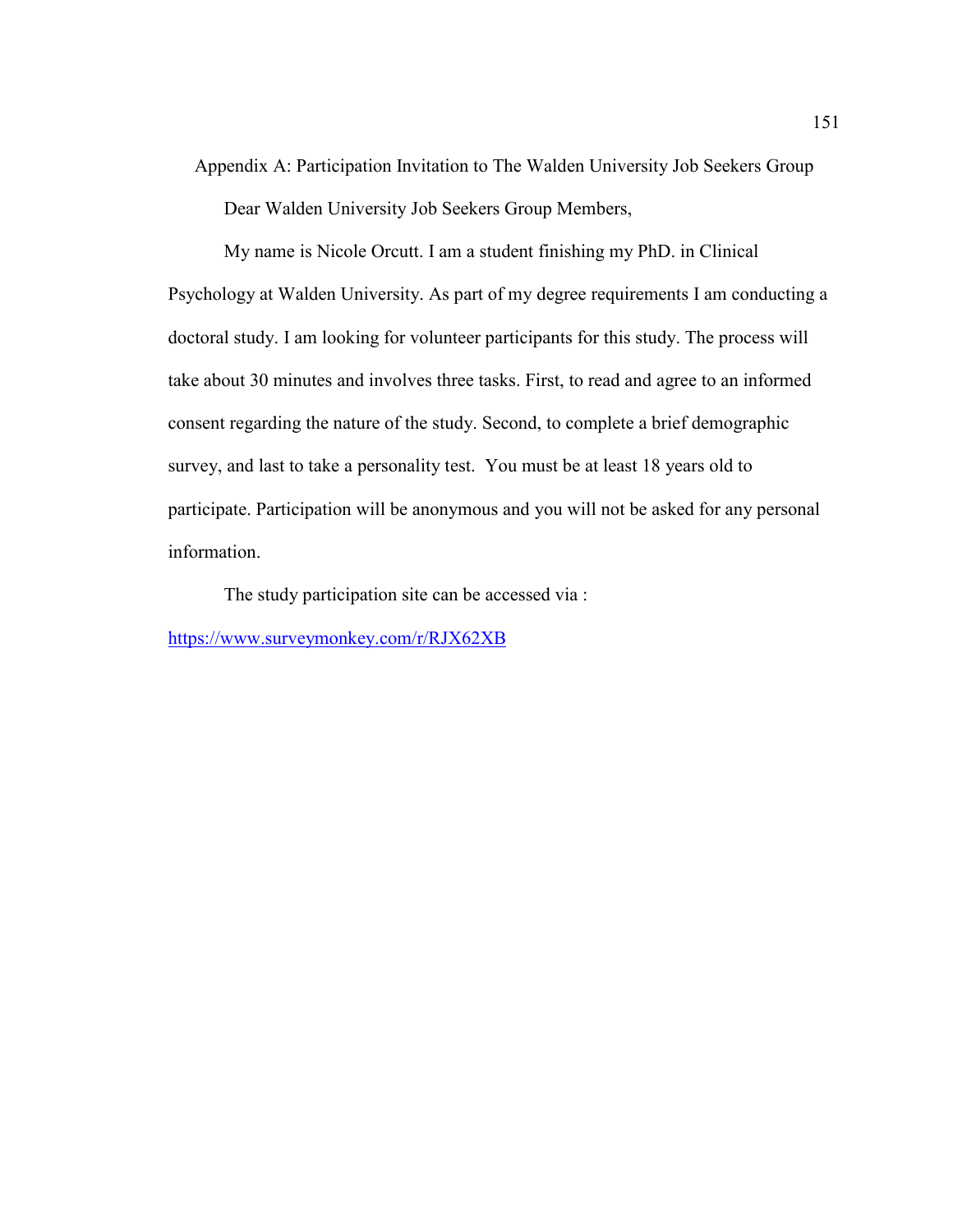Appendix B: Participation Invitation to Psychology Student Network Group Dear Psychology Student Network Group Members,

My name is Nicole Orcutt. I am a student finishing my PhD. in Clinical Psychology at Walden University. As part of my degree requirements I am conducting which involves taking a personality test. I am looking for volunteer participants for this study. The process will take about 30 minutes and involves three tasks. First, to read and agree to an informed consent regarding the nature of the study. Second, to complete a brief demographic survey and last, to take a personality test. You must be at least 18 years old to participate. Participation will be anonymous, and you will not be asked for any personal information.

The study participation site can be accessed via: https://www.surveymonkey.com/r/RJX62XB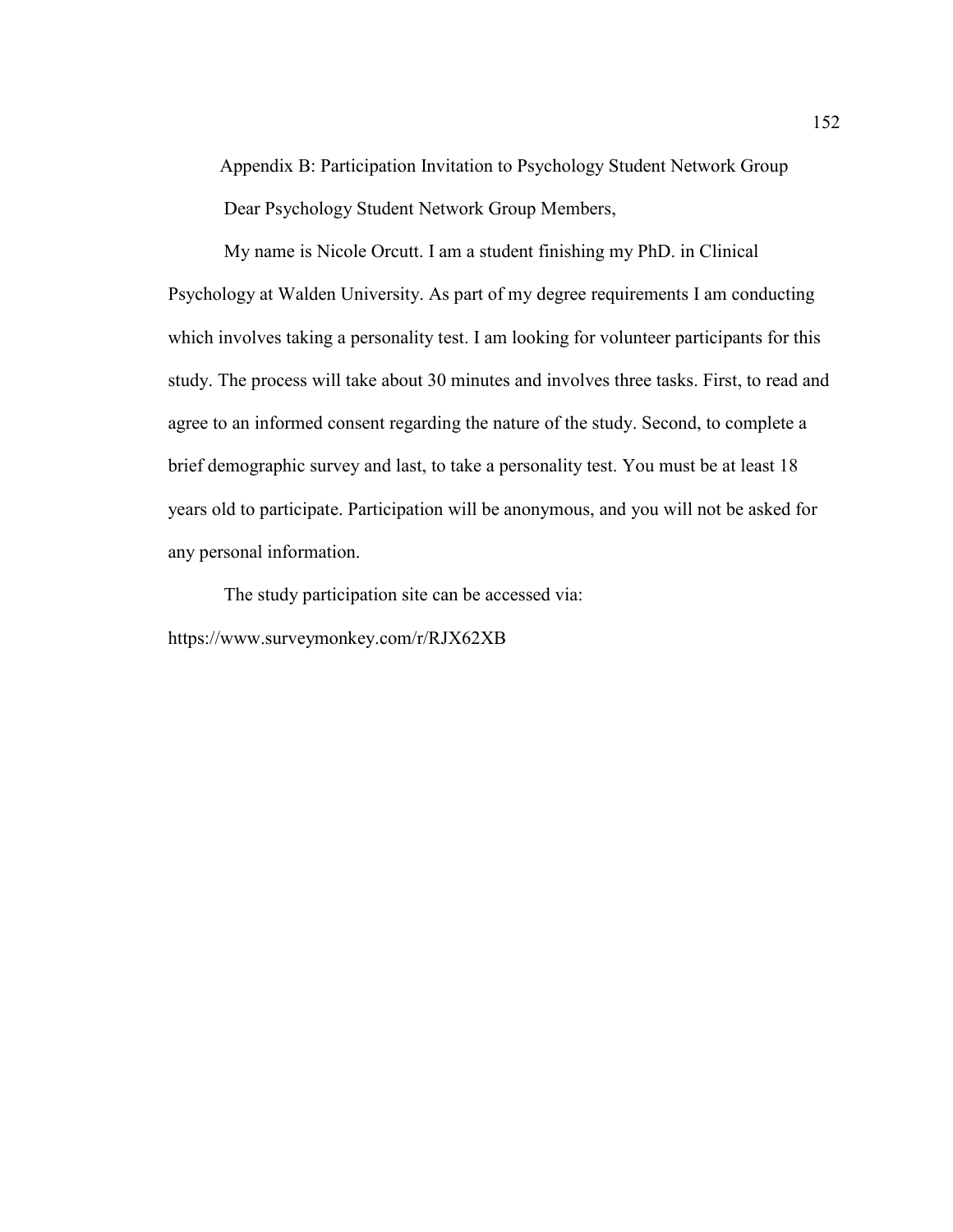Appendix C: Participation Invitation to Kaplan University (Student) Group

Dear Kaplan University Student Group Members,

My name is Nicole Orcutt. I am a student finishing my PhD. in Clinical Psychology at Walden University. As part of my degree requirements I am conducting a study I am conducting which involves taking a personality test. I am looking for volunteer participants for this study. The process will take about 30 minutes and involves three tasks. First, to read and agree to an informed consent regarding the nature of the study. Second, to complete a brief demographic survey and last, to take a personality test. You must be at least 18 years old to participate. Participation will be anonymous and you will not be asked for any personal information.

The study participation site can be accessed via:

https://www.surveymonkey.com/r/RJX62XB